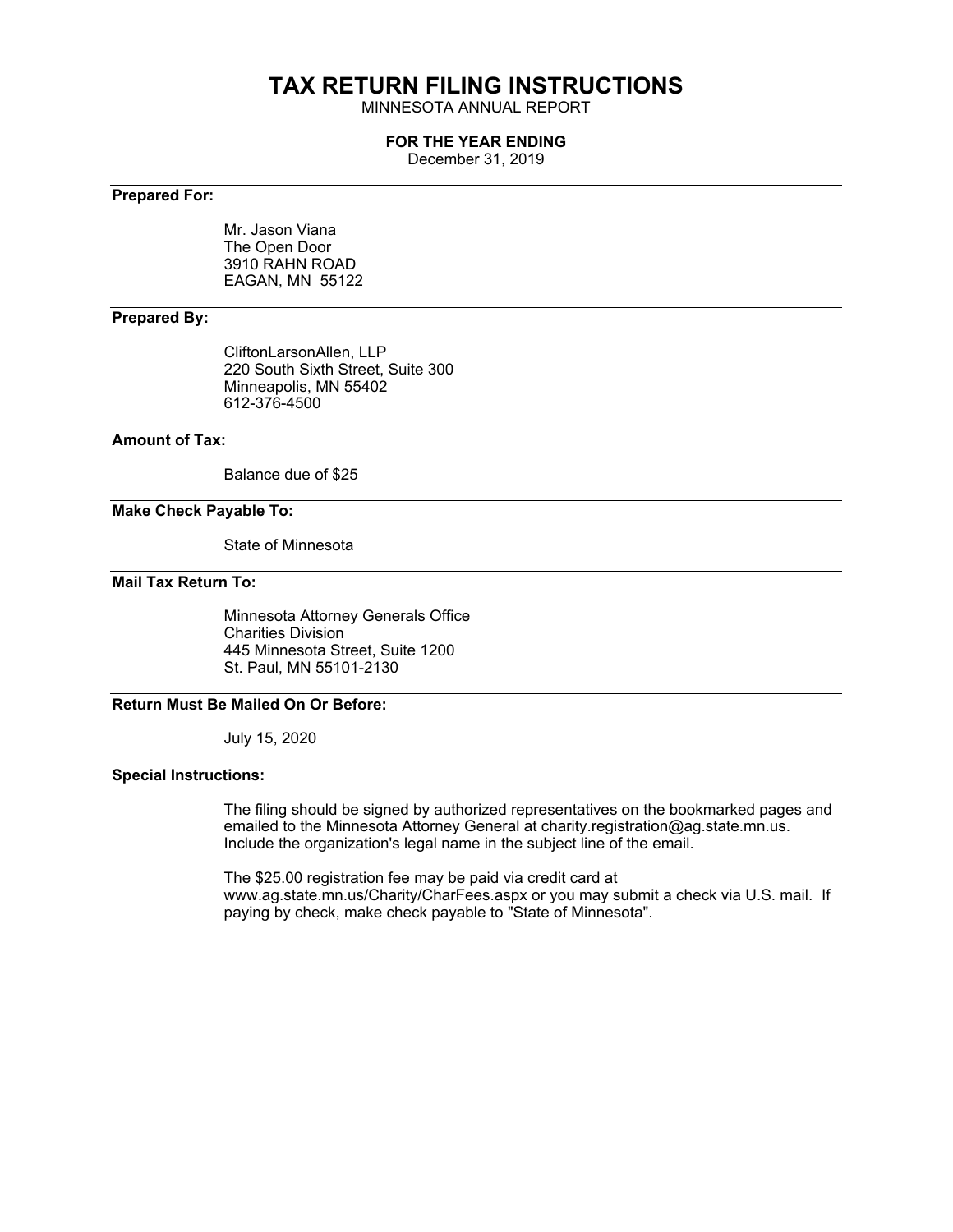Minnesota Attorney General's Office Charities Division 445 Minnesota Street, Suite 1200 St. Paul, MN 55101-2130 **Mail To:**

**Website Address:**

*www.ag.state.mn.us/charity*

# **CHARITABLE ORGANIZATION ANNUAL REPORT FORM**

(Pursuant to Minn. Stat. ch. 309)

| <b>SECTION A: Organization Information</b> |
|--------------------------------------------|
|--------------------------------------------|

| Legal Name of Organization THE OPEN DOOR                                                                                                   |                                                                                  |  |  |
|--------------------------------------------------------------------------------------------------------------------------------------------|----------------------------------------------------------------------------------|--|--|
| Federal EIN: $27 - 0415900$                                                                                                                | Fiscal Year-End: 12312019                                                        |  |  |
|                                                                                                                                            | mm/dd/yyyy                                                                       |  |  |
|                                                                                                                                            | $\boxed{\text{X}}$ No<br>∣ Yes<br>Did the organization's fiscal year-end change? |  |  |
| <b>Mailing Address:</b><br><b>KAREN LEVRA</b>                                                                                              | <b>Physical Address:</b><br><b>KAREN LEVRA</b>                                   |  |  |
| Contact Person<br>3910 RAHN ROAD                                                                                                           | Contact Person<br>3910 RAHN ROAD                                                 |  |  |
| <b>Street Address</b><br>55122<br>EAGAN, MN                                                                                                | <b>Street Address</b><br>55122<br>EAGAN, MN                                      |  |  |
| City, State, and ZIP Code<br>$651 - 789 - 1440$                                                                                            | City, State, and ZIP Code<br>651-789-1440                                        |  |  |
| <b>Phone Number</b><br>KLEVRA@STEVENSEQUIP.COM                                                                                             | <b>Phone Number</b><br>KLEVRA@STEVENSEQUIP.COM                                   |  |  |
| <b>Email Address</b>                                                                                                                       | <b>Email Address</b>                                                             |  |  |
| 1. Organization's website: WWW.THEOPENDOORPANTRY.ORG                                                                                       |                                                                                  |  |  |
| 2. List all of the organization's alternate and former names (attach list if more space is needed).                                        | Alternate<br>Former<br>Alternate<br>Former                                       |  |  |
| 3. List all names under which the organization solicits contributions (attach list if more space is needed).<br>THE OPEN DOOR              |                                                                                  |  |  |
|                                                                                                                                            |                                                                                  |  |  |
| 4. Is the organization incorporated pursuant to Minn. Stat. ch. 317A?                                                                      | $ \mathbf{X} $ Yes<br>No                                                         |  |  |
| 5. Total amount of contributions the organization received from Minnesota donors:                                                          | 2,963,381.<br>\$                                                                 |  |  |
| 6. Has the organization's tax-exempt status with the IRS changed?<br>$\boxed{\text{X}}$ No<br>Yes<br>If yes, attach explanation.           |                                                                                  |  |  |
| 7. Has the organization significantly changed its purpose(s) or program(s)?<br>$\boxed{\text{X}}$ No<br>If yes, attach explanation.<br>Yes |                                                                                  |  |  |

985471 04-01-19

**C2**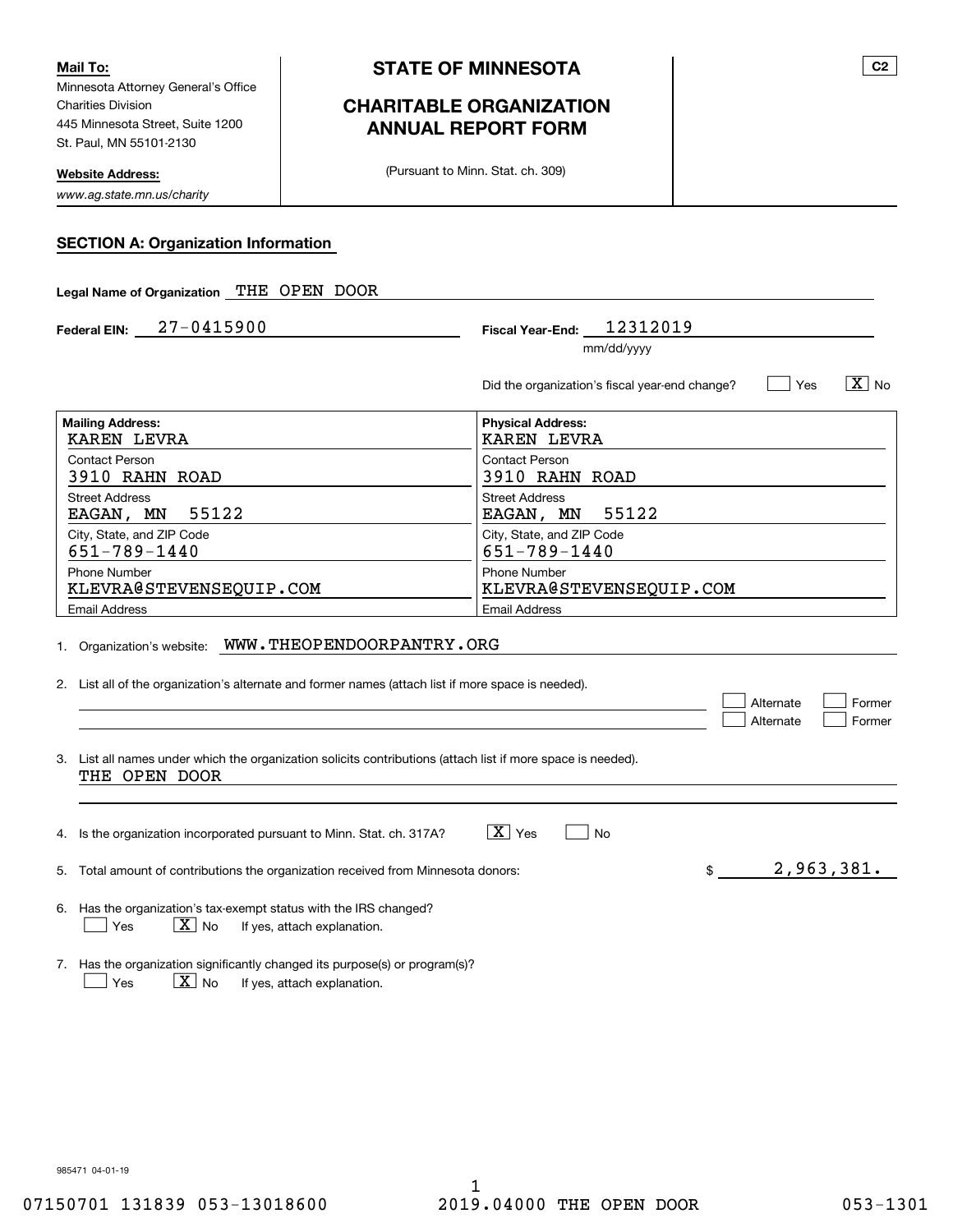## **CHARITABLE ORGANIZATION ANNUAL REPORT FORM (Continued)**

| 8. | Has the organization been denied the right to solicit contributions by any court or government agency?<br>$ X $ No<br>If yes, attach explanation.<br>Yes                                                                                                                                                                                                                                                                                                                                                                                                                   |                           |                    |  |
|----|----------------------------------------------------------------------------------------------------------------------------------------------------------------------------------------------------------------------------------------------------------------------------------------------------------------------------------------------------------------------------------------------------------------------------------------------------------------------------------------------------------------------------------------------------------------------------|---------------------------|--------------------|--|
| 9. | Does the organization use the services of a professional fundraiser (outside solicitor or consultant) to<br>$ X _{\text{No}}$<br>solicit contributions in Minnesota?<br>Yes<br>If yes, provide the following information for each (attach list if more space is needed):                                                                                                                                                                                                                                                                                                   |                           |                    |  |
|    | Name of Professional Fundraiser                                                                                                                                                                                                                                                                                                                                                                                                                                                                                                                                            | Compensation              |                    |  |
|    | <b>Street Address</b>                                                                                                                                                                                                                                                                                                                                                                                                                                                                                                                                                      | City, State, and ZIP Code |                    |  |
|    | $\overline{X}$ Yes<br>10. Is the organization a food shelf?<br><b>No</b><br>$\mathbf{X}$ Yes, audit attached<br>If yes, is the organization required to file an audit?<br>Nο<br>Note: An organization that has total revenue of more than \$750,000 is required to file an audit prepared in<br>accordance with generally accepted accounting principles by an independent CPA or LPA. The value of<br>donated food to a nonprofit food shelf may be excluded from the total revenue if the food is donated for<br>subsequent distribution at no charge and is not resold. |                           |                    |  |
|    | 11. Do any directors, officers, or employees of the organization or its related organization(s) receive total<br>$X _{\text{No}}$<br>compensation* of more than \$100,000?<br>Yes<br>If yes, provide the following information for the five highest paid individuals:                                                                                                                                                                                                                                                                                                      |                           |                    |  |
|    | Name and title                                                                                                                                                                                                                                                                                                                                                                                                                                                                                                                                                             | Compensation*             | Other compensation |  |
|    |                                                                                                                                                                                                                                                                                                                                                                                                                                                                                                                                                                            |                           |                    |  |
|    |                                                                                                                                                                                                                                                                                                                                                                                                                                                                                                                                                                            |                           |                    |  |

issued by the organization and its related organizations to the individual. S<sub>ee</sub> Minn. Stat. § 309.53, subd. \*Compensation is defined as the total amount reported on Form W-2 (Box 5) or Form 1099-MISC (Box 7)

3(i) and Minn. Stat. § 317A.011 for definitions.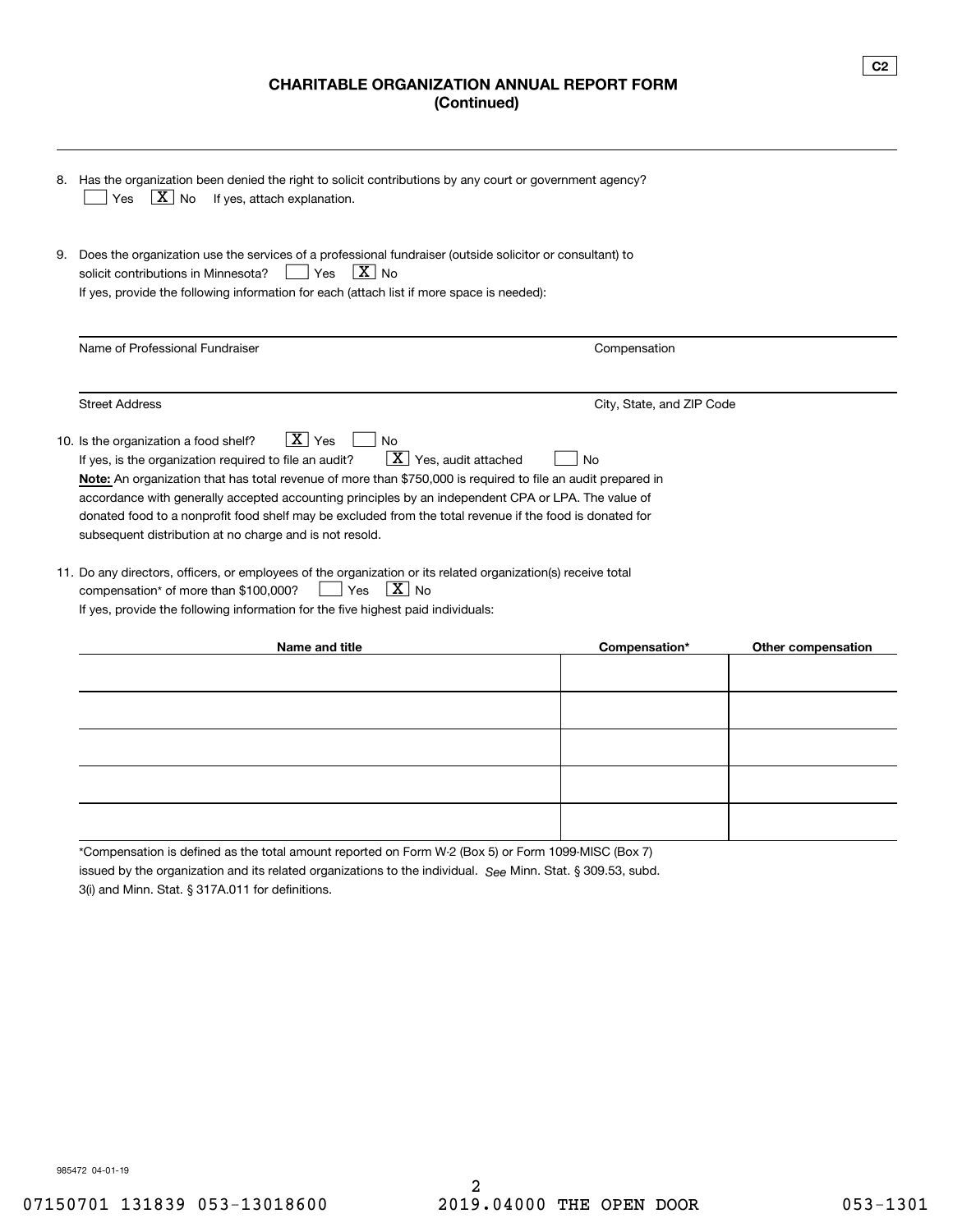#### **SECTION B: Financial Information**

This section must be completed by organizations that file an IRS Form 990-EZ, 990-PF, or 990-N. Organizations that file an IRS Form 990 may skip Section B and go directly to Section C.

#### **INCOME**

| $\mathbf{1}$ . | <b>Contributions Received</b>   | \$                                                                                                                                 |
|----------------|---------------------------------|------------------------------------------------------------------------------------------------------------------------------------|
| 2.             | <b>Government Grants</b>        | \$<br>$\overline{c}$<br><u> 1989 - Johann Stoff, fransk politik (</u>                                                              |
| 3.             | Program Service Revenue         | \$<br>3                                                                                                                            |
| 4.             | Other Revenue                   | \$                                                                                                                                 |
| 5.             | <b>TOTAL INCOME</b>             | \$<br>5                                                                                                                            |
|                | <b>EXPENSES</b>                 |                                                                                                                                    |
| 6.             | Program Expenses                | \$<br>6<br><u> 1989 - Johann Barn, mars eta bainar eta idazlea (</u>                                                               |
| 7.             | Management & General Expenses   | \$<br>$\overline{7}$<br>the control of the control of the control of                                                               |
| 8.             | <b>Fund-raising Expenses</b>    | \$<br>8<br><u> Alexandria de la contrada de la contrada de la contrada de la contrada de la contrada de la contrada de la c</u>    |
| 9.             | <b>TOTAL EXPENSES</b>           | \$<br>9                                                                                                                            |
| 10.            | <b>EXCESS or DEFICIT</b>        | \$<br>10                                                                                                                           |
|                | (Line 5 minus Line 9)           |                                                                                                                                    |
| <b>ASSETS</b>  |                                 |                                                                                                                                    |
|                | 11. Cash                        | \$<br>11<br><u> 1989 - Johann Barn, mars ann an t-</u>                                                                             |
|                | 12. Land, Buildings & Equipment | \$<br>12<br><u> 1980 - Johann Barbara, martxa a</u>                                                                                |
|                | 13. Other Assets                | 13                                                                                                                                 |
|                | <b>14. TOTAL ASSETS</b>         | \$<br>14<br>$\overline{\phantom{a}}$                                                                                               |
|                | <b>LIABILITIES</b>              |                                                                                                                                    |
|                | 15. Accounts Payable            | \$<br>15<br><u> 1989 - Johann Barn, mars ann an t-Aonaich an t-Aonaich an t-Aonaich an t-Aonaich an t-Aonaich ann an t-Aonaich</u> |
|                | 16. Grants Payable              | 16<br><u> 1989 - Johann Barnett, fransk politik (</u>                                                                              |
| 17.            | <b>Other Liabilities</b>        | 17                                                                                                                                 |
| 18.            | <b>TOTAL LIABILITIES</b>        | \$<br>18                                                                                                                           |
|                | <b>FUND BALANCE/NET WORTH</b>   | \$                                                                                                                                 |
|                | (Line 14 minus Line 18)         |                                                                                                                                    |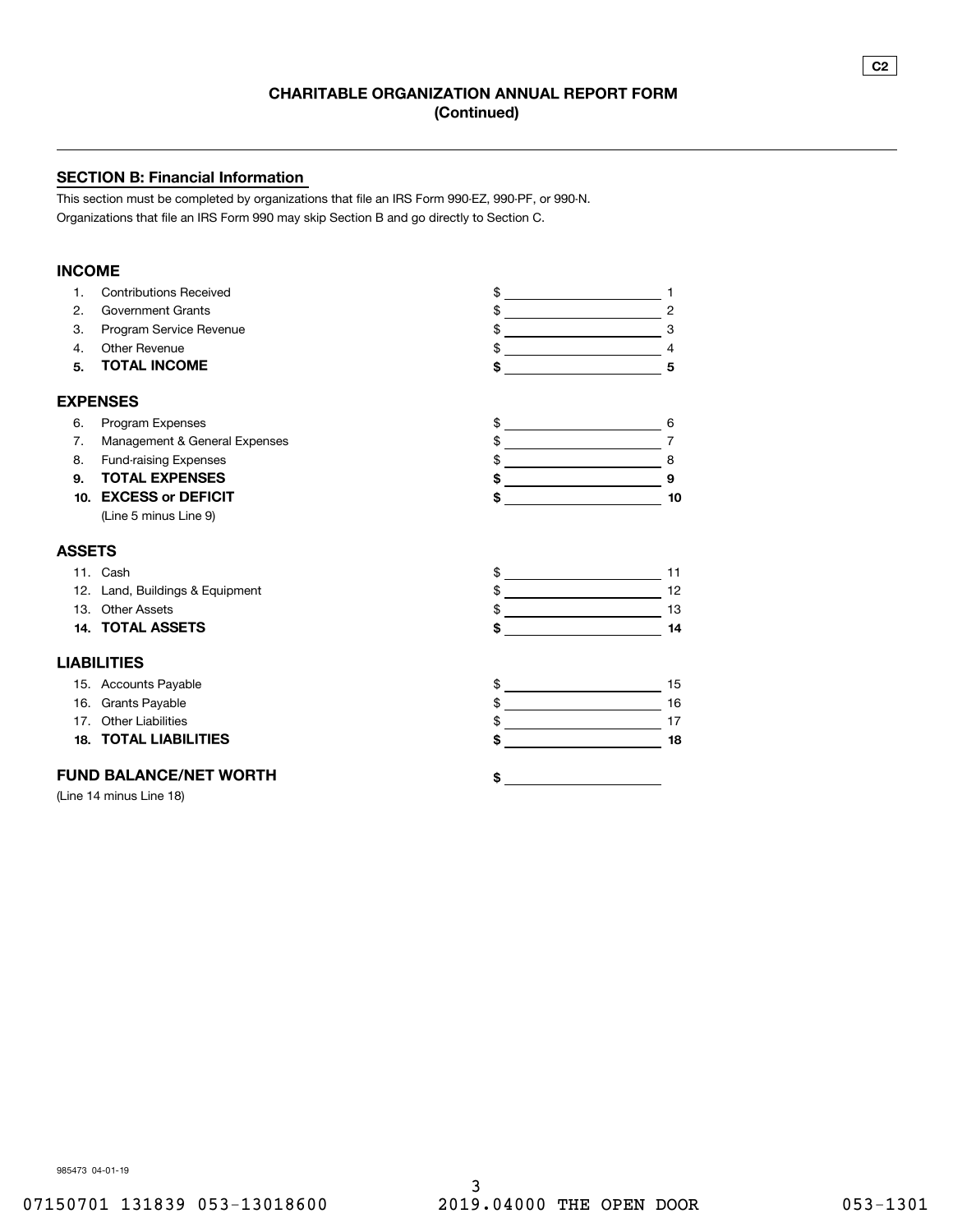#### **CHARITABLE ORGANIZATION ANNUAL REPORT FORM (Continued)**

#### **Section B (continued): Statement of Functional Expenses**

This expense statement must be prepared in accordance with generally accepted accounting principles. Each column must be completed, and Columns B, C, and D must equal Column A. The amount on Line 25, Column A must match Line 17 of IRS Form 990-EZ or Line 26 of IRS Form 990-PF.

|            |                                                                                                                                                                                                                | (A)<br>Total expenses | (B)<br>Program service<br>expenses | (C)<br>Management and<br>general expenses | (D)<br>Fundraising<br>expenses |
|------------|----------------------------------------------------------------------------------------------------------------------------------------------------------------------------------------------------------------|-----------------------|------------------------------------|-------------------------------------------|--------------------------------|
| 1.         | Grants and other assistance to governments                                                                                                                                                                     |                       |                                    |                                           |                                |
|            | and organizations in the U.S.                                                                                                                                                                                  |                       |                                    |                                           |                                |
| 2.         | Grants and other assistance to individuals in the U.S.                                                                                                                                                         |                       |                                    |                                           |                                |
| З.         | Grants and other assistance to governments,                                                                                                                                                                    |                       |                                    |                                           |                                |
|            | organizations, and individuals outside the U.S.                                                                                                                                                                |                       |                                    |                                           |                                |
| 4.         | Benefits paid to or for members                                                                                                                                                                                |                       |                                    |                                           |                                |
| 5.         | Compensation of current officers, directors,                                                                                                                                                                   |                       |                                    |                                           |                                |
|            | trustees, and key employees                                                                                                                                                                                    |                       |                                    |                                           |                                |
| 6.         | Compensation not included above, to disqualified                                                                                                                                                               |                       |                                    |                                           |                                |
|            | persons (as defined under section 4958(f)(1) and                                                                                                                                                               |                       |                                    |                                           |                                |
|            | persons described in section 4958(c)(3)(B)                                                                                                                                                                     |                       |                                    |                                           |                                |
|            | 7. Other salaries and wages                                                                                                                                                                                    |                       |                                    |                                           |                                |
| 8.         | Pension plan contributions (include section                                                                                                                                                                    |                       |                                    |                                           |                                |
|            | 401(k) and section 403(b) employer contributions)                                                                                                                                                              |                       |                                    |                                           |                                |
| 9.         | Other employee benefits                                                                                                                                                                                        |                       |                                    |                                           |                                |
| 10.        | Payroll taxes                                                                                                                                                                                                  |                       |                                    |                                           |                                |
| 11.        | Fees for services (non-employees):                                                                                                                                                                             |                       |                                    |                                           |                                |
|            | a. Management                                                                                                                                                                                                  |                       |                                    |                                           |                                |
|            | b. Legal                                                                                                                                                                                                       |                       |                                    |                                           |                                |
|            | c. Accounting                                                                                                                                                                                                  |                       |                                    |                                           |                                |
|            | d. Lobbying                                                                                                                                                                                                    |                       |                                    |                                           |                                |
|            | e. Professional fundraising services                                                                                                                                                                           |                       |                                    |                                           |                                |
|            | f. Investment management fees                                                                                                                                                                                  |                       |                                    |                                           |                                |
|            | g. Other                                                                                                                                                                                                       |                       |                                    |                                           |                                |
| 12.        | Advertising and promotion                                                                                                                                                                                      |                       |                                    |                                           |                                |
| 13.        | Office expenses                                                                                                                                                                                                |                       |                                    |                                           |                                |
| 14.        | Information technology                                                                                                                                                                                         |                       |                                    |                                           |                                |
| 15.        | Royalties                                                                                                                                                                                                      |                       |                                    |                                           |                                |
| 16.<br>17. | Occupancy<br>Travel                                                                                                                                                                                            |                       |                                    |                                           |                                |
| 18.        |                                                                                                                                                                                                                |                       |                                    |                                           |                                |
|            | Payments of travel or entertainment expenses<br>for any federal, state, or local public officials                                                                                                              |                       |                                    |                                           |                                |
| 19.        | Conferences, conventions, and meetings                                                                                                                                                                         |                       |                                    |                                           |                                |
| 20.        | Interest                                                                                                                                                                                                       |                       |                                    |                                           |                                |
| 21.        | Payments to affiliates                                                                                                                                                                                         |                       |                                    |                                           |                                |
| 22.        | Depreciation, depletion, and amortization                                                                                                                                                                      |                       |                                    |                                           |                                |
| 23.        | Insurance                                                                                                                                                                                                      |                       |                                    |                                           |                                |
|            | 24. Other expenses. Itemize expenses not covered                                                                                                                                                               |                       |                                    |                                           |                                |
|            | above. Expenses labeled miscellaneous may                                                                                                                                                                      |                       |                                    |                                           |                                |
|            | not exceed 5% of total expenses (Line 25).                                                                                                                                                                     |                       |                                    |                                           |                                |
| а.         |                                                                                                                                                                                                                |                       |                                    |                                           |                                |
| b.         |                                                                                                                                                                                                                |                       |                                    |                                           |                                |
| c.         |                                                                                                                                                                                                                |                       |                                    |                                           |                                |
| d.         |                                                                                                                                                                                                                |                       |                                    |                                           |                                |
| 25.        | Total functional expenses. Add lines 1 through 24d                                                                                                                                                             |                       |                                    |                                           |                                |
| 26.        | Joint costs. Check here<br>if following<br>SOP 98-2. Complete this line only if the organi-<br>zation reported in Column B joint costs from a<br>combined educational campaign and<br>fundraising solicitation |                       |                                    |                                           |                                |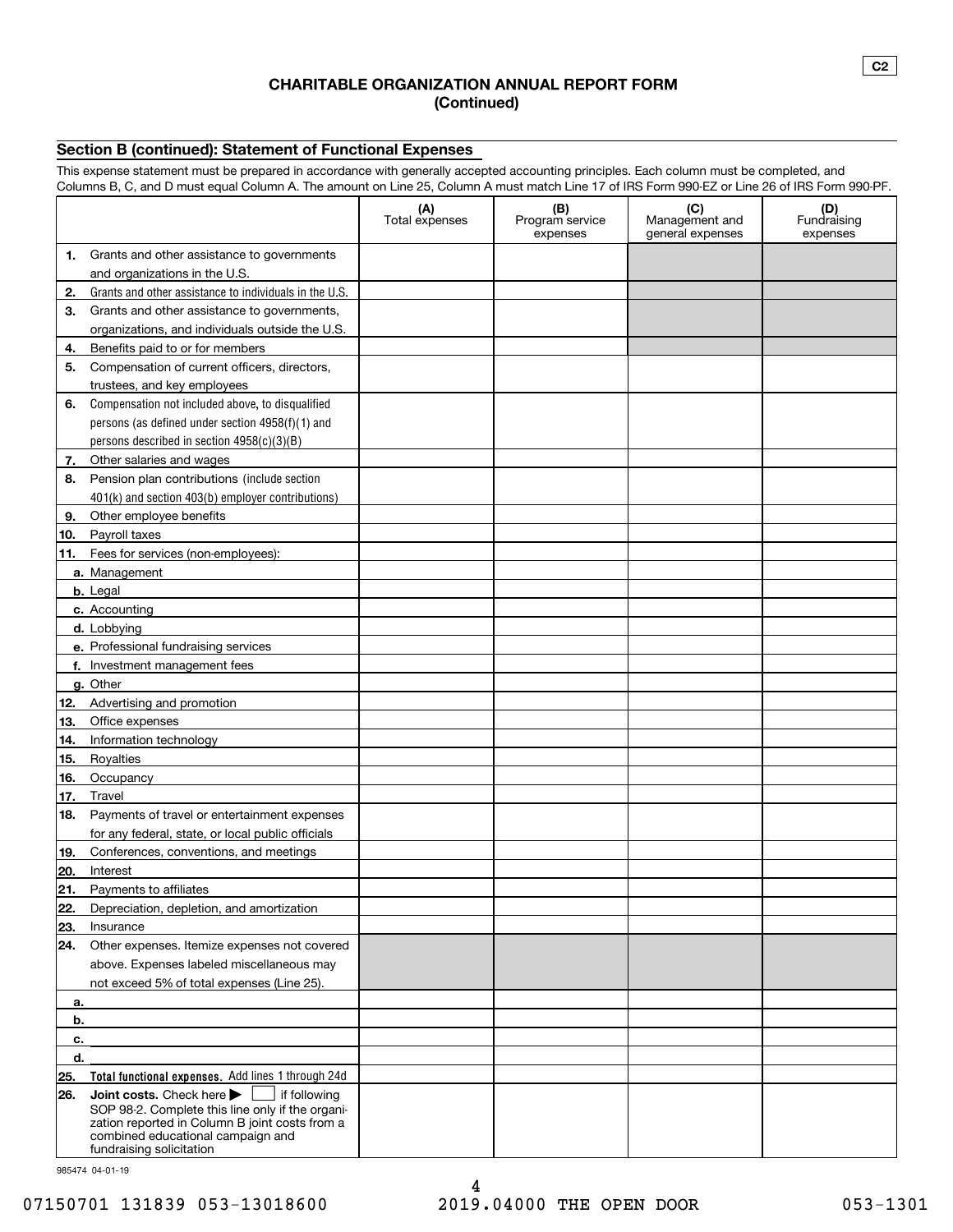## **CHARITABLE ORGANIZATION ANNUAL REPORT FORM (Continued)**

| The form must be executed pursuant to a resolution of the board of directors, trustees, or managing group and<br>must be signed by two officers of the organization. See Minn. Stat. § 309.52, subd. 3.<br>We, the undersigned, state and acknowledge that we are duly constituted officers of this organization, being the<br>$\overline{\phantom{a}}$ (Title) and $\overline{\phantom{a}}$<br>(Title) respectively, and<br>that we execute this document on behalf of the organization pursuant to the resolution of the<br>(Board of Directors, Trustees, or Managing Group) adopted on the<br>(Board of Directors, Trustees, or Managing Group) has assumed, and will continue<br><u> 1989 - Johann Barn, mars ann an t-Amhainn an t-Amhainn an t-Amhainn an t-Amhainn an t-Amhainn an t-Amhainn an</u><br>to assume, responsibility for determining matters of policy, and have supervised, and will continue to supervise, the operations and finances of the<br>organization. We further state that the information supplied is true, correct and complete to the best of our knowledge.<br>Name (Print)<br>Name (Print)<br>Signature<br>Signature<br>Title<br>Title<br>Date<br>Date | <b>Section C: Board of Directors Signatures and Acknowledgment</b> |  |  |  |
|---------------------------------------------------------------------------------------------------------------------------------------------------------------------------------------------------------------------------------------------------------------------------------------------------------------------------------------------------------------------------------------------------------------------------------------------------------------------------------------------------------------------------------------------------------------------------------------------------------------------------------------------------------------------------------------------------------------------------------------------------------------------------------------------------------------------------------------------------------------------------------------------------------------------------------------------------------------------------------------------------------------------------------------------------------------------------------------------------------------------------------------------------------------------------------------------|--------------------------------------------------------------------|--|--|--|
|                                                                                                                                                                                                                                                                                                                                                                                                                                                                                                                                                                                                                                                                                                                                                                                                                                                                                                                                                                                                                                                                                                                                                                                             |                                                                    |  |  |  |
|                                                                                                                                                                                                                                                                                                                                                                                                                                                                                                                                                                                                                                                                                                                                                                                                                                                                                                                                                                                                                                                                                                                                                                                             |                                                                    |  |  |  |
|                                                                                                                                                                                                                                                                                                                                                                                                                                                                                                                                                                                                                                                                                                                                                                                                                                                                                                                                                                                                                                                                                                                                                                                             |                                                                    |  |  |  |
|                                                                                                                                                                                                                                                                                                                                                                                                                                                                                                                                                                                                                                                                                                                                                                                                                                                                                                                                                                                                                                                                                                                                                                                             |                                                                    |  |  |  |
|                                                                                                                                                                                                                                                                                                                                                                                                                                                                                                                                                                                                                                                                                                                                                                                                                                                                                                                                                                                                                                                                                                                                                                                             |                                                                    |  |  |  |
|                                                                                                                                                                                                                                                                                                                                                                                                                                                                                                                                                                                                                                                                                                                                                                                                                                                                                                                                                                                                                                                                                                                                                                                             |                                                                    |  |  |  |
|                                                                                                                                                                                                                                                                                                                                                                                                                                                                                                                                                                                                                                                                                                                                                                                                                                                                                                                                                                                                                                                                                                                                                                                             |                                                                    |  |  |  |
|                                                                                                                                                                                                                                                                                                                                                                                                                                                                                                                                                                                                                                                                                                                                                                                                                                                                                                                                                                                                                                                                                                                                                                                             |                                                                    |  |  |  |
|                                                                                                                                                                                                                                                                                                                                                                                                                                                                                                                                                                                                                                                                                                                                                                                                                                                                                                                                                                                                                                                                                                                                                                                             |                                                                    |  |  |  |
|                                                                                                                                                                                                                                                                                                                                                                                                                                                                                                                                                                                                                                                                                                                                                                                                                                                                                                                                                                                                                                                                                                                                                                                             |                                                                    |  |  |  |
|                                                                                                                                                                                                                                                                                                                                                                                                                                                                                                                                                                                                                                                                                                                                                                                                                                                                                                                                                                                                                                                                                                                                                                                             |                                                                    |  |  |  |
|                                                                                                                                                                                                                                                                                                                                                                                                                                                                                                                                                                                                                                                                                                                                                                                                                                                                                                                                                                                                                                                                                                                                                                                             |                                                                    |  |  |  |
|                                                                                                                                                                                                                                                                                                                                                                                                                                                                                                                                                                                                                                                                                                                                                                                                                                                                                                                                                                                                                                                                                                                                                                                             |                                                                    |  |  |  |
|                                                                                                                                                                                                                                                                                                                                                                                                                                                                                                                                                                                                                                                                                                                                                                                                                                                                                                                                                                                                                                                                                                                                                                                             |                                                                    |  |  |  |
|                                                                                                                                                                                                                                                                                                                                                                                                                                                                                                                                                                                                                                                                                                                                                                                                                                                                                                                                                                                                                                                                                                                                                                                             |                                                                    |  |  |  |
|                                                                                                                                                                                                                                                                                                                                                                                                                                                                                                                                                                                                                                                                                                                                                                                                                                                                                                                                                                                                                                                                                                                                                                                             |                                                                    |  |  |  |
|                                                                                                                                                                                                                                                                                                                                                                                                                                                                                                                                                                                                                                                                                                                                                                                                                                                                                                                                                                                                                                                                                                                                                                                             |                                                                    |  |  |  |
|                                                                                                                                                                                                                                                                                                                                                                                                                                                                                                                                                                                                                                                                                                                                                                                                                                                                                                                                                                                                                                                                                                                                                                                             |                                                                    |  |  |  |
|                                                                                                                                                                                                                                                                                                                                                                                                                                                                                                                                                                                                                                                                                                                                                                                                                                                                                                                                                                                                                                                                                                                                                                                             |                                                                    |  |  |  |
|                                                                                                                                                                                                                                                                                                                                                                                                                                                                                                                                                                                                                                                                                                                                                                                                                                                                                                                                                                                                                                                                                                                                                                                             |                                                                    |  |  |  |
|                                                                                                                                                                                                                                                                                                                                                                                                                                                                                                                                                                                                                                                                                                                                                                                                                                                                                                                                                                                                                                                                                                                                                                                             |                                                                    |  |  |  |
|                                                                                                                                                                                                                                                                                                                                                                                                                                                                                                                                                                                                                                                                                                                                                                                                                                                                                                                                                                                                                                                                                                                                                                                             |                                                                    |  |  |  |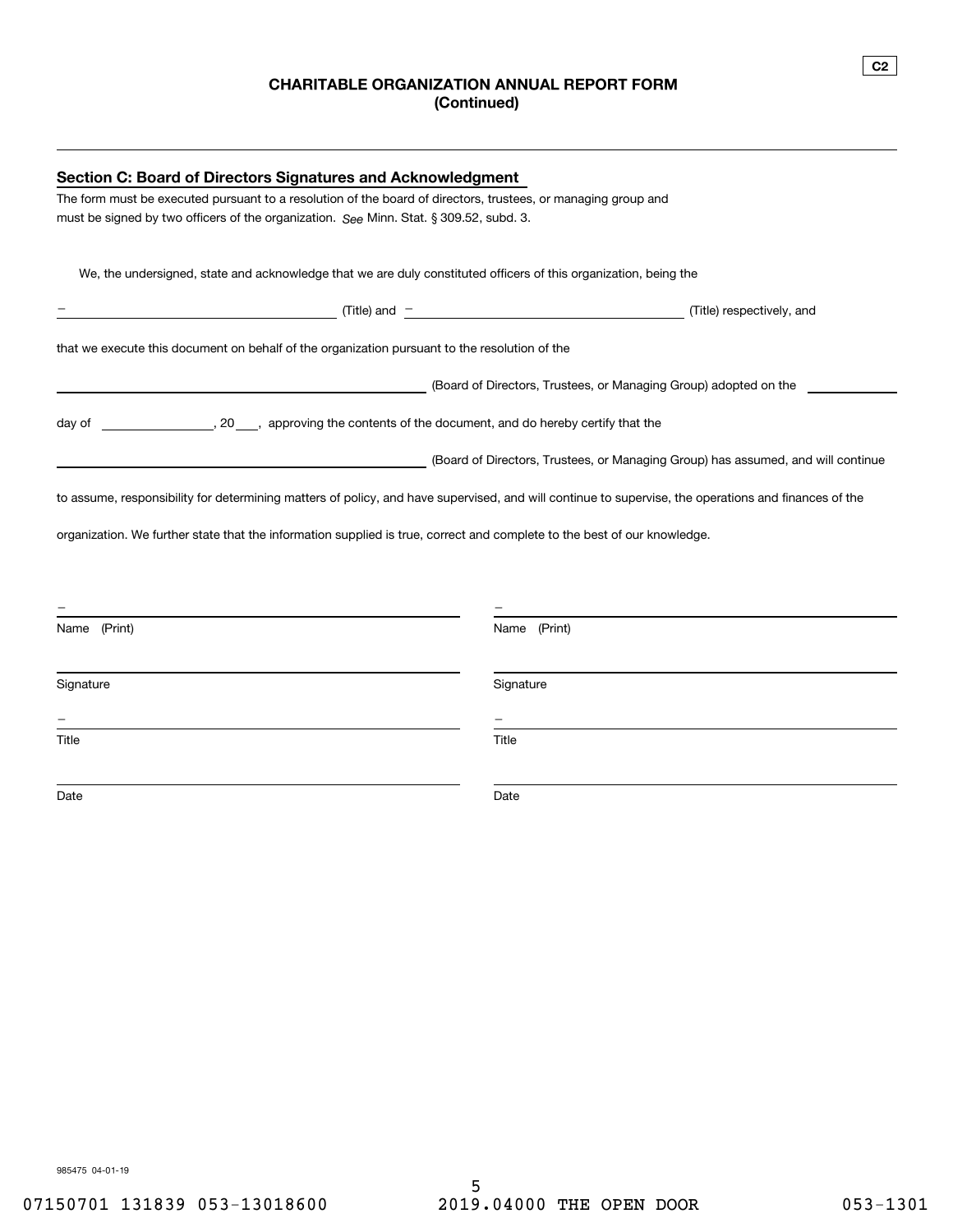

# **Return of Organization Exempt From Income Tax**

Under section 501(c), 527, or 4947(a)(1) of the Internal Revenue Code (except private foundations) **2019** 

**| Do not enter social security numbers on this form as it may be made public.**

**| Go to www.irs.gov/Form990 for instructions and the latest information. Inspection**



|                         |                   | A For the 2019 calendar year, or tax year beginning                                                                                                 | and ending |                                                     |                                                                 |
|-------------------------|-------------------|-----------------------------------------------------------------------------------------------------------------------------------------------------|------------|-----------------------------------------------------|-----------------------------------------------------------------|
| В<br>Check if           | applicable:       | <b>C</b> Name of organization                                                                                                                       |            | D Employer identification number                    |                                                                 |
|                         | Address<br>change | THE OPEN DOOR                                                                                                                                       |            |                                                     |                                                                 |
|                         | Name<br>change    | Doing business as                                                                                                                                   |            | $27 - 0415900$                                      |                                                                 |
|                         | Initial<br>return | Number and street (or P.O. box if mail is not delivered to street address)                                                                          | Room/suite | E Telephone number                                  |                                                                 |
|                         | Final<br>return/  | 3910 RAHN ROAD                                                                                                                                      |            | 651-688-3189                                        |                                                                 |
|                         | termin-<br>ated   | City or town, state or province, country, and ZIP or foreign postal code                                                                            |            | G Gross receipts \$                                 | 2,985,696.                                                      |
|                         | Amended<br>return | 55122<br>EAGAN, MN                                                                                                                                  |            | H(a) Is this a group return                         |                                                                 |
|                         | Applica-<br>tion  | F Name and address of principal officer: JASON VIANA                                                                                                |            | for subordinates?                                   | $\overline{\mathsf{Yes} \mathrel{\hspace{0.5pt}\mathsf{X}}}$ No |
|                         | pending           | SAME AS C ABOVE                                                                                                                                     |            | $H(b)$ Are all subordinates included? $\Box$ Yes    | No                                                              |
|                         |                   | Tax-exempt status: $\boxed{\mathbf{X}}$ 501(c)(3)<br>$\mathcal{A}$ (insert no.)<br>$501(c)$ (<br>$4947(a)(1)$ or                                    | 527        |                                                     | If "No," attach a list. (see instructions)                      |
|                         |                   | J Website: WWW.THEOPENDOORPANTRY.ORG                                                                                                                |            | $H(c)$ Group exemption number $\blacktriangleright$ |                                                                 |
|                         |                   | K Form of organization: $X$ Corporation<br>Trust<br>Other $\blacktriangleright$<br>Association                                                      |            |                                                     | L Year of formation: 2009 M State of legal domicile: MN         |
| Part I                  |                   | <b>Summary</b>                                                                                                                                      |            |                                                     |                                                                 |
|                         | 1.                | Briefly describe the organization's mission or most significant activities: A FRESH APPROACH TO ENDING LOCAL                                        |            |                                                     |                                                                 |
|                         |                   | HUNGER THROUGH ACCESS TO HEALTHY FOODS.                                                                                                             |            |                                                     |                                                                 |
| Activities & Governance | $\mathbf{2}$      | Check this box $\blacktriangleright$ $\blacksquare$ if the organization discontinued its operations or disposed of more than 25% of its net assets. |            |                                                     |                                                                 |
|                         | 3                 | Number of voting members of the governing body (Part VI, line 1a)                                                                                   |            | 3                                                   | 10                                                              |
|                         | 4                 |                                                                                                                                                     |            | $\overline{\mathbf{4}}$                             | 10                                                              |
|                         | 5                 |                                                                                                                                                     |            | $5\phantom{a}$                                      | 14                                                              |
|                         | 6                 |                                                                                                                                                     |            | $6\phantom{a}$                                      | 1200                                                            |
|                         |                   |                                                                                                                                                     |            | 7a                                                  | $\mathbf 0$ .                                                   |
|                         |                   |                                                                                                                                                     |            | 7b                                                  | 0.                                                              |
|                         |                   |                                                                                                                                                     |            | <b>Prior Year</b>                                   | <b>Current Year</b>                                             |
|                         | 8                 | Contributions and grants (Part VIII, line 1h)                                                                                                       |            | 2,803,646.                                          | 2,963,381.                                                      |
| Revenue                 | 9                 | Program service revenue (Part VIII, line 2g)                                                                                                        |            | 0.                                                  | 1,095.                                                          |
|                         | 10                |                                                                                                                                                     |            | $\overline{581}$ .<br>6, 290.                       | $-3,351.$<br>9,409.                                             |
|                         | 11                | Other revenue (Part VIII, column (A), lines 5, 6d, 8c, 9c, 10c, and 11e)                                                                            |            |                                                     |                                                                 |
|                         | 12                | Total revenue - add lines 8 through 11 (must equal Part VIII, column (A), line 12)                                                                  |            | 2,810,517.                                          | 2,970,534.                                                      |
|                         | 13                | Grants and similar amounts paid (Part IX, column (A), lines 1-3)                                                                                    |            | 1,913,401.<br>0.                                    | $\overline{2,072,526}$ .<br>0.                                  |
|                         | 14                | Benefits paid to or for members (Part IX, column (A), line 4)                                                                                       |            | 487,954.                                            | 482, 409.                                                       |
| Expenses                | 15                | Salaries, other compensation, employee benefits (Part IX, column (A), lines 5-10)                                                                   |            | о.                                                  | 0.                                                              |
|                         |                   | $\blacktriangleright$ 135,655.                                                                                                                      |            |                                                     |                                                                 |
|                         |                   | <b>b</b> Total fundraising expenses (Part IX, column (D), line 25)                                                                                  |            | 314,941.                                            | 319,079.                                                        |
|                         |                   |                                                                                                                                                     |            | $\overline{2,716,296}$ .                            | 2,874,014.                                                      |
|                         | 18                | Total expenses. Add lines 13-17 (must equal Part IX, column (A), line 25) [                                                                         |            | 94, 221.                                            | 96,520.                                                         |
|                         | 19                |                                                                                                                                                     |            | <b>Beginning of Current Year</b>                    | <b>End of Year</b>                                              |
| äğ                      |                   |                                                                                                                                                     |            | 404,915.                                            | 502, 167.                                                       |
| <b>Ssets</b><br>Balanc  |                   | <b>20</b> Total assets (Part X, line 16)                                                                                                            |            | 62, 355.                                            | 63,087.                                                         |
|                         |                   | 21 Total liabilities (Part X, line 26)                                                                                                              |            | 342,560.                                            | 439,080.                                                        |
| Part II                 | 22                | <b>Signature Block</b>                                                                                                                              |            |                                                     |                                                                 |

Under penalties of perjury, I declare that I have examined this return, including accompanying schedules and statements, and to the best of my knowledge and belief, it is true, correct, and complete. Declaration of preparer (other than officer) is based on all information of which preparer has any knowledge.

| Sign     | Signature of officer                                                                                                    |                              |      | Date                                        |  |  |
|----------|-------------------------------------------------------------------------------------------------------------------------|------------------------------|------|---------------------------------------------|--|--|
| Here     | SCOTT LANNERS,<br>PRESIDENT                                                                                             |                              |      |                                             |  |  |
|          | Type or print name and title                                                                                            |                              |      |                                             |  |  |
|          | Print/Type preparer's name                                                                                              | Preparer's signature         | Date | <b>PTIN</b><br>Check                        |  |  |
| Paid     | DEIRDRE HODGSON                                                                                                         | DEIRDRE HODGSON              |      | P01484710<br>$07/01/20$ self-employed       |  |  |
| Preparer | Firm's name CLIFTONLARSONALLEN LLP                                                                                      |                              |      | Firm's EIN $\blacktriangleright$ 41-0746749 |  |  |
| Use Only | Firm's address 220 S 6TH STREET, SUITE 300                                                                              |                              |      |                                             |  |  |
|          | MINNEAPOLIS, MN 55402                                                                                                   | Phone no. $612 - 376 - 4500$ |      |                                             |  |  |
|          | $\mathbf{x}$<br><b>No</b><br>∣ Yes<br>May the IRS discuss this return with the preparer shown above? (see instructions) |                              |      |                                             |  |  |
|          | Form 990 (2019)<br>LHA For Paperwork Reduction Act Notice, see the separate instructions.<br>932001 01-20-20            |                              |      |                                             |  |  |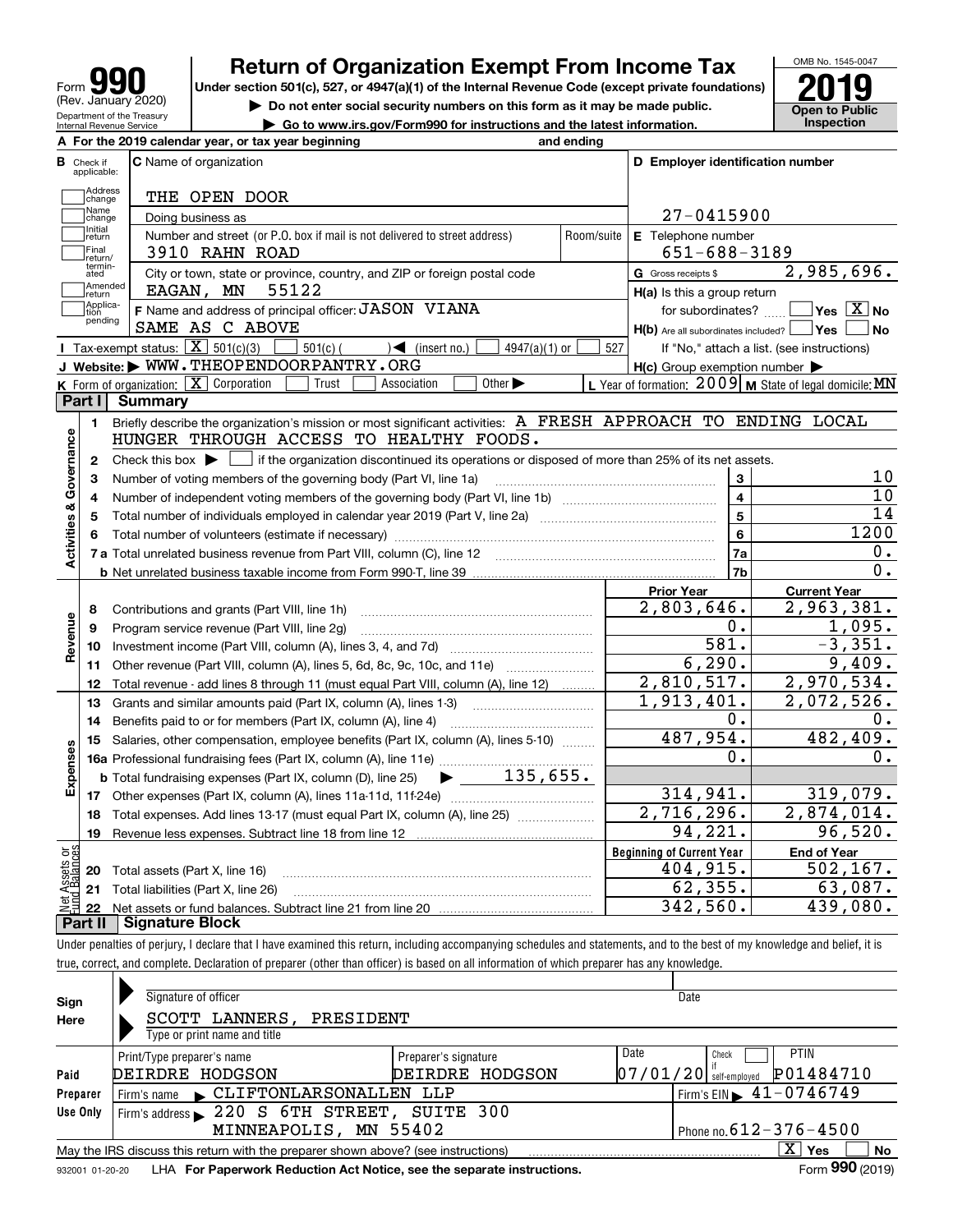|              | THE OPEN DOOR<br>Form 990 (2019)                                                                                                                                                                    | $27 - 0415900$<br>Page 2               |
|--------------|-----------------------------------------------------------------------------------------------------------------------------------------------------------------------------------------------------|----------------------------------------|
|              | <b>Statement of Program Service Accomplishments</b><br>Part III                                                                                                                                     |                                        |
|              |                                                                                                                                                                                                     |                                        |
| 1            | Briefly describe the organization's mission:<br>A FRESH APPROACH TO ENDING LOCAL HUNGER THROUGH ACCESS TO HEALTHY                                                                                   |                                        |
|              | FOODS.                                                                                                                                                                                              |                                        |
|              |                                                                                                                                                                                                     |                                        |
| $\mathbf{2}$ | Did the organization undertake any significant program services during the year which were not listed on the                                                                                        |                                        |
|              | prior Form 990 or 990-EZ?                                                                                                                                                                           | $\sqrt{}$ Yes $\sqrt{}$ X $\sqrt{}$ No |
| З            | If "Yes," describe these new services on Schedule O.<br>Did the organization cease conducting, or make significant changes in how it conducts, any program services?                                | $\sqrt{}$ Yes $\sqrt{X}$ No            |
|              | If "Yes," describe these changes on Schedule O.                                                                                                                                                     |                                        |
| 4            | Describe the organization's program service accomplishments for each of its three largest program services, as measured by expenses.                                                                |                                        |
|              | Section 501(c)(3) and 501(c)(4) organizations are required to report the amount of grants and allocations to others, the total expenses, and<br>revenue, if any, for each program service reported. |                                        |
| 4a           | 2,568,406. including grants of \$2,072,526. ) (Revenue \$<br>) (Expenses \$<br>(Code:                                                                                                               | 1,095.                                 |
|              | THE OPEN DOOR IS A HUNGER RELIEF ORGANIZATION DEDICATED TO ENDING LOCAL                                                                                                                             |                                        |
|              | HUNGER THROUGH ACCESS TO HEALTHY FOOD. THROUGH ITS COLLECTIVE PROGRAMS,                                                                                                                             |                                        |
|              | THE OPEN DOOR SERVES NEARLY 7,000 DAKOTA COUNTY RESIDENTS EACH MONTH,                                                                                                                               |                                        |
|              | AND DISTRIBUTES OVER 1 MILLION POUNDS OF FOOD ANNUALLY, MORE THAN HALF                                                                                                                              |                                        |
|              | OF WHICH IS FRESH AND/OR PERISHABLE. CLIENTS ARE ABLE TO ACCESS HEALTHY                                                                                                                             |                                        |
|              | FOOD CHOICES THROUGH A FIXED-SITE FOOD PANTRY IN EAGAN, MULTIPLE MOBILE                                                                                                                             |                                        |
|              | PANTRY SITES, THE MOBILE LUNCHBOX, AND THE GARDEN TO TABLE PROGRAM.                                                                                                                                 |                                        |
|              |                                                                                                                                                                                                     |                                        |
|              |                                                                                                                                                                                                     |                                        |
|              |                                                                                                                                                                                                     |                                        |
|              |                                                                                                                                                                                                     |                                        |
|              |                                                                                                                                                                                                     |                                        |
|              |                                                                                                                                                                                                     |                                        |
| 4b           |                                                                                                                                                                                                     |                                        |
|              |                                                                                                                                                                                                     |                                        |
|              |                                                                                                                                                                                                     |                                        |
|              |                                                                                                                                                                                                     |                                        |
|              |                                                                                                                                                                                                     |                                        |
|              |                                                                                                                                                                                                     |                                        |
|              |                                                                                                                                                                                                     |                                        |
|              |                                                                                                                                                                                                     |                                        |
|              |                                                                                                                                                                                                     |                                        |
|              |                                                                                                                                                                                                     |                                        |
|              |                                                                                                                                                                                                     |                                        |
|              |                                                                                                                                                                                                     |                                        |
|              |                                                                                                                                                                                                     |                                        |
| 4c           | (Code: ) (Expenses \$<br>including grants of \$                                                                                                                                                     | ) (Revenue \$                          |
|              |                                                                                                                                                                                                     |                                        |
|              |                                                                                                                                                                                                     |                                        |
|              |                                                                                                                                                                                                     |                                        |
|              |                                                                                                                                                                                                     |                                        |
|              |                                                                                                                                                                                                     |                                        |
|              |                                                                                                                                                                                                     |                                        |
|              |                                                                                                                                                                                                     |                                        |
|              |                                                                                                                                                                                                     |                                        |
|              |                                                                                                                                                                                                     |                                        |
|              |                                                                                                                                                                                                     |                                        |
|              |                                                                                                                                                                                                     |                                        |
|              |                                                                                                                                                                                                     |                                        |
|              |                                                                                                                                                                                                     |                                        |
| 4d           | Other program services (Describe on Schedule O.)                                                                                                                                                    |                                        |
|              | (Expenses \$<br>including grants of \$<br>(Revenue \$<br>2,568,406.                                                                                                                                 |                                        |
|              | 4e Total program service expenses >                                                                                                                                                                 |                                        |
|              | 932002 01-20-20                                                                                                                                                                                     | Form 990 (2019)                        |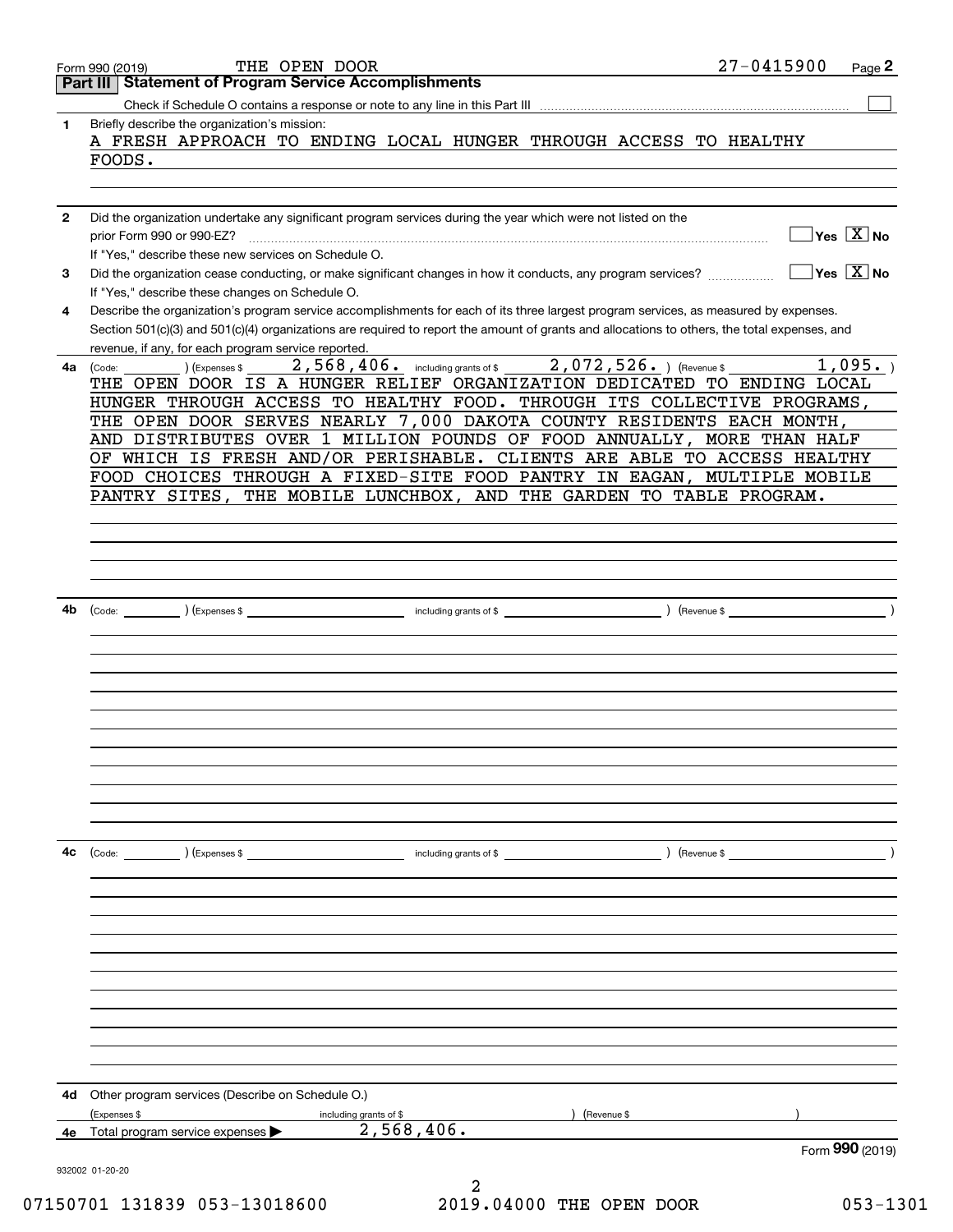|  | Form 990 (2019) |  |
|--|-----------------|--|

|     |                                                                                                                                                                                                                                                            |                 | Yes | No              |
|-----|------------------------------------------------------------------------------------------------------------------------------------------------------------------------------------------------------------------------------------------------------------|-----------------|-----|-----------------|
| 1   | Is the organization described in section $501(c)(3)$ or $4947(a)(1)$ (other than a private foundation)?                                                                                                                                                    |                 |     |                 |
|     |                                                                                                                                                                                                                                                            | 1               | х   |                 |
| 2   |                                                                                                                                                                                                                                                            | $\mathbf{2}$    | X   |                 |
| 3   | Did the organization engage in direct or indirect political campaign activities on behalf of or in opposition to candidates for                                                                                                                            |                 |     |                 |
|     |                                                                                                                                                                                                                                                            | 3               |     | x               |
| 4   | Section 501(c)(3) organizations. Did the organization engage in lobbying activities, or have a section 501(h) election in effect                                                                                                                           |                 |     |                 |
|     |                                                                                                                                                                                                                                                            | 4               |     | х               |
| 5   | Is the organization a section 501(c)(4), 501(c)(5), or 501(c)(6) organization that receives membership dues, assessments, or                                                                                                                               |                 |     |                 |
|     |                                                                                                                                                                                                                                                            | 5               |     | х               |
| 6   | Did the organization maintain any donor advised funds or any similar funds or accounts for which donors have the right to                                                                                                                                  |                 |     |                 |
|     | provide advice on the distribution or investment of amounts in such funds or accounts? If "Yes," complete Schedule D, Part I                                                                                                                               | 6               |     | х               |
| 7   | Did the organization receive or hold a conservation easement, including easements to preserve open space,                                                                                                                                                  |                 |     | х               |
|     |                                                                                                                                                                                                                                                            | $\overline{7}$  |     |                 |
| 8   | Did the organization maintain collections of works of art, historical treasures, or other similar assets? If "Yes," complete                                                                                                                               |                 |     | х               |
|     |                                                                                                                                                                                                                                                            | 8               |     |                 |
| 9   | Did the organization report an amount in Part X, line 21, for escrow or custodial account liability, serve as a custodian for<br>amounts not listed in Part X; or provide credit counseling, debt management, credit repair, or debt negotiation services? |                 |     |                 |
|     |                                                                                                                                                                                                                                                            | 9               |     | х               |
| 10  | Did the organization, directly or through a related organization, hold assets in donor-restricted endowments                                                                                                                                               |                 |     |                 |
|     |                                                                                                                                                                                                                                                            | 10              |     | х               |
| 11  | If the organization's answer to any of the following questions is "Yes," then complete Schedule D, Parts VI, VII, VIII, IX, or X                                                                                                                           |                 |     |                 |
|     | as applicable.                                                                                                                                                                                                                                             |                 |     |                 |
| a   | Did the organization report an amount for land, buildings, and equipment in Part X, line 10? If "Yes," complete Schedule D,                                                                                                                                |                 |     |                 |
|     |                                                                                                                                                                                                                                                            | 11a             | х   |                 |
|     | <b>b</b> Did the organization report an amount for investments - other securities in Part X, line 12, that is 5% or more of its total                                                                                                                      |                 |     |                 |
|     |                                                                                                                                                                                                                                                            | 11 <sub>b</sub> |     | х               |
|     | c Did the organization report an amount for investments - program related in Part X, line 13, that is 5% or more of its total                                                                                                                              |                 |     |                 |
|     |                                                                                                                                                                                                                                                            | 11c             |     | х               |
|     | d Did the organization report an amount for other assets in Part X, line 15, that is 5% or more of its total assets reported in                                                                                                                            |                 |     |                 |
|     |                                                                                                                                                                                                                                                            | 11d             |     | x               |
| е   | Did the organization report an amount for other liabilities in Part X, line 25? If "Yes," complete Schedule D, Part X                                                                                                                                      | <b>11e</b>      |     | X               |
| f   | Did the organization's separate or consolidated financial statements for the tax year include a footnote that addresses                                                                                                                                    |                 |     |                 |
|     | the organization's liability for uncertain tax positions under FIN 48 (ASC 740)? If "Yes," complete Schedule D, Part X                                                                                                                                     | 11f             | х   |                 |
|     | 12a Did the organization obtain separate, independent audited financial statements for the tax year? If "Yes," complete                                                                                                                                    |                 |     |                 |
|     |                                                                                                                                                                                                                                                            | 12a             | X   |                 |
|     | <b>b</b> Was the organization included in consolidated, independent audited financial statements for the tax year?                                                                                                                                         |                 |     |                 |
|     | If "Yes," and if the organization answered "No" to line 12a, then completing Schedule D, Parts XI and XII is optional                                                                                                                                      | 12 <sub>b</sub> |     |                 |
| 13  | Is the organization a school described in section $170(b)(1)(A)(ii)?$ If "Yes," complete Schedule E                                                                                                                                                        | 13              |     | X               |
| 14a | Did the organization maintain an office, employees, or agents outside of the United States?                                                                                                                                                                | 14a             |     | x               |
|     | b Did the organization have aggregate revenues or expenses of more than \$10,000 from grantmaking, fundraising, business,                                                                                                                                  |                 |     |                 |
|     | investment, and program service activities outside the United States, or aggregate foreign investments valued at \$100,000                                                                                                                                 |                 |     | x               |
|     | Did the organization report on Part IX, column (A), line 3, more than \$5,000 of grants or other assistance to or for any                                                                                                                                  | 14b             |     |                 |
| 15  |                                                                                                                                                                                                                                                            | 15              |     | X               |
| 16  | Did the organization report on Part IX, column (A), line 3, more than \$5,000 of aggregate grants or other assistance to                                                                                                                                   |                 |     |                 |
|     |                                                                                                                                                                                                                                                            | 16              |     | X               |
| 17  | Did the organization report a total of more than \$15,000 of expenses for professional fundraising services on Part IX,                                                                                                                                    |                 |     |                 |
|     |                                                                                                                                                                                                                                                            | 17              |     | x               |
| 18  | Did the organization report more than \$15,000 total of fundraising event gross income and contributions on Part VIII, lines                                                                                                                               |                 |     |                 |
|     |                                                                                                                                                                                                                                                            | 18              | x   |                 |
| 19  | Did the organization report more than \$15,000 of gross income from gaming activities on Part VIII, line 9a? If "Yes."                                                                                                                                     |                 |     |                 |
|     |                                                                                                                                                                                                                                                            | 19              |     | x               |
|     |                                                                                                                                                                                                                                                            | 20a             |     | x               |
|     | b If "Yes" to line 20a, did the organization attach a copy of its audited financial statements to this return?                                                                                                                                             | 20 <sub>b</sub> |     |                 |
| 21  | Did the organization report more than \$5,000 of grants or other assistance to any domestic organization or                                                                                                                                                |                 |     |                 |
|     |                                                                                                                                                                                                                                                            | 21              |     | х               |
|     | 932003 01-20-20                                                                                                                                                                                                                                            |                 |     | Form 990 (2019) |

932003 01-20-20

07150701 131839 053-13018600 2019.04000 THE OPEN DOOR 053-1301

3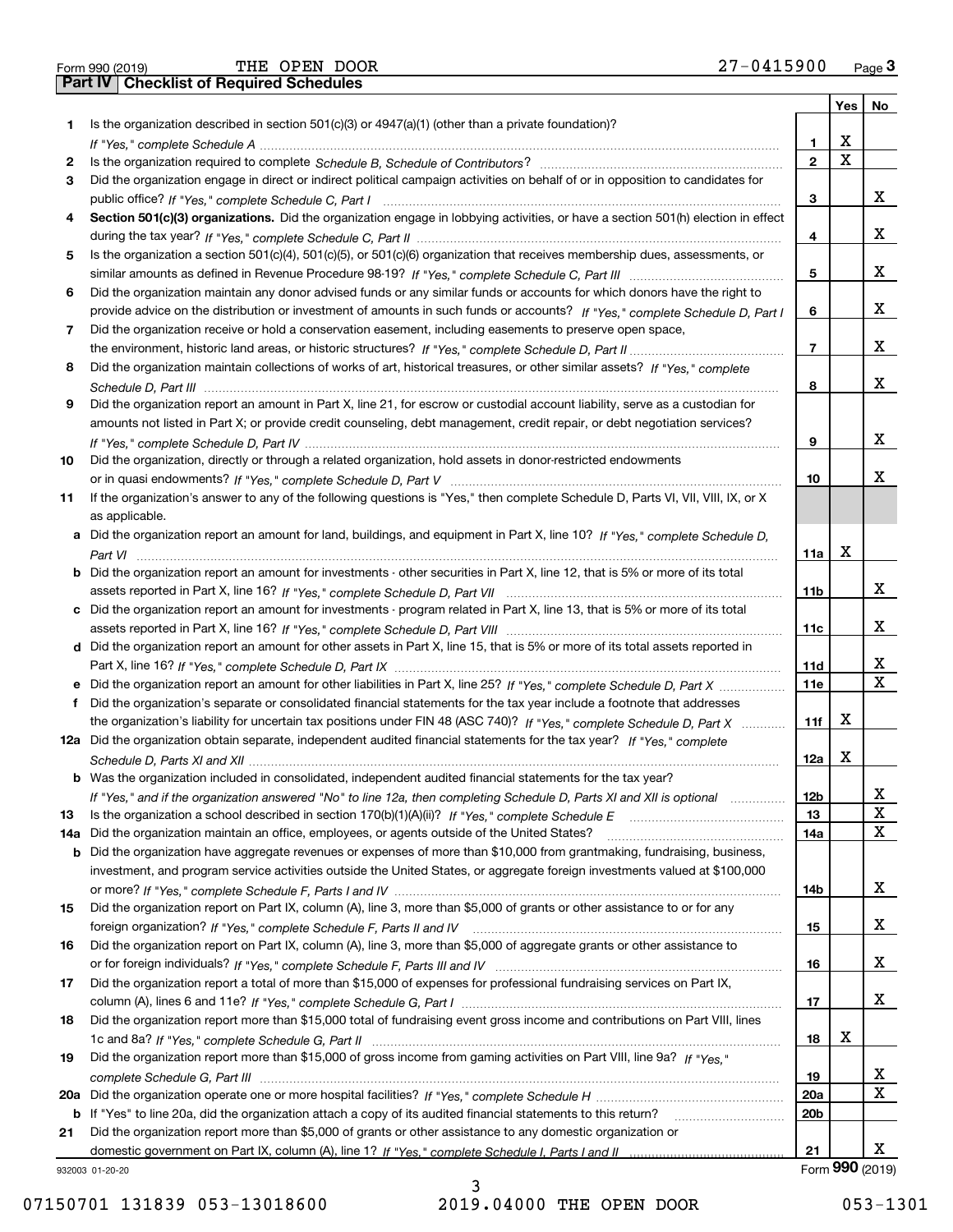|  | Form 990 (2019) |
|--|-----------------|

*(continued)*

|          |                                                                                                                                                                                 |                 | Yes | No              |
|----------|---------------------------------------------------------------------------------------------------------------------------------------------------------------------------------|-----------------|-----|-----------------|
| 22       | Did the organization report more than \$5,000 of grants or other assistance to or for domestic individuals on                                                                   |                 |     |                 |
|          |                                                                                                                                                                                 | 22              | X   |                 |
| 23       | Did the organization answer "Yes" to Part VII, Section A, line 3, 4, or 5 about compensation of the organization's current                                                      |                 |     |                 |
|          | and former officers, directors, trustees, key employees, and highest compensated employees? If "Yes," complete                                                                  |                 |     |                 |
|          |                                                                                                                                                                                 | 23              |     | x               |
|          | 24a Did the organization have a tax-exempt bond issue with an outstanding principal amount of more than \$100,000 as of the                                                     |                 |     |                 |
|          | last day of the year, that was issued after December 31, 2002? If "Yes," answer lines 24b through 24d and complete                                                              |                 |     |                 |
|          |                                                                                                                                                                                 | 24a             |     | x               |
|          | b Did the organization invest any proceeds of tax-exempt bonds beyond a temporary period exception?                                                                             | 24b             |     |                 |
|          | c Did the organization maintain an escrow account other than a refunding escrow at any time during the year to defease                                                          |                 |     |                 |
|          |                                                                                                                                                                                 | 24c             |     |                 |
|          | d Did the organization act as an "on behalf of" issuer for bonds outstanding at any time during the year?                                                                       | 24d             |     |                 |
|          | 25a Section 501(c)(3), 501(c)(4), and 501(c)(29) organizations. Did the organization engage in an excess benefit                                                                |                 |     |                 |
|          |                                                                                                                                                                                 | 25a             |     | x               |
|          | b Is the organization aware that it engaged in an excess benefit transaction with a disqualified person in a prior year, and                                                    |                 |     |                 |
|          | that the transaction has not been reported on any of the organization's prior Forms 990 or 990-EZ? If "Yes," complete                                                           |                 |     |                 |
|          | Schedule L. Part I                                                                                                                                                              | 25 <sub>b</sub> |     | x               |
| 26       | Did the organization report any amount on Part X, line 5 or 22, for receivables from or payables to any current                                                                 |                 |     |                 |
|          | or former officer, director, trustee, key employee, creator or founder, substantial contributor, or 35%                                                                         |                 |     |                 |
|          |                                                                                                                                                                                 | 26              |     | x               |
| 27       | Did the organization provide a grant or other assistance to any current or former officer, director, trustee, key employee,                                                     |                 |     |                 |
|          | creator or founder, substantial contributor or employee thereof, a grant selection committee member, or to a 35% controlled                                                     |                 |     |                 |
|          | entity (including an employee thereof) or family member of any of these persons? If "Yes," complete Schedule L, Part III                                                        | 27              |     | x               |
| 28       | Was the organization a party to a business transaction with one of the following parties (see Schedule L, Part IV                                                               |                 |     |                 |
|          | instructions, for applicable filing thresholds, conditions, and exceptions):                                                                                                    |                 |     |                 |
|          | a A current or former officer, director, trustee, key employee, creator or founder, or substantial contributor? If                                                              |                 |     |                 |
|          |                                                                                                                                                                                 | 28a             |     | х               |
|          |                                                                                                                                                                                 | 28 <sub>b</sub> |     | $\mathbf x$     |
|          | c A 35% controlled entity of one or more individuals and/or organizations described in lines 28a or 28b? If                                                                     |                 |     |                 |
|          |                                                                                                                                                                                 | 28c             |     | x               |
| 29       |                                                                                                                                                                                 | 29              | X   |                 |
| 30       | Did the organization receive contributions of art, historical treasures, or other similar assets, or qualified conservation                                                     |                 |     |                 |
|          |                                                                                                                                                                                 | 30              |     | x               |
| 31       | Did the organization liquidate, terminate, or dissolve and cease operations? If "Yes," complete Schedule N, Part I                                                              | 31              |     | $\mathbf X$     |
| 32       | Did the organization sell, exchange, dispose of, or transfer more than 25% of its net assets? If "Yes," complete                                                                |                 |     |                 |
|          |                                                                                                                                                                                 | 32              |     | х               |
| 33       | Did the organization own 100% of an entity disregarded as separate from the organization under Regulations                                                                      |                 |     |                 |
|          |                                                                                                                                                                                 | 33              |     | х               |
| 34       | Was the organization related to any tax-exempt or taxable entity? If "Yes," complete Schedule R, Part II, III, or IV, and                                                       |                 |     |                 |
|          |                                                                                                                                                                                 | 34              |     | х               |
|          | 35a Did the organization have a controlled entity within the meaning of section 512(b)(13)?                                                                                     | 35a             |     | X               |
|          | b If "Yes" to line 35a, did the organization receive any payment from or engage in any transaction with a controlled entity                                                     |                 |     |                 |
|          |                                                                                                                                                                                 | 35 <sub>b</sub> |     |                 |
| 36       | Section 501(c)(3) organizations. Did the organization make any transfers to an exempt non-charitable related organization?                                                      |                 |     |                 |
|          |                                                                                                                                                                                 | 36              |     | x               |
|          | Did the organization conduct more than 5% of its activities through an entity that is not a related organization                                                                |                 |     |                 |
| 37       |                                                                                                                                                                                 | 37              |     | x               |
|          |                                                                                                                                                                                 |                 |     |                 |
| 38       | Did the organization complete Schedule O and provide explanations in Schedule O for Part VI, lines 11b and 19?<br>Note: All Form 990 filers are required to complete Schedule O | 38              | X   |                 |
| ∣ Part V | <b>Statements Regarding Other IRS Filings and Tax Compliance</b>                                                                                                                |                 |     |                 |
|          | Check if Schedule O contains a response or note to any line in this Part V                                                                                                      |                 |     |                 |
|          |                                                                                                                                                                                 |                 |     |                 |
|          |                                                                                                                                                                                 |                 | Yes | No              |
|          | 1a<br>0                                                                                                                                                                         |                 |     |                 |
|          | <b>b</b> Enter the number of Forms W-2G included in line 1a. Enter -0- if not applicable <i>manumumumum</i><br>1b                                                               |                 |     |                 |
| c        | Did the organization comply with backup withholding rules for reportable payments to vendors and reportable gaming                                                              |                 |     |                 |
|          | (gambling) winnings to prize winners?                                                                                                                                           | 1c              |     | Form 990 (2019) |
|          | 932004 01-20-20<br>4                                                                                                                                                            |                 |     |                 |
|          |                                                                                                                                                                                 |                 |     |                 |

<sup>07150701 131839 053-13018600 2019.04000</sup> THE OPEN DOOR 053-1301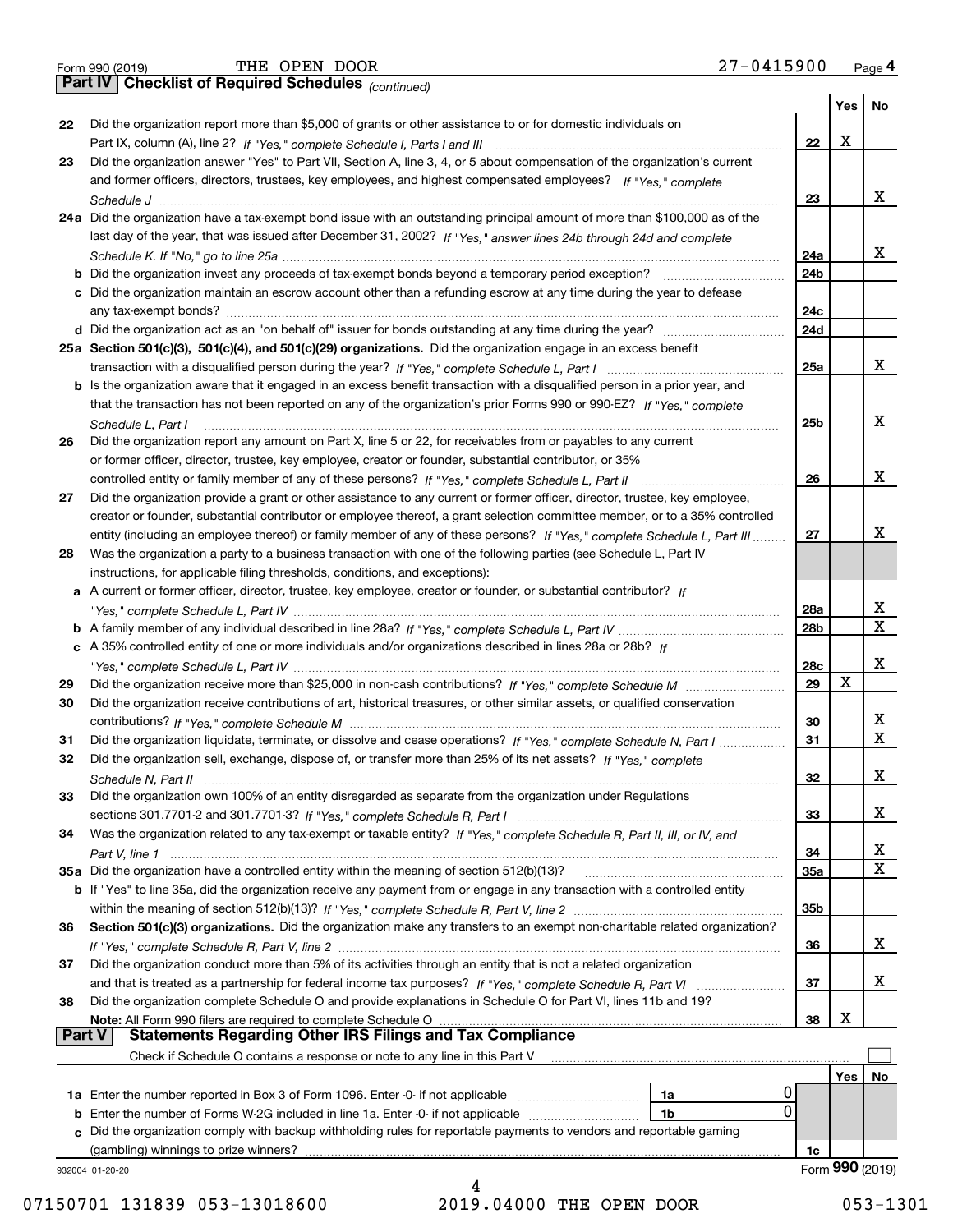|        | $27 - 0415900$<br>THE OPEN DOOR<br>Form 990 (2019)                                                                                                                                                                                    |                |     | Page $5$ |
|--------|---------------------------------------------------------------------------------------------------------------------------------------------------------------------------------------------------------------------------------------|----------------|-----|----------|
| Part V | Statements Regarding Other IRS Filings and Tax Compliance (continued)                                                                                                                                                                 |                |     |          |
|        |                                                                                                                                                                                                                                       |                | Yes | No       |
|        | 2a Enter the number of employees reported on Form W-3, Transmittal of Wage and Tax Statements,                                                                                                                                        |                |     |          |
|        | 14<br>filed for the calendar year ending with or within the year covered by this return<br>2a                                                                                                                                         |                |     |          |
|        | <b>b</b> If at least one is reported on line 2a, did the organization file all required federal employment tax returns?                                                                                                               | 2 <sub>b</sub> | X   |          |
|        |                                                                                                                                                                                                                                       |                |     |          |
|        | 3a Did the organization have unrelated business gross income of \$1,000 or more during the year?                                                                                                                                      | 3a             |     | x        |
|        |                                                                                                                                                                                                                                       | 3 <sub>b</sub> |     |          |
|        | 4a At any time during the calendar year, did the organization have an interest in, or a signature or other authority over, a                                                                                                          |                |     |          |
|        |                                                                                                                                                                                                                                       | 4a             |     | x        |
|        | <b>b</b> If "Yes," enter the name of the foreign country $\triangleright$                                                                                                                                                             |                |     |          |
|        | See instructions for filing requirements for FinCEN Form 114, Report of Foreign Bank and Financial Accounts (FBAR).                                                                                                                   |                |     |          |
|        |                                                                                                                                                                                                                                       | 5a             |     | х        |
|        |                                                                                                                                                                                                                                       | 5 <sub>b</sub> |     | x        |
|        |                                                                                                                                                                                                                                       | 5c             |     |          |
|        | 6a Does the organization have annual gross receipts that are normally greater than \$100,000, and did the organization solicit                                                                                                        |                |     |          |
|        | any contributions that were not tax deductible as charitable contributions?                                                                                                                                                           | 6a             |     | x        |
|        | <b>b</b> If "Yes," did the organization include with every solicitation an express statement that such contributions or gifts                                                                                                         |                |     |          |
|        | were not tax deductible?                                                                                                                                                                                                              | 6b             |     |          |
| 7      | Organizations that may receive deductible contributions under section 170(c).                                                                                                                                                         |                |     |          |
|        | a Did the organization receive a payment in excess of \$75 made partly as a contribution and partly for goods and services provided to the payor?                                                                                     | 7a             |     | х        |
|        | <b>b</b> If "Yes," did the organization notify the donor of the value of the goods or services provided?                                                                                                                              | 7b             |     |          |
|        | c Did the organization sell, exchange, or otherwise dispose of tangible personal property for which it was required                                                                                                                   |                |     | x        |
|        | to file Form 8282?                                                                                                                                                                                                                    | 7c             |     |          |
|        | 7d<br>d If "Yes," indicate the number of Forms 8282 filed during the year                                                                                                                                                             |                |     | х        |
| е      | Did the organization receive any funds, directly or indirectly, to pay premiums on a personal benefit contract?                                                                                                                       | 7e             |     | X        |
| Ť      | Did the organization, during the year, pay premiums, directly or indirectly, on a personal benefit contract?                                                                                                                          | 7f             |     |          |
| g      | If the organization received a contribution of qualified intellectual property, did the organization file Form 8899 as required?                                                                                                      | 7g             |     |          |
| h.     | If the organization received a contribution of cars, boats, airplanes, or other vehicles, did the organization file a Form 1098-C?                                                                                                    | 7h             |     |          |
| 8      | Sponsoring organizations maintaining donor advised funds. Did a donor advised fund maintained by the                                                                                                                                  |                |     |          |
|        | sponsoring organization have excess business holdings at any time during the year?                                                                                                                                                    | 8              |     |          |
| 9      | Sponsoring organizations maintaining donor advised funds.                                                                                                                                                                             |                |     |          |
| а      | Did the sponsoring organization make any taxable distributions under section 4966?                                                                                                                                                    | 9а<br>9b       |     |          |
| 10     | <b>b</b> Did the sponsoring organization make a distribution to a donor, donor advisor, or related person?<br>Section 501(c)(7) organizations. Enter:                                                                                 |                |     |          |
|        | 10a                                                                                                                                                                                                                                   |                |     |          |
|        | <b>b</b> Gross receipts, included on Form 990, Part VIII, line 12, for public use of club facilities <i>managerecipts</i> ,<br>10b                                                                                                    |                |     |          |
| 11     | Section 501(c)(12) organizations. Enter:                                                                                                                                                                                              |                |     |          |
| а      | 11a<br>Gross income from members or shareholders [111] [12] content in the state of the state of the state of the state of the state of the state of the state of the state of the state of the state of the state of the state of th |                |     |          |
|        | b Gross income from other sources (Do not net amounts due or paid to other sources against                                                                                                                                            |                |     |          |
|        | amounts due or received from them.)<br>11b                                                                                                                                                                                            |                |     |          |
|        | 12a Section 4947(a)(1) non-exempt charitable trusts. Is the organization filing Form 990 in lieu of Form 1041?                                                                                                                        | 12a            |     |          |
|        | <b>b</b> If "Yes," enter the amount of tax-exempt interest received or accrued during the year<br>12b                                                                                                                                 |                |     |          |
| 13     | Section 501(c)(29) qualified nonprofit health insurance issuers.                                                                                                                                                                      |                |     |          |
|        |                                                                                                                                                                                                                                       | 13а            |     |          |
|        | <b>Note:</b> See the instructions for additional information the organization must report on Schedule O.                                                                                                                              |                |     |          |
|        | <b>b</b> Enter the amount of reserves the organization is required to maintain by the states in which the                                                                                                                             |                |     |          |
|        | 13 <sub>b</sub>                                                                                                                                                                                                                       |                |     |          |
|        | 13с                                                                                                                                                                                                                                   |                |     |          |
| 14a    | Did the organization receive any payments for indoor tanning services during the tax year?                                                                                                                                            | 14a            |     | x        |
|        |                                                                                                                                                                                                                                       | 14b            |     |          |
| 15     | Is the organization subject to the section 4960 tax on payment(s) of more than \$1,000,000 in remuneration or                                                                                                                         |                |     |          |
|        |                                                                                                                                                                                                                                       | 15             |     | х        |
|        | If "Yes," see instructions and file Form 4720, Schedule N.                                                                                                                                                                            |                |     |          |
| 16     | Is the organization an educational institution subject to the section 4968 excise tax on net investment income?<br>.                                                                                                                  | 16             |     | х        |
|        | If "Yes," complete Form 4720, Schedule O.                                                                                                                                                                                             |                |     |          |
|        |                                                                                                                                                                                                                                       |                |     |          |

Form (2019) **990**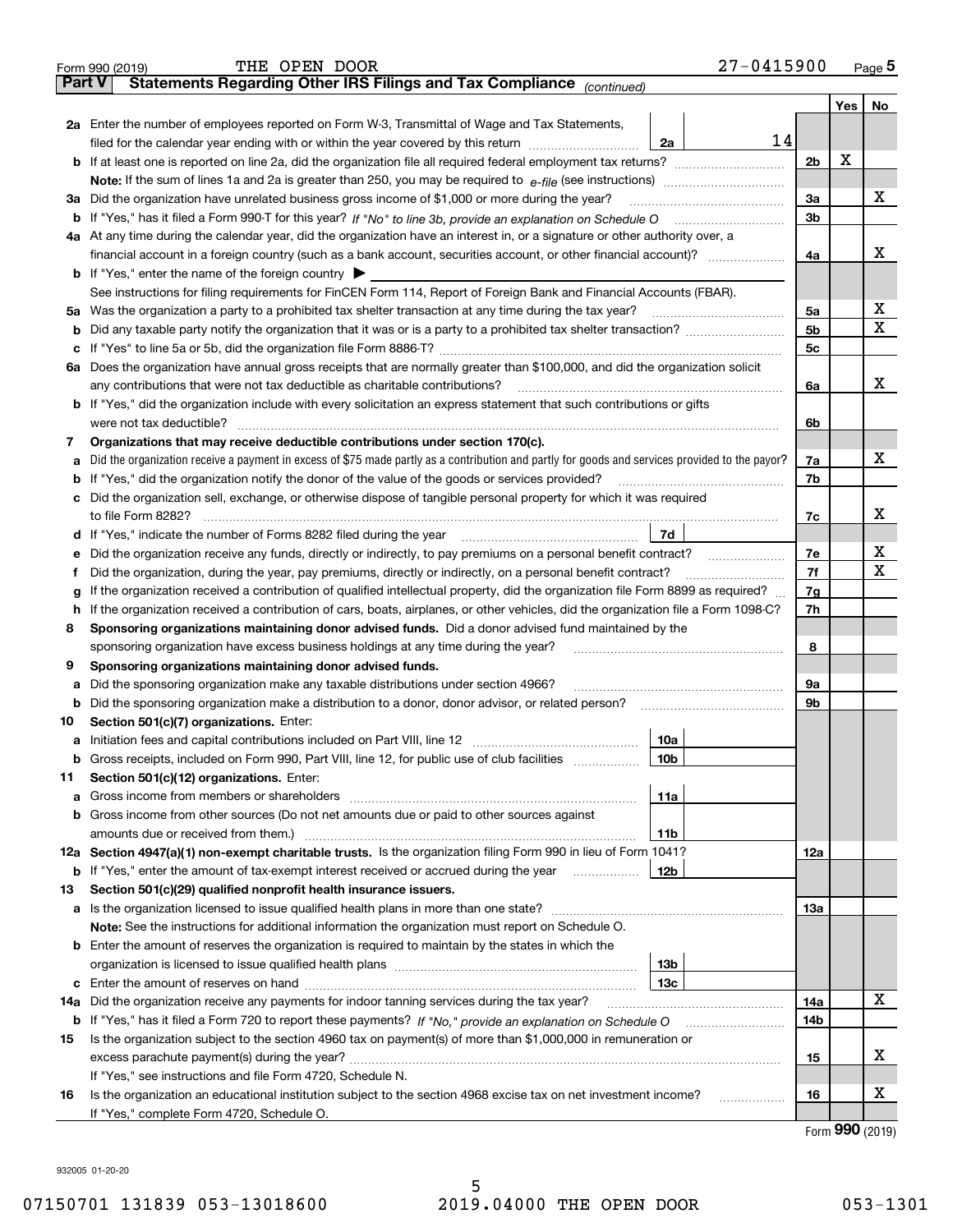| <b>Section A. Governing Body and Management</b><br>Yes<br>No<br>10<br>1a<br><b>1a</b> Enter the number of voting members of the governing body at the end of the tax year <i>manumum</i><br>If there are material differences in voting rights among members of the governing body, or if the governing<br>body delegated broad authority to an executive committee or similar committee, explain on Schedule O.<br>10<br><b>b</b> Enter the number of voting members included on line 1a, above, who are independent<br>1b<br>Did any officer, director, trustee, or key employee have a family relationship or a business relationship with any other<br>2<br>Х<br>officer, director, trustee, or key employee?<br>$\mathbf{2}$<br>Did the organization delegate control over management duties customarily performed by or under the direct supervision<br>з<br>$rac{X}{X}$<br>3<br>4<br>Did the organization make any significant changes to its governing documents since the prior Form 990 was filed?<br>4<br>5<br>5<br>6<br>Did the organization have members or stockholders?<br>6<br>7a Did the organization have members, stockholders, or other persons who had the power to elect or appoint one or<br>Х<br>7a<br><b>b</b> Are any governance decisions of the organization reserved to (or subject to approval by) members, stockholders, or<br>persons other than the governing body?<br>7b<br>Did the organization contemporaneously document the meetings held or written actions undertaken during the year by the following:<br>8<br>х<br>8а<br>а<br>$\mathbf x$<br>8b<br>Is there any officer, director, trustee, or key employee listed in Part VII, Section A, who cannot be reached at the<br>9<br>9<br>Section B. Policies (This Section B requests information about policies not required by the Internal Revenue Code.)<br>Yes<br>10a<br>b If "Yes," did the organization have written policies and procedures governing the activities of such chapters, affiliates,<br>and branches to ensure their operations are consistent with the organization's exempt purposes?<br>10 <sub>b</sub><br>X<br>11a<br>11a Has the organization provided a complete copy of this Form 990 to all members of its governing body before filing the form?<br><b>b</b> Describe in Schedule O the process, if any, used by the organization to review this Form 990.<br>х<br>12a<br>X<br>12 <sub>b</sub><br><b>b</b> Were officers, directors, or trustees, and key employees required to disclose annually interests that could give rise to conflicts?<br>c Did the organization regularly and consistently monitor and enforce compliance with the policy? If "Yes," describe<br>х<br>12c<br>in Schedule O how this was done manufactured and continuum control of the Schedule O how this was done manufactured and continuum control of the Schedule O how this was done<br>$\overline{\mathbf{x}}$<br>Did the organization have a written whistleblower policy?<br>13<br>13<br>X<br>14<br>Did the organization have a written document retention and destruction policy?<br>14<br>Did the process for determining compensation of the following persons include a review and approval by independent<br>15<br>persons, comparability data, and contemporaneous substantiation of the deliberation and decision?<br>x<br>a The organization's CEO, Executive Director, or top management official [11] [12] The organization's CEO, Executive Director, or top management official [12] [12] [12] [12] The organization's CEO, Executive Director, or t<br>15a<br>X<br>b Other officers or key employees of the organization manufactured content to the organization manufactured by Other officers or key employees of the organization manufactured content of the organization manufactured by Ot<br>15b<br>If "Yes" to line 15a or 15b, describe the process in Schedule O (see instructions).<br>16a Did the organization invest in, contribute assets to, or participate in a joint venture or similar arrangement with a<br>taxable entity during the year?<br>16a<br>b If "Yes," did the organization follow a written policy or procedure requiring the organization to evaluate its participation<br>in joint venture arrangements under applicable federal tax law, and take steps to safeguard the organization's<br>16b<br><b>Section C. Disclosure</b><br>List the states with which a copy of this Form 990 is required to be filed $\blacktriangleright MN$<br>Section 6104 requires an organization to make its Forms 1023 (1024 or 1024-A, if applicable), 990, and 990-T (Section 501(c)(3)s only) available<br>18<br>for public inspection. Indicate how you made these available. Check all that apply.<br>$\lfloor x \rfloor$ Upon request<br>Own website<br>Another's website<br>Other (explain on Schedule O)<br>Describe on Schedule O whether (and if so, how) the organization made its governing documents, conflict of interest policy, and financial<br>19<br>statements available to the public during the tax year.<br>State the name, address, and telephone number of the person who possesses the organization's books and records<br>20<br>KRIS ALBRIGHT - 651-789-1440<br>55122<br>3910<br>RAHN ROAD, EAGAN, MN<br>Form 990 (2019) |    | to line 8a, 8b, or 10b below, describe the circumstances, processes, or changes on Schedule O. See instructions. |  | $\overline{\mathbf{x}}$ |
|------------------------------------------------------------------------------------------------------------------------------------------------------------------------------------------------------------------------------------------------------------------------------------------------------------------------------------------------------------------------------------------------------------------------------------------------------------------------------------------------------------------------------------------------------------------------------------------------------------------------------------------------------------------------------------------------------------------------------------------------------------------------------------------------------------------------------------------------------------------------------------------------------------------------------------------------------------------------------------------------------------------------------------------------------------------------------------------------------------------------------------------------------------------------------------------------------------------------------------------------------------------------------------------------------------------------------------------------------------------------------------------------------------------------------------------------------------------------------------------------------------------------------------------------------------------------------------------------------------------------------------------------------------------------------------------------------------------------------------------------------------------------------------------------------------------------------------------------------------------------------------------------------------------------------------------------------------------------------------------------------------------------------------------------------------------------------------------------------------------------------------------------------------------------------------------------------------------------------------------------------------------------------------------------------------------------------------------------------------------------------------------------------------------------------------------------------------------------------------------------------------------------------------------------------------------------------------------------------------------------------------------------------------------------------------------------------------------------------------------------------------------------------------------------------------------------------------------------------------------------------------------------------------------------------------------------------------------------------------------------------------------------------------------------------------------------------------------------------------------------------------------------------------------------------------------------------------------------------------------------------------------------------------------------------------------------------------------------------------------------------------------------------------------------------------------------------------------------------------------------------------------------------------------------------------------------------------------------------------------------------------------------------------------------------------------------------------------------------------------------------------------------------------------------------------------------------------------------------------------------------------------------------------------------------------------------------------------------------------------------------------------------------------------------------------------------------------------------------------------------------------------------------------------------------------------------------------------------------------------------------------------------------------------------------------------------------------------------------------------------------------------------------------------------------------------------------------------------------------------------------------------------------------------------------------------------------------------------------------------------------------------------------------------------------------------------------------------------------------------------------------------------------------------------------------------------------------------------------------------------------------------------------------------------------------------------------------------------------------------------------------------------------------------------------------------------------------------------------------------------------------------------------------------------------------------------------------------------------------------------------------------------------------------|----|------------------------------------------------------------------------------------------------------------------|--|-------------------------|
|                                                                                                                                                                                                                                                                                                                                                                                                                                                                                                                                                                                                                                                                                                                                                                                                                                                                                                                                                                                                                                                                                                                                                                                                                                                                                                                                                                                                                                                                                                                                                                                                                                                                                                                                                                                                                                                                                                                                                                                                                                                                                                                                                                                                                                                                                                                                                                                                                                                                                                                                                                                                                                                                                                                                                                                                                                                                                                                                                                                                                                                                                                                                                                                                                                                                                                                                                                                                                                                                                                                                                                                                                                                                                                                                                                                                                                                                                                                                                                                                                                                                                                                                                                                                                                                                                                                                                                                                                                                                                                                                                                                                                                                                                                                                                                                                                                                                                                                                                                                                                                                                                                                                                                                                                                                                                          |    |                                                                                                                  |  |                         |
|                                                                                                                                                                                                                                                                                                                                                                                                                                                                                                                                                                                                                                                                                                                                                                                                                                                                                                                                                                                                                                                                                                                                                                                                                                                                                                                                                                                                                                                                                                                                                                                                                                                                                                                                                                                                                                                                                                                                                                                                                                                                                                                                                                                                                                                                                                                                                                                                                                                                                                                                                                                                                                                                                                                                                                                                                                                                                                                                                                                                                                                                                                                                                                                                                                                                                                                                                                                                                                                                                                                                                                                                                                                                                                                                                                                                                                                                                                                                                                                                                                                                                                                                                                                                                                                                                                                                                                                                                                                                                                                                                                                                                                                                                                                                                                                                                                                                                                                                                                                                                                                                                                                                                                                                                                                                                          |    |                                                                                                                  |  |                         |
|                                                                                                                                                                                                                                                                                                                                                                                                                                                                                                                                                                                                                                                                                                                                                                                                                                                                                                                                                                                                                                                                                                                                                                                                                                                                                                                                                                                                                                                                                                                                                                                                                                                                                                                                                                                                                                                                                                                                                                                                                                                                                                                                                                                                                                                                                                                                                                                                                                                                                                                                                                                                                                                                                                                                                                                                                                                                                                                                                                                                                                                                                                                                                                                                                                                                                                                                                                                                                                                                                                                                                                                                                                                                                                                                                                                                                                                                                                                                                                                                                                                                                                                                                                                                                                                                                                                                                                                                                                                                                                                                                                                                                                                                                                                                                                                                                                                                                                                                                                                                                                                                                                                                                                                                                                                                                          |    |                                                                                                                  |  |                         |
|                                                                                                                                                                                                                                                                                                                                                                                                                                                                                                                                                                                                                                                                                                                                                                                                                                                                                                                                                                                                                                                                                                                                                                                                                                                                                                                                                                                                                                                                                                                                                                                                                                                                                                                                                                                                                                                                                                                                                                                                                                                                                                                                                                                                                                                                                                                                                                                                                                                                                                                                                                                                                                                                                                                                                                                                                                                                                                                                                                                                                                                                                                                                                                                                                                                                                                                                                                                                                                                                                                                                                                                                                                                                                                                                                                                                                                                                                                                                                                                                                                                                                                                                                                                                                                                                                                                                                                                                                                                                                                                                                                                                                                                                                                                                                                                                                                                                                                                                                                                                                                                                                                                                                                                                                                                                                          |    |                                                                                                                  |  |                         |
|                                                                                                                                                                                                                                                                                                                                                                                                                                                                                                                                                                                                                                                                                                                                                                                                                                                                                                                                                                                                                                                                                                                                                                                                                                                                                                                                                                                                                                                                                                                                                                                                                                                                                                                                                                                                                                                                                                                                                                                                                                                                                                                                                                                                                                                                                                                                                                                                                                                                                                                                                                                                                                                                                                                                                                                                                                                                                                                                                                                                                                                                                                                                                                                                                                                                                                                                                                                                                                                                                                                                                                                                                                                                                                                                                                                                                                                                                                                                                                                                                                                                                                                                                                                                                                                                                                                                                                                                                                                                                                                                                                                                                                                                                                                                                                                                                                                                                                                                                                                                                                                                                                                                                                                                                                                                                          |    |                                                                                                                  |  |                         |
|                                                                                                                                                                                                                                                                                                                                                                                                                                                                                                                                                                                                                                                                                                                                                                                                                                                                                                                                                                                                                                                                                                                                                                                                                                                                                                                                                                                                                                                                                                                                                                                                                                                                                                                                                                                                                                                                                                                                                                                                                                                                                                                                                                                                                                                                                                                                                                                                                                                                                                                                                                                                                                                                                                                                                                                                                                                                                                                                                                                                                                                                                                                                                                                                                                                                                                                                                                                                                                                                                                                                                                                                                                                                                                                                                                                                                                                                                                                                                                                                                                                                                                                                                                                                                                                                                                                                                                                                                                                                                                                                                                                                                                                                                                                                                                                                                                                                                                                                                                                                                                                                                                                                                                                                                                                                                          |    |                                                                                                                  |  |                         |
|                                                                                                                                                                                                                                                                                                                                                                                                                                                                                                                                                                                                                                                                                                                                                                                                                                                                                                                                                                                                                                                                                                                                                                                                                                                                                                                                                                                                                                                                                                                                                                                                                                                                                                                                                                                                                                                                                                                                                                                                                                                                                                                                                                                                                                                                                                                                                                                                                                                                                                                                                                                                                                                                                                                                                                                                                                                                                                                                                                                                                                                                                                                                                                                                                                                                                                                                                                                                                                                                                                                                                                                                                                                                                                                                                                                                                                                                                                                                                                                                                                                                                                                                                                                                                                                                                                                                                                                                                                                                                                                                                                                                                                                                                                                                                                                                                                                                                                                                                                                                                                                                                                                                                                                                                                                                                          |    |                                                                                                                  |  |                         |
|                                                                                                                                                                                                                                                                                                                                                                                                                                                                                                                                                                                                                                                                                                                                                                                                                                                                                                                                                                                                                                                                                                                                                                                                                                                                                                                                                                                                                                                                                                                                                                                                                                                                                                                                                                                                                                                                                                                                                                                                                                                                                                                                                                                                                                                                                                                                                                                                                                                                                                                                                                                                                                                                                                                                                                                                                                                                                                                                                                                                                                                                                                                                                                                                                                                                                                                                                                                                                                                                                                                                                                                                                                                                                                                                                                                                                                                                                                                                                                                                                                                                                                                                                                                                                                                                                                                                                                                                                                                                                                                                                                                                                                                                                                                                                                                                                                                                                                                                                                                                                                                                                                                                                                                                                                                                                          |    |                                                                                                                  |  |                         |
|                                                                                                                                                                                                                                                                                                                                                                                                                                                                                                                                                                                                                                                                                                                                                                                                                                                                                                                                                                                                                                                                                                                                                                                                                                                                                                                                                                                                                                                                                                                                                                                                                                                                                                                                                                                                                                                                                                                                                                                                                                                                                                                                                                                                                                                                                                                                                                                                                                                                                                                                                                                                                                                                                                                                                                                                                                                                                                                                                                                                                                                                                                                                                                                                                                                                                                                                                                                                                                                                                                                                                                                                                                                                                                                                                                                                                                                                                                                                                                                                                                                                                                                                                                                                                                                                                                                                                                                                                                                                                                                                                                                                                                                                                                                                                                                                                                                                                                                                                                                                                                                                                                                                                                                                                                                                                          |    |                                                                                                                  |  |                         |
|                                                                                                                                                                                                                                                                                                                                                                                                                                                                                                                                                                                                                                                                                                                                                                                                                                                                                                                                                                                                                                                                                                                                                                                                                                                                                                                                                                                                                                                                                                                                                                                                                                                                                                                                                                                                                                                                                                                                                                                                                                                                                                                                                                                                                                                                                                                                                                                                                                                                                                                                                                                                                                                                                                                                                                                                                                                                                                                                                                                                                                                                                                                                                                                                                                                                                                                                                                                                                                                                                                                                                                                                                                                                                                                                                                                                                                                                                                                                                                                                                                                                                                                                                                                                                                                                                                                                                                                                                                                                                                                                                                                                                                                                                                                                                                                                                                                                                                                                                                                                                                                                                                                                                                                                                                                                                          |    |                                                                                                                  |  |                         |
|                                                                                                                                                                                                                                                                                                                                                                                                                                                                                                                                                                                                                                                                                                                                                                                                                                                                                                                                                                                                                                                                                                                                                                                                                                                                                                                                                                                                                                                                                                                                                                                                                                                                                                                                                                                                                                                                                                                                                                                                                                                                                                                                                                                                                                                                                                                                                                                                                                                                                                                                                                                                                                                                                                                                                                                                                                                                                                                                                                                                                                                                                                                                                                                                                                                                                                                                                                                                                                                                                                                                                                                                                                                                                                                                                                                                                                                                                                                                                                                                                                                                                                                                                                                                                                                                                                                                                                                                                                                                                                                                                                                                                                                                                                                                                                                                                                                                                                                                                                                                                                                                                                                                                                                                                                                                                          |    |                                                                                                                  |  |                         |
|                                                                                                                                                                                                                                                                                                                                                                                                                                                                                                                                                                                                                                                                                                                                                                                                                                                                                                                                                                                                                                                                                                                                                                                                                                                                                                                                                                                                                                                                                                                                                                                                                                                                                                                                                                                                                                                                                                                                                                                                                                                                                                                                                                                                                                                                                                                                                                                                                                                                                                                                                                                                                                                                                                                                                                                                                                                                                                                                                                                                                                                                                                                                                                                                                                                                                                                                                                                                                                                                                                                                                                                                                                                                                                                                                                                                                                                                                                                                                                                                                                                                                                                                                                                                                                                                                                                                                                                                                                                                                                                                                                                                                                                                                                                                                                                                                                                                                                                                                                                                                                                                                                                                                                                                                                                                                          |    |                                                                                                                  |  |                         |
|                                                                                                                                                                                                                                                                                                                                                                                                                                                                                                                                                                                                                                                                                                                                                                                                                                                                                                                                                                                                                                                                                                                                                                                                                                                                                                                                                                                                                                                                                                                                                                                                                                                                                                                                                                                                                                                                                                                                                                                                                                                                                                                                                                                                                                                                                                                                                                                                                                                                                                                                                                                                                                                                                                                                                                                                                                                                                                                                                                                                                                                                                                                                                                                                                                                                                                                                                                                                                                                                                                                                                                                                                                                                                                                                                                                                                                                                                                                                                                                                                                                                                                                                                                                                                                                                                                                                                                                                                                                                                                                                                                                                                                                                                                                                                                                                                                                                                                                                                                                                                                                                                                                                                                                                                                                                                          |    |                                                                                                                  |  | $\overline{\mathbf{x}}$ |
|                                                                                                                                                                                                                                                                                                                                                                                                                                                                                                                                                                                                                                                                                                                                                                                                                                                                                                                                                                                                                                                                                                                                                                                                                                                                                                                                                                                                                                                                                                                                                                                                                                                                                                                                                                                                                                                                                                                                                                                                                                                                                                                                                                                                                                                                                                                                                                                                                                                                                                                                                                                                                                                                                                                                                                                                                                                                                                                                                                                                                                                                                                                                                                                                                                                                                                                                                                                                                                                                                                                                                                                                                                                                                                                                                                                                                                                                                                                                                                                                                                                                                                                                                                                                                                                                                                                                                                                                                                                                                                                                                                                                                                                                                                                                                                                                                                                                                                                                                                                                                                                                                                                                                                                                                                                                                          |    |                                                                                                                  |  |                         |
|                                                                                                                                                                                                                                                                                                                                                                                                                                                                                                                                                                                                                                                                                                                                                                                                                                                                                                                                                                                                                                                                                                                                                                                                                                                                                                                                                                                                                                                                                                                                                                                                                                                                                                                                                                                                                                                                                                                                                                                                                                                                                                                                                                                                                                                                                                                                                                                                                                                                                                                                                                                                                                                                                                                                                                                                                                                                                                                                                                                                                                                                                                                                                                                                                                                                                                                                                                                                                                                                                                                                                                                                                                                                                                                                                                                                                                                                                                                                                                                                                                                                                                                                                                                                                                                                                                                                                                                                                                                                                                                                                                                                                                                                                                                                                                                                                                                                                                                                                                                                                                                                                                                                                                                                                                                                                          |    |                                                                                                                  |  |                         |
|                                                                                                                                                                                                                                                                                                                                                                                                                                                                                                                                                                                                                                                                                                                                                                                                                                                                                                                                                                                                                                                                                                                                                                                                                                                                                                                                                                                                                                                                                                                                                                                                                                                                                                                                                                                                                                                                                                                                                                                                                                                                                                                                                                                                                                                                                                                                                                                                                                                                                                                                                                                                                                                                                                                                                                                                                                                                                                                                                                                                                                                                                                                                                                                                                                                                                                                                                                                                                                                                                                                                                                                                                                                                                                                                                                                                                                                                                                                                                                                                                                                                                                                                                                                                                                                                                                                                                                                                                                                                                                                                                                                                                                                                                                                                                                                                                                                                                                                                                                                                                                                                                                                                                                                                                                                                                          |    |                                                                                                                  |  |                         |
|                                                                                                                                                                                                                                                                                                                                                                                                                                                                                                                                                                                                                                                                                                                                                                                                                                                                                                                                                                                                                                                                                                                                                                                                                                                                                                                                                                                                                                                                                                                                                                                                                                                                                                                                                                                                                                                                                                                                                                                                                                                                                                                                                                                                                                                                                                                                                                                                                                                                                                                                                                                                                                                                                                                                                                                                                                                                                                                                                                                                                                                                                                                                                                                                                                                                                                                                                                                                                                                                                                                                                                                                                                                                                                                                                                                                                                                                                                                                                                                                                                                                                                                                                                                                                                                                                                                                                                                                                                                                                                                                                                                                                                                                                                                                                                                                                                                                                                                                                                                                                                                                                                                                                                                                                                                                                          |    |                                                                                                                  |  | х                       |
|                                                                                                                                                                                                                                                                                                                                                                                                                                                                                                                                                                                                                                                                                                                                                                                                                                                                                                                                                                                                                                                                                                                                                                                                                                                                                                                                                                                                                                                                                                                                                                                                                                                                                                                                                                                                                                                                                                                                                                                                                                                                                                                                                                                                                                                                                                                                                                                                                                                                                                                                                                                                                                                                                                                                                                                                                                                                                                                                                                                                                                                                                                                                                                                                                                                                                                                                                                                                                                                                                                                                                                                                                                                                                                                                                                                                                                                                                                                                                                                                                                                                                                                                                                                                                                                                                                                                                                                                                                                                                                                                                                                                                                                                                                                                                                                                                                                                                                                                                                                                                                                                                                                                                                                                                                                                                          |    |                                                                                                                  |  |                         |
|                                                                                                                                                                                                                                                                                                                                                                                                                                                                                                                                                                                                                                                                                                                                                                                                                                                                                                                                                                                                                                                                                                                                                                                                                                                                                                                                                                                                                                                                                                                                                                                                                                                                                                                                                                                                                                                                                                                                                                                                                                                                                                                                                                                                                                                                                                                                                                                                                                                                                                                                                                                                                                                                                                                                                                                                                                                                                                                                                                                                                                                                                                                                                                                                                                                                                                                                                                                                                                                                                                                                                                                                                                                                                                                                                                                                                                                                                                                                                                                                                                                                                                                                                                                                                                                                                                                                                                                                                                                                                                                                                                                                                                                                                                                                                                                                                                                                                                                                                                                                                                                                                                                                                                                                                                                                                          |    |                                                                                                                  |  |                         |
|                                                                                                                                                                                                                                                                                                                                                                                                                                                                                                                                                                                                                                                                                                                                                                                                                                                                                                                                                                                                                                                                                                                                                                                                                                                                                                                                                                                                                                                                                                                                                                                                                                                                                                                                                                                                                                                                                                                                                                                                                                                                                                                                                                                                                                                                                                                                                                                                                                                                                                                                                                                                                                                                                                                                                                                                                                                                                                                                                                                                                                                                                                                                                                                                                                                                                                                                                                                                                                                                                                                                                                                                                                                                                                                                                                                                                                                                                                                                                                                                                                                                                                                                                                                                                                                                                                                                                                                                                                                                                                                                                                                                                                                                                                                                                                                                                                                                                                                                                                                                                                                                                                                                                                                                                                                                                          |    |                                                                                                                  |  |                         |
|                                                                                                                                                                                                                                                                                                                                                                                                                                                                                                                                                                                                                                                                                                                                                                                                                                                                                                                                                                                                                                                                                                                                                                                                                                                                                                                                                                                                                                                                                                                                                                                                                                                                                                                                                                                                                                                                                                                                                                                                                                                                                                                                                                                                                                                                                                                                                                                                                                                                                                                                                                                                                                                                                                                                                                                                                                                                                                                                                                                                                                                                                                                                                                                                                                                                                                                                                                                                                                                                                                                                                                                                                                                                                                                                                                                                                                                                                                                                                                                                                                                                                                                                                                                                                                                                                                                                                                                                                                                                                                                                                                                                                                                                                                                                                                                                                                                                                                                                                                                                                                                                                                                                                                                                                                                                                          |    |                                                                                                                  |  |                         |
|                                                                                                                                                                                                                                                                                                                                                                                                                                                                                                                                                                                                                                                                                                                                                                                                                                                                                                                                                                                                                                                                                                                                                                                                                                                                                                                                                                                                                                                                                                                                                                                                                                                                                                                                                                                                                                                                                                                                                                                                                                                                                                                                                                                                                                                                                                                                                                                                                                                                                                                                                                                                                                                                                                                                                                                                                                                                                                                                                                                                                                                                                                                                                                                                                                                                                                                                                                                                                                                                                                                                                                                                                                                                                                                                                                                                                                                                                                                                                                                                                                                                                                                                                                                                                                                                                                                                                                                                                                                                                                                                                                                                                                                                                                                                                                                                                                                                                                                                                                                                                                                                                                                                                                                                                                                                                          |    |                                                                                                                  |  | x                       |
|                                                                                                                                                                                                                                                                                                                                                                                                                                                                                                                                                                                                                                                                                                                                                                                                                                                                                                                                                                                                                                                                                                                                                                                                                                                                                                                                                                                                                                                                                                                                                                                                                                                                                                                                                                                                                                                                                                                                                                                                                                                                                                                                                                                                                                                                                                                                                                                                                                                                                                                                                                                                                                                                                                                                                                                                                                                                                                                                                                                                                                                                                                                                                                                                                                                                                                                                                                                                                                                                                                                                                                                                                                                                                                                                                                                                                                                                                                                                                                                                                                                                                                                                                                                                                                                                                                                                                                                                                                                                                                                                                                                                                                                                                                                                                                                                                                                                                                                                                                                                                                                                                                                                                                                                                                                                                          |    |                                                                                                                  |  |                         |
|                                                                                                                                                                                                                                                                                                                                                                                                                                                                                                                                                                                                                                                                                                                                                                                                                                                                                                                                                                                                                                                                                                                                                                                                                                                                                                                                                                                                                                                                                                                                                                                                                                                                                                                                                                                                                                                                                                                                                                                                                                                                                                                                                                                                                                                                                                                                                                                                                                                                                                                                                                                                                                                                                                                                                                                                                                                                                                                                                                                                                                                                                                                                                                                                                                                                                                                                                                                                                                                                                                                                                                                                                                                                                                                                                                                                                                                                                                                                                                                                                                                                                                                                                                                                                                                                                                                                                                                                                                                                                                                                                                                                                                                                                                                                                                                                                                                                                                                                                                                                                                                                                                                                                                                                                                                                                          |    |                                                                                                                  |  | No                      |
|                                                                                                                                                                                                                                                                                                                                                                                                                                                                                                                                                                                                                                                                                                                                                                                                                                                                                                                                                                                                                                                                                                                                                                                                                                                                                                                                                                                                                                                                                                                                                                                                                                                                                                                                                                                                                                                                                                                                                                                                                                                                                                                                                                                                                                                                                                                                                                                                                                                                                                                                                                                                                                                                                                                                                                                                                                                                                                                                                                                                                                                                                                                                                                                                                                                                                                                                                                                                                                                                                                                                                                                                                                                                                                                                                                                                                                                                                                                                                                                                                                                                                                                                                                                                                                                                                                                                                                                                                                                                                                                                                                                                                                                                                                                                                                                                                                                                                                                                                                                                                                                                                                                                                                                                                                                                                          |    |                                                                                                                  |  | $\mathbf{X}$            |
|                                                                                                                                                                                                                                                                                                                                                                                                                                                                                                                                                                                                                                                                                                                                                                                                                                                                                                                                                                                                                                                                                                                                                                                                                                                                                                                                                                                                                                                                                                                                                                                                                                                                                                                                                                                                                                                                                                                                                                                                                                                                                                                                                                                                                                                                                                                                                                                                                                                                                                                                                                                                                                                                                                                                                                                                                                                                                                                                                                                                                                                                                                                                                                                                                                                                                                                                                                                                                                                                                                                                                                                                                                                                                                                                                                                                                                                                                                                                                                                                                                                                                                                                                                                                                                                                                                                                                                                                                                                                                                                                                                                                                                                                                                                                                                                                                                                                                                                                                                                                                                                                                                                                                                                                                                                                                          |    |                                                                                                                  |  |                         |
|                                                                                                                                                                                                                                                                                                                                                                                                                                                                                                                                                                                                                                                                                                                                                                                                                                                                                                                                                                                                                                                                                                                                                                                                                                                                                                                                                                                                                                                                                                                                                                                                                                                                                                                                                                                                                                                                                                                                                                                                                                                                                                                                                                                                                                                                                                                                                                                                                                                                                                                                                                                                                                                                                                                                                                                                                                                                                                                                                                                                                                                                                                                                                                                                                                                                                                                                                                                                                                                                                                                                                                                                                                                                                                                                                                                                                                                                                                                                                                                                                                                                                                                                                                                                                                                                                                                                                                                                                                                                                                                                                                                                                                                                                                                                                                                                                                                                                                                                                                                                                                                                                                                                                                                                                                                                                          |    |                                                                                                                  |  |                         |
|                                                                                                                                                                                                                                                                                                                                                                                                                                                                                                                                                                                                                                                                                                                                                                                                                                                                                                                                                                                                                                                                                                                                                                                                                                                                                                                                                                                                                                                                                                                                                                                                                                                                                                                                                                                                                                                                                                                                                                                                                                                                                                                                                                                                                                                                                                                                                                                                                                                                                                                                                                                                                                                                                                                                                                                                                                                                                                                                                                                                                                                                                                                                                                                                                                                                                                                                                                                                                                                                                                                                                                                                                                                                                                                                                                                                                                                                                                                                                                                                                                                                                                                                                                                                                                                                                                                                                                                                                                                                                                                                                                                                                                                                                                                                                                                                                                                                                                                                                                                                                                                                                                                                                                                                                                                                                          |    |                                                                                                                  |  |                         |
|                                                                                                                                                                                                                                                                                                                                                                                                                                                                                                                                                                                                                                                                                                                                                                                                                                                                                                                                                                                                                                                                                                                                                                                                                                                                                                                                                                                                                                                                                                                                                                                                                                                                                                                                                                                                                                                                                                                                                                                                                                                                                                                                                                                                                                                                                                                                                                                                                                                                                                                                                                                                                                                                                                                                                                                                                                                                                                                                                                                                                                                                                                                                                                                                                                                                                                                                                                                                                                                                                                                                                                                                                                                                                                                                                                                                                                                                                                                                                                                                                                                                                                                                                                                                                                                                                                                                                                                                                                                                                                                                                                                                                                                                                                                                                                                                                                                                                                                                                                                                                                                                                                                                                                                                                                                                                          |    |                                                                                                                  |  |                         |
|                                                                                                                                                                                                                                                                                                                                                                                                                                                                                                                                                                                                                                                                                                                                                                                                                                                                                                                                                                                                                                                                                                                                                                                                                                                                                                                                                                                                                                                                                                                                                                                                                                                                                                                                                                                                                                                                                                                                                                                                                                                                                                                                                                                                                                                                                                                                                                                                                                                                                                                                                                                                                                                                                                                                                                                                                                                                                                                                                                                                                                                                                                                                                                                                                                                                                                                                                                                                                                                                                                                                                                                                                                                                                                                                                                                                                                                                                                                                                                                                                                                                                                                                                                                                                                                                                                                                                                                                                                                                                                                                                                                                                                                                                                                                                                                                                                                                                                                                                                                                                                                                                                                                                                                                                                                                                          |    |                                                                                                                  |  |                         |
|                                                                                                                                                                                                                                                                                                                                                                                                                                                                                                                                                                                                                                                                                                                                                                                                                                                                                                                                                                                                                                                                                                                                                                                                                                                                                                                                                                                                                                                                                                                                                                                                                                                                                                                                                                                                                                                                                                                                                                                                                                                                                                                                                                                                                                                                                                                                                                                                                                                                                                                                                                                                                                                                                                                                                                                                                                                                                                                                                                                                                                                                                                                                                                                                                                                                                                                                                                                                                                                                                                                                                                                                                                                                                                                                                                                                                                                                                                                                                                                                                                                                                                                                                                                                                                                                                                                                                                                                                                                                                                                                                                                                                                                                                                                                                                                                                                                                                                                                                                                                                                                                                                                                                                                                                                                                                          |    |                                                                                                                  |  |                         |
|                                                                                                                                                                                                                                                                                                                                                                                                                                                                                                                                                                                                                                                                                                                                                                                                                                                                                                                                                                                                                                                                                                                                                                                                                                                                                                                                                                                                                                                                                                                                                                                                                                                                                                                                                                                                                                                                                                                                                                                                                                                                                                                                                                                                                                                                                                                                                                                                                                                                                                                                                                                                                                                                                                                                                                                                                                                                                                                                                                                                                                                                                                                                                                                                                                                                                                                                                                                                                                                                                                                                                                                                                                                                                                                                                                                                                                                                                                                                                                                                                                                                                                                                                                                                                                                                                                                                                                                                                                                                                                                                                                                                                                                                                                                                                                                                                                                                                                                                                                                                                                                                                                                                                                                                                                                                                          |    |                                                                                                                  |  |                         |
|                                                                                                                                                                                                                                                                                                                                                                                                                                                                                                                                                                                                                                                                                                                                                                                                                                                                                                                                                                                                                                                                                                                                                                                                                                                                                                                                                                                                                                                                                                                                                                                                                                                                                                                                                                                                                                                                                                                                                                                                                                                                                                                                                                                                                                                                                                                                                                                                                                                                                                                                                                                                                                                                                                                                                                                                                                                                                                                                                                                                                                                                                                                                                                                                                                                                                                                                                                                                                                                                                                                                                                                                                                                                                                                                                                                                                                                                                                                                                                                                                                                                                                                                                                                                                                                                                                                                                                                                                                                                                                                                                                                                                                                                                                                                                                                                                                                                                                                                                                                                                                                                                                                                                                                                                                                                                          |    |                                                                                                                  |  |                         |
|                                                                                                                                                                                                                                                                                                                                                                                                                                                                                                                                                                                                                                                                                                                                                                                                                                                                                                                                                                                                                                                                                                                                                                                                                                                                                                                                                                                                                                                                                                                                                                                                                                                                                                                                                                                                                                                                                                                                                                                                                                                                                                                                                                                                                                                                                                                                                                                                                                                                                                                                                                                                                                                                                                                                                                                                                                                                                                                                                                                                                                                                                                                                                                                                                                                                                                                                                                                                                                                                                                                                                                                                                                                                                                                                                                                                                                                                                                                                                                                                                                                                                                                                                                                                                                                                                                                                                                                                                                                                                                                                                                                                                                                                                                                                                                                                                                                                                                                                                                                                                                                                                                                                                                                                                                                                                          |    |                                                                                                                  |  |                         |
|                                                                                                                                                                                                                                                                                                                                                                                                                                                                                                                                                                                                                                                                                                                                                                                                                                                                                                                                                                                                                                                                                                                                                                                                                                                                                                                                                                                                                                                                                                                                                                                                                                                                                                                                                                                                                                                                                                                                                                                                                                                                                                                                                                                                                                                                                                                                                                                                                                                                                                                                                                                                                                                                                                                                                                                                                                                                                                                                                                                                                                                                                                                                                                                                                                                                                                                                                                                                                                                                                                                                                                                                                                                                                                                                                                                                                                                                                                                                                                                                                                                                                                                                                                                                                                                                                                                                                                                                                                                                                                                                                                                                                                                                                                                                                                                                                                                                                                                                                                                                                                                                                                                                                                                                                                                                                          |    |                                                                                                                  |  |                         |
|                                                                                                                                                                                                                                                                                                                                                                                                                                                                                                                                                                                                                                                                                                                                                                                                                                                                                                                                                                                                                                                                                                                                                                                                                                                                                                                                                                                                                                                                                                                                                                                                                                                                                                                                                                                                                                                                                                                                                                                                                                                                                                                                                                                                                                                                                                                                                                                                                                                                                                                                                                                                                                                                                                                                                                                                                                                                                                                                                                                                                                                                                                                                                                                                                                                                                                                                                                                                                                                                                                                                                                                                                                                                                                                                                                                                                                                                                                                                                                                                                                                                                                                                                                                                                                                                                                                                                                                                                                                                                                                                                                                                                                                                                                                                                                                                                                                                                                                                                                                                                                                                                                                                                                                                                                                                                          |    |                                                                                                                  |  |                         |
|                                                                                                                                                                                                                                                                                                                                                                                                                                                                                                                                                                                                                                                                                                                                                                                                                                                                                                                                                                                                                                                                                                                                                                                                                                                                                                                                                                                                                                                                                                                                                                                                                                                                                                                                                                                                                                                                                                                                                                                                                                                                                                                                                                                                                                                                                                                                                                                                                                                                                                                                                                                                                                                                                                                                                                                                                                                                                                                                                                                                                                                                                                                                                                                                                                                                                                                                                                                                                                                                                                                                                                                                                                                                                                                                                                                                                                                                                                                                                                                                                                                                                                                                                                                                                                                                                                                                                                                                                                                                                                                                                                                                                                                                                                                                                                                                                                                                                                                                                                                                                                                                                                                                                                                                                                                                                          |    |                                                                                                                  |  |                         |
|                                                                                                                                                                                                                                                                                                                                                                                                                                                                                                                                                                                                                                                                                                                                                                                                                                                                                                                                                                                                                                                                                                                                                                                                                                                                                                                                                                                                                                                                                                                                                                                                                                                                                                                                                                                                                                                                                                                                                                                                                                                                                                                                                                                                                                                                                                                                                                                                                                                                                                                                                                                                                                                                                                                                                                                                                                                                                                                                                                                                                                                                                                                                                                                                                                                                                                                                                                                                                                                                                                                                                                                                                                                                                                                                                                                                                                                                                                                                                                                                                                                                                                                                                                                                                                                                                                                                                                                                                                                                                                                                                                                                                                                                                                                                                                                                                                                                                                                                                                                                                                                                                                                                                                                                                                                                                          |    |                                                                                                                  |  |                         |
|                                                                                                                                                                                                                                                                                                                                                                                                                                                                                                                                                                                                                                                                                                                                                                                                                                                                                                                                                                                                                                                                                                                                                                                                                                                                                                                                                                                                                                                                                                                                                                                                                                                                                                                                                                                                                                                                                                                                                                                                                                                                                                                                                                                                                                                                                                                                                                                                                                                                                                                                                                                                                                                                                                                                                                                                                                                                                                                                                                                                                                                                                                                                                                                                                                                                                                                                                                                                                                                                                                                                                                                                                                                                                                                                                                                                                                                                                                                                                                                                                                                                                                                                                                                                                                                                                                                                                                                                                                                                                                                                                                                                                                                                                                                                                                                                                                                                                                                                                                                                                                                                                                                                                                                                                                                                                          |    |                                                                                                                  |  |                         |
|                                                                                                                                                                                                                                                                                                                                                                                                                                                                                                                                                                                                                                                                                                                                                                                                                                                                                                                                                                                                                                                                                                                                                                                                                                                                                                                                                                                                                                                                                                                                                                                                                                                                                                                                                                                                                                                                                                                                                                                                                                                                                                                                                                                                                                                                                                                                                                                                                                                                                                                                                                                                                                                                                                                                                                                                                                                                                                                                                                                                                                                                                                                                                                                                                                                                                                                                                                                                                                                                                                                                                                                                                                                                                                                                                                                                                                                                                                                                                                                                                                                                                                                                                                                                                                                                                                                                                                                                                                                                                                                                                                                                                                                                                                                                                                                                                                                                                                                                                                                                                                                                                                                                                                                                                                                                                          |    |                                                                                                                  |  |                         |
|                                                                                                                                                                                                                                                                                                                                                                                                                                                                                                                                                                                                                                                                                                                                                                                                                                                                                                                                                                                                                                                                                                                                                                                                                                                                                                                                                                                                                                                                                                                                                                                                                                                                                                                                                                                                                                                                                                                                                                                                                                                                                                                                                                                                                                                                                                                                                                                                                                                                                                                                                                                                                                                                                                                                                                                                                                                                                                                                                                                                                                                                                                                                                                                                                                                                                                                                                                                                                                                                                                                                                                                                                                                                                                                                                                                                                                                                                                                                                                                                                                                                                                                                                                                                                                                                                                                                                                                                                                                                                                                                                                                                                                                                                                                                                                                                                                                                                                                                                                                                                                                                                                                                                                                                                                                                                          |    |                                                                                                                  |  |                         |
|                                                                                                                                                                                                                                                                                                                                                                                                                                                                                                                                                                                                                                                                                                                                                                                                                                                                                                                                                                                                                                                                                                                                                                                                                                                                                                                                                                                                                                                                                                                                                                                                                                                                                                                                                                                                                                                                                                                                                                                                                                                                                                                                                                                                                                                                                                                                                                                                                                                                                                                                                                                                                                                                                                                                                                                                                                                                                                                                                                                                                                                                                                                                                                                                                                                                                                                                                                                                                                                                                                                                                                                                                                                                                                                                                                                                                                                                                                                                                                                                                                                                                                                                                                                                                                                                                                                                                                                                                                                                                                                                                                                                                                                                                                                                                                                                                                                                                                                                                                                                                                                                                                                                                                                                                                                                                          |    |                                                                                                                  |  | х                       |
|                                                                                                                                                                                                                                                                                                                                                                                                                                                                                                                                                                                                                                                                                                                                                                                                                                                                                                                                                                                                                                                                                                                                                                                                                                                                                                                                                                                                                                                                                                                                                                                                                                                                                                                                                                                                                                                                                                                                                                                                                                                                                                                                                                                                                                                                                                                                                                                                                                                                                                                                                                                                                                                                                                                                                                                                                                                                                                                                                                                                                                                                                                                                                                                                                                                                                                                                                                                                                                                                                                                                                                                                                                                                                                                                                                                                                                                                                                                                                                                                                                                                                                                                                                                                                                                                                                                                                                                                                                                                                                                                                                                                                                                                                                                                                                                                                                                                                                                                                                                                                                                                                                                                                                                                                                                                                          |    |                                                                                                                  |  |                         |
|                                                                                                                                                                                                                                                                                                                                                                                                                                                                                                                                                                                                                                                                                                                                                                                                                                                                                                                                                                                                                                                                                                                                                                                                                                                                                                                                                                                                                                                                                                                                                                                                                                                                                                                                                                                                                                                                                                                                                                                                                                                                                                                                                                                                                                                                                                                                                                                                                                                                                                                                                                                                                                                                                                                                                                                                                                                                                                                                                                                                                                                                                                                                                                                                                                                                                                                                                                                                                                                                                                                                                                                                                                                                                                                                                                                                                                                                                                                                                                                                                                                                                                                                                                                                                                                                                                                                                                                                                                                                                                                                                                                                                                                                                                                                                                                                                                                                                                                                                                                                                                                                                                                                                                                                                                                                                          |    |                                                                                                                  |  |                         |
|                                                                                                                                                                                                                                                                                                                                                                                                                                                                                                                                                                                                                                                                                                                                                                                                                                                                                                                                                                                                                                                                                                                                                                                                                                                                                                                                                                                                                                                                                                                                                                                                                                                                                                                                                                                                                                                                                                                                                                                                                                                                                                                                                                                                                                                                                                                                                                                                                                                                                                                                                                                                                                                                                                                                                                                                                                                                                                                                                                                                                                                                                                                                                                                                                                                                                                                                                                                                                                                                                                                                                                                                                                                                                                                                                                                                                                                                                                                                                                                                                                                                                                                                                                                                                                                                                                                                                                                                                                                                                                                                                                                                                                                                                                                                                                                                                                                                                                                                                                                                                                                                                                                                                                                                                                                                                          |    |                                                                                                                  |  |                         |
|                                                                                                                                                                                                                                                                                                                                                                                                                                                                                                                                                                                                                                                                                                                                                                                                                                                                                                                                                                                                                                                                                                                                                                                                                                                                                                                                                                                                                                                                                                                                                                                                                                                                                                                                                                                                                                                                                                                                                                                                                                                                                                                                                                                                                                                                                                                                                                                                                                                                                                                                                                                                                                                                                                                                                                                                                                                                                                                                                                                                                                                                                                                                                                                                                                                                                                                                                                                                                                                                                                                                                                                                                                                                                                                                                                                                                                                                                                                                                                                                                                                                                                                                                                                                                                                                                                                                                                                                                                                                                                                                                                                                                                                                                                                                                                                                                                                                                                                                                                                                                                                                                                                                                                                                                                                                                          |    |                                                                                                                  |  |                         |
|                                                                                                                                                                                                                                                                                                                                                                                                                                                                                                                                                                                                                                                                                                                                                                                                                                                                                                                                                                                                                                                                                                                                                                                                                                                                                                                                                                                                                                                                                                                                                                                                                                                                                                                                                                                                                                                                                                                                                                                                                                                                                                                                                                                                                                                                                                                                                                                                                                                                                                                                                                                                                                                                                                                                                                                                                                                                                                                                                                                                                                                                                                                                                                                                                                                                                                                                                                                                                                                                                                                                                                                                                                                                                                                                                                                                                                                                                                                                                                                                                                                                                                                                                                                                                                                                                                                                                                                                                                                                                                                                                                                                                                                                                                                                                                                                                                                                                                                                                                                                                                                                                                                                                                                                                                                                                          | 17 |                                                                                                                  |  |                         |
|                                                                                                                                                                                                                                                                                                                                                                                                                                                                                                                                                                                                                                                                                                                                                                                                                                                                                                                                                                                                                                                                                                                                                                                                                                                                                                                                                                                                                                                                                                                                                                                                                                                                                                                                                                                                                                                                                                                                                                                                                                                                                                                                                                                                                                                                                                                                                                                                                                                                                                                                                                                                                                                                                                                                                                                                                                                                                                                                                                                                                                                                                                                                                                                                                                                                                                                                                                                                                                                                                                                                                                                                                                                                                                                                                                                                                                                                                                                                                                                                                                                                                                                                                                                                                                                                                                                                                                                                                                                                                                                                                                                                                                                                                                                                                                                                                                                                                                                                                                                                                                                                                                                                                                                                                                                                                          |    |                                                                                                                  |  |                         |
|                                                                                                                                                                                                                                                                                                                                                                                                                                                                                                                                                                                                                                                                                                                                                                                                                                                                                                                                                                                                                                                                                                                                                                                                                                                                                                                                                                                                                                                                                                                                                                                                                                                                                                                                                                                                                                                                                                                                                                                                                                                                                                                                                                                                                                                                                                                                                                                                                                                                                                                                                                                                                                                                                                                                                                                                                                                                                                                                                                                                                                                                                                                                                                                                                                                                                                                                                                                                                                                                                                                                                                                                                                                                                                                                                                                                                                                                                                                                                                                                                                                                                                                                                                                                                                                                                                                                                                                                                                                                                                                                                                                                                                                                                                                                                                                                                                                                                                                                                                                                                                                                                                                                                                                                                                                                                          |    |                                                                                                                  |  |                         |
|                                                                                                                                                                                                                                                                                                                                                                                                                                                                                                                                                                                                                                                                                                                                                                                                                                                                                                                                                                                                                                                                                                                                                                                                                                                                                                                                                                                                                                                                                                                                                                                                                                                                                                                                                                                                                                                                                                                                                                                                                                                                                                                                                                                                                                                                                                                                                                                                                                                                                                                                                                                                                                                                                                                                                                                                                                                                                                                                                                                                                                                                                                                                                                                                                                                                                                                                                                                                                                                                                                                                                                                                                                                                                                                                                                                                                                                                                                                                                                                                                                                                                                                                                                                                                                                                                                                                                                                                                                                                                                                                                                                                                                                                                                                                                                                                                                                                                                                                                                                                                                                                                                                                                                                                                                                                                          |    |                                                                                                                  |  |                         |
|                                                                                                                                                                                                                                                                                                                                                                                                                                                                                                                                                                                                                                                                                                                                                                                                                                                                                                                                                                                                                                                                                                                                                                                                                                                                                                                                                                                                                                                                                                                                                                                                                                                                                                                                                                                                                                                                                                                                                                                                                                                                                                                                                                                                                                                                                                                                                                                                                                                                                                                                                                                                                                                                                                                                                                                                                                                                                                                                                                                                                                                                                                                                                                                                                                                                                                                                                                                                                                                                                                                                                                                                                                                                                                                                                                                                                                                                                                                                                                                                                                                                                                                                                                                                                                                                                                                                                                                                                                                                                                                                                                                                                                                                                                                                                                                                                                                                                                                                                                                                                                                                                                                                                                                                                                                                                          |    |                                                                                                                  |  |                         |
|                                                                                                                                                                                                                                                                                                                                                                                                                                                                                                                                                                                                                                                                                                                                                                                                                                                                                                                                                                                                                                                                                                                                                                                                                                                                                                                                                                                                                                                                                                                                                                                                                                                                                                                                                                                                                                                                                                                                                                                                                                                                                                                                                                                                                                                                                                                                                                                                                                                                                                                                                                                                                                                                                                                                                                                                                                                                                                                                                                                                                                                                                                                                                                                                                                                                                                                                                                                                                                                                                                                                                                                                                                                                                                                                                                                                                                                                                                                                                                                                                                                                                                                                                                                                                                                                                                                                                                                                                                                                                                                                                                                                                                                                                                                                                                                                                                                                                                                                                                                                                                                                                                                                                                                                                                                                                          |    |                                                                                                                  |  |                         |
|                                                                                                                                                                                                                                                                                                                                                                                                                                                                                                                                                                                                                                                                                                                                                                                                                                                                                                                                                                                                                                                                                                                                                                                                                                                                                                                                                                                                                                                                                                                                                                                                                                                                                                                                                                                                                                                                                                                                                                                                                                                                                                                                                                                                                                                                                                                                                                                                                                                                                                                                                                                                                                                                                                                                                                                                                                                                                                                                                                                                                                                                                                                                                                                                                                                                                                                                                                                                                                                                                                                                                                                                                                                                                                                                                                                                                                                                                                                                                                                                                                                                                                                                                                                                                                                                                                                                                                                                                                                                                                                                                                                                                                                                                                                                                                                                                                                                                                                                                                                                                                                                                                                                                                                                                                                                                          |    |                                                                                                                  |  |                         |
|                                                                                                                                                                                                                                                                                                                                                                                                                                                                                                                                                                                                                                                                                                                                                                                                                                                                                                                                                                                                                                                                                                                                                                                                                                                                                                                                                                                                                                                                                                                                                                                                                                                                                                                                                                                                                                                                                                                                                                                                                                                                                                                                                                                                                                                                                                                                                                                                                                                                                                                                                                                                                                                                                                                                                                                                                                                                                                                                                                                                                                                                                                                                                                                                                                                                                                                                                                                                                                                                                                                                                                                                                                                                                                                                                                                                                                                                                                                                                                                                                                                                                                                                                                                                                                                                                                                                                                                                                                                                                                                                                                                                                                                                                                                                                                                                                                                                                                                                                                                                                                                                                                                                                                                                                                                                                          |    |                                                                                                                  |  |                         |
|                                                                                                                                                                                                                                                                                                                                                                                                                                                                                                                                                                                                                                                                                                                                                                                                                                                                                                                                                                                                                                                                                                                                                                                                                                                                                                                                                                                                                                                                                                                                                                                                                                                                                                                                                                                                                                                                                                                                                                                                                                                                                                                                                                                                                                                                                                                                                                                                                                                                                                                                                                                                                                                                                                                                                                                                                                                                                                                                                                                                                                                                                                                                                                                                                                                                                                                                                                                                                                                                                                                                                                                                                                                                                                                                                                                                                                                                                                                                                                                                                                                                                                                                                                                                                                                                                                                                                                                                                                                                                                                                                                                                                                                                                                                                                                                                                                                                                                                                                                                                                                                                                                                                                                                                                                                                                          |    |                                                                                                                  |  |                         |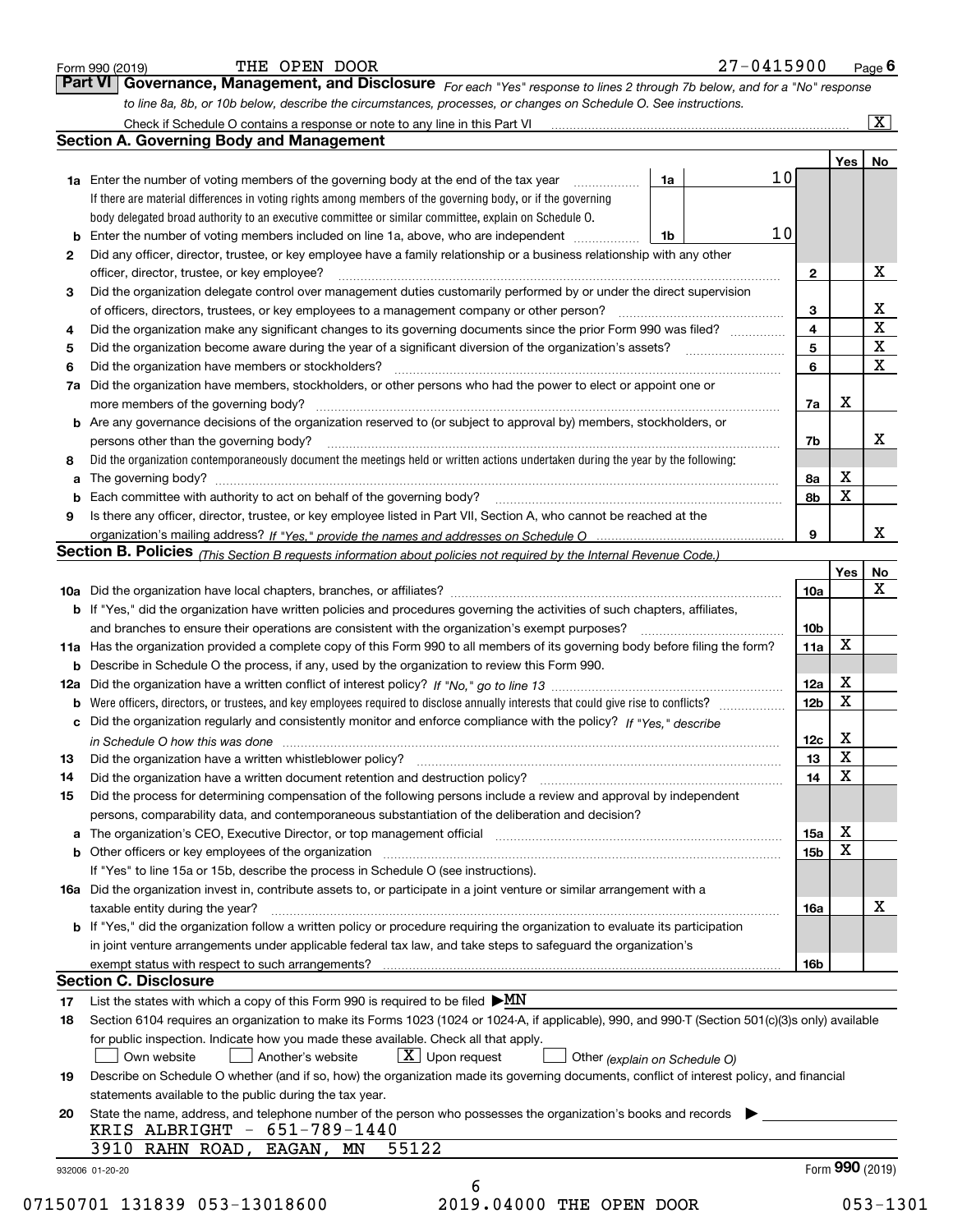$\mathcal{L}^{\text{max}}$ 

# **7Part VII Compensation of Officers, Directors, Trustees, Key Employees, Highest Compensated Employees, and Independent Contractors**

Check if Schedule O contains a response or note to any line in this Part VII

**Section A. Officers, Directors, Trustees, Key Employees, and Highest Compensated Employees**

**1a**  Complete this table for all persons required to be listed. Report compensation for the calendar year ending with or within the organization's tax year. **•** List all of the organization's current officers, directors, trustees (whether individuals or organizations), regardless of amount of compensation.

Enter -0- in columns (D), (E), and (F) if no compensation was paid.

 $\bullet$  List all of the organization's  $\,$ current key employees, if any. See instructions for definition of "key employee."

**•** List the organization's five current highest compensated employees (other than an officer, director, trustee, or key employee) who received reportable compensation (Box 5 of Form W-2 and/or Box 7 of Form 1099-MISC) of more than \$100,000 from the organization and any related organizations.

**•** List all of the organization's former officers, key employees, and highest compensated employees who received more than \$100,000 of reportable compensation from the organization and any related organizations.

**former directors or trustees**  ¥ List all of the organization's that received, in the capacity as a former director or trustee of the organization, more than \$10,000 of reportable compensation from the organization and any related organizations.

See instructions for the order in which to list the persons above.

Check this box if neither the organization nor any related organization compensated any current officer, director, or trustee.  $\mathcal{L}^{\text{max}}$ 

| (A)                             | (B)                    |                                |                      |                         | (C)          |                                   |        | (D)             | (E)             | (F)                          |
|---------------------------------|------------------------|--------------------------------|----------------------|-------------------------|--------------|-----------------------------------|--------|-----------------|-----------------|------------------------------|
| Name and title                  | Average                |                                |                      | Position                |              | (do not check more than one       |        | Reportable      | Reportable      | Estimated                    |
|                                 | hours per              |                                |                      |                         |              | box, unless person is both an     |        | compensation    | compensation    | amount of                    |
|                                 | week                   |                                |                      |                         |              | officer and a director/trustee)   |        | from            | from related    | other                        |
|                                 | (list any              |                                |                      |                         |              |                                   |        | the             | organizations   | compensation                 |
|                                 | hours for              |                                |                      |                         |              |                                   |        | organization    | (W-2/1099-MISC) | from the                     |
|                                 | related                |                                |                      |                         |              |                                   |        | (W-2/1099-MISC) |                 | organization                 |
|                                 | organizations<br>below |                                |                      |                         |              |                                   |        |                 |                 | and related<br>organizations |
|                                 | line)                  | Individual trustee or director | nstitutional trustee | Officer                 | Key employee | Highest compensated<br>  employee | Former |                 |                 |                              |
| <b>SCOTT LANNERS</b><br>(1)     | 1.00                   |                                |                      |                         |              |                                   |        |                 |                 |                              |
| PRESIDENT                       |                        | X                              |                      | $\mathbf X$             |              |                                   |        | $\mathbf{0}$ .  | 0.              | 0.                           |
| <b>KAREN DARE</b><br>(2)        | 1.00                   |                                |                      |                         |              |                                   |        |                 |                 |                              |
| PRESIDENT (THROUGH MAR 2019)    |                        | X                              |                      | $\overline{\textbf{X}}$ |              |                                   |        | 0.              | 0.              | $\mathbf 0$ .                |
| <b>KAREN LEVRA</b><br>(3)       | 1.00                   |                                |                      |                         |              |                                   |        |                 |                 |                              |
| <b>TREASURER</b>                |                        | $\mathbf X$                    |                      | $\overline{\textbf{X}}$ |              |                                   |        | 0.              | 0.              | $\mathbf 0$ .                |
| <b>TINA AREND</b><br>(4)        | 1.00                   |                                |                      |                         |              |                                   |        |                 |                 |                              |
| <b>SECRETARY</b>                |                        | $\mathbf X$                    |                      | $\overline{\mathbf{X}}$ |              |                                   |        | 0.              | 0.              | $0_{.}$                      |
| SARA ANDERSON<br>(5)            | 1.00                   |                                |                      |                         |              |                                   |        |                 |                 |                              |
| <b>BOARD MEMBER</b>             |                        | $\mathbf X$                    |                      |                         |              |                                   |        | $\mathbf 0$ .   | 0.              | $\mathbf 0$ .                |
| (6)<br>KIM CHRISTIANSON         | 1.00                   |                                |                      |                         |              |                                   |        |                 |                 |                              |
| <b>BOARD MEMBER</b>             |                        | X                              |                      |                         |              |                                   |        | 0.              | 0.              | $\mathbf 0$ .                |
| <b>JEN JOLY</b><br>(7)          | 1.00                   |                                |                      |                         |              |                                   |        |                 |                 |                              |
| <b>BOARD MEMBER</b>             |                        | $\rm X$                        |                      |                         |              |                                   |        | 0.              | 0.              | $\mathbf 0$ .                |
| MICHAEL MANGOLD<br>(8)          | 1.00                   |                                |                      |                         |              |                                   |        |                 |                 |                              |
| BOARD MEMBER                    |                        | $\overline{\text{X}}$          |                      |                         |              |                                   |        | 0.              | 0.              | $0_{.}$                      |
| MIKE MILLER<br>(9)              | 1.00                   |                                |                      |                         |              |                                   |        |                 |                 |                              |
| <b>BOARD MEMBER</b>             |                        | $\mathbf X$                    |                      |                         |              |                                   |        | 0.              | 0.              | 0.                           |
| (10) PASTOR KELLI WEISS         | 1.00                   |                                |                      |                         |              |                                   |        |                 |                 |                              |
| <b>BOARD MEMBER</b>             |                        | $\mathbf X$                    |                      |                         |              |                                   |        | 0.              | 0.              | 0.                           |
| (11) CAROL WIRSBINSKI           | 1.00                   |                                |                      |                         |              |                                   |        |                 |                 |                              |
| BOARD MEMBER (THROUGH MAR 2019) |                        | $\mathbf X$                    |                      |                         |              |                                   |        | $\mathbf 0$ .   | 0.              | $0_{.}$                      |
| (12) MARY WORLEY                | 1.00                   |                                |                      |                         |              |                                   |        |                 |                 |                              |
| <b>BOARD MEMBER</b>             |                        | X                              |                      |                         |              |                                   |        | $\mathbf 0$ .   | 0.              | $\mathbf 0$ .                |
| (13) JASON VIANA                | 40.00                  |                                |                      |                         |              |                                   |        |                 |                 |                              |
| EXECUTIVE DIRECTOR              |                        |                                |                      | X                       |              |                                   |        | 73,210.         | 0.              | 6,750.                       |
|                                 |                        |                                |                      |                         |              |                                   |        |                 |                 |                              |
|                                 |                        |                                |                      |                         |              |                                   |        |                 |                 |                              |
|                                 |                        |                                |                      |                         |              |                                   |        |                 |                 |                              |
|                                 |                        |                                |                      |                         |              |                                   |        |                 |                 |                              |
|                                 |                        |                                |                      |                         |              |                                   |        |                 |                 |                              |
|                                 |                        |                                |                      |                         |              |                                   |        |                 |                 |                              |
|                                 |                        |                                |                      |                         |              |                                   |        |                 |                 |                              |
|                                 |                        |                                |                      |                         |              |                                   |        |                 |                 | $\Omega$                     |

7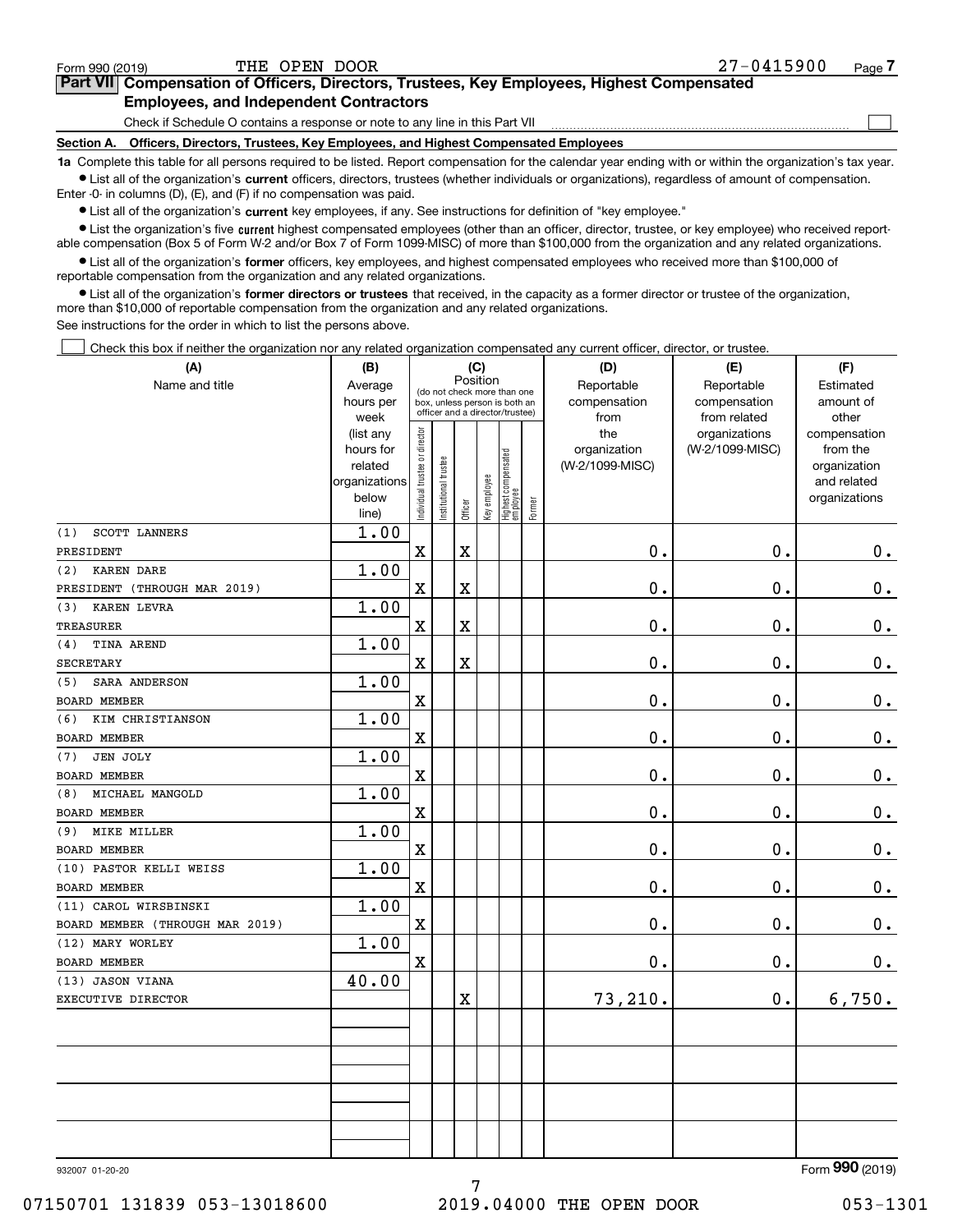|   | THE OPEN DOOR<br>Form 990 (2019)                                                                                                                                                                                                                       |                                                                      |                                |                       |                 |              |                                                                                                 |        |                                           | 27-0415900                                        |                                                          |   |                                                                          | Page 8 |
|---|--------------------------------------------------------------------------------------------------------------------------------------------------------------------------------------------------------------------------------------------------------|----------------------------------------------------------------------|--------------------------------|-----------------------|-----------------|--------------|-------------------------------------------------------------------------------------------------|--------|-------------------------------------------|---------------------------------------------------|----------------------------------------------------------|---|--------------------------------------------------------------------------|--------|
|   | Part VII <br>Section A. Officers, Directors, Trustees, Key Employees, and Highest Compensated Employees (continued)                                                                                                                                    |                                                                      |                                |                       |                 |              |                                                                                                 |        |                                           |                                                   |                                                          |   |                                                                          |        |
|   | (A)<br>Name and title                                                                                                                                                                                                                                  | (B)<br>Average<br>hours per<br>week                                  |                                |                       | (C)<br>Position |              | (do not check more than one<br>box, unless person is both an<br>officer and a director/trustee) |        | (D)<br>Reportable<br>compensation<br>from | (E)<br>Reportable<br>compensation<br>from related |                                                          |   | (F)<br>Estimated<br>amount of<br>other                                   |        |
|   |                                                                                                                                                                                                                                                        | (list any<br>hours for<br>related<br>organizations<br>below<br>line) | Individual trustee or director | Institutional trustee | Officer         | key employee | Highest compensated<br>  employee                                                               | Former | the<br>organization<br>(W-2/1099-MISC)    | organizations<br>(W-2/1099-MISC)                  |                                                          |   | compensation<br>from the<br>organization<br>and related<br>organizations |        |
|   |                                                                                                                                                                                                                                                        |                                                                      |                                |                       |                 |              |                                                                                                 |        |                                           |                                                   |                                                          |   |                                                                          |        |
|   |                                                                                                                                                                                                                                                        |                                                                      |                                |                       |                 |              |                                                                                                 |        |                                           |                                                   |                                                          |   |                                                                          |        |
|   |                                                                                                                                                                                                                                                        |                                                                      |                                |                       |                 |              |                                                                                                 |        |                                           |                                                   |                                                          |   |                                                                          |        |
|   |                                                                                                                                                                                                                                                        |                                                                      |                                |                       |                 |              |                                                                                                 |        |                                           |                                                   |                                                          |   |                                                                          |        |
|   |                                                                                                                                                                                                                                                        |                                                                      |                                |                       |                 |              |                                                                                                 |        |                                           |                                                   |                                                          |   |                                                                          |        |
|   |                                                                                                                                                                                                                                                        |                                                                      |                                |                       |                 |              |                                                                                                 |        |                                           |                                                   |                                                          |   |                                                                          |        |
|   |                                                                                                                                                                                                                                                        |                                                                      |                                |                       |                 |              |                                                                                                 |        |                                           |                                                   |                                                          |   |                                                                          |        |
|   |                                                                                                                                                                                                                                                        |                                                                      |                                |                       |                 |              |                                                                                                 |        |                                           |                                                   |                                                          |   |                                                                          |        |
|   |                                                                                                                                                                                                                                                        |                                                                      |                                |                       |                 |              |                                                                                                 |        |                                           |                                                   |                                                          |   |                                                                          |        |
|   | 1b Subtotal                                                                                                                                                                                                                                            |                                                                      |                                |                       |                 |              |                                                                                                 |        | 73, 210.                                  |                                                   | 0.                                                       |   | 6,750.                                                                   |        |
|   | c Total from continuation sheets to Part VII, Section A                                                                                                                                                                                                |                                                                      |                                |                       |                 |              |                                                                                                 |        | $\overline{0}$ .<br>73, 210.              |                                                   | $\overline{\mathbf{0}}$ .<br>$\overline{\mathfrak{0}}$ . |   | 6,750.                                                                   | $0$ .  |
| 2 | Total number of individuals (including but not limited to those listed above) who received more than \$100,000 of reportable<br>compensation from the organization $\blacktriangleright$                                                               |                                                                      |                                |                       |                 |              |                                                                                                 |        |                                           |                                                   |                                                          |   |                                                                          | 0      |
| з | Did the organization list any former officer, director, trustee, key employee, or highest compensated employee on                                                                                                                                      |                                                                      |                                |                       |                 |              |                                                                                                 |        |                                           |                                                   |                                                          |   | Yes                                                                      | No     |
|   | line 1a? If "Yes," complete Schedule J for such individual manufactured contained and the 1a? If "Yes," complete Schedule J for such individual                                                                                                        |                                                                      |                                |                       |                 |              |                                                                                                 |        |                                           |                                                   |                                                          | 3 |                                                                          | х      |
| 4 | For any individual listed on line 1a, is the sum of reportable compensation and other compensation from the organization                                                                                                                               |                                                                      |                                |                       |                 |              |                                                                                                 |        |                                           |                                                   |                                                          | 4 |                                                                          | х      |
| 5 | Did any person listed on line 1a receive or accrue compensation from any unrelated organization or individual for services                                                                                                                             |                                                                      |                                |                       |                 |              |                                                                                                 |        |                                           |                                                   |                                                          | 5 |                                                                          | X      |
|   | <b>Section B. Independent Contractors</b>                                                                                                                                                                                                              |                                                                      |                                |                       |                 |              |                                                                                                 |        |                                           |                                                   |                                                          |   |                                                                          |        |
| 1 | Complete this table for your five highest compensated independent contractors that received more than \$100,000 of compensation from<br>the organization. Report compensation for the calendar year ending with or within the organization's tax year. |                                                                      |                                |                       |                 |              |                                                                                                 |        |                                           |                                                   |                                                          |   |                                                                          |        |
|   | (A)<br>Name and business address                                                                                                                                                                                                                       |                                                                      |                                | <b>NONE</b>           |                 |              |                                                                                                 |        | (B)<br>Description of services            |                                                   |                                                          |   | (C)<br>Compensation                                                      |        |
|   |                                                                                                                                                                                                                                                        |                                                                      |                                |                       |                 |              |                                                                                                 |        |                                           |                                                   |                                                          |   |                                                                          |        |
|   |                                                                                                                                                                                                                                                        |                                                                      |                                |                       |                 |              |                                                                                                 |        |                                           |                                                   |                                                          |   |                                                                          |        |
|   |                                                                                                                                                                                                                                                        |                                                                      |                                |                       |                 |              |                                                                                                 |        |                                           |                                                   |                                                          |   |                                                                          |        |
|   |                                                                                                                                                                                                                                                        |                                                                      |                                |                       |                 |              |                                                                                                 |        |                                           |                                                   |                                                          |   |                                                                          |        |
|   |                                                                                                                                                                                                                                                        |                                                                      |                                |                       |                 |              |                                                                                                 |        |                                           |                                                   |                                                          |   |                                                                          |        |
| 2 | Total number of independent contractors (including but not limited to those listed above) who received more than                                                                                                                                       |                                                                      |                                |                       |                 | 0            |                                                                                                 |        |                                           |                                                   |                                                          |   |                                                                          |        |
|   | \$100,000 of compensation from the organization                                                                                                                                                                                                        |                                                                      |                                |                       |                 |              |                                                                                                 |        |                                           |                                                   |                                                          |   | Form 990 (2019)                                                          |        |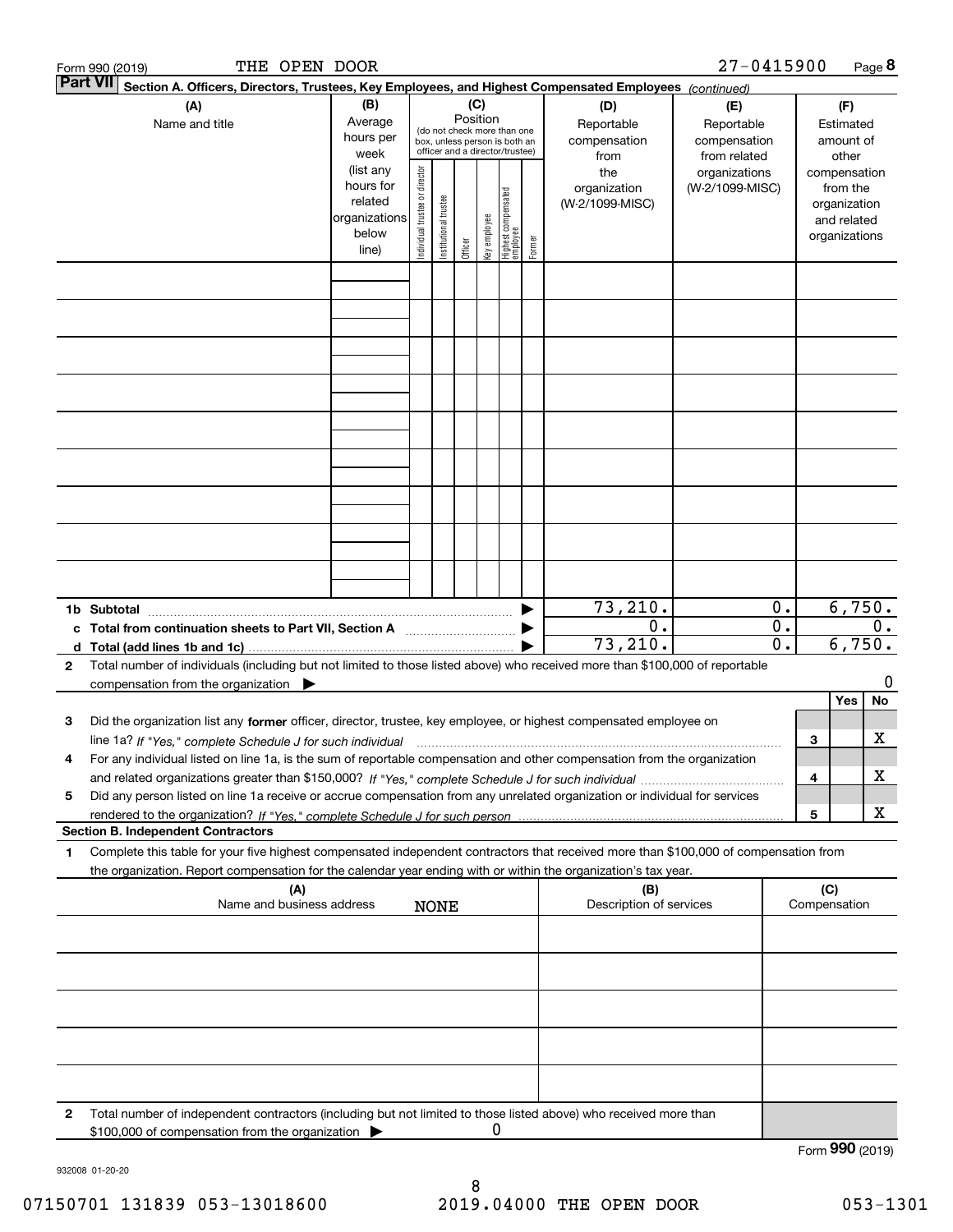|                                                           |                  | THE OPEN DOOR<br>Form 990 (2019)                                                                                               |                              |                                  |                                                                                                                                                                                                              | 27-0415900                     | Page 9                                                          |
|-----------------------------------------------------------|------------------|--------------------------------------------------------------------------------------------------------------------------------|------------------------------|----------------------------------|--------------------------------------------------------------------------------------------------------------------------------------------------------------------------------------------------------------|--------------------------------|-----------------------------------------------------------------|
|                                                           | <b>Part VIII</b> | <b>Statement of Revenue</b>                                                                                                    |                              |                                  |                                                                                                                                                                                                              |                                |                                                                 |
|                                                           |                  | Check if Schedule O contains a response or note to any line in this Part VIII                                                  |                              |                                  | $\begin{array}{c c c c c} \hline \text{ } & \text{ } & \text{ } & \text{ } & \text{ } \\ \hline \text{ } & \text{ } & \text{ } & \text{ } & \text{ } & \text{ } & \text{ } & \text{ } \\ \hline \end{array}$ |                                |                                                                 |
|                                                           |                  |                                                                                                                                |                              | (A)<br>Total revenue             | Related or exempt<br>function revenue                                                                                                                                                                        | Unrelated<br>lbusiness revenue | (D)<br>Revenue excluded<br>from tax under<br>sections 512 - 514 |
|                                                           |                  | 1a<br><b>1 a</b> Federated campaigns<br>.                                                                                      |                              |                                  |                                                                                                                                                                                                              |                                |                                                                 |
| Contributions, Gifts, Grants<br>and Other Similar Amounts |                  | 1 <sub>b</sub><br><b>b</b> Membership dues                                                                                     |                              |                                  |                                                                                                                                                                                                              |                                |                                                                 |
|                                                           | c                | 1 <sub>c</sub><br>Fundraising events                                                                                           | 42,379.                      |                                  |                                                                                                                                                                                                              |                                |                                                                 |
|                                                           |                  | 1 <sub>d</sub><br>d Related organizations                                                                                      |                              |                                  |                                                                                                                                                                                                              |                                |                                                                 |
|                                                           | е                | 1e<br>Government grants (contributions)                                                                                        |                              |                                  |                                                                                                                                                                                                              |                                |                                                                 |
|                                                           |                  | All other contributions, gifts, grants, and                                                                                    |                              |                                  |                                                                                                                                                                                                              |                                |                                                                 |
|                                                           |                  | 1f<br>similar amounts not included above                                                                                       | $2,921,002$ .                |                                  |                                                                                                                                                                                                              |                                |                                                                 |
|                                                           | g                | Noncash contributions included in lines 1a-1f                                                                                  | $\frac{1}{9}$ \$2,053,053.   |                                  |                                                                                                                                                                                                              |                                |                                                                 |
|                                                           |                  |                                                                                                                                | <b>Business Code</b>         | 2,963,381.                       |                                                                                                                                                                                                              |                                |                                                                 |
|                                                           |                  | 2 a PROGRAM FEES                                                                                                               | 900099                       | 1,095.                           | 1,095.                                                                                                                                                                                                       |                                |                                                                 |
| Program Service<br>Revenue                                | b                |                                                                                                                                |                              |                                  |                                                                                                                                                                                                              |                                |                                                                 |
|                                                           | c                | <u> 1989 - Johann Stoff, Amerikaansk politiker (</u>                                                                           |                              |                                  |                                                                                                                                                                                                              |                                |                                                                 |
|                                                           | d                | <u> 1989 - Johann John Stone, meil in der Stone (d. 1989)</u><br><u> 1989 - Johann Barn, fransk politik fotograf (d. 1989)</u> |                              |                                  |                                                                                                                                                                                                              |                                |                                                                 |
|                                                           | е                |                                                                                                                                |                              |                                  |                                                                                                                                                                                                              |                                |                                                                 |
|                                                           |                  | All other program service revenue                                                                                              |                              |                                  |                                                                                                                                                                                                              |                                |                                                                 |
|                                                           |                  |                                                                                                                                |                              | 1,095.                           |                                                                                                                                                                                                              |                                |                                                                 |
|                                                           | 3                | Investment income (including dividends, interest, and                                                                          |                              |                                  |                                                                                                                                                                                                              |                                |                                                                 |
|                                                           |                  |                                                                                                                                |                              | 815.                             |                                                                                                                                                                                                              |                                | 815.                                                            |
|                                                           | 4                | Income from investment of tax-exempt bond proceeds                                                                             |                              |                                  |                                                                                                                                                                                                              |                                |                                                                 |
|                                                           | 5                |                                                                                                                                |                              |                                  |                                                                                                                                                                                                              |                                |                                                                 |
|                                                           |                  | (i) Real                                                                                                                       | (ii) Personal                |                                  |                                                                                                                                                                                                              |                                |                                                                 |
|                                                           | 6а               | 6a<br>Gross rents<br>.                                                                                                         |                              |                                  |                                                                                                                                                                                                              |                                |                                                                 |
|                                                           | b                | 6 <sub>b</sub><br>Less: rental expenses                                                                                        |                              |                                  |                                                                                                                                                                                                              |                                |                                                                 |
|                                                           | c                | Rental income or (loss)<br>6с                                                                                                  |                              |                                  |                                                                                                                                                                                                              |                                |                                                                 |
|                                                           |                  | d Net rental income or (loss)<br>(i) Securities<br>7 a Gross amount from sales of                                              | (ii) Other                   |                                  |                                                                                                                                                                                                              |                                |                                                                 |
|                                                           |                  | assets other than inventory<br>7a                                                                                              | 500.                         |                                  |                                                                                                                                                                                                              |                                |                                                                 |
|                                                           |                  | <b>b</b> Less: cost or other basis                                                                                             |                              |                                  |                                                                                                                                                                                                              |                                |                                                                 |
|                                                           |                  | 7 <sub>b</sub><br>and sales expenses                                                                                           | 4,666.                       |                                  |                                                                                                                                                                                                              |                                |                                                                 |
| evenue                                                    |                  | <b>7c</b><br>c Gain or (loss)                                                                                                  | $-4, 166.$                   |                                  |                                                                                                                                                                                                              |                                |                                                                 |
| Œ                                                         |                  |                                                                                                                                |                              | $-4, 166.$                       |                                                                                                                                                                                                              |                                | $-4, 166.$                                                      |
| Other                                                     |                  | 8 a Gross income from fundraising events (not                                                                                  |                              |                                  |                                                                                                                                                                                                              |                                |                                                                 |
|                                                           |                  | including \$ $42,379$ . of                                                                                                     |                              |                                  |                                                                                                                                                                                                              |                                |                                                                 |
|                                                           |                  | contributions reported on line 1c). See                                                                                        |                              |                                  |                                                                                                                                                                                                              |                                |                                                                 |
|                                                           |                  |                                                                                                                                | $ 8a $ 19,905.               |                                  |                                                                                                                                                                                                              |                                |                                                                 |
|                                                           |                  | <b>b</b> Less: direct expenses <i></i>                                                                                         | $10,496$ .<br>8 <sub>b</sub> |                                  |                                                                                                                                                                                                              |                                |                                                                 |
|                                                           |                  | c Net income or (loss) from fundraising events                                                                                 |                              | 9,409.                           |                                                                                                                                                                                                              |                                | 9,409.                                                          |
|                                                           |                  | 9 a Gross income from gaming activities. See                                                                                   |                              |                                  |                                                                                                                                                                                                              |                                |                                                                 |
|                                                           |                  |                                                                                                                                | 9a<br>9 <sub>b</sub>         |                                  |                                                                                                                                                                                                              |                                |                                                                 |
|                                                           |                  | <b>b</b> Less: direct expenses <b>manually</b><br>c Net income or (loss) from gaming activities                                |                              |                                  |                                                                                                                                                                                                              |                                |                                                                 |
|                                                           |                  | 10 a Gross sales of inventory, less returns                                                                                    |                              |                                  |                                                                                                                                                                                                              |                                |                                                                 |
|                                                           |                  |                                                                                                                                | 10a                          |                                  |                                                                                                                                                                                                              |                                |                                                                 |
|                                                           |                  | <b>b</b> Less: cost of goods sold                                                                                              | 10 <sub>b</sub>              |                                  |                                                                                                                                                                                                              |                                |                                                                 |
|                                                           |                  | c Net income or (loss) from sales of inventory                                                                                 |                              |                                  |                                                                                                                                                                                                              |                                |                                                                 |
|                                                           |                  |                                                                                                                                | <b>Business Code</b>         |                                  |                                                                                                                                                                                                              |                                |                                                                 |
|                                                           | 11 a             | <u> 1989 - Johann Barbara, martxa alemaniar arg</u>                                                                            |                              |                                  |                                                                                                                                                                                                              |                                |                                                                 |
| Miscellaneous                                             | b                | <u> 1989 - Johann John Stone, meil in der Stone aus der Stone aus der Stone aus der Stone aus der Stone aus der S</u>          |                              |                                  |                                                                                                                                                                                                              |                                |                                                                 |
| Revenue                                                   | c                | the control of the control of the control of the control of the control of                                                     |                              |                                  |                                                                                                                                                                                                              |                                |                                                                 |
|                                                           |                  |                                                                                                                                |                              |                                  |                                                                                                                                                                                                              |                                |                                                                 |
|                                                           |                  |                                                                                                                                | ▶                            |                                  |                                                                                                                                                                                                              |                                |                                                                 |
|                                                           | 12               |                                                                                                                                |                              | $\blacktriangleright$ 2,970,534. | 1,095.                                                                                                                                                                                                       | $0$ .                          | 6,058.                                                          |
|                                                           | 932009 01-20-20  |                                                                                                                                |                              |                                  |                                                                                                                                                                                                              |                                | Form 990 (2019)                                                 |

932009 01-20-20

9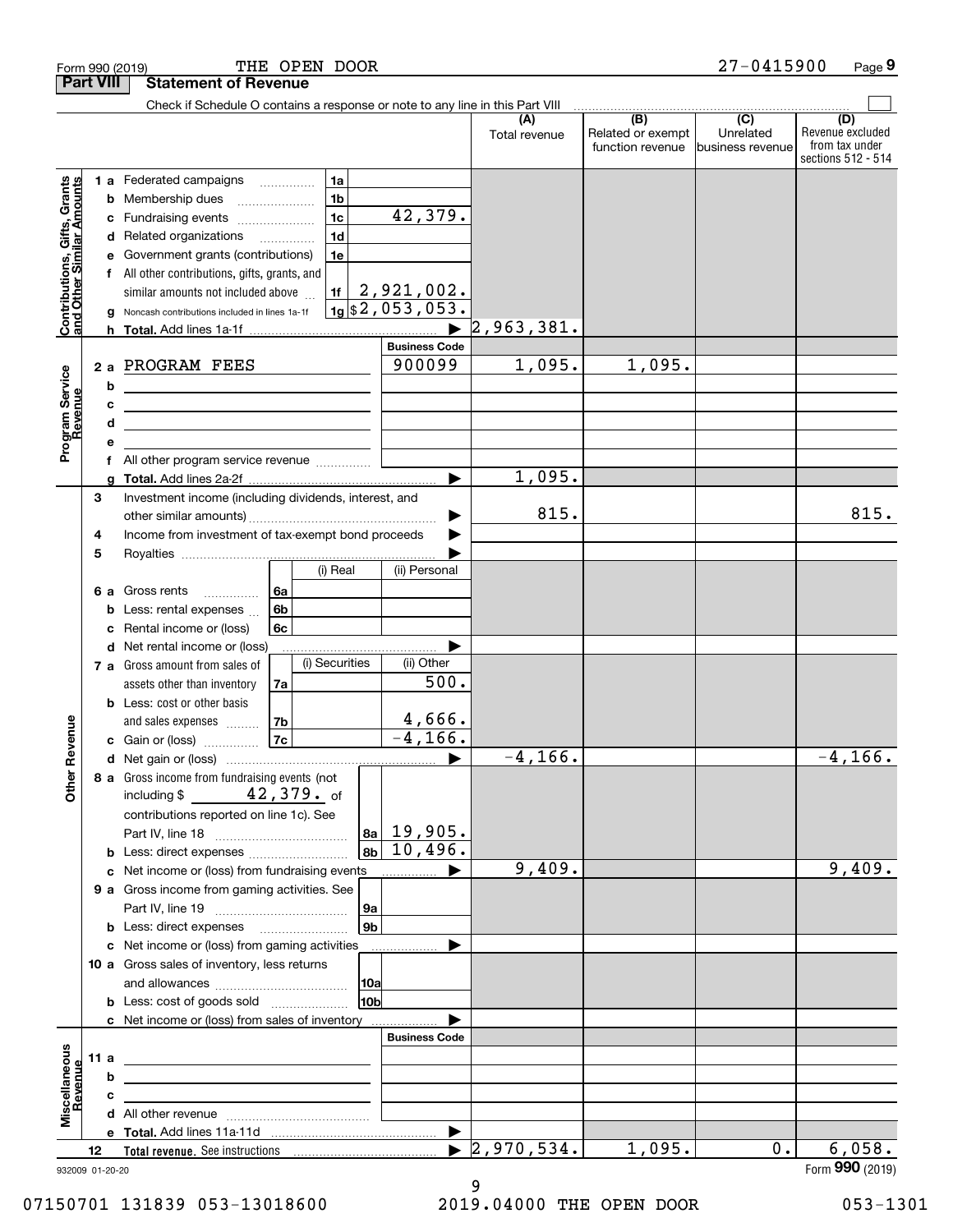**Part IX Statement of Functional Expenses** THE OPEN DOOR

|              | Section 501(c)(3) and 501(c)(4) organizations must complete all columns. All other organizations must complete column (A).                                                                                 |                |                                    |                                           |                                |
|--------------|------------------------------------------------------------------------------------------------------------------------------------------------------------------------------------------------------------|----------------|------------------------------------|-------------------------------------------|--------------------------------|
|              | Check if Schedule O contains a response or note to any line in this Part IX.                                                                                                                               |                |                                    |                                           |                                |
|              | Do not include amounts reported on lines 6b,<br>7b, 8b, 9b, and 10b of Part VIII.                                                                                                                          | Total expenses | (B)<br>Program service<br>expenses | (C)<br>Management and<br>general expenses | (D)<br>Fundraising<br>expenses |
| 1            | Grants and other assistance to domestic organizations                                                                                                                                                      |                |                                    |                                           |                                |
|              | and domestic governments. See Part IV, line 21                                                                                                                                                             |                |                                    |                                           |                                |
| $\mathbf{2}$ | Grants and other assistance to domestic                                                                                                                                                                    |                |                                    |                                           |                                |
|              | individuals. See Part IV, line 22                                                                                                                                                                          | 2,072,526.     | 2,072,526.                         |                                           |                                |
| 3            | Grants and other assistance to foreign                                                                                                                                                                     |                |                                    |                                           |                                |
|              | organizations, foreign governments, and foreign                                                                                                                                                            |                |                                    |                                           |                                |
|              | individuals. See Part IV, lines 15 and 16                                                                                                                                                                  |                |                                    |                                           |                                |
| 4            | Benefits paid to or for members                                                                                                                                                                            |                |                                    |                                           |                                |
| 5            | Compensation of current officers, directors,                                                                                                                                                               |                |                                    |                                           |                                |
|              | trustees, and key employees                                                                                                                                                                                | 79,960.        | 23,989.                            | 23,988.                                   | 31,983.                        |
| 6            | Compensation not included above to disqualified                                                                                                                                                            |                |                                    |                                           |                                |
|              | persons (as defined under section 4958(f)(1)) and                                                                                                                                                          |                |                                    |                                           |                                |
|              | persons described in section 4958(c)(3)(B)                                                                                                                                                                 |                |                                    |                                           |                                |
| 7            | Other salaries and wages                                                                                                                                                                                   | 356,047.       | 230,512.                           | 39, 139.                                  | 86,396.                        |
| 8            | Pension plan accruals and contributions (include                                                                                                                                                           |                |                                    |                                           |                                |
|              | section 401(k) and 403(b) employer contributions)                                                                                                                                                          | 7,675.         | 4,517.                             | 1,057.                                    | 2,101.                         |
| 9            |                                                                                                                                                                                                            |                |                                    |                                           |                                |
| 10           |                                                                                                                                                                                                            | 38,727.        | 22,790.                            | 5,336.                                    | 10,601.                        |
| 11           | Fees for services (nonemployees):                                                                                                                                                                          |                |                                    |                                           |                                |
| a            |                                                                                                                                                                                                            |                |                                    |                                           |                                |
| b            |                                                                                                                                                                                                            |                |                                    |                                           |                                |
| c            |                                                                                                                                                                                                            | 10, 259.       |                                    | 10, 259.                                  |                                |
| d            |                                                                                                                                                                                                            |                |                                    |                                           |                                |
| е            | Professional fundraising services. See Part IV, line 17                                                                                                                                                    |                |                                    |                                           |                                |
| f            | Investment management fees                                                                                                                                                                                 |                |                                    |                                           |                                |
| $\mathbf{q}$ | Other. (If line 11g amount exceeds 10% of line 25,                                                                                                                                                         |                |                                    |                                           |                                |
|              | column (A) amount, list line 11g expenses on Sch O.)                                                                                                                                                       | 9,884.         | 1,708.                             | $\frac{7,919.}{268.}$                     | 257.                           |
| 12           |                                                                                                                                                                                                            | 1,069.         |                                    |                                           | $\overline{801}$ .             |
| 13           |                                                                                                                                                                                                            | 65,578.        | 29,182.                            | 35,358.                                   | 1,038.                         |
| 14           |                                                                                                                                                                                                            | 5,808.         | 4,342.                             | 1,466.                                    |                                |
| 15           |                                                                                                                                                                                                            |                |                                    |                                           |                                |
| 16           |                                                                                                                                                                                                            | 154,189.       | 134,236.                           | 19,953.                                   |                                |
| 17           |                                                                                                                                                                                                            | 7,618.         | 5,494.                             | 2,124.                                    |                                |
| 18           | Payments of travel or entertainment expenses                                                                                                                                                               |                |                                    |                                           |                                |
|              | for any federal, state, or local public officials                                                                                                                                                          |                |                                    |                                           |                                |
| 19           | Conferences, conventions, and meetings                                                                                                                                                                     | 858.           |                                    | 858.                                      |                                |
| 20           | Interest                                                                                                                                                                                                   |                |                                    |                                           |                                |
| 21           |                                                                                                                                                                                                            | 26,388.        | 24,461.                            | 1,927.                                    |                                |
| 22           | Depreciation, depletion, and amortization                                                                                                                                                                  | 17,925.        | 6,745.                             | 11,180.                                   |                                |
| 23           | Insurance                                                                                                                                                                                                  |                |                                    |                                           |                                |
| 24           | Other expenses. Itemize expenses not covered<br>above (List miscellaneous expenses on line 24e. If<br>line 24e amount exceeds 10% of line 25, column (A)<br>amount, list line 24e expenses on Schedule O.) |                |                                    |                                           |                                |
| a            | PROGRAM OUTREACH/RECOGN                                                                                                                                                                                    | 8,845.         | 876.                               | $\overline{5,491.}$                       | $\overline{2,478}$ .           |
| b            | <b>GARDEN TO TABLE</b>                                                                                                                                                                                     | 5,692.         | 5,692.                             |                                           |                                |
| C            | MISCELLANEOUS                                                                                                                                                                                              | 4,966.         | 1,336.                             | 3,630.                                    |                                |
| d            |                                                                                                                                                                                                            |                |                                    |                                           |                                |
| е            | All other expenses                                                                                                                                                                                         |                |                                    |                                           |                                |
| 25           | Total functional expenses. Add lines 1 through 24e                                                                                                                                                         | 2,874,014.     | 2,568,406.                         | 169,953.                                  | 135,655.                       |
| 26           | <b>Joint costs.</b> Complete this line only if the organization                                                                                                                                            |                |                                    |                                           |                                |
|              | reported in column (B) joint costs from a combined                                                                                                                                                         |                |                                    |                                           |                                |
|              | educational campaign and fundraising solicitation.                                                                                                                                                         |                |                                    |                                           |                                |
|              | Check here $\blacktriangleright$<br>if following SOP 98-2 (ASC 958-720)                                                                                                                                    |                |                                    |                                           |                                |

932010 01-20-20

Form (2019) **990**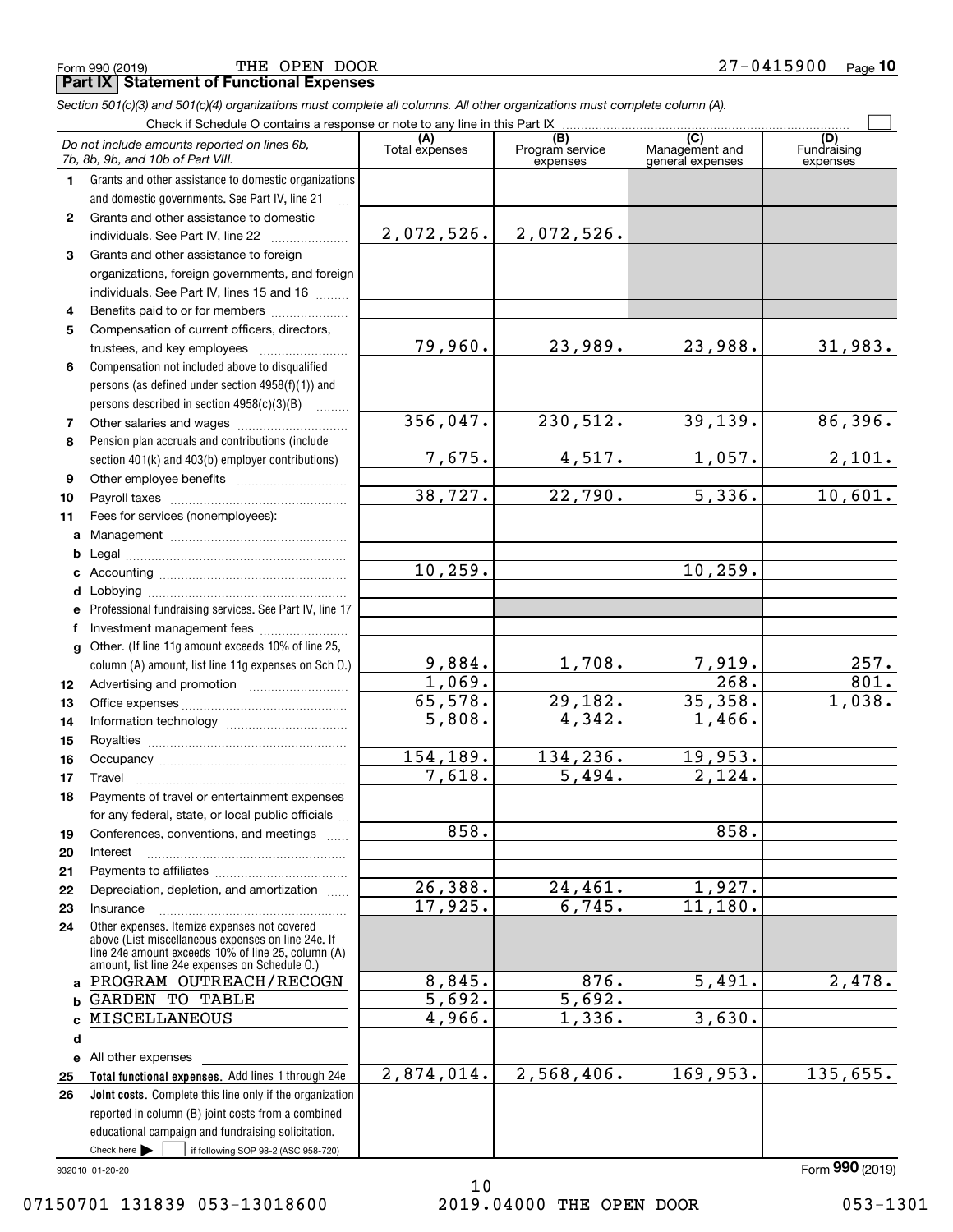Form 990 (2019) **THE OPEN DOOR 2** 7-0 **4** 15 9 0 0 <sub>Page</sub> 11 THE OPEN DOOR

Check if Schedule O contains a response or note to any line in this Part X

|                             |    |                                                                                           |                             | (A)<br>Beginning of year |                         | (B)<br>End of year     |
|-----------------------------|----|-------------------------------------------------------------------------------------------|-----------------------------|--------------------------|-------------------------|------------------------|
|                             | 1  |                                                                                           |                             | 212,015.                 | $\mathbf{1}$            | $\overline{299,261}$ . |
|                             | 2  |                                                                                           |                             |                          | $\mathbf{2}$            |                        |
|                             | з  |                                                                                           |                             |                          | 3                       |                        |
|                             | 4  |                                                                                           |                             | 15,979.                  | $\overline{\mathbf{4}}$ | 11,000.                |
|                             | 5  | Loans and other receivables from any current or former officer, director,                 |                             |                          |                         |                        |
|                             |    | trustee, key employee, creator or founder, substantial contributor, or 35%                |                             |                          |                         |                        |
|                             |    | controlled entity or family member of any of these persons                                |                             |                          | 5                       |                        |
|                             | 6  | Loans and other receivables from other disqualified persons (as defined                   |                             |                          |                         |                        |
|                             |    | under section $4958(f)(1)$ , and persons described in section $4958(c)(3)(B)$             | $\ldots$                    |                          | 6                       |                        |
|                             | 7  |                                                                                           |                             |                          | $\overline{7}$          |                        |
| Assets                      | 8  |                                                                                           |                             | 68,570.                  | 8                       | 99, 156.               |
|                             | 9  | Prepaid expenses and deferred charges                                                     |                             | 15,782.                  | $\mathbf{g}$            | 8,707.                 |
|                             |    | 10a Land, buildings, and equipment: cost or other                                         |                             |                          |                         |                        |
|                             |    | basis. Complete Part VI of Schedule D  10a                                                | $\frac{292,817.}{208,774.}$ |                          |                         |                        |
|                             | b  | <u>  1</u> 0b<br>Less: accumulated depreciation                                           |                             | 90, 134.                 | 10 <sub>c</sub>         | <u>84,043.</u>         |
|                             | 11 |                                                                                           |                             | 2,435.                   | 11                      | $\overline{0}$ .       |
|                             | 12 |                                                                                           |                             |                          | 12                      |                        |
|                             | 13 |                                                                                           |                             |                          | 13                      |                        |
|                             | 14 |                                                                                           |                             |                          | 14                      |                        |
|                             | 15 |                                                                                           |                             |                          | 15                      |                        |
|                             | 16 |                                                                                           |                             | 404,915.                 | 16                      | 502, 167.              |
|                             | 17 |                                                                                           |                             | 37,605.                  | 17                      | 45, 120.               |
|                             | 18 |                                                                                           |                             |                          | 18                      |                        |
|                             | 19 |                                                                                           |                             | 24,750.                  | 19                      | 17,967.                |
|                             | 20 |                                                                                           |                             |                          | 20                      |                        |
|                             | 21 | Escrow or custodial account liability. Complete Part IV of Schedule D                     | 1.1.1.1.1.1.1.1.1           |                          | 21                      |                        |
|                             | 22 | Loans and other payables to any current or former officer, director,                      |                             |                          |                         |                        |
| Liabilities                 |    | trustee, key employee, creator or founder, substantial contributor, or 35%                |                             |                          |                         |                        |
|                             |    | controlled entity or family member of any of these persons                                |                             |                          | 22                      |                        |
|                             | 23 | Secured mortgages and notes payable to unrelated third parties                            |                             |                          | 23                      |                        |
|                             | 24 | Unsecured notes and loans payable to unrelated third parties                              |                             |                          | 24                      |                        |
|                             | 25 | Other liabilities (including federal income tax, payables to related third                |                             |                          |                         |                        |
|                             |    | parties, and other liabilities not included on lines 17-24). Complete Part X              |                             |                          |                         |                        |
|                             |    | of Schedule D                                                                             |                             |                          | 25                      |                        |
|                             | 26 |                                                                                           |                             | 62, 355.                 | 26                      | 63,087.                |
|                             |    | Organizations that follow FASB ASC 958, check here $\blacktriangleright \boxed{\text{X}}$ |                             |                          |                         |                        |
|                             |    | and complete lines 27, 28, 32, and 33.                                                    |                             |                          |                         |                        |
|                             | 27 | Net assets without donor restrictions                                                     |                             | 341,617.                 | 27                      | 439,080.               |
|                             | 28 | Net assets with donor restrictions                                                        |                             | 943.                     | 28                      | 0.                     |
|                             |    | Organizations that do not follow FASB ASC 958, check here $\blacktriangleright$           |                             |                          |                         |                        |
| Net Assets or Fund Balances |    | and complete lines 29 through 33.                                                         |                             |                          |                         |                        |
|                             | 29 |                                                                                           |                             |                          | 29                      |                        |
|                             | 30 | Paid-in or capital surplus, or land, building, or equipment fund                          |                             |                          | 30                      |                        |
|                             | 31 | Retained earnings, endowment, accumulated income, or other funds                          | .                           |                          | 31                      |                        |
|                             | 32 |                                                                                           |                             | 342,560.<br>404,915.     | 32                      | 439,080.<br>502, 167.  |
|                             | 33 |                                                                                           |                             |                          | 33                      |                        |

Τ

 $\mathcal{L}^{\text{max}}$ 

Form (2019) **990**

07150701 131839 053-13018600 2019.04000 THE OPEN DOOR 053-1301

**Part X Balance Sheet**

L,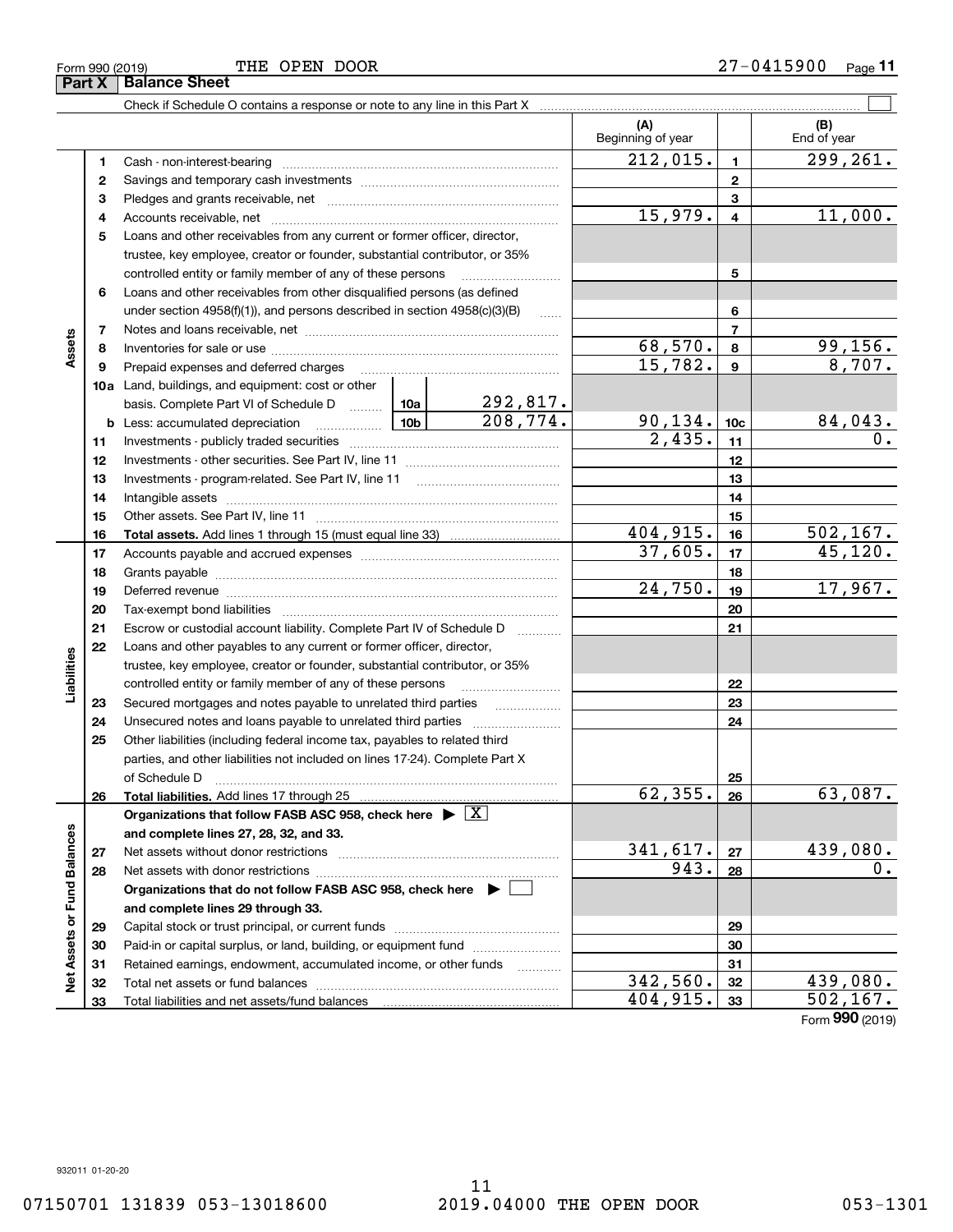|    | THE OPEN DOOR<br>Form 990 (2019)                                                                                                                                                                                               |                         | $27 - 0415900$           |            | Page 12   |
|----|--------------------------------------------------------------------------------------------------------------------------------------------------------------------------------------------------------------------------------|-------------------------|--------------------------|------------|-----------|
|    | <b>Reconciliation of Net Assets</b><br>Part XI                                                                                                                                                                                 |                         |                          |            |           |
|    |                                                                                                                                                                                                                                |                         |                          |            |           |
|    |                                                                                                                                                                                                                                |                         |                          |            |           |
| 1  |                                                                                                                                                                                                                                | 1.                      | 2,970,534.               |            |           |
| 2  |                                                                                                                                                                                                                                | $\mathbf{2}$            | $\overline{2,874,014}$ . |            |           |
| 3  | Revenue less expenses. Subtract line 2 from line 1                                                                                                                                                                             | 3                       |                          |            | 96,520.   |
| 4  |                                                                                                                                                                                                                                | $\overline{\mathbf{4}}$ | 342,560.                 |            |           |
| 5  | Net unrealized gains (losses) on investments [11] matter contracts and the state of the state of the state of the state of the state of the state of the state of the state of the state of the state of the state of the stat | 5                       |                          |            |           |
| 6  |                                                                                                                                                                                                                                | 6                       |                          |            |           |
| 7  |                                                                                                                                                                                                                                | $\overline{7}$          |                          |            |           |
| 8  | Prior period adjustments                                                                                                                                                                                                       | 8                       |                          |            |           |
| 9  | Other changes in net assets or fund balances (explain on Schedule O)                                                                                                                                                           | 9                       |                          |            | 0.        |
| 10 | Net assets or fund balances at end of year. Combine lines 3 through 9 (must equal Part X, line 32,                                                                                                                             |                         |                          |            |           |
|    |                                                                                                                                                                                                                                | 10                      | 439,080.                 |            |           |
|    | Part XII Financial Statements and Reporting                                                                                                                                                                                    |                         |                          |            |           |
|    |                                                                                                                                                                                                                                |                         |                          |            |           |
|    |                                                                                                                                                                                                                                |                         |                          | <b>Yes</b> | <b>No</b> |
| 1  | $\boxed{\mathbf{X}}$ Accrual<br>Accounting method used to prepare the Form 990: <u>June</u> Cash<br>Other                                                                                                                      |                         |                          |            |           |
|    | If the organization changed its method of accounting from a prior year or checked "Other," explain in Schedule O.                                                                                                              |                         |                          |            |           |
|    | 2a Were the organization's financial statements compiled or reviewed by an independent accountant?                                                                                                                             |                         | 2a                       |            | х         |
|    | If "Yes," check a box below to indicate whether the financial statements for the year were compiled or reviewed on a                                                                                                           |                         |                          |            |           |
|    | separate basis, consolidated basis, or both:                                                                                                                                                                                   |                         |                          |            |           |
|    | Separate basis<br>Consolidated basis<br>Both consolidated and separate basis                                                                                                                                                   |                         |                          |            |           |
|    | <b>b</b> Were the organization's financial statements audited by an independent accountant?                                                                                                                                    |                         | 2 <sub>b</sub>           | X          |           |
|    | If "Yes," check a box below to indicate whether the financial statements for the year were audited on a separate basis,                                                                                                        |                         |                          |            |           |
|    | consolidated basis, or both:                                                                                                                                                                                                   |                         |                          |            |           |
|    | $ \mathbf{X} $ Separate basis<br>Consolidated basis<br>Both consolidated and separate basis                                                                                                                                    |                         |                          |            |           |
|    | c If "Yes" to line 2a or 2b, does the organization have a committee that assumes responsibility for oversight of the audit,                                                                                                    |                         |                          |            |           |
|    |                                                                                                                                                                                                                                |                         | 2c                       | x          |           |
|    | If the organization changed either its oversight process or selection process during the tax year, explain on Schedule O.                                                                                                      |                         |                          |            |           |
|    | 3a As a result of a federal award, was the organization required to undergo an audit or audits as set forth in the Single Audit                                                                                                |                         |                          |            |           |
|    |                                                                                                                                                                                                                                |                         | 3a                       |            | x         |
|    | b If "Yes," did the organization undergo the required audit or audits? If the organization did not undergo the required audit                                                                                                  |                         |                          |            |           |
|    |                                                                                                                                                                                                                                |                         | 3b                       |            |           |
|    |                                                                                                                                                                                                                                |                         |                          | nnn        |           |

Form (2019) **990**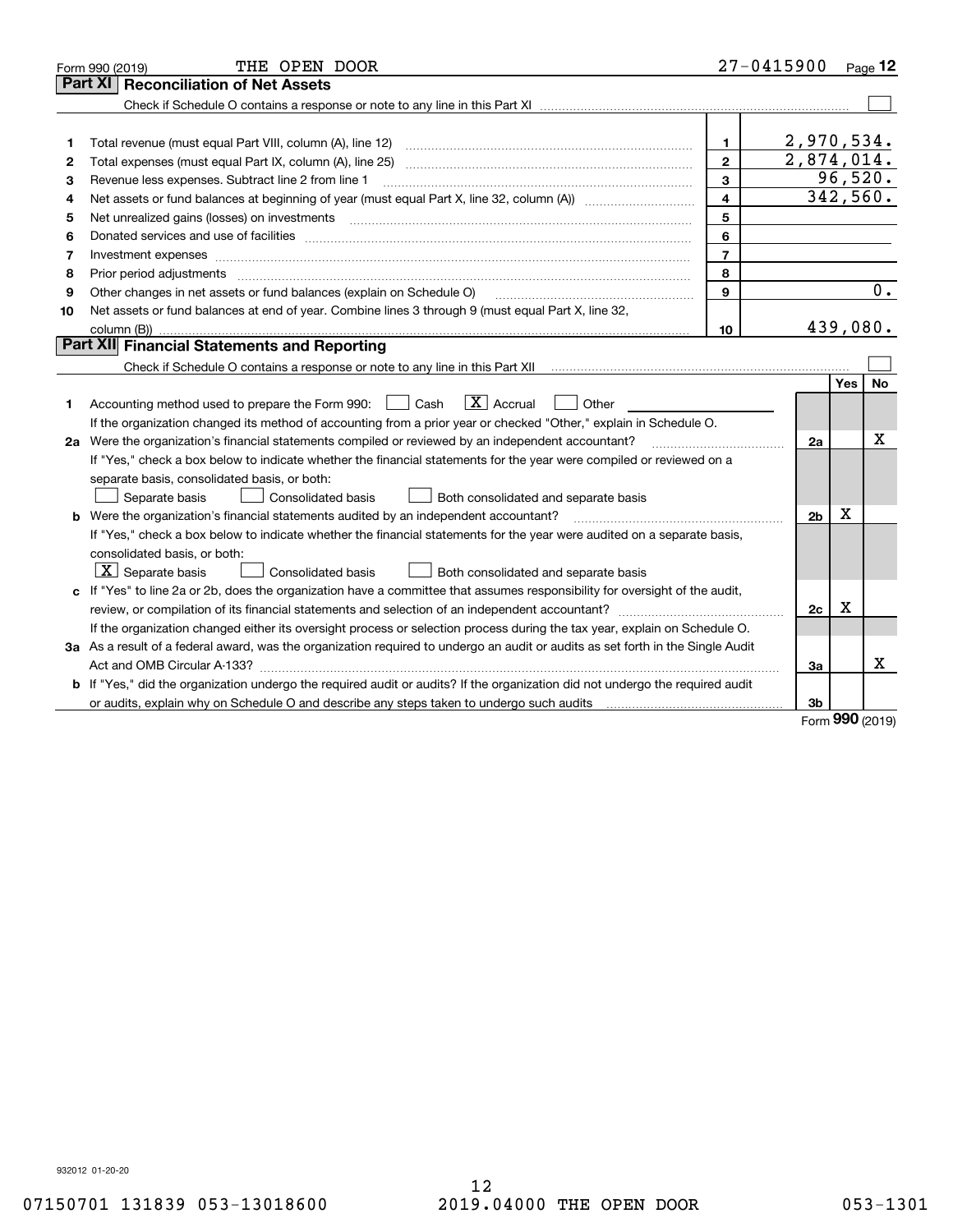| <b>SCHEDULE A</b> |  |
|-------------------|--|
|-------------------|--|

Department of the Treasury

**(Form 990 or 990-EZ)**

# **Public Charity Status and Public Support**

**Complete if the organization is a section 501(c)(3) organization or a section 4947(a)(1) nonexempt charitable trust. | Attach to Form 990 or Form 990-EZ.** 

| www.irs.gov/Form990 for instructions and the latest information. |  |
|------------------------------------------------------------------|--|

| OMB No. 1545-0047                   |
|-------------------------------------|
| 2019                                |
| <b>Open to Public</b><br>Inspection |

|                          | nternal Revenue Service<br>Inspection<br>Go to www.irs.gov/Form990 for instructions and the latest information. |                       |                                             |                                                                                    |                                                                                                                                               |     |                                 |                            |                                       |                            |
|--------------------------|-----------------------------------------------------------------------------------------------------------------|-----------------------|---------------------------------------------|------------------------------------------------------------------------------------|-----------------------------------------------------------------------------------------------------------------------------------------------|-----|---------------------------------|----------------------------|---------------------------------------|----------------------------|
| Name of the organization |                                                                                                                 |                       |                                             |                                                                                    |                                                                                                                                               |     |                                 |                            | <b>Employer identification number</b> |                            |
|                          |                                                                                                                 |                       |                                             | THE OPEN DOOR                                                                      |                                                                                                                                               |     |                                 |                            |                                       | $27 - 0415900$             |
|                          | Part I                                                                                                          |                       |                                             |                                                                                    | Reason for Public Charity Status (All organizations must complete this part.) See instructions.                                               |     |                                 |                            |                                       |                            |
|                          |                                                                                                                 |                       |                                             |                                                                                    | The organization is not a private foundation because it is: (For lines 1 through 12, check only one box.)                                     |     |                                 |                            |                                       |                            |
| 1                        |                                                                                                                 |                       |                                             |                                                                                    | A church, convention of churches, or association of churches described in section 170(b)(1)(A)(i).                                            |     |                                 |                            |                                       |                            |
| 2                        |                                                                                                                 |                       |                                             |                                                                                    | A school described in section 170(b)(1)(A)(ii). (Attach Schedule E (Form 990 or 990-EZ).)                                                     |     |                                 |                            |                                       |                            |
| з                        |                                                                                                                 |                       |                                             |                                                                                    | A hospital or a cooperative hospital service organization described in section 170(b)(1)(A)(iii).                                             |     |                                 |                            |                                       |                            |
|                          |                                                                                                                 |                       |                                             |                                                                                    | A medical research organization operated in conjunction with a hospital described in section 170(b)(1)(A)(iii). Enter the hospital's name,    |     |                                 |                            |                                       |                            |
|                          |                                                                                                                 | city, and state:      |                                             |                                                                                    |                                                                                                                                               |     |                                 |                            |                                       |                            |
| 5                        |                                                                                                                 |                       |                                             |                                                                                    | An organization operated for the benefit of a college or university owned or operated by a governmental unit described in                     |     |                                 |                            |                                       |                            |
|                          |                                                                                                                 |                       |                                             | section 170(b)(1)(A)(iv). (Complete Part II.)                                      |                                                                                                                                               |     |                                 |                            |                                       |                            |
| 6                        |                                                                                                                 |                       |                                             |                                                                                    | A federal, state, or local government or governmental unit described in section 170(b)(1)(A)(v).                                              |     |                                 |                            |                                       |                            |
| 7                        | $\lfloor x \rfloor$                                                                                             |                       |                                             |                                                                                    | An organization that normally receives a substantial part of its support from a governmental unit or from the general public described in     |     |                                 |                            |                                       |                            |
|                          |                                                                                                                 |                       |                                             | section 170(b)(1)(A)(vi). (Complete Part II.)                                      |                                                                                                                                               |     |                                 |                            |                                       |                            |
| 8                        |                                                                                                                 |                       |                                             |                                                                                    | A community trust described in section 170(b)(1)(A)(vi). (Complete Part II.)                                                                  |     |                                 |                            |                                       |                            |
| 9                        |                                                                                                                 |                       |                                             |                                                                                    | An agricultural research organization described in section 170(b)(1)(A)(ix) operated in conjunction with a land-grant college                 |     |                                 |                            |                                       |                            |
|                          |                                                                                                                 |                       |                                             |                                                                                    | or university or a non-land-grant college of agriculture (see instructions). Enter the name, city, and state of the college or                |     |                                 |                            |                                       |                            |
|                          |                                                                                                                 | university:           |                                             |                                                                                    |                                                                                                                                               |     |                                 |                            |                                       |                            |
| 10                       |                                                                                                                 |                       |                                             |                                                                                    | An organization that normally receives: (1) more than 33 1/3% of its support from contributions, membership fees, and gross receipts from     |     |                                 |                            |                                       |                            |
|                          |                                                                                                                 |                       |                                             |                                                                                    | activities related to its exempt functions - subject to certain exceptions, and (2) no more than 33 1/3% of its support from gross investment |     |                                 |                            |                                       |                            |
|                          |                                                                                                                 |                       |                                             |                                                                                    | income and unrelated business taxable income (less section 511 tax) from businesses acquired by the organization after June 30, 1975.         |     |                                 |                            |                                       |                            |
|                          |                                                                                                                 |                       |                                             | See section 509(a)(2). (Complete Part III.)                                        |                                                                                                                                               |     |                                 |                            |                                       |                            |
| 11                       |                                                                                                                 |                       |                                             |                                                                                    | An organization organized and operated exclusively to test for public safety. See section 509(a)(4).                                          |     |                                 |                            |                                       |                            |
| 12                       |                                                                                                                 |                       |                                             |                                                                                    | An organization organized and operated exclusively for the benefit of, to perform the functions of, or to carry out the purposes of one or    |     |                                 |                            |                                       |                            |
|                          |                                                                                                                 |                       |                                             |                                                                                    | more publicly supported organizations described in section 509(a)(1) or section 509(a)(2). See section 509(a)(3). Check the box in            |     |                                 |                            |                                       |                            |
|                          |                                                                                                                 |                       |                                             |                                                                                    | lines 12a through 12d that describes the type of supporting organization and complete lines 12e, 12f, and 12g.                                |     |                                 |                            |                                       |                            |
| а                        |                                                                                                                 |                       |                                             |                                                                                    | Type I. A supporting organization operated, supervised, or controlled by its supported organization(s), typically by giving                   |     |                                 |                            |                                       |                            |
|                          |                                                                                                                 |                       |                                             |                                                                                    | the supported organization(s) the power to regularly appoint or elect a majority of the directors or trustees of the supporting               |     |                                 |                            |                                       |                            |
|                          |                                                                                                                 |                       |                                             | organization. You must complete Part IV, Sections A and B.                         |                                                                                                                                               |     |                                 |                            |                                       |                            |
| b                        |                                                                                                                 |                       |                                             |                                                                                    | Type II. A supporting organization supervised or controlled in connection with its supported organization(s), by having                       |     |                                 |                            |                                       |                            |
|                          |                                                                                                                 |                       |                                             |                                                                                    | control or management of the supporting organization vested in the same persons that control or manage the supported                          |     |                                 |                            |                                       |                            |
|                          |                                                                                                                 |                       |                                             |                                                                                    | organization(s). You must complete Part IV, Sections A and C.                                                                                 |     |                                 |                            |                                       |                            |
| с                        |                                                                                                                 |                       |                                             |                                                                                    | Type III functionally integrated. A supporting organization operated in connection with, and functionally integrated with,                    |     |                                 |                            |                                       |                            |
|                          |                                                                                                                 |                       |                                             |                                                                                    | its supported organization(s) (see instructions). You must complete Part IV, Sections A, D, and E.                                            |     |                                 |                            |                                       |                            |
| d                        |                                                                                                                 |                       |                                             |                                                                                    | Type III non-functionally integrated. A supporting organization operated in connection with its supported organization(s)                     |     |                                 |                            |                                       |                            |
|                          |                                                                                                                 |                       |                                             |                                                                                    | that is not functionally integrated. The organization generally must satisfy a distribution requirement and an attentiveness                  |     |                                 |                            |                                       |                            |
|                          |                                                                                                                 |                       |                                             |                                                                                    | requirement (see instructions). You must complete Part IV, Sections A and D, and Part V.                                                      |     |                                 |                            |                                       |                            |
| е                        |                                                                                                                 |                       |                                             |                                                                                    | Check this box if the organization received a written determination from the IRS that it is a Type I, Type II, Type III                       |     |                                 |                            |                                       |                            |
|                          |                                                                                                                 |                       |                                             |                                                                                    | functionally integrated, or Type III non-functionally integrated supporting organization.                                                     |     |                                 |                            |                                       |                            |
| f.                       |                                                                                                                 |                       | Enter the number of supported organizations |                                                                                    |                                                                                                                                               |     |                                 |                            |                                       |                            |
|                          |                                                                                                                 | (i) Name of supported |                                             | Provide the following information about the supported organization(s).<br>(ii) EIN | (iii) Type of organization                                                                                                                    |     | (iv) Is the organization listed | (v) Amount of monetary     |                                       | (vi) Amount of other       |
|                          |                                                                                                                 | organization          |                                             |                                                                                    | (described on lines 1-10                                                                                                                      |     | in your governing document?     | support (see instructions) |                                       | support (see instructions) |
|                          |                                                                                                                 |                       |                                             |                                                                                    | above (see instructions))                                                                                                                     | Yes | <b>No</b>                       |                            |                                       |                            |
|                          |                                                                                                                 |                       |                                             |                                                                                    |                                                                                                                                               |     |                                 |                            |                                       |                            |
|                          |                                                                                                                 |                       |                                             |                                                                                    |                                                                                                                                               |     |                                 |                            |                                       |                            |
|                          |                                                                                                                 |                       |                                             |                                                                                    |                                                                                                                                               |     |                                 |                            |                                       |                            |
|                          |                                                                                                                 |                       |                                             |                                                                                    |                                                                                                                                               |     |                                 |                            |                                       |                            |
|                          |                                                                                                                 |                       |                                             |                                                                                    |                                                                                                                                               |     |                                 |                            |                                       |                            |
|                          |                                                                                                                 |                       |                                             |                                                                                    |                                                                                                                                               |     |                                 |                            |                                       |                            |
|                          |                                                                                                                 |                       |                                             |                                                                                    |                                                                                                                                               |     |                                 |                            |                                       |                            |
|                          |                                                                                                                 |                       |                                             |                                                                                    |                                                                                                                                               |     |                                 |                            |                                       |                            |
|                          |                                                                                                                 |                       |                                             |                                                                                    |                                                                                                                                               |     |                                 |                            |                                       |                            |
|                          |                                                                                                                 |                       |                                             |                                                                                    |                                                                                                                                               |     |                                 |                            |                                       |                            |

**Total**

LHA For Paperwork Reduction Act Notice, see the Instructions for Form 990 or 990-EZ. 932021 09-25-19 Schedule A (Form 990 or 990-EZ) 2019 13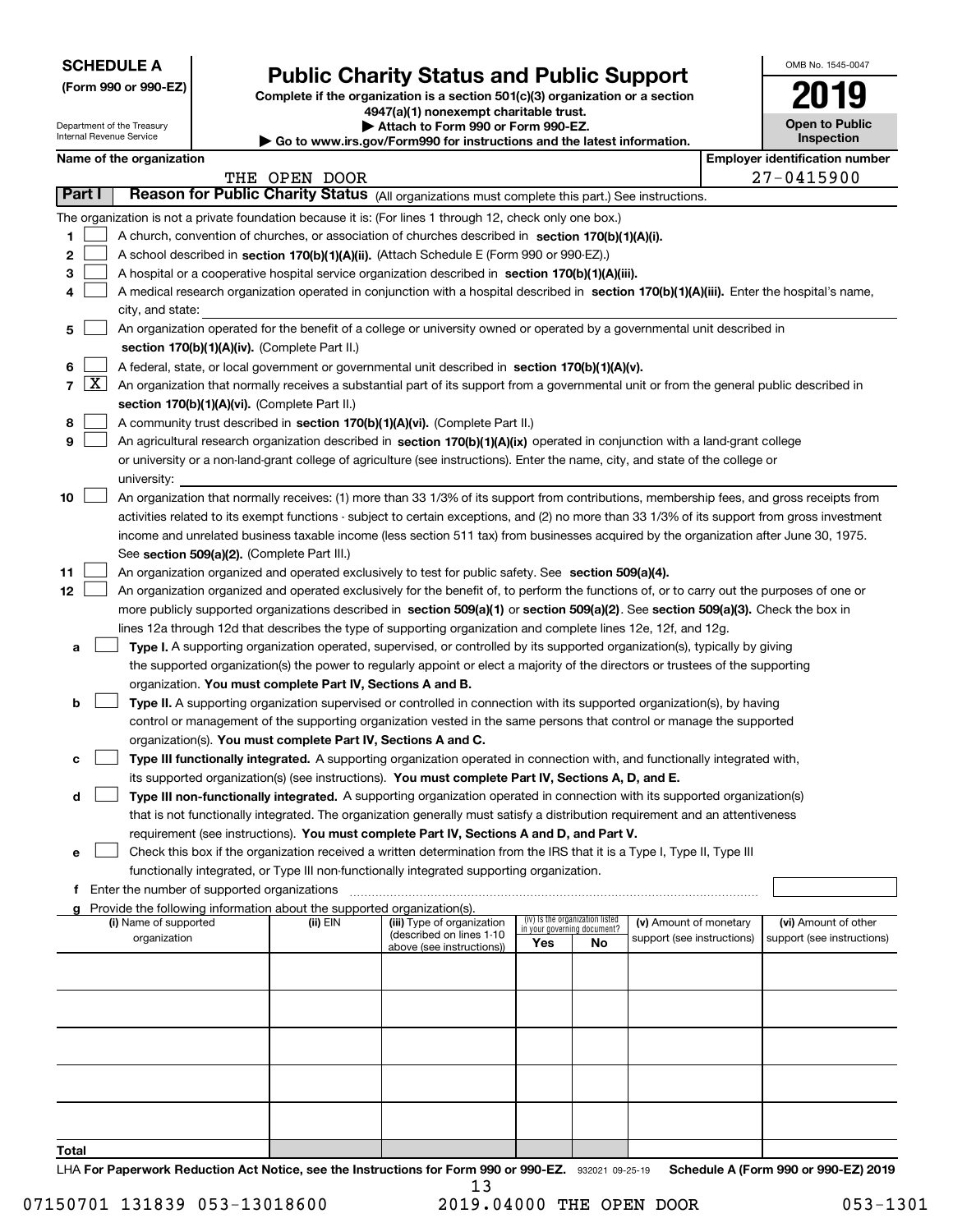#### Schedule A (Form 990 or 990-EZ) 2019 Page THE OPEN DOOR 27-0415900

27-0415900 Page 2

**Part II Support Schedule for Organizations Described in Sections 170(b)(1)(A)(iv) and 170(b)(1)(A)(vi)**

(Complete only if you checked the box on line 5, 7, or 8 of Part I or if the organization failed to qualify under Part III. If the organization fails to qualify under the tests listed below, please complete Part III.)

|    | <b>Section A. Public Support</b>                                                                                                               |                        |            |            |            |                                              |                                          |
|----|------------------------------------------------------------------------------------------------------------------------------------------------|------------------------|------------|------------|------------|----------------------------------------------|------------------------------------------|
|    | Calendar year (or fiscal year beginning in)                                                                                                    | (a) 2015               | $(b)$ 2016 | $(c)$ 2017 | $(d)$ 2018 | (e) 2019                                     | (f) Total                                |
|    | 1 Gifts, grants, contributions, and                                                                                                            |                        |            |            |            |                                              |                                          |
|    | membership fees received. (Do not<br>include any "unusual grants.")                                                                            | 2615403.               | 2391954.   | 2373234.   | 2803646.   |                                              | 2962975.13147212.                        |
|    | 2 Tax revenues levied for the organ-                                                                                                           |                        |            |            |            |                                              |                                          |
|    | ization's benefit and either paid to                                                                                                           |                        |            |            |            |                                              |                                          |
|    | or expended on its behalf                                                                                                                      |                        |            |            |            |                                              |                                          |
|    | 3 The value of services or facilities                                                                                                          |                        |            |            |            |                                              |                                          |
|    | furnished by a governmental unit to                                                                                                            |                        |            |            |            |                                              |                                          |
|    | the organization without charge                                                                                                                |                        |            |            |            |                                              |                                          |
|    | 4 Total. Add lines 1 through 3                                                                                                                 | 2615403.               | 2391954.   | 2373234.   | 2803646.   |                                              | 2962975.13147212.                        |
| 5. | The portion of total contributions                                                                                                             |                        |            |            |            |                                              |                                          |
|    | by each person (other than a                                                                                                                   |                        |            |            |            |                                              |                                          |
|    | governmental unit or publicly                                                                                                                  |                        |            |            |            |                                              |                                          |
|    | supported organization) included                                                                                                               |                        |            |            |            |                                              |                                          |
|    | on line 1 that exceeds 2% of the                                                                                                               |                        |            |            |            |                                              |                                          |
|    | amount shown on line 11,                                                                                                                       |                        |            |            |            |                                              |                                          |
|    | column (f)                                                                                                                                     |                        |            |            |            |                                              | 319,799.                                 |
|    | 6 Public support. Subtract line 5 from line 4.                                                                                                 |                        |            |            |            |                                              | 12827413.                                |
|    | <b>Section B. Total Support</b>                                                                                                                |                        |            |            |            |                                              |                                          |
|    | Calendar year (or fiscal year beginning in)                                                                                                    | (a) 2015               | $(b)$ 2016 | $(c)$ 2017 | $(d)$ 2018 | (e) 2019                                     | (f) Total                                |
|    | <b>7</b> Amounts from line 4                                                                                                                   | $\overline{2615403}$ . | 2391954.   | 2373234.   | 2803646.   |                                              | 2962975.13147212.                        |
|    | 8 Gross income from interest,                                                                                                                  |                        |            |            |            |                                              |                                          |
|    | dividends, payments received on                                                                                                                |                        |            |            |            |                                              |                                          |
|    | securities loans, rents, royalties,                                                                                                            |                        |            |            |            |                                              |                                          |
|    | and income from similar sources                                                                                                                | 215.                   | 1,468.     | 980.       | 581.       | 816.                                         | 4,060.                                   |
|    | <b>9</b> Net income from unrelated business                                                                                                    |                        |            |            |            |                                              |                                          |
|    | activities, whether or not the                                                                                                                 |                        |            |            |            |                                              |                                          |
|    | business is regularly carried on                                                                                                               |                        |            |            |            |                                              |                                          |
|    | 10 Other income. Do not include gain                                                                                                           |                        |            |            |            |                                              |                                          |
|    | or loss from the sale of capital                                                                                                               |                        |            |            |            |                                              |                                          |
|    | assets (Explain in Part VI.)                                                                                                                   |                        |            |            |            |                                              |                                          |
|    | <b>11 Total support.</b> Add lines 7 through 10                                                                                                |                        |            |            |            |                                              | 13151272.                                |
|    | 12 Gross receipts from related activities, etc. (see instructions)                                                                             |                        |            |            |            | 12                                           | 124,419.                                 |
|    | 13 First five years. If the Form 990 is for the organization's first, second, third, fourth, or fifth tax year as a section 501(c)(3)          |                        |            |            |            |                                              |                                          |
|    | organization, check this box and stop here                                                                                                     |                        |            |            |            |                                              |                                          |
|    | Section C. Computation of Public Support Percentage                                                                                            |                        |            |            |            |                                              |                                          |
|    | 14 Public support percentage for 2019 (line 6, column (f) divided by line 11, column (f) <i>manumeronoming</i>                                 |                        |            |            |            | 14                                           | 97.54<br>%                               |
|    |                                                                                                                                                |                        |            |            |            | 15                                           | 96.78<br>$\%$                            |
|    | 16a 33 1/3% support test - 2019. If the organization did not check the box on line 13, and line 14 is 33 1/3% or more, check this box and      |                        |            |            |            |                                              |                                          |
|    | stop here. The organization qualifies as a publicly supported organization                                                                     |                        |            |            |            |                                              | $\blacktriangleright$ $\boxed{\text{X}}$ |
|    | b 33 1/3% support test - 2018. If the organization did not check a box on line 13 or 16a, and line 15 is 33 1/3% or more, check this box       |                        |            |            |            |                                              |                                          |
|    | and stop here. The organization qualifies as a publicly supported organization                                                                 |                        |            |            |            |                                              |                                          |
|    | 17a 10% -facts-and-circumstances test - 2019. If the organization did not check a box on line 13, 16a, or 16b, and line 14 is 10% or more,     |                        |            |            |            |                                              |                                          |
|    | and if the organization meets the "facts-and-circumstances" test, check this box and stop here. Explain in Part VI how the organization        |                        |            |            |            |                                              |                                          |
|    | meets the "facts-and-circumstances" test. The organization qualifies as a publicly supported organization <i>manumumumumumum</i>               |                        |            |            |            |                                              |                                          |
|    | <b>b 10% -facts-and-circumstances test - 2018.</b> If the organization did not check a box on line 13, 16a, 16b, or 17a, and line 15 is 10% or |                        |            |            |            |                                              |                                          |
|    | more, and if the organization meets the "facts-and-circumstances" test, check this box and stop here. Explain in Part VI how the               |                        |            |            |            |                                              |                                          |
|    | organization meets the "facts-and-circumstances" test. The organization qualifies as a publicly supported organization                         |                        |            |            |            |                                              |                                          |
|    | 18 Private foundation. If the organization did not check a box on line 13, 16a, 16b, 17a, or 17b, check this box and see instructions          |                        |            |            |            |                                              |                                          |
|    |                                                                                                                                                |                        |            |            |            | <b>Cabadula A (Fause 000 av 000 EZ) 0040</b> |                                          |

**Schedule A (Form 990 or 990-EZ) 2019**

932022 09-25-19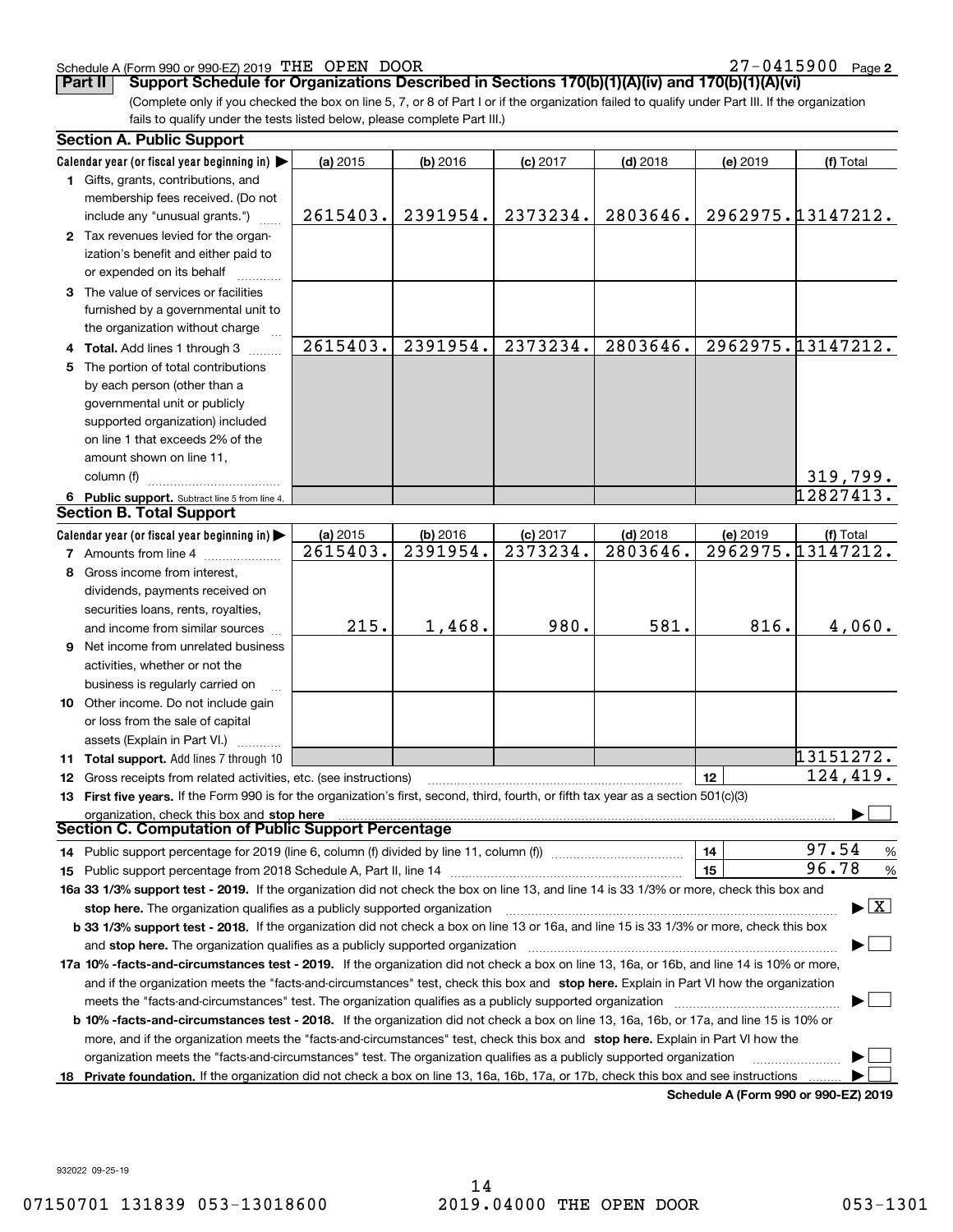| Schedule A (Form 990 or 990-EZ) 2019 $\,$ THE $\,$ OPEN |  | DOOR | $-0415900$ Page 3 |  |
|---------------------------------------------------------|--|------|-------------------|--|
|                                                         |  |      |                   |  |

#### **Part III Support Schedule for Organizations Described in Section 509(a)(2)**

(Complete only if you checked the box on line 10 of Part I or if the organization failed to qualify under Part II. If the organization fails to qualify under the tests listed below, please complete Part II.)

|     | <b>Section A. Public Support</b>                                                                                                                                                                                               |            |          |                 |            |          |                                      |
|-----|--------------------------------------------------------------------------------------------------------------------------------------------------------------------------------------------------------------------------------|------------|----------|-----------------|------------|----------|--------------------------------------|
|     | Calendar year (or fiscal year beginning in) $\blacktriangleright$                                                                                                                                                              | (a) 2015   | (b) 2016 | <b>(c)</b> 2017 | $(d)$ 2018 | (e) 2019 | (f) Total                            |
|     | 1 Gifts, grants, contributions, and                                                                                                                                                                                            |            |          |                 |            |          |                                      |
|     | membership fees received. (Do not                                                                                                                                                                                              |            |          |                 |            |          |                                      |
|     | include any "unusual grants.")                                                                                                                                                                                                 |            |          |                 |            |          |                                      |
|     | <b>2</b> Gross receipts from admissions,<br>merchandise sold or services per-<br>formed, or facilities furnished in<br>any activity that is related to the<br>organization's tax-exempt purpose                                |            |          |                 |            |          |                                      |
|     | 3 Gross receipts from activities that                                                                                                                                                                                          |            |          |                 |            |          |                                      |
|     | are not an unrelated trade or bus-                                                                                                                                                                                             |            |          |                 |            |          |                                      |
|     | iness under section 513                                                                                                                                                                                                        |            |          |                 |            |          |                                      |
|     | 4 Tax revenues levied for the organ-                                                                                                                                                                                           |            |          |                 |            |          |                                      |
|     | ization's benefit and either paid to<br>or expended on its behalf<br>.                                                                                                                                                         |            |          |                 |            |          |                                      |
|     | 5 The value of services or facilities                                                                                                                                                                                          |            |          |                 |            |          |                                      |
|     | furnished by a governmental unit to                                                                                                                                                                                            |            |          |                 |            |          |                                      |
|     | the organization without charge                                                                                                                                                                                                |            |          |                 |            |          |                                      |
|     | <b>6 Total.</b> Add lines 1 through 5                                                                                                                                                                                          |            |          |                 |            |          |                                      |
|     | 7a Amounts included on lines 1, 2, and<br>3 received from disqualified persons                                                                                                                                                 |            |          |                 |            |          |                                      |
|     | <b>b</b> Amounts included on lines 2 and 3 received<br>from other than disqualified persons that<br>exceed the greater of \$5,000 or 1% of the<br>amount on line 13 for the year                                               |            |          |                 |            |          |                                      |
|     | c Add lines 7a and 7b                                                                                                                                                                                                          |            |          |                 |            |          |                                      |
|     | 8 Public support. (Subtract line 7c from line 6.)<br><b>Section B. Total Support</b>                                                                                                                                           |            |          |                 |            |          |                                      |
|     | Calendar year (or fiscal year beginning in)                                                                                                                                                                                    | (a) $2015$ | (b) 2016 | <b>(c)</b> 2017 | $(d)$ 2018 | (e) 2019 | (f) Total                            |
|     | 9 Amounts from line 6                                                                                                                                                                                                          |            |          |                 |            |          |                                      |
|     | 10a Gross income from interest,<br>dividends, payments received on<br>securities loans, rents, royalties,<br>and income from similar sources                                                                                   |            |          |                 |            |          |                                      |
|     | <b>b</b> Unrelated business taxable income                                                                                                                                                                                     |            |          |                 |            |          |                                      |
|     | (less section 511 taxes) from businesses<br>acquired after June 30, 1975 [10001]                                                                                                                                               |            |          |                 |            |          |                                      |
|     | c Add lines 10a and 10b                                                                                                                                                                                                        |            |          |                 |            |          |                                      |
|     | 11 Net income from unrelated business<br>activities not included in line 10b,<br>whether or not the business is<br>regularly carried on                                                                                        |            |          |                 |            |          |                                      |
|     | <b>12</b> Other income. Do not include gain<br>or loss from the sale of capital<br>assets (Explain in Part VI.)                                                                                                                |            |          |                 |            |          |                                      |
|     | 13 Total support. (Add lines 9, 10c, 11, and 12.)                                                                                                                                                                              |            |          |                 |            |          |                                      |
|     | 14 First five years. If the Form 990 is for the organization's first, second, third, fourth, or fifth tax year as a section 501(c)(3) organization,                                                                            |            |          |                 |            |          |                                      |
|     | check this box and stop here communication and content to the state of the state of the state of the state of the state of the state of the state of the state of the state of the state of the state of the state of the stat |            |          |                 |            |          |                                      |
|     | <b>Section C. Computation of Public Support Percentage</b>                                                                                                                                                                     |            |          |                 |            |          |                                      |
|     |                                                                                                                                                                                                                                |            |          |                 |            | 15       | %                                    |
| 16. | Public support percentage from 2018 Schedule A, Part III, line 15                                                                                                                                                              |            |          |                 |            | 16       | %                                    |
|     | <b>Section D. Computation of Investment Income Percentage</b>                                                                                                                                                                  |            |          |                 |            |          |                                      |
|     | 17 Investment income percentage for 2019 (line 10c, column (f), divided by line 13, column (f))                                                                                                                                |            |          |                 |            | 17       | %                                    |
|     | 18 Investment income percentage from 2018 Schedule A, Part III, line 17                                                                                                                                                        |            |          |                 |            | 18       | %                                    |
|     | 19a 33 1/3% support tests - 2019. If the organization did not check the box on line 14, and line 15 is more than 33 1/3%, and line 17 is not                                                                                   |            |          |                 |            |          |                                      |
|     | more than 33 1/3%, check this box and stop here. The organization qualifies as a publicly supported organization                                                                                                               |            |          |                 |            |          | $\sim$ 1                             |
|     | b 33 1/3% support tests - 2018. If the organization did not check a box on line 14 or line 19a, and line 16 is more than 33 1/3%, and                                                                                          |            |          |                 |            |          |                                      |
|     | line 18 is not more than 33 1/3%, check this box and stop here. The organization qualifies as a publicly supported organization                                                                                                |            |          |                 |            |          |                                      |
| 20  | Private foundation. If the organization did not check a box on line 14, 19a, or 19b, check this box and see instructions                                                                                                       |            |          |                 |            |          |                                      |
|     | 932023 09-25-19                                                                                                                                                                                                                |            | 15       |                 |            |          | Schedule A (Form 990 or 990-EZ) 2019 |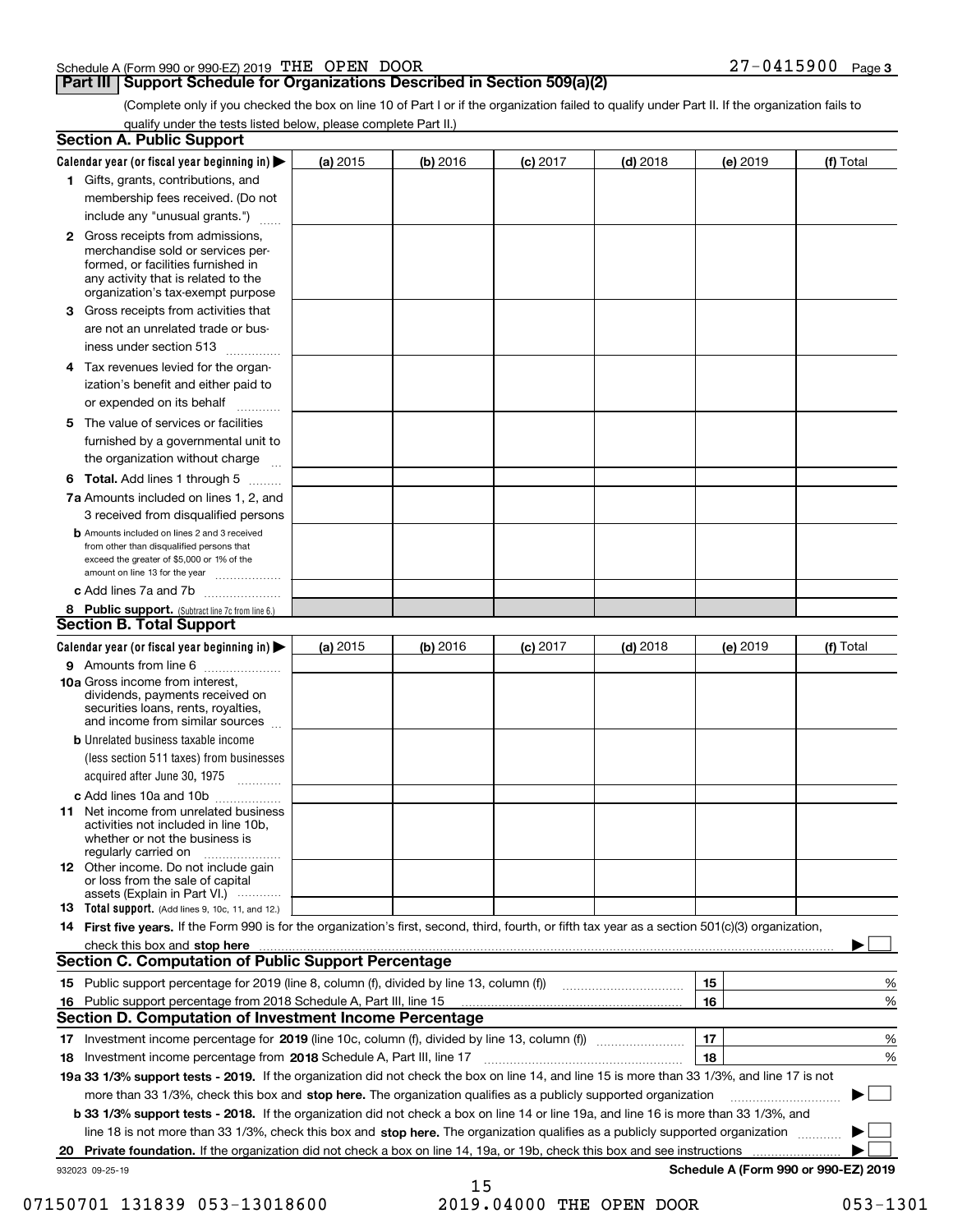**1**

**2**

**3a**

**3b**

**3c**

**4a**

**4b**

**4c**

**5a**

**5b5c**

**6**

**7**

**8**

**YesNo**

## **Part IV Supporting Organizations**

(Complete only if you checked a box in line 12 on Part I. If you checked 12a of Part I, complete Sections A and B. If you checked 12b of Part I, complete Sections A and C. If you checked 12c of Part I, complete Sections A, D, and E. If you checked 12d of Part I, complete Sections A and D, and complete Part V.)

#### **Section A. All Supporting Organizations**

- **1** Are all of the organization's supported organizations listed by name in the organization's governing documents? If "No," describe in **Part VI** how the supported organizations are designated. If designated by *class or purpose, describe the designation. If historic and continuing relationship, explain.*
- **2** Did the organization have any supported organization that does not have an IRS determination of status under section 509(a)(1) or (2)? If "Yes," explain in Part VI how the organization determined that the supported *organization was described in section 509(a)(1) or (2).*
- **3a** Did the organization have a supported organization described in section 501(c)(4), (5), or (6)? If "Yes," answer *(b) and (c) below.*
- **b** Did the organization confirm that each supported organization qualified under section 501(c)(4), (5), or (6) and satisfied the public support tests under section 509(a)(2)? If "Yes," describe in **Part VI** when and how the *organization made the determination.*
- **c**Did the organization ensure that all support to such organizations was used exclusively for section 170(c)(2)(B) purposes? If "Yes," explain in **Part VI** what controls the organization put in place to ensure such use.
- **4a***If* Was any supported organization not organized in the United States ("foreign supported organization")? *"Yes," and if you checked 12a or 12b in Part I, answer (b) and (c) below.*
- **b** Did the organization have ultimate control and discretion in deciding whether to make grants to the foreign supported organization? If "Yes," describe in **Part VI** how the organization had such control and discretion *despite being controlled or supervised by or in connection with its supported organizations.*
- **c** Did the organization support any foreign supported organization that does not have an IRS determination under sections 501(c)(3) and 509(a)(1) or (2)? If "Yes," explain in **Part VI** what controls the organization used *to ensure that all support to the foreign supported organization was used exclusively for section 170(c)(2)(B) purposes.*
- **5a** Did the organization add, substitute, or remove any supported organizations during the tax year? If "Yes," answer (b) and (c) below (if applicable). Also, provide detail in **Part VI,** including (i) the names and EIN *numbers of the supported organizations added, substituted, or removed; (ii) the reasons for each such action; (iii) the authority under the organization's organizing document authorizing such action; and (iv) how the action was accomplished (such as by amendment to the organizing document).*
- **b** Type I or Type II only. Was any added or substituted supported organization part of a class already designated in the organization's organizing document?
- **cSubstitutions only.**  Was the substitution the result of an event beyond the organization's control?
- **6** Did the organization provide support (whether in the form of grants or the provision of services or facilities) to **Part VI.** *If "Yes," provide detail in* support or benefit one or more of the filing organization's supported organizations? anyone other than (i) its supported organizations, (ii) individuals that are part of the charitable class benefited by one or more of its supported organizations, or (iii) other supporting organizations that also
- **7**Did the organization provide a grant, loan, compensation, or other similar payment to a substantial contributor *If "Yes," complete Part I of Schedule L (Form 990 or 990-EZ).* regard to a substantial contributor? (as defined in section 4958(c)(3)(C)), a family member of a substantial contributor, or a 35% controlled entity with
- **8** Did the organization make a loan to a disqualified person (as defined in section 4958) not described in line 7? *If "Yes," complete Part I of Schedule L (Form 990 or 990-EZ).*
- **9a** Was the organization controlled directly or indirectly at any time during the tax year by one or more in section 509(a)(1) or (2))? If "Yes," *provide detail in* <code>Part VI.</code> disqualified persons as defined in section 4946 (other than foundation managers and organizations described
- **b** Did one or more disqualified persons (as defined in line 9a) hold a controlling interest in any entity in which the supporting organization had an interest? If "Yes," provide detail in P**art VI**.
- **c**Did a disqualified person (as defined in line 9a) have an ownership interest in, or derive any personal benefit from, assets in which the supporting organization also had an interest? If "Yes," provide detail in P**art VI.**
- **10a** Was the organization subject to the excess business holdings rules of section 4943 because of section supporting organizations)? If "Yes," answer 10b below. 4943(f) (regarding certain Type II supporting organizations, and all Type III non-functionally integrated
- **b** Did the organization have any excess business holdings in the tax year? (Use Schedule C, Form 4720, to *determine whether the organization had excess business holdings.)*

932024 09-25-19

16 07150701 131839 053-13018600 2019.04000 THE OPEN DOOR 053-1301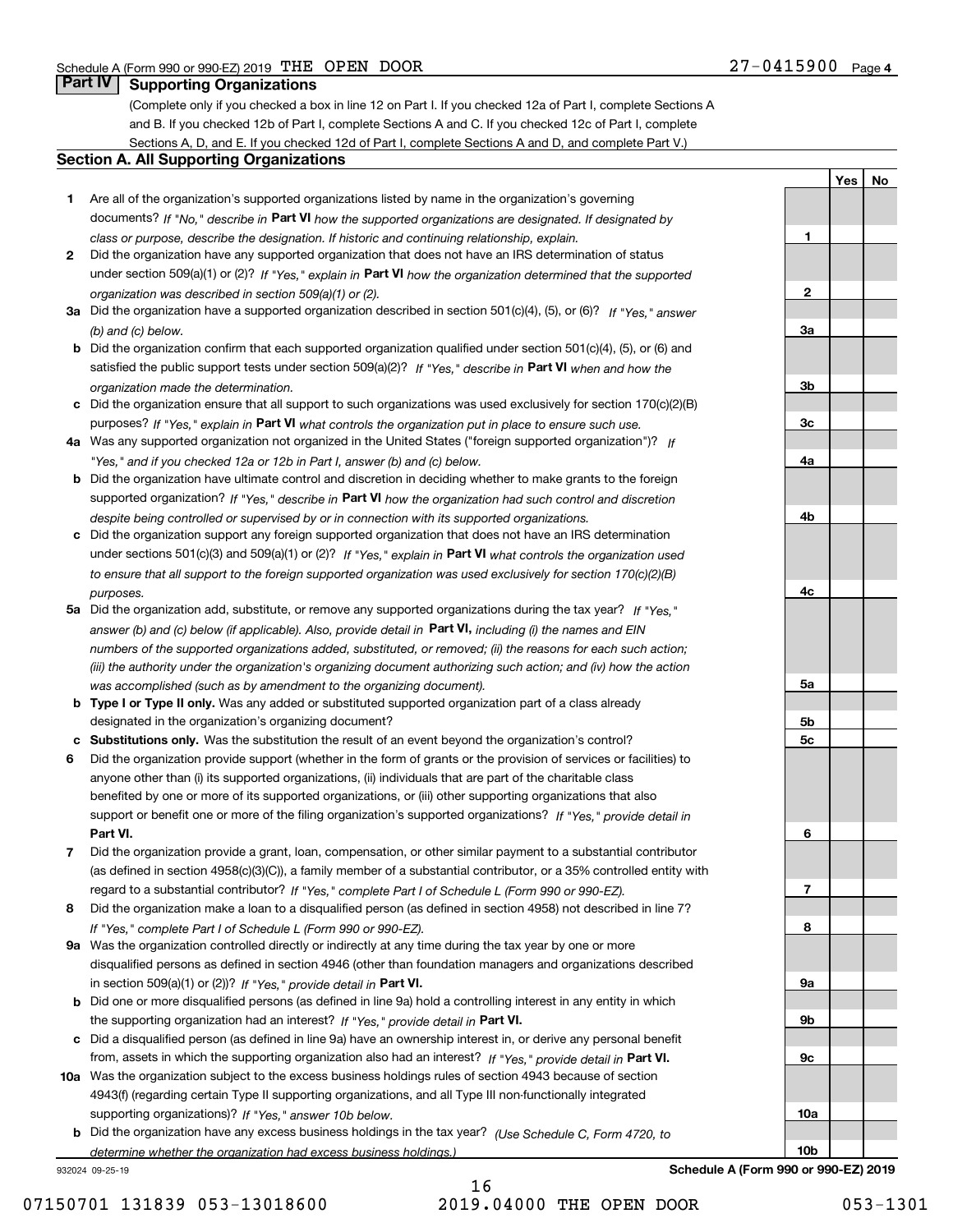|              |                                                                                                                                   |                 | Yes | No |
|--------------|-----------------------------------------------------------------------------------------------------------------------------------|-----------------|-----|----|
| 11           | Has the organization accepted a gift or contribution from any of the following persons?                                           |                 |     |    |
|              | a A person who directly or indirectly controls, either alone or together with persons described in (b) and (c)                    |                 |     |    |
|              | below, the governing body of a supported organization?                                                                            | 11a             |     |    |
|              | <b>b</b> A family member of a person described in (a) above?                                                                      | 11 <sub>b</sub> |     |    |
|              | c A 35% controlled entity of a person described in (a) or (b) above? If "Yes" to a, b, or c, provide detail in Part VI.           | 11c             |     |    |
|              | <b>Section B. Type I Supporting Organizations</b>                                                                                 |                 |     |    |
|              |                                                                                                                                   |                 | Yes | No |
| 1            | Did the directors, trustees, or membership of one or more supported organizations have the power to                               |                 |     |    |
|              | regularly appoint or elect at least a majority of the organization's directors or trustees at all times during the                |                 |     |    |
|              |                                                                                                                                   |                 |     |    |
|              | tax year? If "No," describe in Part VI how the supported organization(s) effectively operated, supervised, or                     |                 |     |    |
|              | controlled the organization's activities. If the organization had more than one supported organization,                           |                 |     |    |
|              | describe how the powers to appoint and/or remove directors or trustees were allocated among the supported                         |                 |     |    |
|              | organizations and what conditions or restrictions, if any, applied to such powers during the tax year.                            | 1               |     |    |
| 2            | Did the organization operate for the benefit of any supported organization other than the supported                               |                 |     |    |
|              | organization(s) that operated, supervised, or controlled the supporting organization? If "Yes," explain in                        |                 |     |    |
|              | Part VI how providing such benefit carried out the purposes of the supported organization(s) that operated,                       |                 |     |    |
|              | supervised, or controlled the supporting organization.                                                                            | $\mathbf{2}$    |     |    |
|              | <b>Section C. Type II Supporting Organizations</b>                                                                                |                 |     |    |
|              |                                                                                                                                   |                 | Yes | No |
| 1            | Were a majority of the organization's directors or trustees during the tax year also a majority of the directors                  |                 |     |    |
|              | or trustees of each of the organization's supported organization(s)? If "No," describe in Part VI how control                     |                 |     |    |
|              | or management of the supporting organization was vested in the same persons that controlled or managed                            |                 |     |    |
|              | the supported organization(s).                                                                                                    | 1               |     |    |
|              | <b>Section D. All Type III Supporting Organizations</b>                                                                           |                 |     |    |
|              |                                                                                                                                   |                 | Yes | No |
| 1            | Did the organization provide to each of its supported organizations, by the last day of the fifth month of the                    |                 |     |    |
|              | organization's tax year, (i) a written notice describing the type and amount of support provided during the prior tax             |                 |     |    |
|              | year, (ii) a copy of the Form 990 that was most recently filed as of the date of notification, and (iii) copies of the            |                 |     |    |
|              | organization's governing documents in effect on the date of notification, to the extent not previously provided?                  | 1               |     |    |
| $\mathbf{2}$ | Were any of the organization's officers, directors, or trustees either (i) appointed or elected by the supported                  |                 |     |    |
|              | organization(s) or (ii) serving on the governing body of a supported organization? If "No," explain in Part VI how                |                 |     |    |
|              | the organization maintained a close and continuous working relationship with the supported organization(s).                       | $\mathbf{2}$    |     |    |
| 3            | By reason of the relationship described in (2), did the organization's supported organizations have a                             |                 |     |    |
|              | significant voice in the organization's investment policies and in directing the use of the organization's                        |                 |     |    |
|              | income or assets at all times during the tax year? If "Yes," describe in Part VI the role the organization's                      |                 |     |    |
|              | supported organizations played in this regard.                                                                                    | з               |     |    |
|              | Section E. Type III Functionally Integrated Supporting Organizations                                                              |                 |     |    |
| 1            | Check the box next to the method that the organization used to satisfy the Integral Part Test during the year (see instructions). |                 |     |    |
| a            | The organization satisfied the Activities Test. Complete line 2 below.                                                            |                 |     |    |
| b            | The organization is the parent of each of its supported organizations. Complete line 3 below.                                     |                 |     |    |
| c            | The organization supported a governmental entity. Describe in Part VI how you supported a government entity (see instructions).   |                 |     |    |
| 2            | Activities Test. Answer (a) and (b) below.                                                                                        |                 | Yes | No |
| a            | Did substantially all of the organization's activities during the tax year directly further the exempt purposes of                |                 |     |    |
|              | the supported organization(s) to which the organization was responsive? If "Yes," then in Part VI identify                        |                 |     |    |
|              | those supported organizations and explain how these activities directly furthered their exempt purposes,                          |                 |     |    |
|              | how the organization was responsive to those supported organizations, and how the organization determined                         |                 |     |    |
|              | that these activities constituted substantially all of its activities.                                                            | 2a              |     |    |
|              | <b>b</b> Did the activities described in (a) constitute activities that, but for the organization's involvement, one or more      |                 |     |    |
|              | of the organization's supported organization(s) would have been engaged in? If "Yes," explain in Part VI the                      |                 |     |    |
|              | reasons for the organization's position that its supported organization(s) would have engaged in these                            |                 |     |    |
|              | activities but for the organization's involvement.                                                                                | 2b              |     |    |
| 3            | Parent of Supported Organizations. Answer (a) and (b) below.                                                                      |                 |     |    |
| а            | Did the organization have the power to regularly appoint or elect a majority of the officers, directors, or                       |                 |     |    |
|              | trustees of each of the supported organizations? Provide details in Part VI.                                                      | За              |     |    |
|              | <b>b</b> Did the organization exercise a substantial degree of direction over the policies, programs, and activities of each      |                 |     |    |
|              | of its supported organizations? If "Yes," describe in Part VI the role played by the organization in this regard                  | 3b              |     |    |
|              | Schedule A (Form 990 or 990-EZ) 2019<br>932025 09-25-19                                                                           |                 |     |    |
|              |                                                                                                                                   |                 |     |    |

07150701 131839 053-13018600 2019.04000 THE OPEN DOOR 053-1301

17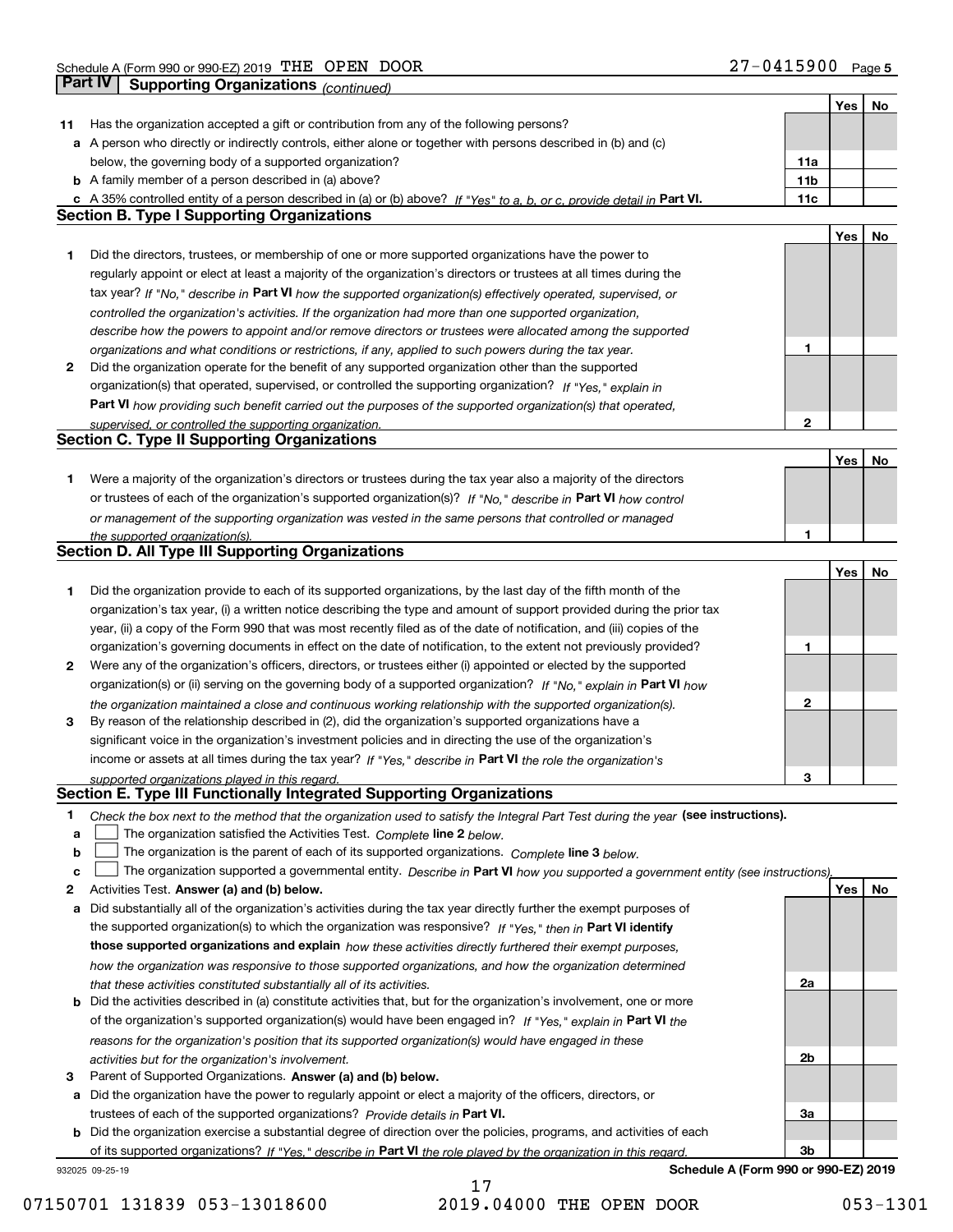| <b>Part V</b>   Type III Non-Functionally Integrated 509(a)(3) Supporting Organizations |                       |  |
|-----------------------------------------------------------------------------------------|-----------------------|--|
| Schedule A (Form 990 or 990-EZ) 2019 THE OPEN DOOR                                      | $27 - 0415900$ Page 6 |  |

**1**

**SEP 10. See instructions.** All antegral Part Test as a qualifying trust on Nov. 20, 1970 (explain in Part VI). See instructions. All other Type III non-functionally integrated supporting organizations must complete Sections A through E.  $\mathcal{L}^{\text{max}}$ 

|              | Section A - Adjusted Net Income                                              | (A) Prior Year | (B) Current Year<br>(optional) |                                |
|--------------|------------------------------------------------------------------------------|----------------|--------------------------------|--------------------------------|
| 1.           | Net short-term capital gain                                                  | 1              |                                |                                |
| 2            | Recoveries of prior-year distributions                                       | $\overline{2}$ |                                |                                |
| 3            | Other gross income (see instructions)                                        | 3              |                                |                                |
| 4            | Add lines 1 through 3.                                                       | 4              |                                |                                |
| 5            | Depreciation and depletion                                                   | 5              |                                |                                |
| 6            | Portion of operating expenses paid or incurred for production or             |                |                                |                                |
|              | collection of gross income or for management, conservation, or               |                |                                |                                |
|              | maintenance of property held for production of income (see instructions)     | 6              |                                |                                |
| 7            | Other expenses (see instructions)                                            | $\overline{7}$ |                                |                                |
| 8            | Adjusted Net Income (subtract lines 5, 6, and 7 from line 4)                 | 8              |                                |                                |
|              | <b>Section B - Minimum Asset Amount</b>                                      |                | (A) Prior Year                 | (B) Current Year<br>(optional) |
| 1            | Aggregate fair market value of all non-exempt-use assets (see                |                |                                |                                |
|              | instructions for short tax year or assets held for part of year):            |                |                                |                                |
|              | a Average monthly value of securities                                        | 1a             |                                |                                |
|              | <b>b</b> Average monthly cash balances                                       | 1b             |                                |                                |
|              | c Fair market value of other non-exempt-use assets                           | 1c             |                                |                                |
|              | <b>d</b> Total (add lines 1a, 1b, and 1c)                                    | 1d             |                                |                                |
|              | <b>e</b> Discount claimed for blockage or other                              |                |                                |                                |
|              | factors (explain in detail in Part VI):                                      |                |                                |                                |
| 2            | Acquisition indebtedness applicable to non-exempt-use assets                 | $\mathbf{2}$   |                                |                                |
| 3            | Subtract line 2 from line 1d.                                                | 3              |                                |                                |
| 4            | Cash deemed held for exempt use. Enter 1-1/2% of line 3 (for greater amount, |                |                                |                                |
|              | see instructions).                                                           | 4              |                                |                                |
| 5            | Net value of non-exempt-use assets (subtract line 4 from line 3)             | 5              |                                |                                |
| 6            | Multiply line 5 by .035.                                                     | 6              |                                |                                |
| 7            | Recoveries of prior-year distributions                                       | $\overline{7}$ |                                |                                |
| 8            | Minimum Asset Amount (add line 7 to line 6)                                  | 8              |                                |                                |
|              | Section C - Distributable Amount                                             |                |                                | <b>Current Year</b>            |
| 1            | Adjusted net income for prior year (from Section A, line 8, Column A)        | 1              |                                |                                |
| $\mathbf{2}$ | Enter 85% of line 1.                                                         | $\overline{2}$ |                                |                                |
| 3            | Minimum asset amount for prior year (from Section B, line 8, Column A)       | 3              |                                |                                |
| 4            | Enter greater of line 2 or line 3.                                           | 4              |                                |                                |
| 5            | Income tax imposed in prior year                                             | 5              |                                |                                |
| 6            | <b>Distributable Amount.</b> Subtract line 5 from line 4, unless subject to  |                |                                |                                |
|              | emergency temporary reduction (see instructions).                            | 6              |                                |                                |
|              |                                                                              |                |                                |                                |

**7**Check here if the current year is the organization's first as a non-functionally integrated Type III supporting organization (see instructions).

**Schedule A (Form 990 or 990-EZ) 2019**

932026 09-25-19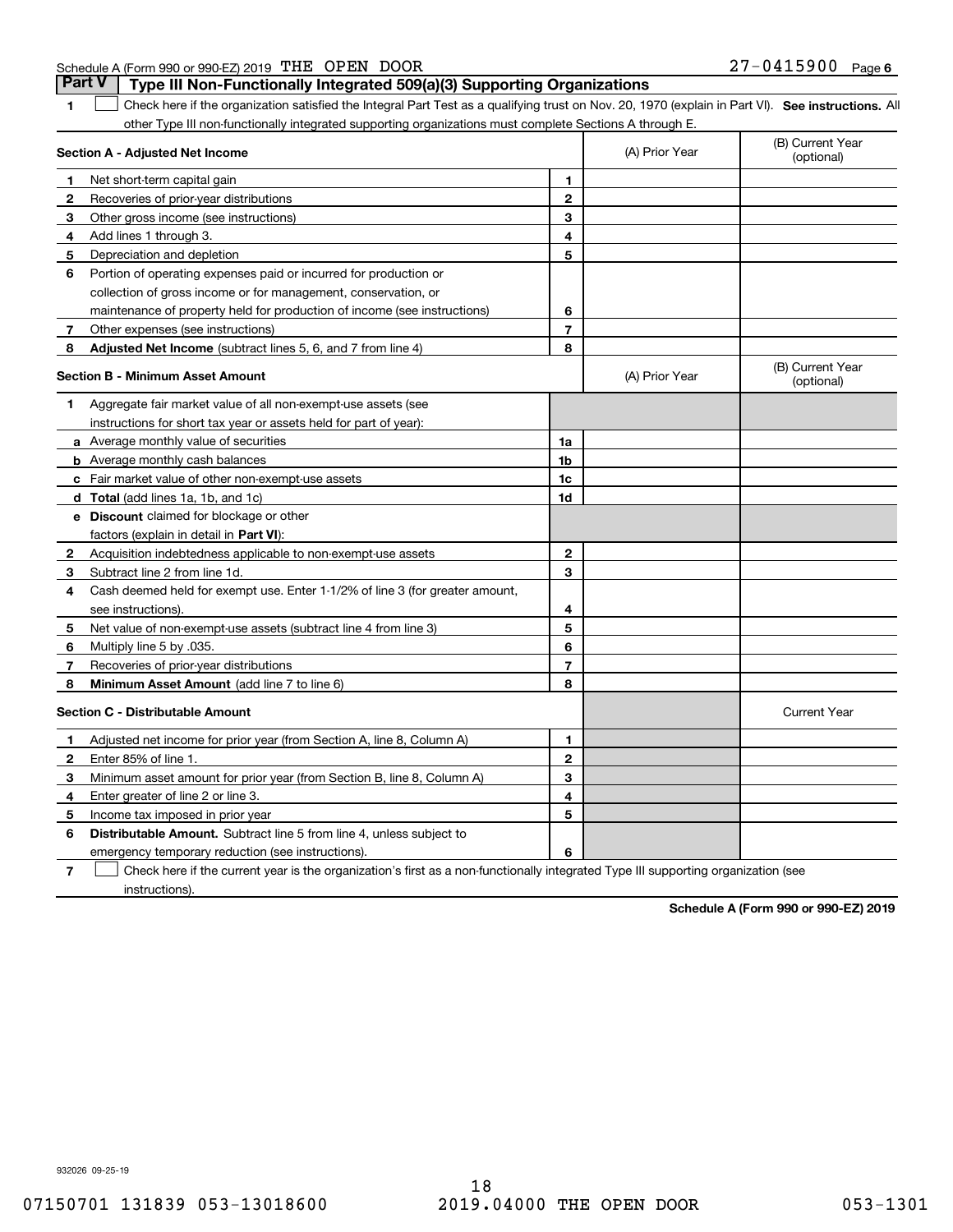| <b>Part V</b> | Type III Non-Functionally Integrated 509(a)(3) Supporting Organizations                    |                                    | (continued)                                   |                                                  |  |  |
|---------------|--------------------------------------------------------------------------------------------|------------------------------------|-----------------------------------------------|--------------------------------------------------|--|--|
|               | <b>Section D - Distributions</b>                                                           |                                    |                                               | <b>Current Year</b>                              |  |  |
| 1             | Amounts paid to supported organizations to accomplish exempt purposes                      |                                    |                                               |                                                  |  |  |
| 2             | Amounts paid to perform activity that directly furthers exempt purposes of supported       |                                    |                                               |                                                  |  |  |
|               | organizations, in excess of income from activity                                           |                                    |                                               |                                                  |  |  |
| 3             | Administrative expenses paid to accomplish exempt purposes of supported organizations      |                                    |                                               |                                                  |  |  |
| 4             | Amounts paid to acquire exempt-use assets                                                  |                                    |                                               |                                                  |  |  |
| 5             | Qualified set-aside amounts (prior IRS approval required)                                  |                                    |                                               |                                                  |  |  |
| 6             | Other distributions (describe in Part VI). See instructions.                               |                                    |                                               |                                                  |  |  |
| 7             | <b>Total annual distributions.</b> Add lines 1 through 6.                                  |                                    |                                               |                                                  |  |  |
| 8             | Distributions to attentive supported organizations to which the organization is responsive |                                    |                                               |                                                  |  |  |
|               | (provide details in Part VI). See instructions.                                            |                                    |                                               |                                                  |  |  |
| 9             | Distributable amount for 2019 from Section C, line 6                                       |                                    |                                               |                                                  |  |  |
| 10            | Line 8 amount divided by line 9 amount                                                     |                                    |                                               |                                                  |  |  |
|               | <b>Section E - Distribution Allocations</b> (see instructions)                             | (i)<br><b>Excess Distributions</b> | (ii)<br><b>Underdistributions</b><br>Pre-2019 | (iii)<br><b>Distributable</b><br>Amount for 2019 |  |  |
| 1             | Distributable amount for 2019 from Section C, line 6                                       |                                    |                                               |                                                  |  |  |
| 2             | Underdistributions, if any, for years prior to 2019 (reason-                               |                                    |                                               |                                                  |  |  |
|               | able cause required- explain in Part VI). See instructions.                                |                                    |                                               |                                                  |  |  |
| З             | Excess distributions carryover, if any, to 2019                                            |                                    |                                               |                                                  |  |  |
|               | <b>a</b> From 2014                                                                         |                                    |                                               |                                                  |  |  |
|               | <b>b</b> From 2015                                                                         |                                    |                                               |                                                  |  |  |
|               | $c$ From 2016                                                                              |                                    |                                               |                                                  |  |  |
|               | d From 2017                                                                                |                                    |                                               |                                                  |  |  |
|               | e From 2018                                                                                |                                    |                                               |                                                  |  |  |
|               | <b>Total</b> of lines 3a through e                                                         |                                    |                                               |                                                  |  |  |
| g             | Applied to underdistributions of prior years                                               |                                    |                                               |                                                  |  |  |
|               | <b>h</b> Applied to 2019 distributable amount                                              |                                    |                                               |                                                  |  |  |
|               | Carryover from 2014 not applied (see instructions)                                         |                                    |                                               |                                                  |  |  |
|               | Remainder. Subtract lines 3g, 3h, and 3i from 3f.                                          |                                    |                                               |                                                  |  |  |
| 4             | Distributions for 2019 from Section D,                                                     |                                    |                                               |                                                  |  |  |
|               | line $7:$                                                                                  |                                    |                                               |                                                  |  |  |
|               | <b>a</b> Applied to underdistributions of prior years                                      |                                    |                                               |                                                  |  |  |
|               | <b>b</b> Applied to 2019 distributable amount                                              |                                    |                                               |                                                  |  |  |
|               | c Remainder. Subtract lines 4a and 4b from 4.                                              |                                    |                                               |                                                  |  |  |
| 5             | Remaining underdistributions for years prior to 2019, if                                   |                                    |                                               |                                                  |  |  |
|               | any. Subtract lines 3g and 4a from line 2. For result greater                              |                                    |                                               |                                                  |  |  |
|               | than zero, explain in Part VI. See instructions.                                           |                                    |                                               |                                                  |  |  |
| 6             | Remaining underdistributions for 2019. Subtract lines 3h                                   |                                    |                                               |                                                  |  |  |
|               | and 4b from line 1. For result greater than zero, explain in                               |                                    |                                               |                                                  |  |  |
|               | Part VI. See instructions.                                                                 |                                    |                                               |                                                  |  |  |
| 7             | Excess distributions carryover to 2020. Add lines 3j                                       |                                    |                                               |                                                  |  |  |
|               | and 4c.                                                                                    |                                    |                                               |                                                  |  |  |
| 8             | Breakdown of line 7:                                                                       |                                    |                                               |                                                  |  |  |
|               | a Excess from 2015                                                                         |                                    |                                               |                                                  |  |  |
|               | <b>b</b> Excess from 2016                                                                  |                                    |                                               |                                                  |  |  |
|               | c Excess from 2017                                                                         |                                    |                                               |                                                  |  |  |
|               | d Excess from 2018                                                                         |                                    |                                               |                                                  |  |  |
|               | e Excess from 2019                                                                         |                                    |                                               |                                                  |  |  |

**Schedule A (Form 990 or 990-EZ) 2019**

932027 09-25-19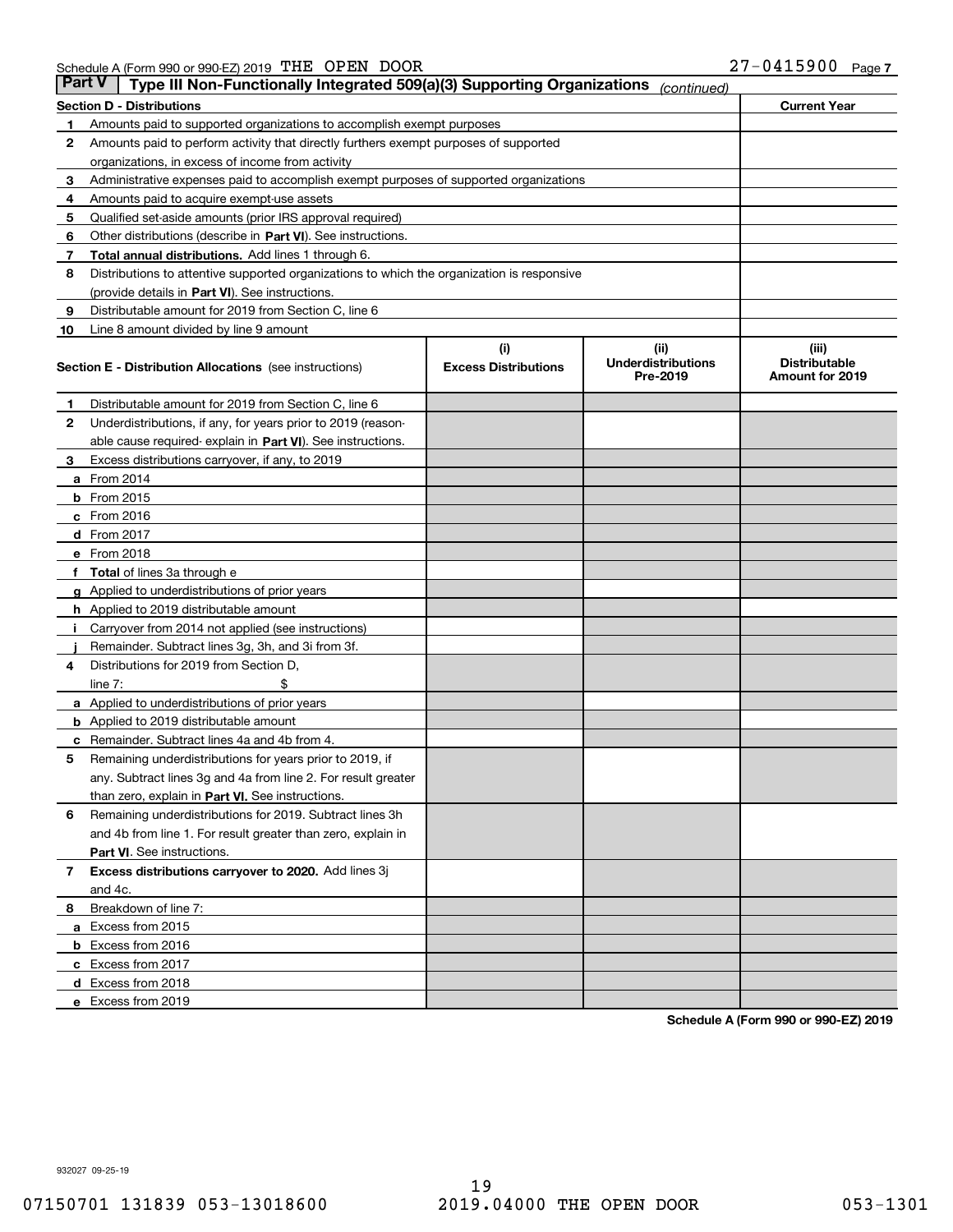#### Schedule A (Form 990 or 990-EZ) 2019 Page THE OPEN DOOR 27-0415900

| <b>Part VI</b>  | Supplemental Information. Provide the explanations required by Part II, line 10; Part II, line 17a or 17b; Part III, line 12;<br>Part IV, Section A, lines 1, 2, 3b, 3c, 4b, 4c, 5a, 6, 9a, 9b, 9c, 11a, 11b, and 11c; Part IV, Section B, lines 1 and 2; Part IV, Section C,<br>line 1; Part IV, Section D, lines 2 and 3; Part IV, Section E, lines 1c, 2a, 2b, 3a, and 3b; Part V, line 1; Part V, Section B, line 1e; Part V,<br>Section D, lines 5, 6, and 8; and Part V, Section E, lines 2, 5, and 6. Also complete this part for any additional information.<br>(See instructions.) |
|-----------------|---------------------------------------------------------------------------------------------------------------------------------------------------------------------------------------------------------------------------------------------------------------------------------------------------------------------------------------------------------------------------------------------------------------------------------------------------------------------------------------------------------------------------------------------------------------------------------------------|
|                 |                                                                                                                                                                                                                                                                                                                                                                                                                                                                                                                                                                                             |
|                 |                                                                                                                                                                                                                                                                                                                                                                                                                                                                                                                                                                                             |
|                 |                                                                                                                                                                                                                                                                                                                                                                                                                                                                                                                                                                                             |
|                 |                                                                                                                                                                                                                                                                                                                                                                                                                                                                                                                                                                                             |
|                 |                                                                                                                                                                                                                                                                                                                                                                                                                                                                                                                                                                                             |
|                 |                                                                                                                                                                                                                                                                                                                                                                                                                                                                                                                                                                                             |
|                 |                                                                                                                                                                                                                                                                                                                                                                                                                                                                                                                                                                                             |
|                 |                                                                                                                                                                                                                                                                                                                                                                                                                                                                                                                                                                                             |
|                 |                                                                                                                                                                                                                                                                                                                                                                                                                                                                                                                                                                                             |
|                 |                                                                                                                                                                                                                                                                                                                                                                                                                                                                                                                                                                                             |
|                 |                                                                                                                                                                                                                                                                                                                                                                                                                                                                                                                                                                                             |
|                 |                                                                                                                                                                                                                                                                                                                                                                                                                                                                                                                                                                                             |
|                 |                                                                                                                                                                                                                                                                                                                                                                                                                                                                                                                                                                                             |
|                 |                                                                                                                                                                                                                                                                                                                                                                                                                                                                                                                                                                                             |
|                 |                                                                                                                                                                                                                                                                                                                                                                                                                                                                                                                                                                                             |
|                 |                                                                                                                                                                                                                                                                                                                                                                                                                                                                                                                                                                                             |
|                 |                                                                                                                                                                                                                                                                                                                                                                                                                                                                                                                                                                                             |
|                 |                                                                                                                                                                                                                                                                                                                                                                                                                                                                                                                                                                                             |
|                 |                                                                                                                                                                                                                                                                                                                                                                                                                                                                                                                                                                                             |
|                 |                                                                                                                                                                                                                                                                                                                                                                                                                                                                                                                                                                                             |
|                 |                                                                                                                                                                                                                                                                                                                                                                                                                                                                                                                                                                                             |
|                 |                                                                                                                                                                                                                                                                                                                                                                                                                                                                                                                                                                                             |
|                 |                                                                                                                                                                                                                                                                                                                                                                                                                                                                                                                                                                                             |
|                 |                                                                                                                                                                                                                                                                                                                                                                                                                                                                                                                                                                                             |
|                 |                                                                                                                                                                                                                                                                                                                                                                                                                                                                                                                                                                                             |
|                 |                                                                                                                                                                                                                                                                                                                                                                                                                                                                                                                                                                                             |
|                 |                                                                                                                                                                                                                                                                                                                                                                                                                                                                                                                                                                                             |
|                 |                                                                                                                                                                                                                                                                                                                                                                                                                                                                                                                                                                                             |
|                 |                                                                                                                                                                                                                                                                                                                                                                                                                                                                                                                                                                                             |
|                 |                                                                                                                                                                                                                                                                                                                                                                                                                                                                                                                                                                                             |
|                 |                                                                                                                                                                                                                                                                                                                                                                                                                                                                                                                                                                                             |
|                 |                                                                                                                                                                                                                                                                                                                                                                                                                                                                                                                                                                                             |
|                 |                                                                                                                                                                                                                                                                                                                                                                                                                                                                                                                                                                                             |
| 932028 09-25-19 | Schedule A (Form 990 or 990-EZ) 2019<br>20                                                                                                                                                                                                                                                                                                                                                                                                                                                                                                                                                  |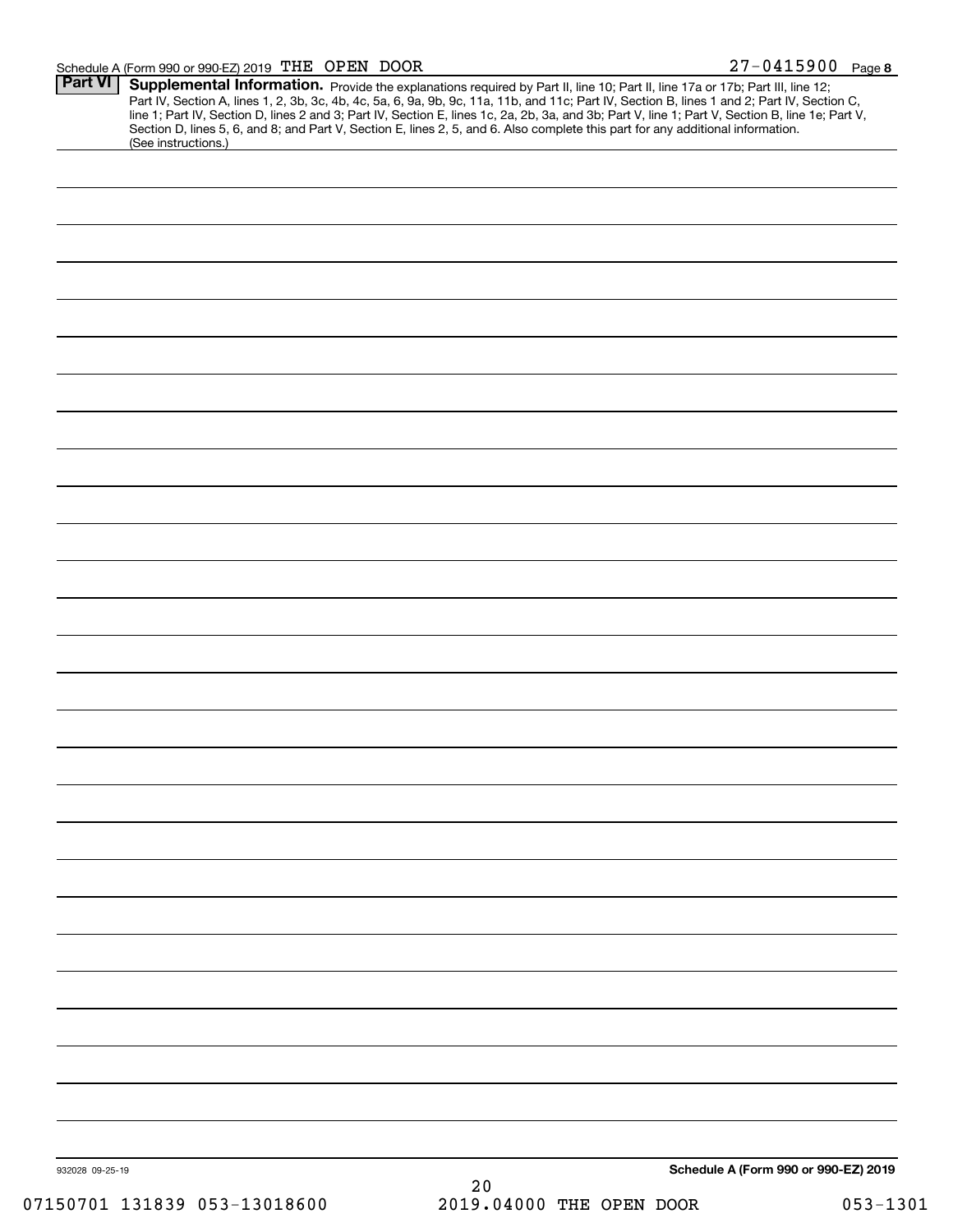| <b>SCHEDULE D</b> |  |
|-------------------|--|
|-------------------|--|

Department of the Treasury Internal Revenue Service

| (Form 990) |  |
|------------|--|
|------------|--|

# **SCHEDULE D Supplemental Financial Statements**

(Form 990)<br>
Pepartment of the Treasury<br>
Department of the Treasury<br>
Department of the Treasury<br>
Department of the Treasury<br> **Co to www.irs.gov/Form990 for instructions and the latest information.**<br> **Co to www.irs.gov/Form9** 



**Name of the organization**<br>**Represents the organization Employer identification number**<br>
27 – 0415900

|         | THE OPEN DOOR                                                                                                                                  |                         | $27 - 0415900$                                     |
|---------|------------------------------------------------------------------------------------------------------------------------------------------------|-------------------------|----------------------------------------------------|
| Part I  | Organizations Maintaining Donor Advised Funds or Other Similar Funds or Accounts. Complete if the                                              |                         |                                                    |
|         | organization answered "Yes" on Form 990, Part IV, line 6.                                                                                      |                         |                                                    |
|         |                                                                                                                                                | (a) Donor advised funds | (b) Funds and other accounts                       |
| 1       |                                                                                                                                                |                         |                                                    |
| 2       | Aggregate value of contributions to (during year)                                                                                              |                         |                                                    |
| з       |                                                                                                                                                |                         |                                                    |
| 4       |                                                                                                                                                |                         |                                                    |
|         | Did the organization inform all donors and donor advisors in writing that the assets held in donor advised funds                               |                         |                                                    |
| 5       |                                                                                                                                                |                         |                                                    |
|         |                                                                                                                                                |                         | Yes<br>No                                          |
| 6       | Did the organization inform all grantees, donors, and donor advisors in writing that grant funds can be used only                              |                         |                                                    |
|         | for charitable purposes and not for the benefit of the donor or donor advisor, or for any other purpose conferring                             |                         |                                                    |
| Part II | impermissible private benefit?                                                                                                                 |                         | Yes<br>No                                          |
|         | <b>Conservation Easements.</b> Complete if the organization answered "Yes" on Form 990, Part IV, line 7.                                       |                         |                                                    |
| 1.      | Purpose(s) of conservation easements held by the organization (check all that apply).                                                          |                         |                                                    |
|         | Preservation of land for public use (for example, recreation or education)                                                                     |                         | Preservation of a historically important land area |
|         | Protection of natural habitat                                                                                                                  |                         | Preservation of a certified historic structure     |
|         | Preservation of open space                                                                                                                     |                         |                                                    |
| 2       | Complete lines 2a through 2d if the organization held a qualified conservation contribution in the form of a conservation easement on the last |                         |                                                    |
|         | day of the tax year.                                                                                                                           |                         | Held at the End of the Tax Year                    |
| а       | Total number of conservation easements                                                                                                         |                         | 2a                                                 |
|         | Total acreage restricted by conservation easements                                                                                             |                         | 2b                                                 |
| с       | Number of conservation easements on a certified historic structure included in (a) <i>mummumumumum</i>                                         |                         | 2c                                                 |
| d       | Number of conservation easements included in (c) acquired after 7/25/06, and not on a historic structure                                       |                         |                                                    |
|         |                                                                                                                                                |                         | 2d                                                 |
| з       | Number of conservation easements modified, transferred, released, extinguished, or terminated by the organization during the tax               |                         |                                                    |
|         | $year \triangleright$                                                                                                                          |                         |                                                    |
| 4       | Number of states where property subject to conservation easement is located >                                                                  |                         |                                                    |
| 5       | Does the organization have a written policy regarding the periodic monitoring, inspection, handling of                                         |                         |                                                    |
|         | violations, and enforcement of the conservation easements it holds?                                                                            |                         | Yes<br>No                                          |
| 6       | Staff and volunteer hours devoted to monitoring, inspecting, handling of violations, and enforcing conservation easements during the year      |                         |                                                    |
|         |                                                                                                                                                |                         |                                                    |
| 7       | Amount of expenses incurred in monitoring, inspecting, handling of violations, and enforcing conservation easements during the year            |                         |                                                    |
|         | $\blacktriangleright$ s                                                                                                                        |                         |                                                    |
| 8       | Does each conservation easement reported on line 2(d) above satisfy the requirements of section 170(h)(4)(B)(i)                                |                         |                                                    |
|         | and section $170(h)(4)(B)(ii)?$                                                                                                                |                         | Yes<br>No                                          |
| 9       | In Part XIII, describe how the organization reports conservation easements in its revenue and expense statement and                            |                         |                                                    |
|         | balance sheet, and include, if applicable, the text of the footnote to the organization's financial statements that describes the              |                         |                                                    |
|         | organization's accounting for conservation easements.                                                                                          |                         |                                                    |
|         | Organizations Maintaining Collections of Art, Historical Treasures, or Other Similar Assets.<br>Part III                                       |                         |                                                    |
|         | Complete if the organization answered "Yes" on Form 990, Part IV, line 8.                                                                      |                         |                                                    |
|         | 1a If the organization elected, as permitted under FASB ASC 958, not to report in its revenue statement and balance sheet works                |                         |                                                    |
|         | of art, historical treasures, or other similar assets held for public exhibition, education, or research in furtherance of public              |                         |                                                    |
|         | service, provide in Part XIII the text of the footnote to its financial statements that describes these items.                                 |                         |                                                    |
|         | <b>b</b> If the organization elected, as permitted under FASB ASC 958, to report in its revenue statement and balance sheet works of           |                         |                                                    |
|         | art, historical treasures, or other similar assets held for public exhibition, education, or research in furtherance of public service,        |                         |                                                    |
|         | provide the following amounts relating to these items:                                                                                         |                         |                                                    |
|         |                                                                                                                                                |                         | \$                                                 |
|         | (ii) Assets included in Form 990, Part X                                                                                                       |                         | $\blacktriangleright$ \$                           |
| 2       | If the organization received or held works of art, historical treasures, or other similar assets for financial gain, provide                   |                         |                                                    |
|         | the following amounts required to be reported under FASB ASC 958 relating to these items:                                                      |                         |                                                    |
|         | a Revenue included on Form 990, Part VIII, line 1 [2000] [2000] [2000] [2000] [2000] [2000] [2000] [2000] [2000                                |                         | \$                                                 |
|         |                                                                                                                                                |                         | $\blacktriangleright$ s                            |
|         | LHA For Paperwork Reduction Act Notice, see the Instructions for Form 990.                                                                     |                         | Schedule D (Form 990) 2019                         |
|         | 932051 10-02-19                                                                                                                                |                         |                                                    |
|         |                                                                                                                                                | つん                      |                                                    |

| ZU                     |  |  |
|------------------------|--|--|
| 1019.04000 THE OPEN DO |  |  |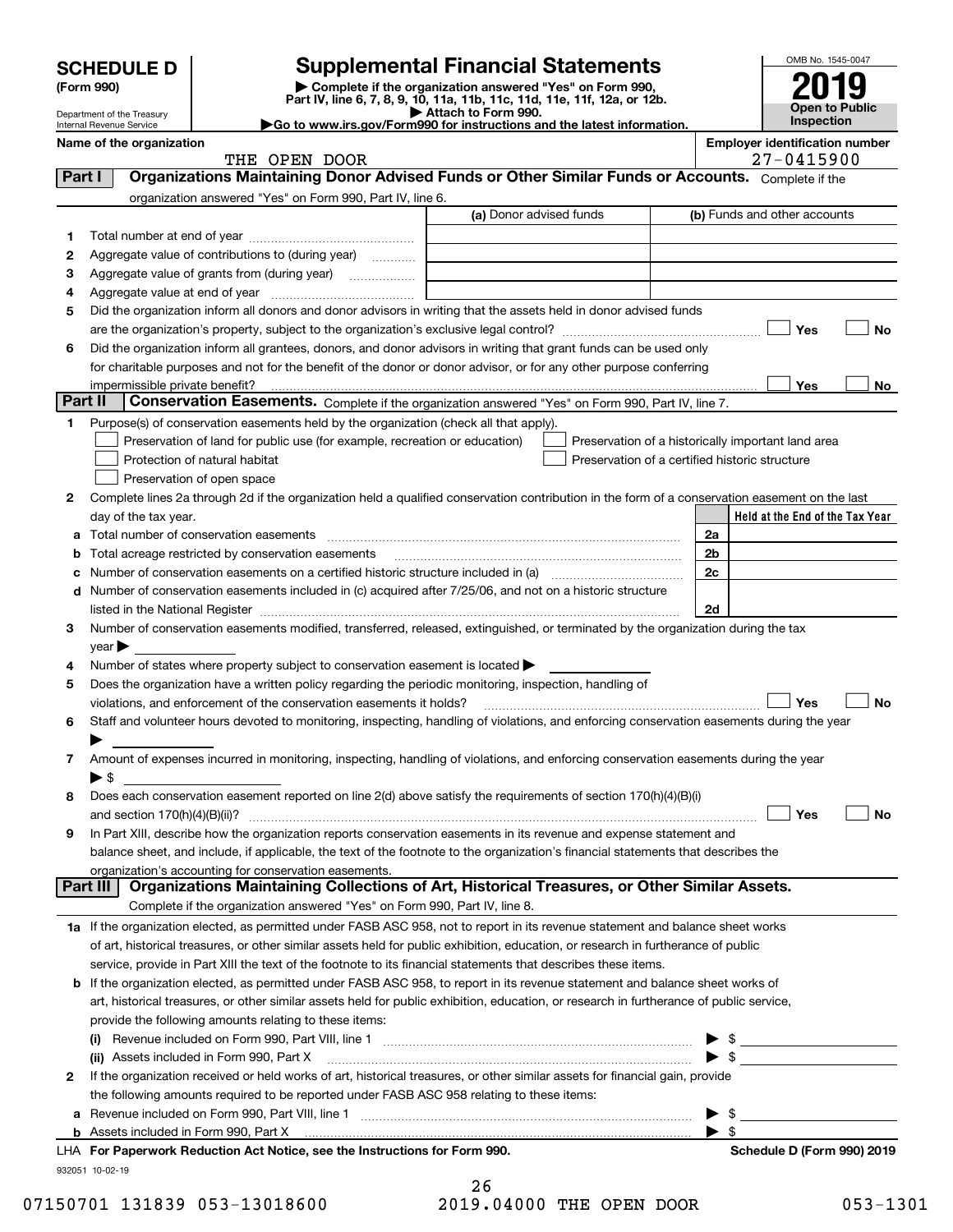|        | THE OPEN DOOR<br>Schedule D (Form 990) 2019                                                                                                                                                                                    |                                         |   |                |                                                                                                                                                                                                                               |                                 | $27 - 0415900$ Page 2 |                     |         |    |
|--------|--------------------------------------------------------------------------------------------------------------------------------------------------------------------------------------------------------------------------------|-----------------------------------------|---|----------------|-------------------------------------------------------------------------------------------------------------------------------------------------------------------------------------------------------------------------------|---------------------------------|-----------------------|---------------------|---------|----|
|        | Part III<br>Organizations Maintaining Collections of Art, Historical Treasures, or Other Similar Assets (continued)                                                                                                            |                                         |   |                |                                                                                                                                                                                                                               |                                 |                       |                     |         |    |
| 3      | Using the organization's acquisition, accession, and other records, check any of the following that make significant use of its                                                                                                |                                         |   |                |                                                                                                                                                                                                                               |                                 |                       |                     |         |    |
|        | collection items (check all that apply):                                                                                                                                                                                       |                                         |   |                |                                                                                                                                                                                                                               |                                 |                       |                     |         |    |
| a      | Public exhibition                                                                                                                                                                                                              | d                                       |   |                | Loan or exchange program                                                                                                                                                                                                      |                                 |                       |                     |         |    |
| b      | Scholarly research                                                                                                                                                                                                             | е                                       |   |                | Other and the contract of the contract of the contract of the contract of the contract of the contract of the contract of the contract of the contract of the contract of the contract of the contract of the contract of the |                                 |                       |                     |         |    |
| c      | Preservation for future generations                                                                                                                                                                                            |                                         |   |                |                                                                                                                                                                                                                               |                                 |                       |                     |         |    |
| 4      | Provide a description of the organization's collections and explain how they further the organization's exempt purpose in Part XIII.                                                                                           |                                         |   |                |                                                                                                                                                                                                                               |                                 |                       |                     |         |    |
| 5      | During the year, did the organization solicit or receive donations of art, historical treasures, or other similar assets                                                                                                       |                                         |   |                |                                                                                                                                                                                                                               |                                 |                       |                     |         |    |
|        | to be sold to raise funds rather than to be maintained as part of the organization's collection?                                                                                                                               |                                         |   |                |                                                                                                                                                                                                                               |                                 |                       | Yes                 |         | No |
|        | <b>Part IV</b><br>Escrow and Custodial Arrangements. Complete if the organization answered "Yes" on Form 990, Part IV, line 9, or                                                                                              |                                         |   |                |                                                                                                                                                                                                                               |                                 |                       |                     |         |    |
|        | reported an amount on Form 990, Part X, line 21.                                                                                                                                                                               |                                         |   |                |                                                                                                                                                                                                                               |                                 |                       |                     |         |    |
|        | 1a Is the organization an agent, trustee, custodian or other intermediary for contributions or other assets not included                                                                                                       |                                         |   |                |                                                                                                                                                                                                                               |                                 |                       |                     |         |    |
|        | on Form 990, Part X? [11] matter contracts and contracts and contracts are contracted as a function of the set of the set of the set of the set of the set of the set of the set of the set of the set of the set of the set o |                                         |   |                |                                                                                                                                                                                                                               |                                 |                       | Yes                 |         | No |
|        | If "Yes," explain the arrangement in Part XIII and complete the following table:                                                                                                                                               |                                         |   |                |                                                                                                                                                                                                                               |                                 |                       |                     |         |    |
|        |                                                                                                                                                                                                                                |                                         |   |                |                                                                                                                                                                                                                               |                                 |                       | Amount              |         |    |
| c      | Beginning balance                                                                                                                                                                                                              |                                         |   |                |                                                                                                                                                                                                                               | 1c                              |                       |                     |         |    |
| d      | Additions during the year manufactured and an annual contract of the year manufactured and all the year manufactured and all the year manufactured and all the year manufactured and all the year manufactured and all the yea |                                         |   |                |                                                                                                                                                                                                                               | 1d                              |                       |                     |         |    |
| е      | Distributions during the year measurement contains and all the state of the state of the state of the state of                                                                                                                 |                                         |   |                |                                                                                                                                                                                                                               | 1e                              |                       |                     |         |    |
|        | Ending balance manufactured and contact the contract of the contract of the contract of the contract of the contract of the contract of the contract of the contract of the contract of the contract of the contract of the co |                                         |   |                |                                                                                                                                                                                                                               | 1f                              |                       | Yes                 |         |    |
|        | 2a Did the organization include an amount on Form 990, Part X, line 21, for escrow or custodial account liability?                                                                                                             |                                         |   |                |                                                                                                                                                                                                                               |                                 |                       |                     |         | No |
| Part V | <b>b</b> If "Yes," explain the arrangement in Part XIII. Check here if the explanation has been provided on Part XIII<br>Endowment Funds. Complete if the organization answered "Yes" on Form 990, Part IV, line 10.           |                                         |   |                |                                                                                                                                                                                                                               |                                 |                       |                     |         |    |
|        |                                                                                                                                                                                                                                | (a) Current year                        |   | (b) Prior year | (c) Two years back                                                                                                                                                                                                            |                                 | (d) Three years back  | (e) Four years back |         |    |
| 1a     | Beginning of year balance                                                                                                                                                                                                      |                                         |   |                |                                                                                                                                                                                                                               |                                 |                       |                     |         |    |
| b      |                                                                                                                                                                                                                                |                                         |   |                |                                                                                                                                                                                                                               |                                 |                       |                     |         |    |
|        | Net investment earnings, gains, and losses                                                                                                                                                                                     |                                         |   |                |                                                                                                                                                                                                                               |                                 |                       |                     |         |    |
| a      |                                                                                                                                                                                                                                |                                         |   |                |                                                                                                                                                                                                                               |                                 |                       |                     |         |    |
| е      | Other expenditures for facilities                                                                                                                                                                                              |                                         |   |                |                                                                                                                                                                                                                               |                                 |                       |                     |         |    |
|        | and programs                                                                                                                                                                                                                   |                                         |   |                |                                                                                                                                                                                                                               |                                 |                       |                     |         |    |
| Ť.     |                                                                                                                                                                                                                                |                                         |   |                |                                                                                                                                                                                                                               |                                 |                       |                     |         |    |
| g      | End of year balance                                                                                                                                                                                                            |                                         |   |                |                                                                                                                                                                                                                               |                                 |                       |                     |         |    |
| 2      | Provide the estimated percentage of the current year end balance (line 1g, column (a)) held as:                                                                                                                                |                                         |   |                |                                                                                                                                                                                                                               |                                 |                       |                     |         |    |
|        | Board designated or quasi-endowment > ____                                                                                                                                                                                     |                                         | % |                |                                                                                                                                                                                                                               |                                 |                       |                     |         |    |
| b      |                                                                                                                                                                                                                                | %                                       |   |                |                                                                                                                                                                                                                               |                                 |                       |                     |         |    |
| c      | Term endowment $\blacktriangleright$                                                                                                                                                                                           | %                                       |   |                |                                                                                                                                                                                                                               |                                 |                       |                     |         |    |
|        | The percentages on lines 2a, 2b, and 2c should equal 100%.                                                                                                                                                                     |                                         |   |                |                                                                                                                                                                                                                               |                                 |                       |                     |         |    |
|        | 3a Are there endowment funds not in the possession of the organization that are held and administered for the organization                                                                                                     |                                         |   |                |                                                                                                                                                                                                                               |                                 |                       |                     |         |    |
|        | by:                                                                                                                                                                                                                            |                                         |   |                |                                                                                                                                                                                                                               |                                 |                       |                     | Yes     | No |
|        | (i)                                                                                                                                                                                                                            |                                         |   |                |                                                                                                                                                                                                                               |                                 |                       | 3a(i)               |         |    |
|        |                                                                                                                                                                                                                                |                                         |   |                |                                                                                                                                                                                                                               |                                 |                       | 3a(ii)              |         |    |
| b      | If "Yes" on line 3a(ii), are the related organizations listed as required on Schedule R?                                                                                                                                       |                                         |   |                |                                                                                                                                                                                                                               |                                 |                       | 3b                  |         |    |
| 4      | Describe in Part XIII the intended uses of the organization's endowment funds.                                                                                                                                                 |                                         |   |                |                                                                                                                                                                                                                               |                                 |                       |                     |         |    |
|        | Land, Buildings, and Equipment.<br>Part VI                                                                                                                                                                                     |                                         |   |                |                                                                                                                                                                                                                               |                                 |                       |                     |         |    |
|        | Complete if the organization answered "Yes" on Form 990, Part IV, line 11a. See Form 990, Part X, line 10.                                                                                                                     |                                         |   |                |                                                                                                                                                                                                                               |                                 |                       |                     |         |    |
|        | Description of property                                                                                                                                                                                                        | (a) Cost or other<br>basis (investment) |   |                | (b) Cost or other<br>basis (other)                                                                                                                                                                                            | (c) Accumulated<br>depreciation |                       | (d) Book value      |         |    |
|        |                                                                                                                                                                                                                                |                                         |   |                |                                                                                                                                                                                                                               |                                 |                       |                     |         |    |
| b      |                                                                                                                                                                                                                                |                                         |   |                |                                                                                                                                                                                                                               |                                 |                       |                     |         |    |
|        |                                                                                                                                                                                                                                |                                         |   |                | 132,564.                                                                                                                                                                                                                      | 125,349.                        |                       |                     | 7,215.  |    |
|        |                                                                                                                                                                                                                                |                                         |   |                | 160, 253.                                                                                                                                                                                                                     | 83,425.                         |                       |                     | 76,828. |    |
|        | e Other                                                                                                                                                                                                                        |                                         |   |                |                                                                                                                                                                                                                               |                                 |                       |                     |         |    |
|        | Total. Add lines 1a through 1e. (Column (d) must equal Form 990. Part X, column (B), line 10c.)                                                                                                                                |                                         |   |                |                                                                                                                                                                                                                               |                                 |                       |                     | 84,043. |    |

**Schedule D (Form 990) 2019**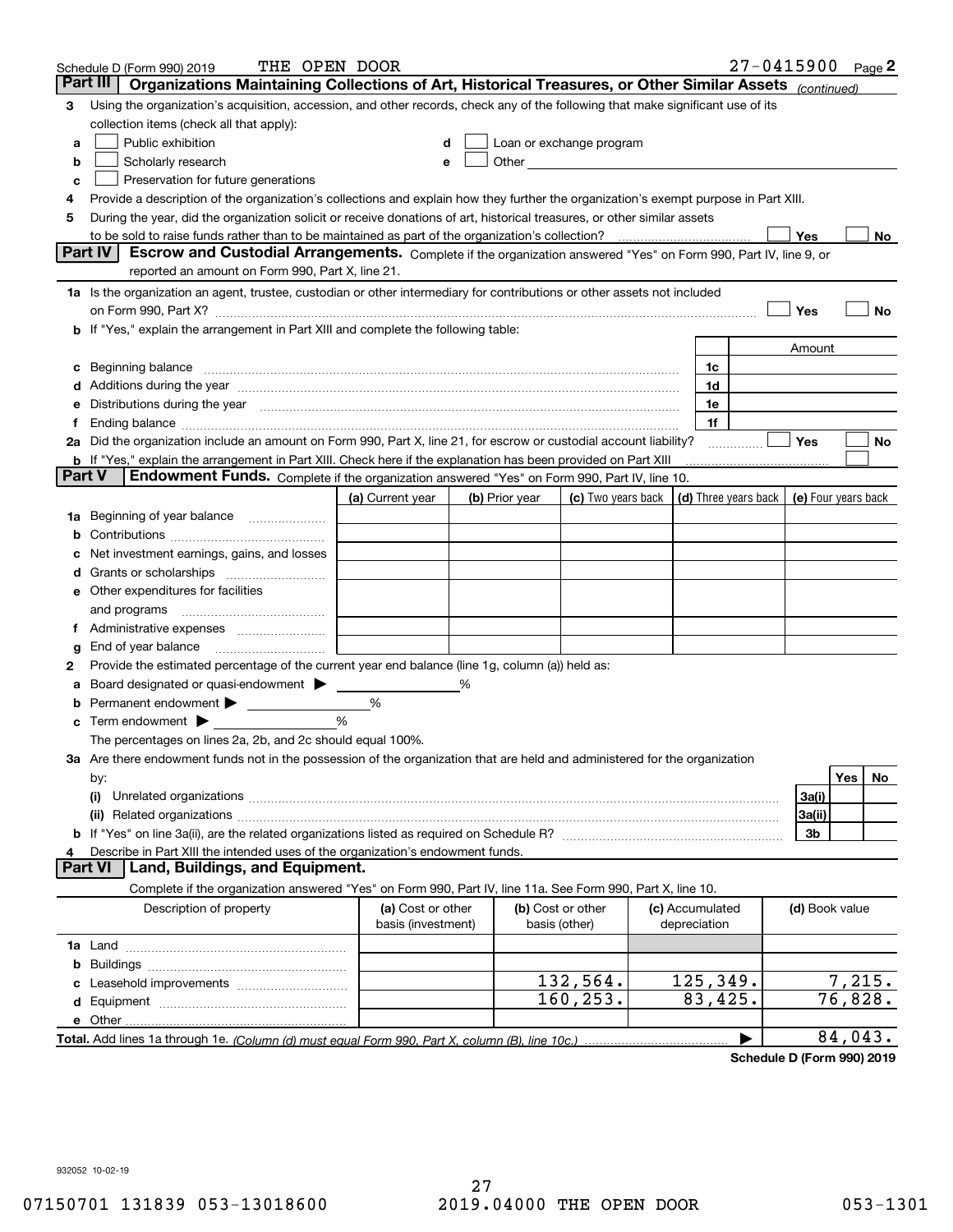| THE OPEN DOOR<br>Schedule D (Form 990) 2019                                                                                                                                                                                |                 |                                                           | 27-0415900<br>$Page$ 3 |
|----------------------------------------------------------------------------------------------------------------------------------------------------------------------------------------------------------------------------|-----------------|-----------------------------------------------------------|------------------------|
| Part VII Investments - Other Securities.                                                                                                                                                                                   |                 |                                                           |                        |
| Complete if the organization answered "Yes" on Form 990, Part IV, line 11b. See Form 990, Part X, line 12.                                                                                                                 |                 |                                                           |                        |
| (a) Description of security or category (including name of security)                                                                                                                                                       | (b) Book value  | (c) Method of valuation: Cost or end-of-year market value |                        |
| (1) Financial derivatives                                                                                                                                                                                                  |                 |                                                           |                        |
|                                                                                                                                                                                                                            |                 |                                                           |                        |
| $(3)$ Other                                                                                                                                                                                                                |                 |                                                           |                        |
| (A)                                                                                                                                                                                                                        |                 |                                                           |                        |
| (B)                                                                                                                                                                                                                        |                 |                                                           |                        |
| (C)                                                                                                                                                                                                                        |                 |                                                           |                        |
| (D)                                                                                                                                                                                                                        |                 |                                                           |                        |
| (E)                                                                                                                                                                                                                        |                 |                                                           |                        |
| (F)                                                                                                                                                                                                                        |                 |                                                           |                        |
| (G)                                                                                                                                                                                                                        |                 |                                                           |                        |
| (H)                                                                                                                                                                                                                        |                 |                                                           |                        |
| Total. (Col. (b) must equal Form 990, Part X, col. (B) line 12.)                                                                                                                                                           |                 |                                                           |                        |
| Part VIII Investments - Program Related.                                                                                                                                                                                   |                 |                                                           |                        |
| Complete if the organization answered "Yes" on Form 990, Part IV, line 11c. See Form 990, Part X, line 13.                                                                                                                 |                 |                                                           |                        |
| (a) Description of investment                                                                                                                                                                                              | (b) Book value  | (c) Method of valuation: Cost or end-of-year market value |                        |
| (1)                                                                                                                                                                                                                        |                 |                                                           |                        |
| (2)                                                                                                                                                                                                                        |                 |                                                           |                        |
| (3)                                                                                                                                                                                                                        |                 |                                                           |                        |
| (4)                                                                                                                                                                                                                        |                 |                                                           |                        |
| (5)                                                                                                                                                                                                                        |                 |                                                           |                        |
| (6)                                                                                                                                                                                                                        |                 |                                                           |                        |
| (7)                                                                                                                                                                                                                        |                 |                                                           |                        |
| (8)                                                                                                                                                                                                                        |                 |                                                           |                        |
| (9)                                                                                                                                                                                                                        |                 |                                                           |                        |
| Total. (Col. (b) must equal Form 990, Part X, col. (B) line 13.)                                                                                                                                                           |                 |                                                           |                        |
| <b>Other Assets.</b><br>Part IX                                                                                                                                                                                            |                 |                                                           |                        |
| Complete if the organization answered "Yes" on Form 990, Part IV, line 11d. See Form 990, Part X, line 15.                                                                                                                 |                 |                                                           |                        |
|                                                                                                                                                                                                                            | (a) Description |                                                           | (b) Book value         |
| (1)                                                                                                                                                                                                                        |                 |                                                           |                        |
| (2)                                                                                                                                                                                                                        |                 |                                                           |                        |
| (3)                                                                                                                                                                                                                        |                 |                                                           |                        |
| (4)                                                                                                                                                                                                                        |                 |                                                           |                        |
| (5)                                                                                                                                                                                                                        |                 |                                                           |                        |
| (6)                                                                                                                                                                                                                        |                 |                                                           |                        |
| (7)                                                                                                                                                                                                                        |                 |                                                           |                        |
| (8)                                                                                                                                                                                                                        |                 |                                                           |                        |
| (9)                                                                                                                                                                                                                        |                 |                                                           |                        |
| Total. (Column (b) must equal Form 990. Part X, col. (B) line 15.)                                                                                                                                                         |                 |                                                           |                        |
| <b>Other Liabilities.</b><br>Part X                                                                                                                                                                                        |                 |                                                           |                        |
| Complete if the organization answered "Yes" on Form 990, Part IV, line 11e or 11f. See Form 990, Part X, line 25.                                                                                                          |                 |                                                           |                        |
| (a) Description of liability<br>1.                                                                                                                                                                                         |                 |                                                           | (b) Book value         |
| (1)<br>Federal income taxes                                                                                                                                                                                                |                 |                                                           |                        |
| (2)                                                                                                                                                                                                                        |                 |                                                           |                        |
| (3)                                                                                                                                                                                                                        |                 |                                                           |                        |
| (4)                                                                                                                                                                                                                        |                 |                                                           |                        |
| (5)                                                                                                                                                                                                                        |                 |                                                           |                        |
| (6)                                                                                                                                                                                                                        |                 |                                                           |                        |
| (7)                                                                                                                                                                                                                        |                 |                                                           |                        |
| (8)                                                                                                                                                                                                                        |                 |                                                           |                        |
| (9)                                                                                                                                                                                                                        |                 |                                                           |                        |
|                                                                                                                                                                                                                            |                 |                                                           |                        |
| Total. (Column (b) must equal Form 990. Part X, col. (B) line 25.)<br>2. Liability for uncertain tax positions. In Part XIII, provide the text of the footnote to the organization's financial statements that reports the |                 |                                                           |                        |
|                                                                                                                                                                                                                            |                 |                                                           |                        |

organization's liability for uncertain tax positions under FASB ASC 740. Check here if the text of the footnote has been provided in Part XIII.

**Schedule D (Form 990) 2019**

932053 10-02-19

 $\boxed{\text{X}}$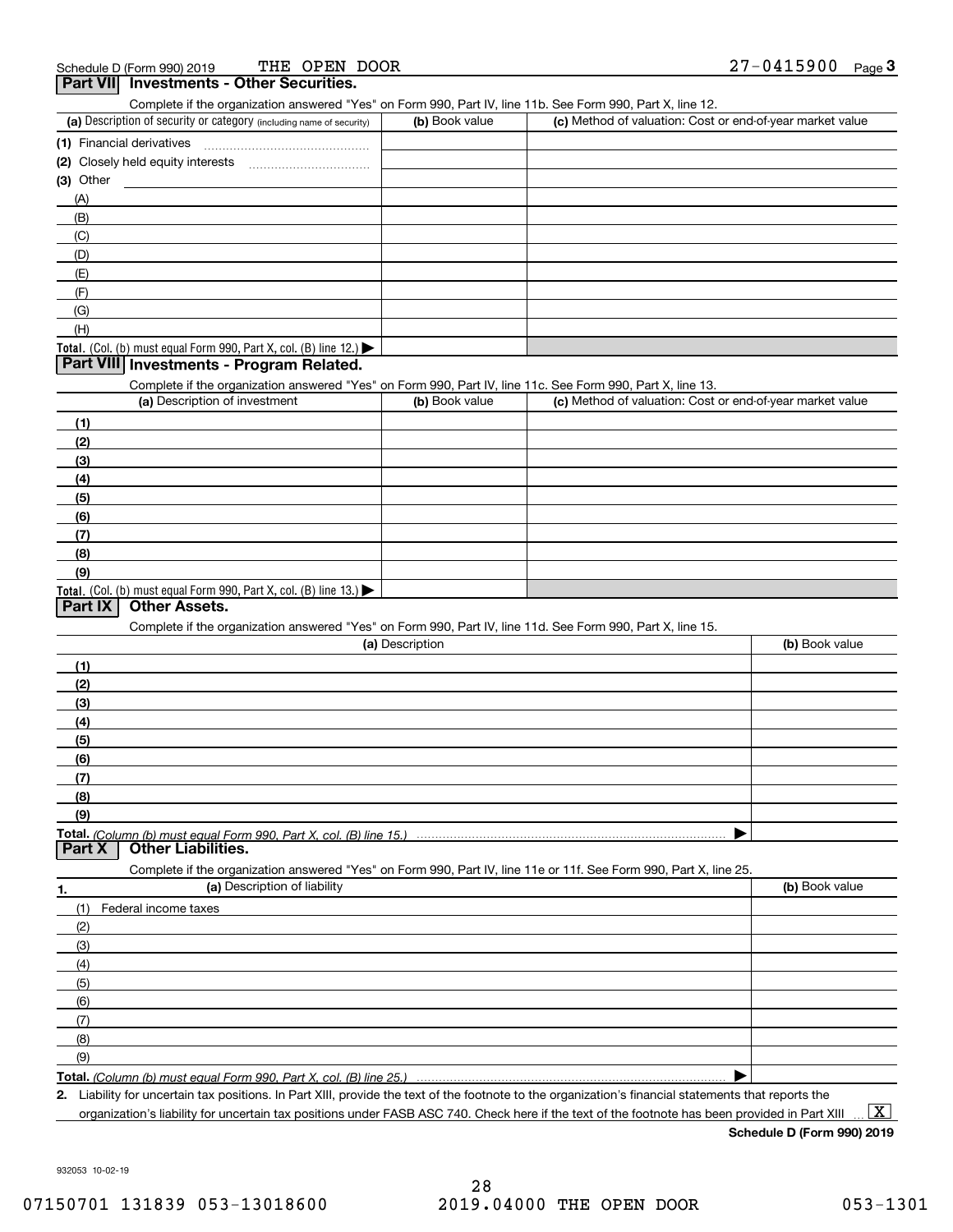|                                                                                                  | THE OPEN DOOR<br>Schedule D (Form 990) 2019                                                                                                                                                                                    |                |            |              | 27-0415900 Page 4      |  |  |  |
|--------------------------------------------------------------------------------------------------|--------------------------------------------------------------------------------------------------------------------------------------------------------------------------------------------------------------------------------|----------------|------------|--------------|------------------------|--|--|--|
|                                                                                                  | Reconciliation of Revenue per Audited Financial Statements With Revenue per Return.<br><b>Part XI</b>                                                                                                                          |                |            |              |                        |  |  |  |
|                                                                                                  | Complete if the organization answered "Yes" on Form 990, Part IV, line 12a.                                                                                                                                                    |                |            |              |                        |  |  |  |
| 1                                                                                                | Total revenue, gains, and other support per audited financial statements                                                                                                                                                       |                |            | 1            | 2,984,678.             |  |  |  |
| 2                                                                                                | Amounts included on line 1 but not on Form 990, Part VIII, line 12:                                                                                                                                                            |                |            |              |                        |  |  |  |
| a                                                                                                |                                                                                                                                                                                                                                | 2a             |            |              |                        |  |  |  |
| b                                                                                                |                                                                                                                                                                                                                                | 2 <sub>b</sub> | 3,648.     |              |                        |  |  |  |
| c                                                                                                |                                                                                                                                                                                                                                | 2c             |            |              |                        |  |  |  |
| d                                                                                                | Other (Describe in Part XIII.)                                                                                                                                                                                                 | 2d             | 10,496.    |              |                        |  |  |  |
| е                                                                                                | Add lines 2a through 2d                                                                                                                                                                                                        |                |            | 2e           | 14,144.                |  |  |  |
| 3                                                                                                |                                                                                                                                                                                                                                |                |            | $\mathbf{3}$ | 2,970,534.             |  |  |  |
| 4                                                                                                | Amounts included on Form 990, Part VIII, line 12, but not on line 1:                                                                                                                                                           |                |            |              |                        |  |  |  |
| a                                                                                                | Investment expenses not included on Form 990, Part VIII, line 7b [11, 111, 111, 111]                                                                                                                                           | 4a             |            |              |                        |  |  |  |
| b                                                                                                | Other (Describe in Part XIII.) <b>Construction Contract Construction</b> Chern Construction Construction Construction                                                                                                          | 4 <sub>b</sub> |            |              |                        |  |  |  |
| c.                                                                                               | Add lines 4a and 4b                                                                                                                                                                                                            |                |            | 4с           |                        |  |  |  |
| 5                                                                                                |                                                                                                                                                                                                                                | 5              | 2,970,534. |              |                        |  |  |  |
| Part XII   Reconciliation of Expenses per Audited Financial Statements With Expenses per Return. |                                                                                                                                                                                                                                |                |            |              |                        |  |  |  |
|                                                                                                  |                                                                                                                                                                                                                                |                |            |              |                        |  |  |  |
|                                                                                                  | Complete if the organization answered "Yes" on Form 990, Part IV, line 12a.                                                                                                                                                    |                |            |              |                        |  |  |  |
| 1                                                                                                | Total expenses and losses per audited financial statements [11] [12] manuscription control expenses and losses per audited financial statements [12] [12] manuscription of the statements [12] manuscription of the statements |                |            | $\mathbf{1}$ | 2,888,158.             |  |  |  |
| 2                                                                                                | Amounts included on line 1 but not on Form 990, Part IX, line 25:                                                                                                                                                              |                |            |              |                        |  |  |  |
| a                                                                                                |                                                                                                                                                                                                                                | 2a             | 3,648.     |              |                        |  |  |  |
| b                                                                                                |                                                                                                                                                                                                                                | 2 <sub>b</sub> |            |              |                        |  |  |  |
| c                                                                                                |                                                                                                                                                                                                                                | 2c             |            |              |                        |  |  |  |
| d                                                                                                |                                                                                                                                                                                                                                | 2d             | 10,496.    |              |                        |  |  |  |
|                                                                                                  |                                                                                                                                                                                                                                |                |            | 2e           | 14,144.                |  |  |  |
| 3                                                                                                |                                                                                                                                                                                                                                |                |            | $\mathbf{a}$ | 2,874,014.             |  |  |  |
| 4                                                                                                | Amounts included on Form 990, Part IX, line 25, but not on line 1:                                                                                                                                                             |                |            |              |                        |  |  |  |
| a                                                                                                |                                                                                                                                                                                                                                | 4a             |            |              |                        |  |  |  |
| b                                                                                                |                                                                                                                                                                                                                                | 4b             |            |              |                        |  |  |  |
|                                                                                                  | Add lines 4a and 4b                                                                                                                                                                                                            |                |            | 4c           | υ.                     |  |  |  |
|                                                                                                  | Part XIII Supplemental Information.                                                                                                                                                                                            |                |            | 5            | $\overline{2,874,014}$ |  |  |  |

Provide the descriptions required for Part II, lines 3, 5, and 9; Part III, lines 1a and 4; Part IV, lines 1b and 2b; Part V, line 4; Part X, line 2; Part XI, lines 2d and 4b; and Part XII, lines 2d and 4b. Also complete this part to provide any additional information.

PART X, LINE 2:

|  |  |  |  |                                             |  | THE OPEN DOOR IS A TAX-EXEMPT ORGANIZATION UNDER SECTION 501(C)(3) OF THE  |  |
|--|--|--|--|---------------------------------------------|--|----------------------------------------------------------------------------|--|
|  |  |  |  |                                             |  | INTERNAL REVENUE CODE AND APPLICABLE STATE STATUES AND IS GENERALLY NOT    |  |
|  |  |  |  |                                             |  | SUBJECT TO INCOME TAXES. IT HAS BEEN CLASSIFIED AS AN ORGANIZATION THAT IS |  |
|  |  |  |  |                                             |  | NOT A PRIVATE FOUNDATION UNDER THE INTERNAL REVENUE CODE. CHARITABLE       |  |
|  |  |  |  | CONTRIBUTIONS BY DONORS ARE TAX DEDUCTIBLE. |  |                                                                            |  |
|  |  |  |  |                                             |  |                                                                            |  |
|  |  |  |  |                                             |  | THE OPEN DOOR FOLLOWS THE INCOME TAX STANDARD REGARDING THE RECOGNITION    |  |
|  |  |  |  |                                             |  | AND MEASUREMENT OF UNCERTAIN TAX POSITIONS. OPEN DOOR'S TAX RETURNS ARE    |  |

SUBJECT TO REVIEW BY FEDERAL AND STATE AUTHORITIES. THE ORGANIZATION IS

NOT AWARE OF ANY ACTIVITIES THAT WOULD JEOPARDIZE ITS TAX-EXEMPT STATUS.

932054 10-02-19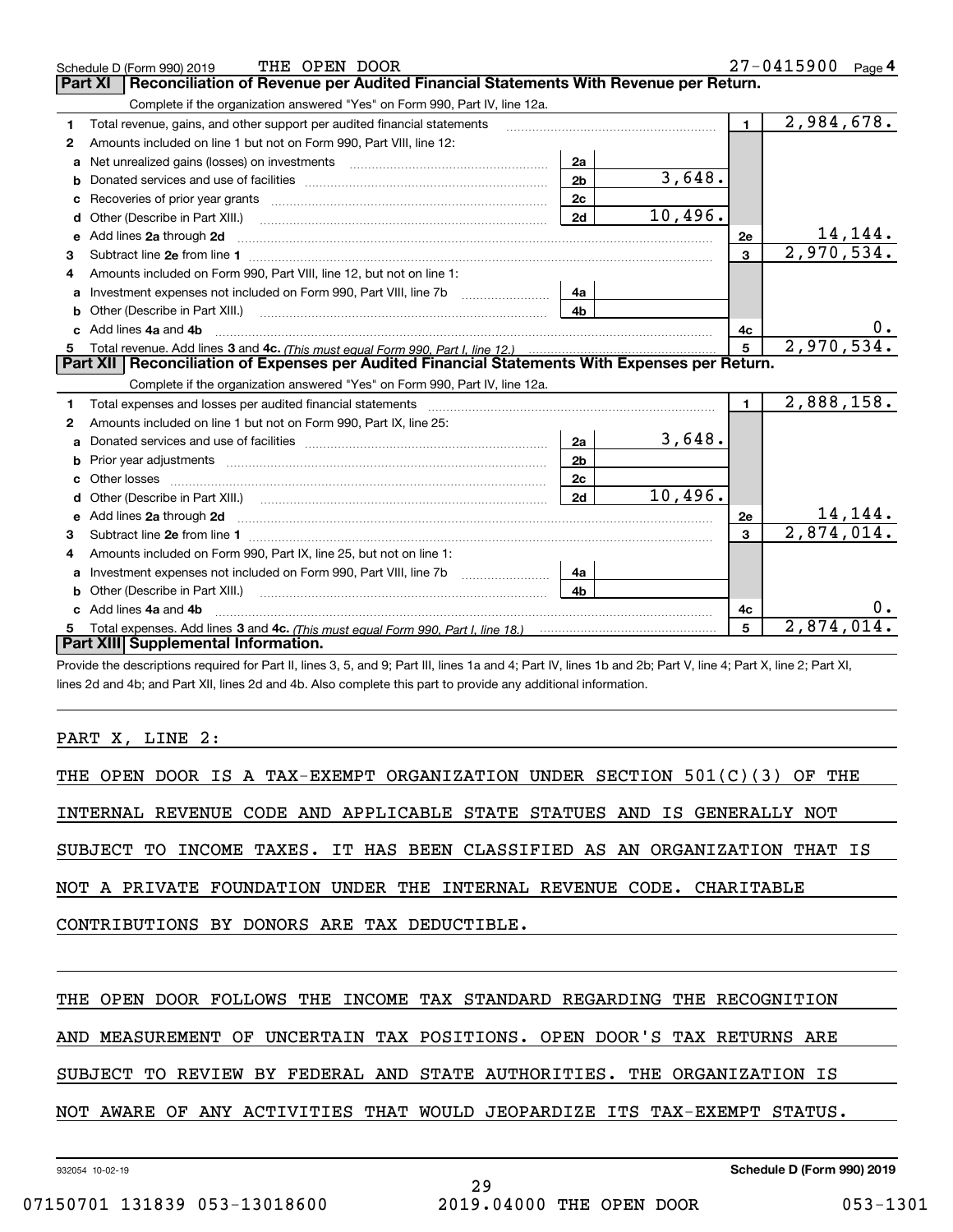| THE OPEN DOOR                                                                           | $27 - 0415900$ Page 5 |
|-----------------------------------------------------------------------------------------|-----------------------|
| Schedule D (Form 990) 2019 THE OPEN D<br>Part XIII Supplemental Information (continued) |                       |
| PART XI, LINE 2D - OTHER ADJUSTMENTS:                                                   |                       |
| SPECIAL EVENT<br><b>EXPENSES</b>                                                        | 10,496.               |
|                                                                                         |                       |
| PART XII, LINE 2D - OTHER ADJUSTMENTS:                                                  |                       |
| SPECIAL EVENT EXPENSES                                                                  | 10,496.               |
|                                                                                         |                       |
|                                                                                         |                       |
|                                                                                         |                       |
|                                                                                         |                       |
|                                                                                         |                       |
|                                                                                         |                       |
|                                                                                         |                       |
|                                                                                         |                       |
|                                                                                         |                       |
|                                                                                         |                       |
|                                                                                         |                       |
|                                                                                         |                       |
|                                                                                         |                       |
|                                                                                         |                       |
|                                                                                         |                       |
|                                                                                         |                       |
|                                                                                         |                       |
|                                                                                         |                       |
|                                                                                         |                       |
|                                                                                         |                       |
|                                                                                         |                       |
|                                                                                         |                       |
|                                                                                         |                       |
|                                                                                         |                       |

**Schedule D (Form 990) 2019**

932055 10-02-19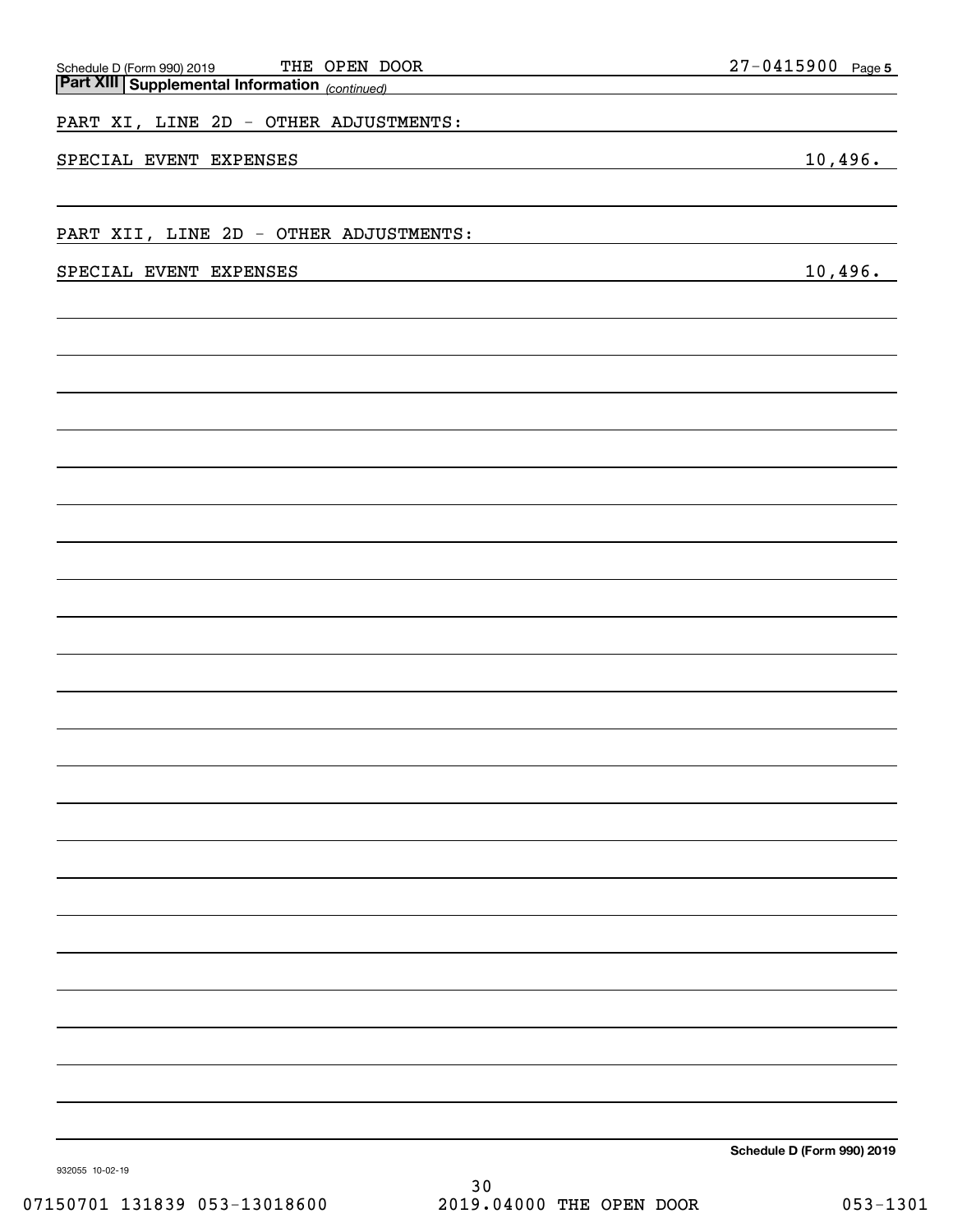| <b>SCHEDULE G</b>                                                                                                                                                                          |                                                                                                                                                                     |               |                                    |                                                 |           | <b>Supplemental Information Regarding Fundraising or Gaming Activities</b>                                                    |  |                                        | OMB No. 1545-0047                                   |  |
|--------------------------------------------------------------------------------------------------------------------------------------------------------------------------------------------|---------------------------------------------------------------------------------------------------------------------------------------------------------------------|---------------|------------------------------------|-------------------------------------------------|-----------|-------------------------------------------------------------------------------------------------------------------------------|--|----------------------------------------|-----------------------------------------------------|--|
| (Form 990 or 990-EZ)                                                                                                                                                                       | Complete if the organization answered "Yes" on Form 990, Part IV, line 17, 18, or 19, or if the<br>organization entered more than \$15,000 on Form 990-EZ, line 6a. |               | 2019                               |                                                 |           |                                                                                                                               |  |                                        |                                                     |  |
| Department of the Treasury                                                                                                                                                                 |                                                                                                                                                                     |               | Attach to Form 990 or Form 990-EZ. |                                                 |           |                                                                                                                               |  |                                        | <b>Open to Public</b>                               |  |
| Internal Revenue Service<br>Name of the organization                                                                                                                                       |                                                                                                                                                                     |               |                                    |                                                 |           | ► Go to www.irs.gov/Form990 for instructions and the latest information.                                                      |  |                                        | Inspection<br><b>Employer identification number</b> |  |
|                                                                                                                                                                                            | THE OPEN DOOR                                                                                                                                                       |               |                                    |                                                 |           |                                                                                                                               |  | 27-0415900                             |                                                     |  |
| Part I                                                                                                                                                                                     |                                                                                                                                                                     |               |                                    |                                                 |           | Fundraising Activities. Complete if the organization answered "Yes" on Form 990, Part IV, line 17. Form 990-EZ filers are not |  |                                        |                                                     |  |
| 1 Indicate whether the organization raised funds through any of the following activities. Check all that apply.                                                                            | required to complete this part.                                                                                                                                     |               |                                    |                                                 |           |                                                                                                                               |  |                                        |                                                     |  |
| Mail solicitations<br>a                                                                                                                                                                    |                                                                                                                                                                     |               | е                                  |                                                 |           | Solicitation of non-government grants                                                                                         |  |                                        |                                                     |  |
| b                                                                                                                                                                                          | Internet and email solicitations                                                                                                                                    |               | f                                  |                                                 |           | Solicitation of government grants                                                                                             |  |                                        |                                                     |  |
| Phone solicitations<br>с                                                                                                                                                                   |                                                                                                                                                                     |               | Special fundraising events<br>g    |                                                 |           |                                                                                                                               |  |                                        |                                                     |  |
| In-person solicitations<br>d<br>2 a Did the organization have a written or oral agreement with any individual (including officers, directors, trustees, or                                 |                                                                                                                                                                     |               |                                    |                                                 |           |                                                                                                                               |  |                                        |                                                     |  |
|                                                                                                                                                                                            |                                                                                                                                                                     |               |                                    |                                                 |           | key employees listed in Form 990, Part VII) or entity in connection with professional fundraising services?                   |  | <b>Yes</b>                             | <b>No</b>                                           |  |
| b If "Yes," list the 10 highest paid individuals or entities (fundraisers) pursuant to agreements under which the fundraiser is to be<br>compensated at least \$5,000 by the organization. |                                                                                                                                                                     |               |                                    |                                                 |           |                                                                                                                               |  |                                        |                                                     |  |
|                                                                                                                                                                                            |                                                                                                                                                                     |               |                                    |                                                 |           |                                                                                                                               |  |                                        |                                                     |  |
| (i) Name and address of individual                                                                                                                                                         |                                                                                                                                                                     | (ii) Activity |                                    | (iii) Did<br>fundraiser                         |           | (iv) Gross receipts                                                                                                           |  | (v) Amount paid<br>to (or retained by) | (vi) Amount paid<br>to (or retained by)             |  |
| or entity (fundraiser)                                                                                                                                                                     |                                                                                                                                                                     |               |                                    | have custody<br>or control of<br>contributions? |           | from activity                                                                                                                 |  | fundraiser<br>listed in col. (i)       | organization                                        |  |
|                                                                                                                                                                                            |                                                                                                                                                                     |               |                                    | Yes                                             | <b>No</b> |                                                                                                                               |  |                                        |                                                     |  |
|                                                                                                                                                                                            |                                                                                                                                                                     |               |                                    |                                                 |           |                                                                                                                               |  |                                        |                                                     |  |
|                                                                                                                                                                                            |                                                                                                                                                                     |               |                                    |                                                 |           |                                                                                                                               |  |                                        |                                                     |  |
|                                                                                                                                                                                            |                                                                                                                                                                     |               |                                    |                                                 |           |                                                                                                                               |  |                                        |                                                     |  |
|                                                                                                                                                                                            |                                                                                                                                                                     |               |                                    |                                                 |           |                                                                                                                               |  |                                        |                                                     |  |
|                                                                                                                                                                                            |                                                                                                                                                                     |               |                                    |                                                 |           |                                                                                                                               |  |                                        |                                                     |  |
|                                                                                                                                                                                            |                                                                                                                                                                     |               |                                    |                                                 |           |                                                                                                                               |  |                                        |                                                     |  |
|                                                                                                                                                                                            |                                                                                                                                                                     |               |                                    |                                                 |           |                                                                                                                               |  |                                        |                                                     |  |
|                                                                                                                                                                                            |                                                                                                                                                                     |               |                                    |                                                 |           |                                                                                                                               |  |                                        |                                                     |  |
|                                                                                                                                                                                            |                                                                                                                                                                     |               |                                    |                                                 |           |                                                                                                                               |  |                                        |                                                     |  |
|                                                                                                                                                                                            |                                                                                                                                                                     |               |                                    |                                                 |           |                                                                                                                               |  |                                        |                                                     |  |
|                                                                                                                                                                                            |                                                                                                                                                                     |               |                                    |                                                 |           |                                                                                                                               |  |                                        |                                                     |  |
|                                                                                                                                                                                            |                                                                                                                                                                     |               |                                    |                                                 |           |                                                                                                                               |  |                                        |                                                     |  |
|                                                                                                                                                                                            |                                                                                                                                                                     |               |                                    |                                                 |           |                                                                                                                               |  |                                        |                                                     |  |
|                                                                                                                                                                                            |                                                                                                                                                                     |               |                                    |                                                 |           |                                                                                                                               |  |                                        |                                                     |  |
|                                                                                                                                                                                            |                                                                                                                                                                     |               |                                    |                                                 |           |                                                                                                                               |  |                                        |                                                     |  |
| Total<br>3 List all states in which the organization is registered or licensed to solicit contributions or has been notified it is exempt from registration                                |                                                                                                                                                                     |               |                                    |                                                 |           |                                                                                                                               |  |                                        |                                                     |  |
| or licensing.                                                                                                                                                                              |                                                                                                                                                                     |               |                                    |                                                 |           |                                                                                                                               |  |                                        |                                                     |  |
|                                                                                                                                                                                            |                                                                                                                                                                     |               |                                    |                                                 |           |                                                                                                                               |  |                                        |                                                     |  |
|                                                                                                                                                                                            |                                                                                                                                                                     |               |                                    |                                                 |           |                                                                                                                               |  |                                        |                                                     |  |
|                                                                                                                                                                                            |                                                                                                                                                                     |               |                                    |                                                 |           |                                                                                                                               |  |                                        |                                                     |  |
|                                                                                                                                                                                            |                                                                                                                                                                     |               |                                    |                                                 |           |                                                                                                                               |  |                                        |                                                     |  |
|                                                                                                                                                                                            |                                                                                                                                                                     |               |                                    |                                                 |           |                                                                                                                               |  |                                        |                                                     |  |
|                                                                                                                                                                                            |                                                                                                                                                                     |               |                                    |                                                 |           |                                                                                                                               |  |                                        |                                                     |  |
|                                                                                                                                                                                            |                                                                                                                                                                     |               |                                    |                                                 |           |                                                                                                                               |  |                                        |                                                     |  |
|                                                                                                                                                                                            |                                                                                                                                                                     |               |                                    |                                                 |           |                                                                                                                               |  |                                        |                                                     |  |
| LHA For Paperwork Reduction Act Notice, see the Instructions for Form 990 or 990-EZ.                                                                                                       |                                                                                                                                                                     |               |                                    |                                                 |           |                                                                                                                               |  |                                        | Schedule G (Form 990 or 990-EZ) 2019                |  |

932081 09-11-19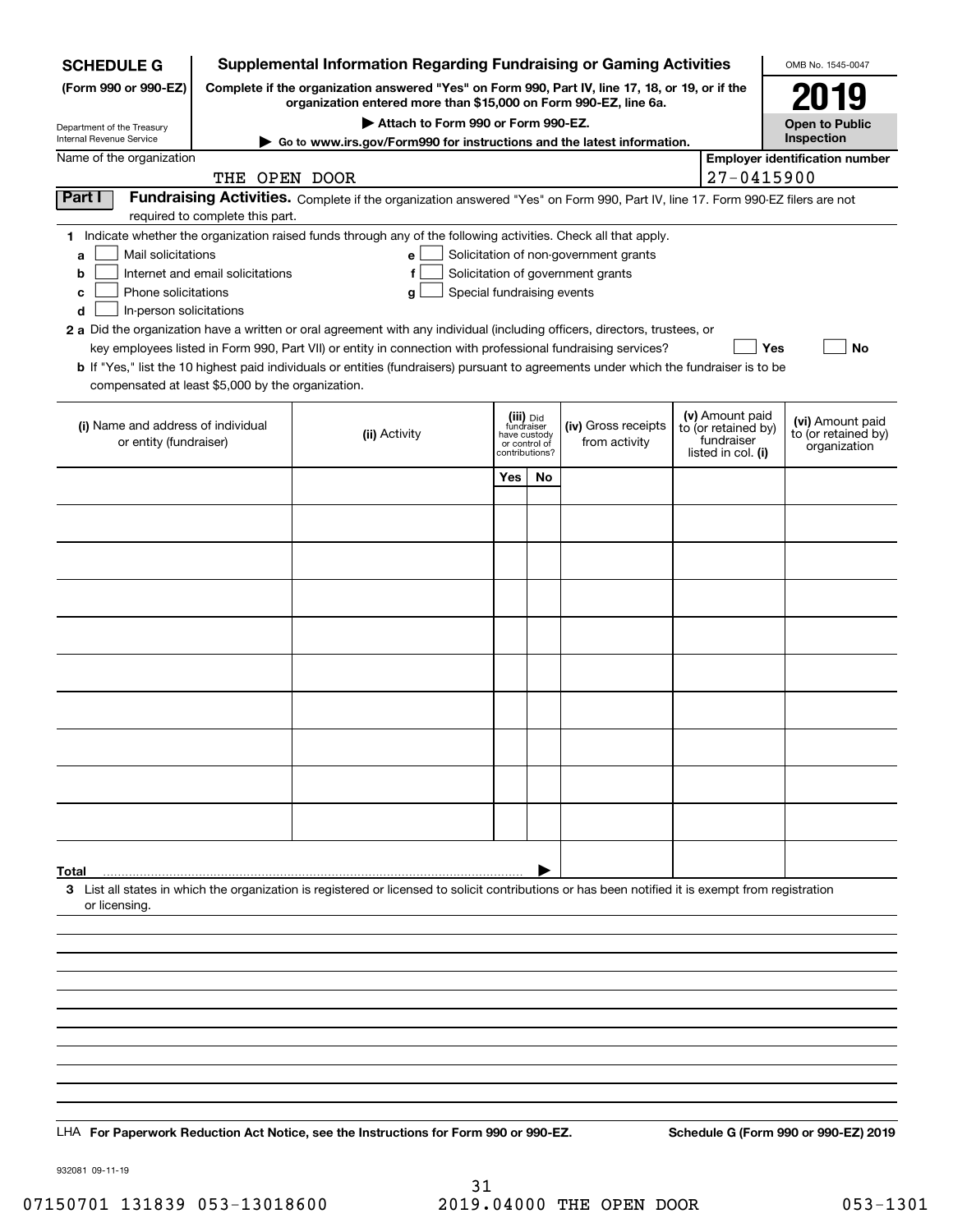#### Schedule G (Form 990 or 990-EZ) 2019 Page THE OPEN DOOR 27-0415900

**Part II** | Fundraising Events. Complete if the organization answered "Yes" on Form 990, Part IV, line 18, or reported more than \$15,000

|                 |          | of fundraising event contributions and gross income on Form 990-EZ, lines 1 and 6b. List events with gross receipts greater than \$5,000. |                |                                                  |                                 |                                                     |
|-----------------|----------|-------------------------------------------------------------------------------------------------------------------------------------------|----------------|--------------------------------------------------|---------------------------------|-----------------------------------------------------|
|                 |          |                                                                                                                                           | (a) Event $#1$ | (b) Event #2                                     | (c) Other events<br><b>NONE</b> | (d) Total events                                    |
|                 |          |                                                                                                                                           | ZEST           | <b>EMPTY BOWLS</b>                               |                                 | (add col. (a) through                               |
|                 |          |                                                                                                                                           | (event type)   | (event type)                                     | (total number)                  | col. (c)                                            |
| Revenue         |          |                                                                                                                                           | 36,386.        | 25,898.                                          |                                 | 62, 284.                                            |
|                 |          |                                                                                                                                           | 28,611.        | 13,768.                                          |                                 | 42,379.                                             |
|                 |          | 3 Gross income (line 1 minus line 2)                                                                                                      | 7,775.         | 12,130.                                          |                                 | 19,905.                                             |
|                 |          |                                                                                                                                           | 100.           | 100.                                             |                                 | 200.                                                |
|                 | 5.       |                                                                                                                                           | 1,000.         | 1,382.                                           |                                 | 2,382.                                              |
| Direct Expenses |          |                                                                                                                                           | 726.           |                                                  |                                 | 726.                                                |
|                 |          | 7 Food and beverages                                                                                                                      |                |                                                  |                                 |                                                     |
|                 |          |                                                                                                                                           | 500.<br>3,888. | 2,800.                                           |                                 | $\frac{3,300}{3,888}$                               |
|                 | 9<br>10  | Direct expense summary. Add lines 4 through 9 in column (d)                                                                               |                |                                                  | ▶                               | 10,496.                                             |
|                 |          | 11 Net income summary. Subtract line 10 from line 3, column (d)                                                                           |                |                                                  |                                 | 9,409.                                              |
|                 | Part III | Gaming. Complete if the organization answered "Yes" on Form 990, Part IV, line 19, or reported more than                                  |                |                                                  |                                 |                                                     |
|                 |          | \$15,000 on Form 990-EZ, line 6a.                                                                                                         |                |                                                  |                                 |                                                     |
|                 |          |                                                                                                                                           | (a) Bingo      | (b) Pull tabs/instant<br>bingo/progressive bingo | (c) Other gaming                | (d) Total gaming (add<br>col. (a) through col. (c)) |
| Revenue         |          |                                                                                                                                           |                |                                                  |                                 |                                                     |
|                 |          |                                                                                                                                           |                |                                                  |                                 |                                                     |
|                 |          |                                                                                                                                           |                |                                                  |                                 |                                                     |
| Expenses        |          |                                                                                                                                           |                |                                                  |                                 |                                                     |
| Direct          |          |                                                                                                                                           |                |                                                  |                                 |                                                     |
|                 | 5        | Other direct expenses                                                                                                                     |                |                                                  |                                 |                                                     |
|                 |          |                                                                                                                                           | $\%$<br>Yes    | %<br>Yes                                         | %<br>Yes                        |                                                     |
|                 | 6        | Volunteer labor                                                                                                                           | No             | No                                               | No                              |                                                     |
|                 | 7        | Direct expense summary. Add lines 2 through 5 in column (d)                                                                               |                |                                                  |                                 |                                                     |
|                 | 8        |                                                                                                                                           |                |                                                  |                                 |                                                     |
|                 |          |                                                                                                                                           |                |                                                  |                                 |                                                     |
| 9               |          | Enter the state(s) in which the organization conducts gaming activities:                                                                  |                |                                                  |                                 |                                                     |

**aYes No** Is the organization licensed to conduct gaming activities in each of these states? ~~~~~~~~~~~~~~~~~~~~ **b**If "No," explain:

**10a** Were any of the organization's gaming licenses revoked, suspended, or terminated during the tax year? \_\_\_\_\_\_\_\_\_\_\_\_\_\_\_\_ **b** If "Yes," explain:

932082 09-11-19

**Schedule G (Form 990 or 990-EZ) 2019**

**Yes No**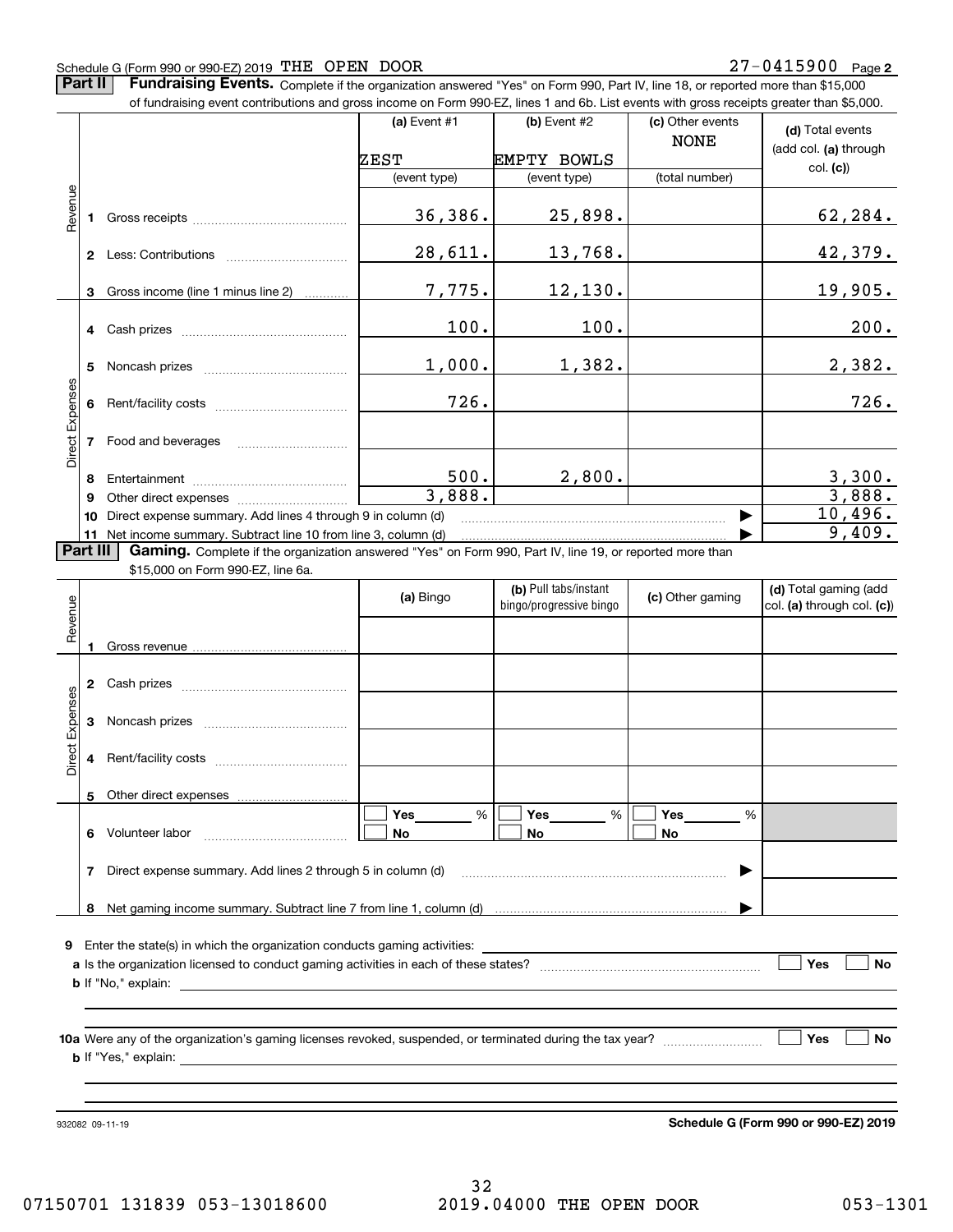|     | Schedule G (Form 990 or 990-EZ) 2019 THE OPEN DOOR                                                                                                                                              | $27 - 0415900$                       | Page 3    |
|-----|-------------------------------------------------------------------------------------------------------------------------------------------------------------------------------------------------|--------------------------------------|-----------|
| 11. |                                                                                                                                                                                                 | Yes                                  | No        |
|     | 12 Is the organization a grantor, beneficiary or trustee of a trust, or a member of a partnership or other entity formed                                                                        |                                      |           |
|     |                                                                                                                                                                                                 | Yes                                  | <b>No</b> |
|     | 13 Indicate the percentage of gaming activity conducted in:                                                                                                                                     |                                      |           |
|     |                                                                                                                                                                                                 | <u>13a</u>                           | %         |
|     | <b>b</b> An outside facility <i>www.communicality www.communicality.communicality www.communicality www.communicality.communicality www.communicality.com</i>                                   | 13 <sub>b</sub>                      | %         |
|     | 14 Enter the name and address of the person who prepares the organization's gaming/special events books and records:                                                                            |                                      |           |
|     |                                                                                                                                                                                                 |                                      |           |
|     |                                                                                                                                                                                                 |                                      |           |
|     | 15a Does the organization have a contract with a third party from whom the organization receives gaming revenue?                                                                                | Yes                                  | No        |
|     | <b>b</b> If "Yes," enter the amount of gaming revenue received by the organization $\triangleright$ \$ ___________________ and the amount                                                       |                                      |           |
|     |                                                                                                                                                                                                 |                                      |           |
|     | c If "Yes," enter name and address of the third party:                                                                                                                                          |                                      |           |
|     | Name $\blacktriangleright$ $\_\_$                                                                                                                                                               |                                      |           |
|     |                                                                                                                                                                                                 |                                      |           |
|     |                                                                                                                                                                                                 |                                      |           |
|     | 16 Gaming manager information:                                                                                                                                                                  |                                      |           |
|     | Name $\triangleright$ $\square$                                                                                                                                                                 |                                      |           |
|     |                                                                                                                                                                                                 |                                      |           |
|     | Gaming manager compensation > \$                                                                                                                                                                |                                      |           |
|     |                                                                                                                                                                                                 |                                      |           |
|     |                                                                                                                                                                                                 |                                      |           |
|     |                                                                                                                                                                                                 |                                      |           |
|     | Director/officer<br>Employee<br>Independent contractor                                                                                                                                          |                                      |           |
|     |                                                                                                                                                                                                 |                                      |           |
|     | 17 Mandatory distributions:                                                                                                                                                                     |                                      |           |
|     | a Is the organization required under state law to make charitable distributions from the gaming proceeds to                                                                                     |                                      |           |
|     | $\Box$ Yes $\Box$ No<br>retain the state gaming license?<br><b>b</b> Enter the amount of distributions required under state law to be distributed to other exempt organizations or spent in the |                                      |           |
|     | organization's own exempt activities during the tax year $\triangleright$ \$                                                                                                                    |                                      |           |
|     | <b>Part IV</b><br>Supplemental Information. Provide the explanations required by Part I, line 2b, columns (iii) and (v); and Part III, lines 9, 9b, 10b,                                        |                                      |           |
|     | 15b, 15c, 16, and 17b, as applicable. Also provide any additional information. See instructions.                                                                                                |                                      |           |
|     |                                                                                                                                                                                                 |                                      |           |
|     |                                                                                                                                                                                                 |                                      |           |
|     |                                                                                                                                                                                                 |                                      |           |
|     |                                                                                                                                                                                                 |                                      |           |
|     |                                                                                                                                                                                                 |                                      |           |
|     |                                                                                                                                                                                                 |                                      |           |
|     |                                                                                                                                                                                                 |                                      |           |
|     |                                                                                                                                                                                                 |                                      |           |
|     |                                                                                                                                                                                                 |                                      |           |
|     |                                                                                                                                                                                                 |                                      |           |
|     |                                                                                                                                                                                                 |                                      |           |
|     | 932083 09-11-19<br>33                                                                                                                                                                           | Schedule G (Form 990 or 990-EZ) 2019 |           |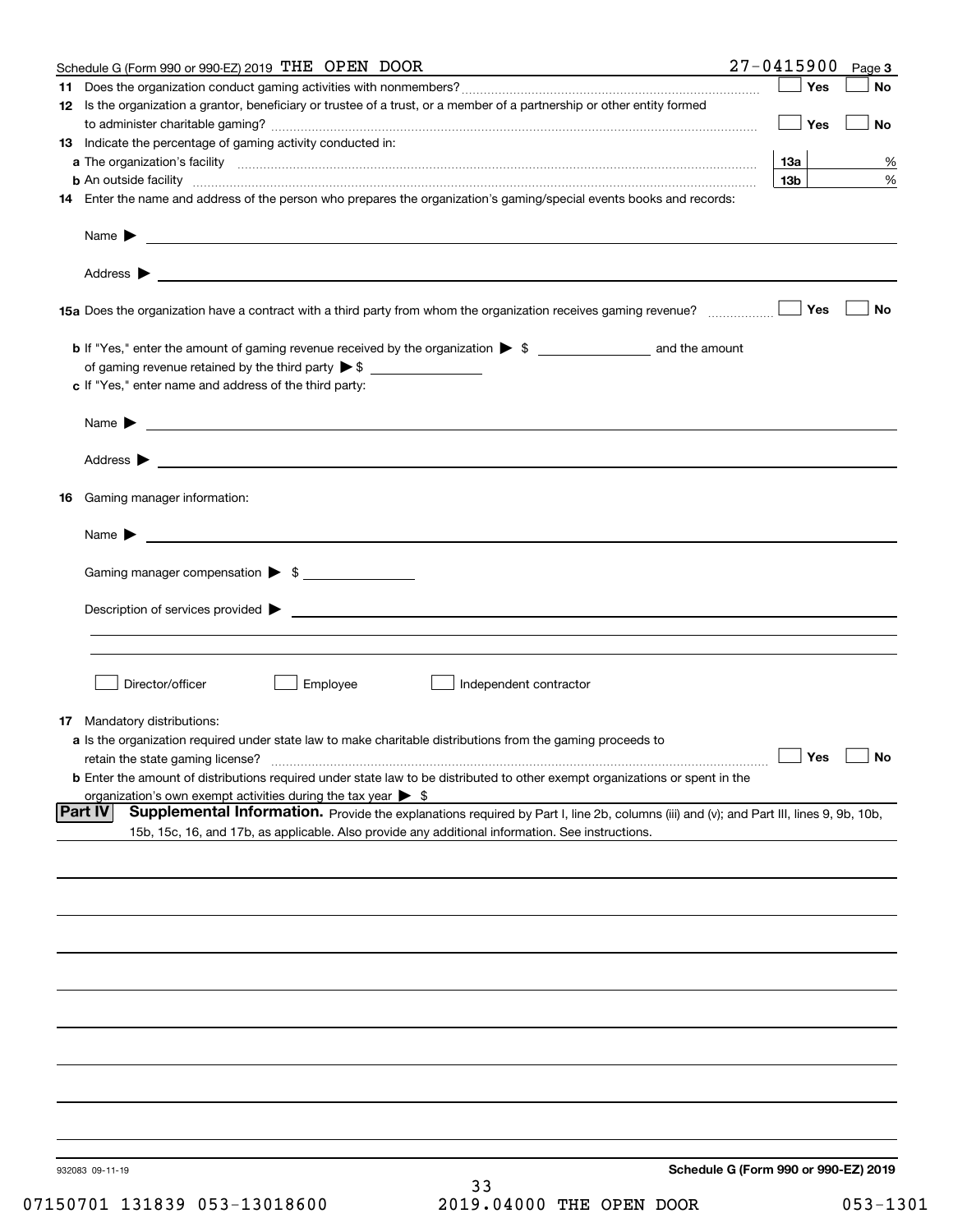| <b>Part IV</b> Supplemental Information (continued) |                                 |
|-----------------------------------------------------|---------------------------------|
|                                                     |                                 |
|                                                     |                                 |
|                                                     |                                 |
|                                                     |                                 |
|                                                     |                                 |
|                                                     |                                 |
|                                                     |                                 |
|                                                     |                                 |
|                                                     |                                 |
|                                                     |                                 |
|                                                     |                                 |
|                                                     |                                 |
|                                                     |                                 |
|                                                     |                                 |
|                                                     |                                 |
|                                                     |                                 |
|                                                     |                                 |
|                                                     |                                 |
|                                                     |                                 |
|                                                     |                                 |
|                                                     |                                 |
|                                                     |                                 |
|                                                     |                                 |
|                                                     |                                 |
|                                                     |                                 |
|                                                     |                                 |
|                                                     |                                 |
|                                                     |                                 |
|                                                     |                                 |
|                                                     |                                 |
|                                                     |                                 |
|                                                     |                                 |
|                                                     |                                 |
|                                                     |                                 |
|                                                     |                                 |
|                                                     |                                 |
|                                                     | Schedule G (Form 990 or 990-EZ) |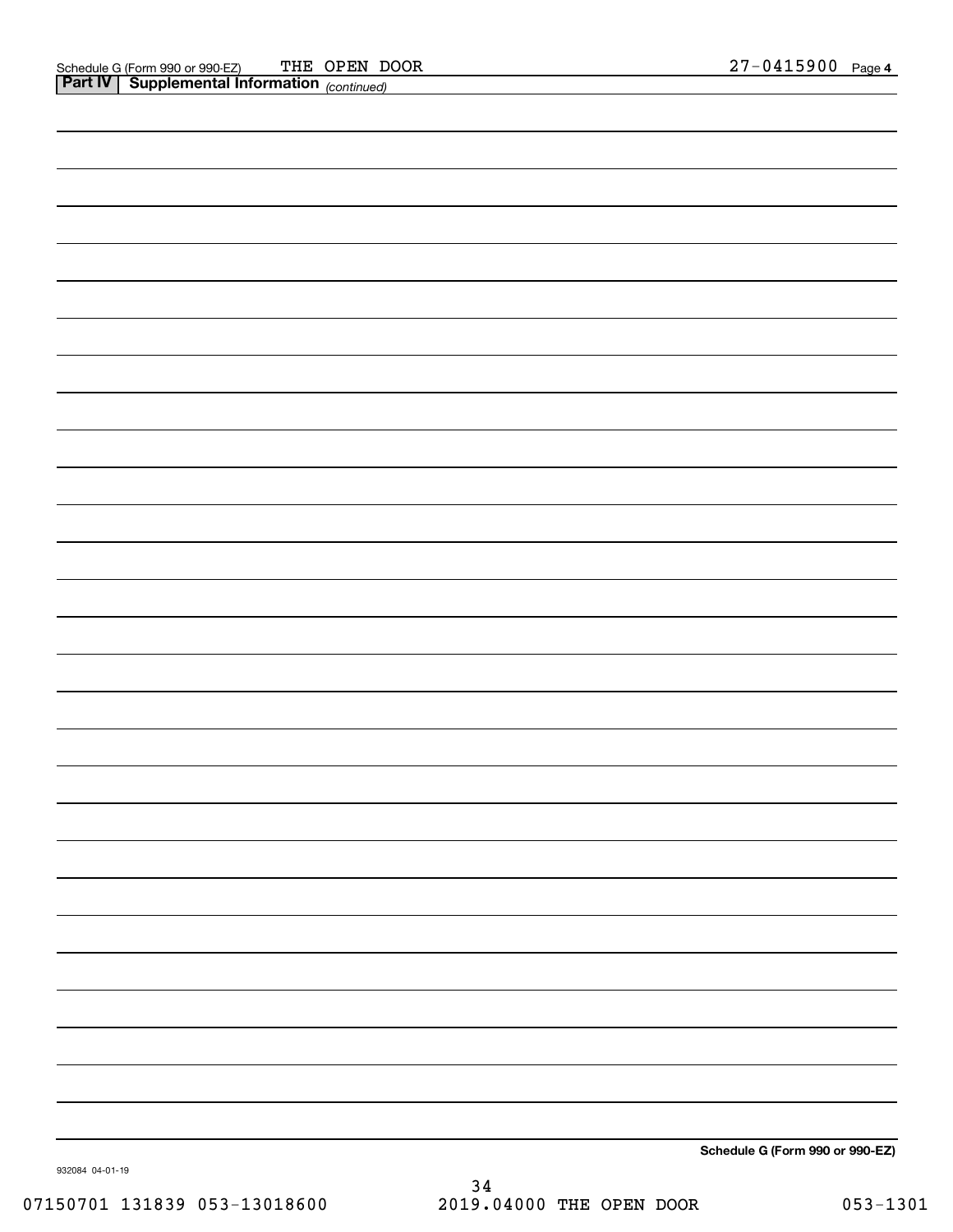| <b>SCHEDULE I</b>          |                                                                                                                                                                          |           | <b>Grants and Other Assistance to Organizations,</b>                                                                                  |                             |                                                       |                                               |                                          | OMB No. 1545-0047                                       |      |
|----------------------------|--------------------------------------------------------------------------------------------------------------------------------------------------------------------------|-----------|---------------------------------------------------------------------------------------------------------------------------------------|-----------------------------|-------------------------------------------------------|-----------------------------------------------|------------------------------------------|---------------------------------------------------------|------|
| (Form 990)                 |                                                                                                                                                                          |           | Governments, and Individuals in the United States<br>Complete if the organization answered "Yes" on Form 990, Part IV, line 21 or 22. |                             |                                                       |                                               |                                          | 2019                                                    |      |
| Department of the Treasury |                                                                                                                                                                          |           |                                                                                                                                       | Attach to Form 990.         |                                                       |                                               |                                          | <b>Open to Public</b>                                   |      |
| Internal Revenue Service   |                                                                                                                                                                          |           |                                                                                                                                       |                             | Go to www.irs.gov/Form990 for the latest information. |                                               |                                          | Inspection                                              |      |
| Name of the organization   | THE OPEN DOOR                                                                                                                                                            |           |                                                                                                                                       |                             |                                                       |                                               |                                          | <b>Employer identification number</b><br>$27 - 0415900$ |      |
| Part I                     | <b>General Information on Grants and Assistance</b>                                                                                                                      |           |                                                                                                                                       |                             |                                                       |                                               |                                          |                                                         |      |
| $\mathbf{1}$               | Does the organization maintain records to substantiate the amount of the grants or assistance, the grantees' eligibility for the grants or assistance, and the selection |           |                                                                                                                                       |                             |                                                       |                                               |                                          | $\boxed{\text{X}}$ Yes                                  | ⊥ No |
| $\mathbf{2}$               | Describe in Part IV the organization's procedures for monitoring the use of grant funds in the United States.                                                            |           |                                                                                                                                       |                             |                                                       |                                               |                                          |                                                         |      |
| Part II                    | Grants and Other Assistance to Domestic Organizations and Domestic Governments. Complete if the organization answered "Yes" on Form 990, Part IV, line 21, for any       |           |                                                                                                                                       |                             |                                                       |                                               |                                          |                                                         |      |
|                            | recipient that received more than \$5,000. Part II can be duplicated if additional space is needed.                                                                      |           |                                                                                                                                       |                             |                                                       | (f) Method of                                 |                                          |                                                         |      |
|                            | 1 (a) Name and address of organization<br>or government                                                                                                                  | $(b)$ EIN | (c) IRC section<br>(if applicable)                                                                                                    | (d) Amount of<br>cash grant | (e) Amount of<br>non-cash<br>assistance               | valuation (book,<br>FMV, appraisal,<br>other) | (g) Description of<br>noncash assistance | (h) Purpose of grant<br>or assistance                   |      |
|                            |                                                                                                                                                                          |           |                                                                                                                                       |                             |                                                       |                                               |                                          |                                                         |      |
|                            |                                                                                                                                                                          |           |                                                                                                                                       |                             |                                                       |                                               |                                          |                                                         |      |
|                            |                                                                                                                                                                          |           |                                                                                                                                       |                             |                                                       |                                               |                                          |                                                         |      |
|                            |                                                                                                                                                                          |           |                                                                                                                                       |                             |                                                       |                                               |                                          |                                                         |      |
|                            |                                                                                                                                                                          |           |                                                                                                                                       |                             |                                                       |                                               |                                          |                                                         |      |
|                            |                                                                                                                                                                          |           |                                                                                                                                       |                             |                                                       |                                               |                                          |                                                         |      |
|                            |                                                                                                                                                                          |           |                                                                                                                                       |                             |                                                       |                                               |                                          |                                                         |      |
|                            |                                                                                                                                                                          |           |                                                                                                                                       |                             |                                                       |                                               |                                          |                                                         |      |
|                            |                                                                                                                                                                          |           |                                                                                                                                       |                             |                                                       |                                               |                                          |                                                         |      |
|                            |                                                                                                                                                                          |           |                                                                                                                                       |                             |                                                       |                                               |                                          |                                                         |      |
|                            |                                                                                                                                                                          |           |                                                                                                                                       |                             |                                                       |                                               |                                          |                                                         |      |
|                            |                                                                                                                                                                          |           |                                                                                                                                       |                             |                                                       |                                               |                                          |                                                         |      |
|                            |                                                                                                                                                                          |           |                                                                                                                                       |                             |                                                       |                                               |                                          |                                                         |      |
|                            |                                                                                                                                                                          |           |                                                                                                                                       |                             |                                                       |                                               |                                          |                                                         |      |
|                            |                                                                                                                                                                          |           |                                                                                                                                       |                             |                                                       |                                               |                                          |                                                         |      |
| $\mathbf{2}$               | Enter total number of section 501(c)(3) and government organizations listed in the line 1 table                                                                          |           |                                                                                                                                       |                             |                                                       |                                               |                                          |                                                         |      |
| 3                          | Enter total number of other organizations listed in the line 1 table                                                                                                     |           |                                                                                                                                       |                             |                                                       |                                               |                                          |                                                         |      |
|                            | LHA For Paperwork Reduction Act Notice, see the Instructions for Form 990.                                                                                               |           |                                                                                                                                       |                             |                                                       |                                               |                                          | Schedule I (Form 990) (2019)                            |      |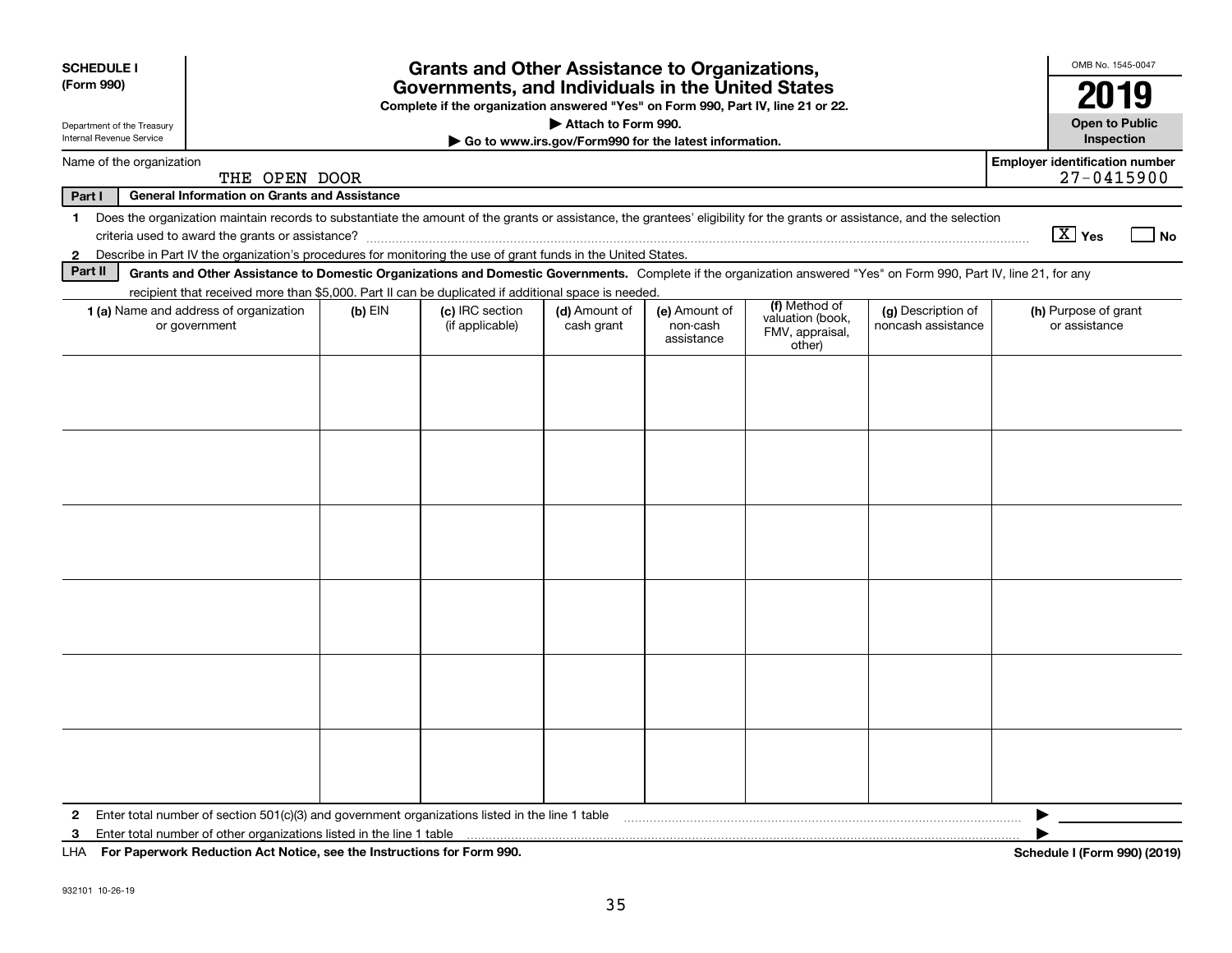**Part III** | Grants and Other Assistance to Domestic Individuals. Complete if the organization answered "Yes" on Form 990, Part IV, line 22. Part III can be duplicated if additional space is needed.

| (a) Type of grant or assistance | (b) Number of<br>recipients | (c) Amount of<br>cash grant | (d) Amount of non-<br>cash assistance | (e) Method of valuation<br>(book, FMV, appraisal, other) | (f) Description of noncash assistance |
|---------------------------------|-----------------------------|-----------------------------|---------------------------------------|----------------------------------------------------------|---------------------------------------|
|                                 |                             |                             |                                       |                                                          |                                       |
| IN-KIND FOOD ASSISTANCE         | 100770                      | 0.                          | 2,072,526.FMV                         |                                                          | FOOD ASSISTANCE                       |
|                                 |                             |                             |                                       |                                                          |                                       |
|                                 |                             |                             |                                       |                                                          |                                       |
|                                 |                             |                             |                                       |                                                          |                                       |
|                                 |                             |                             |                                       |                                                          |                                       |
|                                 |                             |                             |                                       |                                                          |                                       |
|                                 |                             |                             |                                       |                                                          |                                       |
|                                 |                             |                             |                                       |                                                          |                                       |
|                                 |                             |                             |                                       |                                                          |                                       |

Part IV | Supplemental Information. Provide the information required in Part I, line 2; Part III, column (b); and any other additional information.

PART I, LINE 2:

#### THE ORGANIZATION PROVIDES NON-CASH ASSISTANCE TO INDIVIDUALS IN THE FORM OF

FOOD ASSISTANCE.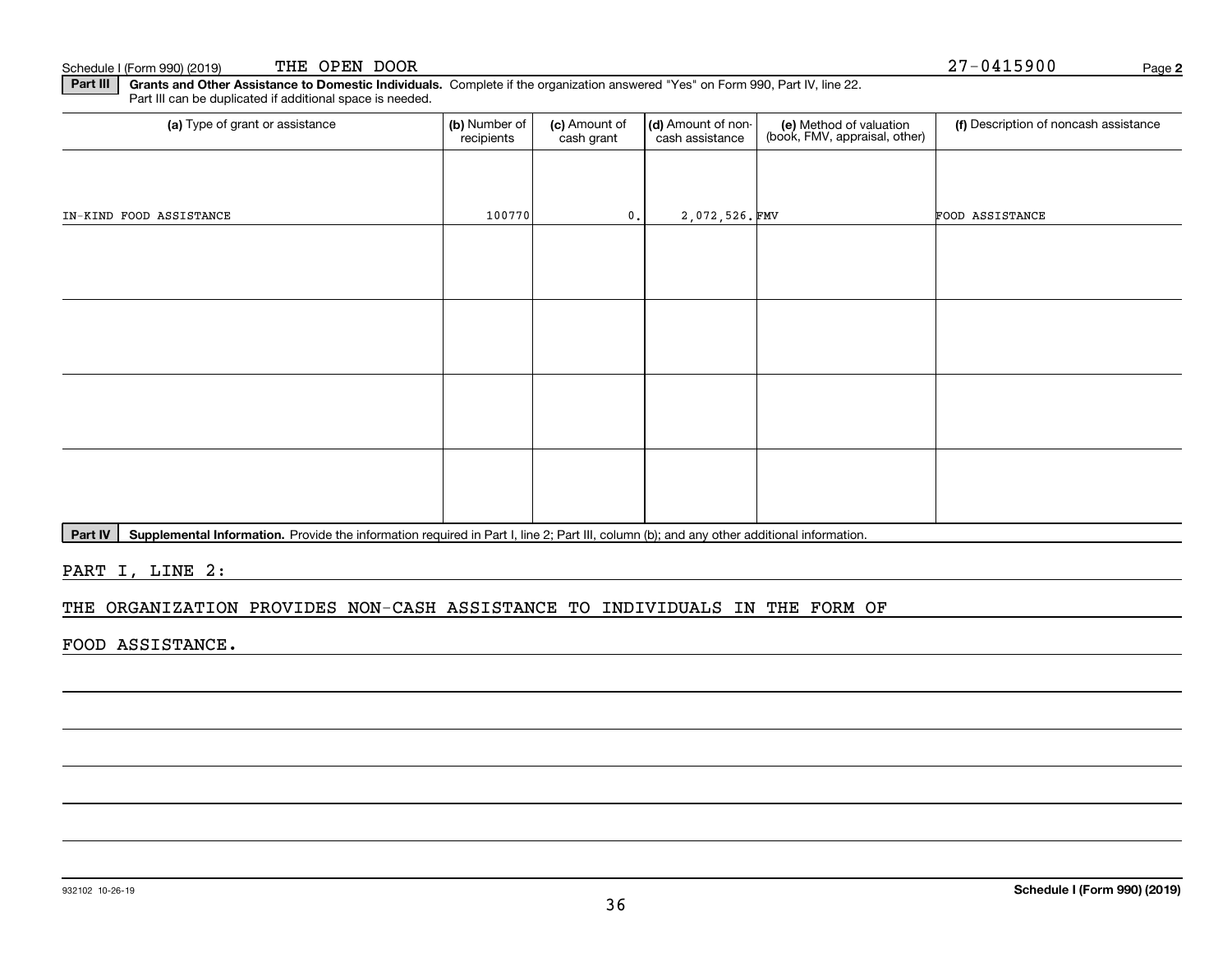#### **SCHEDULE M (Form 990)**

# **Noncash Contributions**

OMB No. 1545-0047

Department of the Treasury Internal Revenue Service

**Complete if the organizations answered "Yes" on Form 990, Part IV, lines 29 or 30.** <sup>J</sup>**2019 Attach to Form 990.** J

**Open to Public Inspection**

| Name of the organization |  |
|--------------------------|--|

 **Go to www.irs.gov/Form990 for instructions and the latest information.**  $\blacktriangleright$ 

| <b>Employer identification number</b> |
|---------------------------------------|
| $27 - 0415900$                        |

## THE OPEN DOOR

|    | <b>Types of Property</b><br>Part I                                                                                             |                               |                                      |                                                                                                      |                                                              |     |    |
|----|--------------------------------------------------------------------------------------------------------------------------------|-------------------------------|--------------------------------------|------------------------------------------------------------------------------------------------------|--------------------------------------------------------------|-----|----|
|    |                                                                                                                                | (a)<br>Check if<br>applicable | (b)<br>Number of<br>contributions or | (c)<br>Noncash contribution<br>amounts reported on<br>items contributed Form 990, Part VIII, line 1g | (d)<br>Method of determining<br>noncash contribution amounts |     |    |
| 1. |                                                                                                                                |                               |                                      |                                                                                                      |                                                              |     |    |
| 2  |                                                                                                                                |                               |                                      |                                                                                                      |                                                              |     |    |
| З  | Art - Fractional interests                                                                                                     |                               |                                      |                                                                                                      |                                                              |     |    |
| 4  | Books and publications                                                                                                         |                               |                                      |                                                                                                      |                                                              |     |    |
| 5  | Clothing and household goods                                                                                                   |                               |                                      |                                                                                                      |                                                              |     |    |
| 6  |                                                                                                                                |                               |                                      |                                                                                                      |                                                              |     |    |
| 7  |                                                                                                                                |                               |                                      |                                                                                                      |                                                              |     |    |
| 8  | Intellectual property                                                                                                          |                               |                                      |                                                                                                      |                                                              |     |    |
| 9  | Securities - Publicly traded                                                                                                   | $\mathbf x$                   | 177                                  |                                                                                                      | 27,099. SALE PRICE                                           |     |    |
| 10 | Securities - Closely held stock                                                                                                |                               |                                      |                                                                                                      |                                                              |     |    |
| 11 | Securities - Partnership, LLC, or                                                                                              |                               |                                      |                                                                                                      |                                                              |     |    |
|    | trust interests                                                                                                                |                               |                                      |                                                                                                      |                                                              |     |    |
| 12 | Securities - Miscellaneous                                                                                                     |                               |                                      |                                                                                                      |                                                              |     |    |
| 13 | Qualified conservation contribution -                                                                                          |                               |                                      |                                                                                                      |                                                              |     |    |
|    | Historic structures                                                                                                            |                               |                                      |                                                                                                      |                                                              |     |    |
| 14 | Qualified conservation contribution - Other                                                                                    |                               |                                      |                                                                                                      |                                                              |     |    |
| 15 | Real estate - Residential                                                                                                      |                               |                                      |                                                                                                      |                                                              |     |    |
| 16 | Real estate - Commercial                                                                                                       |                               |                                      |                                                                                                      |                                                              |     |    |
| 17 |                                                                                                                                |                               |                                      |                                                                                                      |                                                              |     |    |
| 18 |                                                                                                                                |                               |                                      |                                                                                                      |                                                              |     |    |
| 19 |                                                                                                                                | X                             | 167,103                              | $2,020,572.\n$ FMV                                                                                   |                                                              |     |    |
| 20 | Drugs and medical supplies                                                                                                     |                               |                                      |                                                                                                      |                                                              |     |    |
| 21 | Taxidermy                                                                                                                      |                               |                                      |                                                                                                      |                                                              |     |    |
| 22 |                                                                                                                                |                               |                                      |                                                                                                      |                                                              |     |    |
| 23 |                                                                                                                                |                               |                                      |                                                                                                      |                                                              |     |    |
| 24 | Archeological artifacts                                                                                                        |                               |                                      |                                                                                                      |                                                              |     |    |
| 25 | $($ ZEST AUCTION $)$<br>Other $\blacktriangleright$                                                                            | X                             | 16                                   | $3,000.$ FMV                                                                                         |                                                              |     |    |
| 26 | (EMPTY BOWLS I)<br>Other $\blacktriangleright$                                                                                 | X                             | 11                                   | 1,382.FMV                                                                                            |                                                              |     |    |
| 27 | Other<br>▸                                                                                                                     |                               |                                      |                                                                                                      |                                                              |     |    |
| 28 | Other                                                                                                                          |                               |                                      |                                                                                                      |                                                              |     |    |
| 29 | Number of Forms 8283 received by the organization during the tax year for contributions                                        |                               |                                      |                                                                                                      |                                                              |     |    |
|    | for which the organization completed Form 8283, Part IV, Donee Acknowledgement                                                 |                               |                                      | 29                                                                                                   |                                                              |     |    |
|    | 30a During the year, did the organization receive by contribution any property reported in Part I, lines 1 through 28, that it |                               |                                      |                                                                                                      |                                                              | Yes | No |
|    | must hold for at least three years from the date of the initial contribution, and which isn't required to be used for          |                               |                                      |                                                                                                      |                                                              |     |    |
|    | exempt purposes for the entire holding period?                                                                                 |                               |                                      |                                                                                                      |                                                              | 30a | х  |
|    | <b>b</b> If "Yes," describe the arrangement in Part II.                                                                        |                               |                                      |                                                                                                      |                                                              |     |    |
| 31 | Does the organization have a gift acceptance policy that requires the review of any nonstandard contributions?                 |                               |                                      |                                                                                                      |                                                              | 31  | х  |
|    | 32a Does the organization hire or use third parties or related organizations to solicit, process, or sell noncash              |                               |                                      |                                                                                                      |                                                              |     |    |
|    | contributions?                                                                                                                 |                               |                                      |                                                                                                      |                                                              | 32a | x  |
|    |                                                                                                                                |                               |                                      |                                                                                                      |                                                              |     |    |

**33**If the organization didn't report an amount in column (c) for a type of property for which column (a) is checked, describe in Part II.

**b** If "Yes," describe in Part II.

**For Paperwork Reduction Act Notice, see the Instructions for Form 990. Schedule M (Form 990) 2019** LHA

932141 09-27-19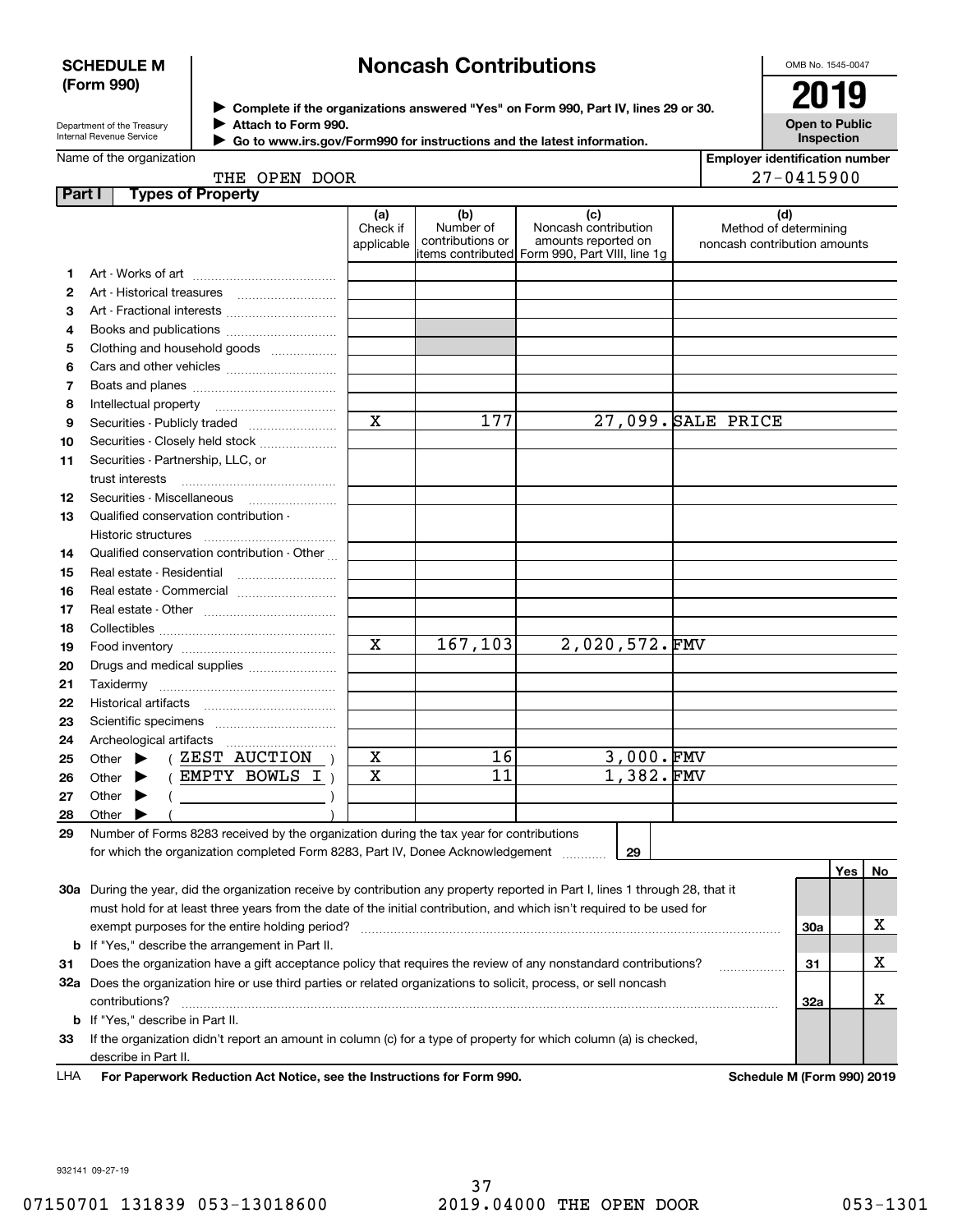#### Schedule M (Form 990) 2019 Page THE OPEN DOOR 27-0415900

Part II | Supplemental Information. Provide the information required by Part I, lines 30b, 32b, and 33, and whether the organization is reporting in Part I, column (b), the number of contributions, the number of items received, or a combination of both. Also complete this part for any additional information.

#### THE ORGANIZATION REPORTS THE NUMBER OF CONTRIBUTIONS ON PART I, COLUMN

| SCHEDULE M, PART I, COLUMN (B):<br>THE ORGANIZATION REPORTS THE NUMBER OF CONTRIBUTIONS ON PART I, COLUMN                          |  |  |                            |
|------------------------------------------------------------------------------------------------------------------------------------|--|--|----------------------------|
|                                                                                                                                    |  |  |                            |
| <b>B.</b><br><u> 1989 - Johann Harry Harry Harry Harry Harry Harry Harry Harry Harry Harry Harry Harry Harry Harry Harry Harry</u> |  |  |                            |
|                                                                                                                                    |  |  |                            |
|                                                                                                                                    |  |  |                            |
|                                                                                                                                    |  |  |                            |
|                                                                                                                                    |  |  |                            |
|                                                                                                                                    |  |  |                            |
|                                                                                                                                    |  |  |                            |
|                                                                                                                                    |  |  |                            |
|                                                                                                                                    |  |  |                            |
|                                                                                                                                    |  |  |                            |
|                                                                                                                                    |  |  |                            |
|                                                                                                                                    |  |  |                            |
|                                                                                                                                    |  |  |                            |
|                                                                                                                                    |  |  |                            |
|                                                                                                                                    |  |  |                            |
|                                                                                                                                    |  |  |                            |
|                                                                                                                                    |  |  |                            |
|                                                                                                                                    |  |  |                            |
|                                                                                                                                    |  |  |                            |
|                                                                                                                                    |  |  |                            |
|                                                                                                                                    |  |  |                            |
|                                                                                                                                    |  |  |                            |
|                                                                                                                                    |  |  |                            |
|                                                                                                                                    |  |  |                            |
|                                                                                                                                    |  |  |                            |
|                                                                                                                                    |  |  |                            |
|                                                                                                                                    |  |  |                            |
|                                                                                                                                    |  |  |                            |
|                                                                                                                                    |  |  |                            |
|                                                                                                                                    |  |  |                            |
|                                                                                                                                    |  |  |                            |
|                                                                                                                                    |  |  |                            |
|                                                                                                                                    |  |  |                            |
| 932142 09-27-19                                                                                                                    |  |  | Schedule M (Form 990) 2019 |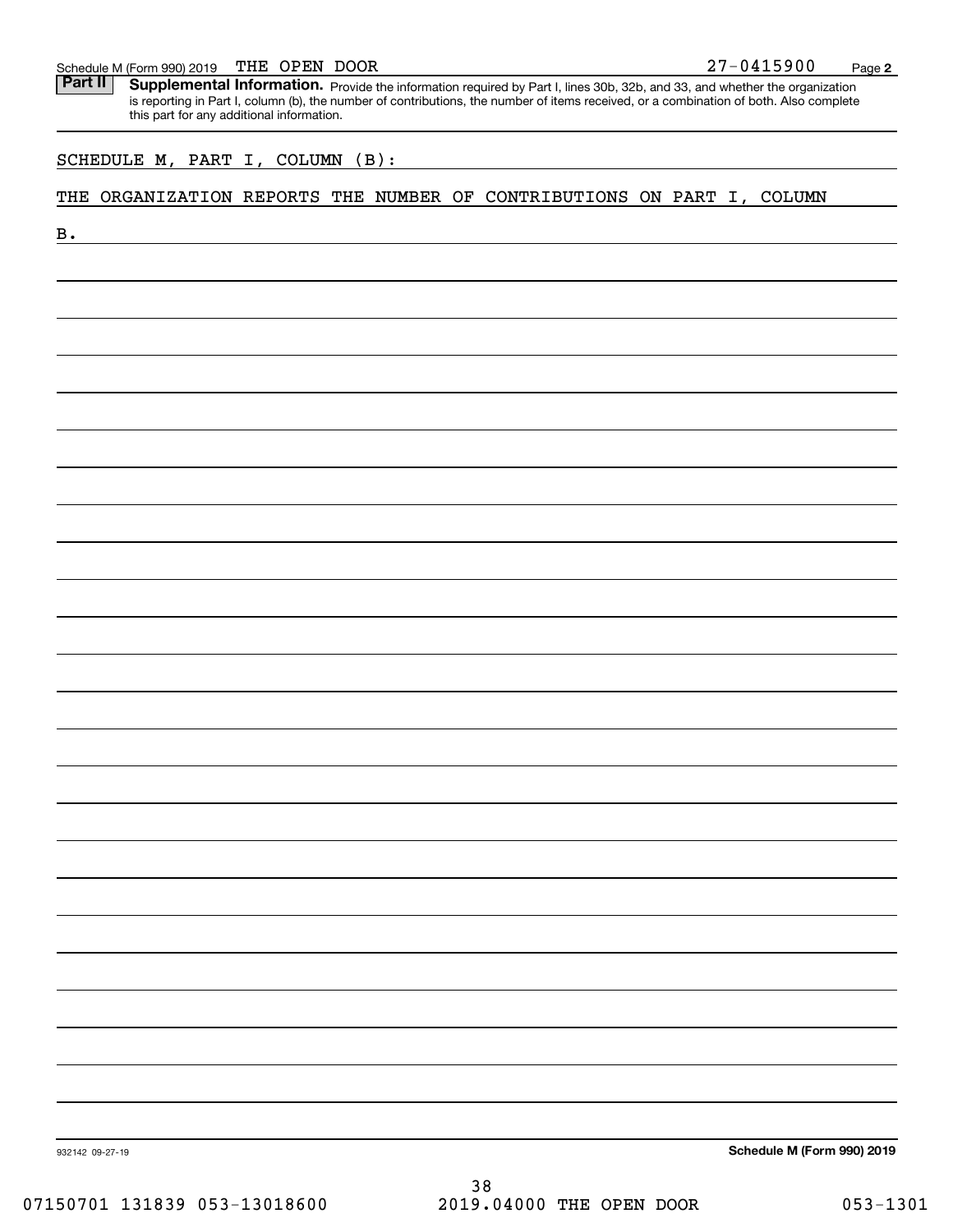**(Form 990 or 990-EZ)**

Department of the Treasury Internal Revenue Service Name of the organization

**Complete to provide information for responses to specific questions on Form 990 or 990-EZ or to provide any additional information. | Attach to Form 990 or 990-EZ. SCHEDULE O Supplemental Information to Form 990 or 990-EZ**

**| Go to www.irs.gov/Form990 for the latest information.**

**Open to Public Inspection2019**

OMB No. 1545-0047

THE OPEN DOOR 27-0415900

**Employer identification number**

FORM 990, PART VI, SECTION A, LINE 7A:

THE BOARD OF DIRECTORS SHALL HAVE AT LEAST ONE MEMBER FROM EACH OF THE

FOLLOWING CONGREGATIONS: MOUNT CALVARY LUTHERAN CHURCH, EAGAN TOWNSHIP; ST.

JOHN NEWMAN CATHOLIC CHURCH, EAGAN; AND EASTER LUTHERAN CHURCH, EAGAN.

FORM 990, PART VI, SECTION B, LINE 11B:

THE BOARD TREASURER SUBMITS THE FINANCIAL STATEMENTS AND GENERAL LEDGER DETAILS TO THE EXTERNAL ACCOUNTING FIRM TO PREPARE THE FORM 990. AFTER THE RETURN IS PREPARED, IT IS REVIEWED BY THE BOARD TREASURER. THE FINAL DRAFT OF THE FORM 990 IS REVIEWED BY THE FINANCE COMMITTEE. THE FINAL VERSION OF THE FORM 990 IS PRESENTED TO THE BOARD OF DIRECTORS BY THE TREASURER PRIOR TO SUBMISSION.

FORM 990, PART VI, SECTION B, LINE 12C:

932211 09-06-19 LHA For Paperwork Reduction Act Notice, see the Instructions for Form 990 or 990-EZ. Schedule O (Form 990 or 990-EZ) (2019) THE ORGANIZATION HAS A CONFLICT OF INTEREST POLICY THAT APPLIES TO THE BOARD OF DIRECTORS AND ALL EMPLOYEES WHO CAN INFLUENCE THE ACTIONS OF THE ORGANIZATION. DISCLOSURE INVOLVING DIRECTORS, OFFICERS, AND ALL EMPLOYEES WHO CAN INFLUENCE THE ACTIONS OF THE ORGANIZATION SHOULD BE MADE TO THE PRESIDENT (OR IF SHE OR HE IS THE ONE WITH THE CONFLICT, THEN TO THE VICE PRESIDENT), WHO SHALL BRING THE MATTER TO THE ATTENTION OF THE BOARD. THE BOARD SHALL DETERMINE WHETHER A CONFLICT EXISTS AND IN THE CASE OF AN EXISTING CONFLICT, WHETHER THE CONTEMPLATED TRANSACTION MAY BE AUTHORIZED AS JUST, FAIR, AND REASONABLE TO THE ORGANIZATION. THE DECISION OF THE BOARD ON THESE MATTERS WILL REST IN THEIR SOLE DISCRETION. THE PERSON WITH THE CONFLICT OF INTEREST IS EXCLUDED FROM THE DISCUSSION AND APPROVAL OF SUCH TRANSACTION. SUCH DELIBERATIONS AND DECISIONS ARE DOCUMENTED IN THE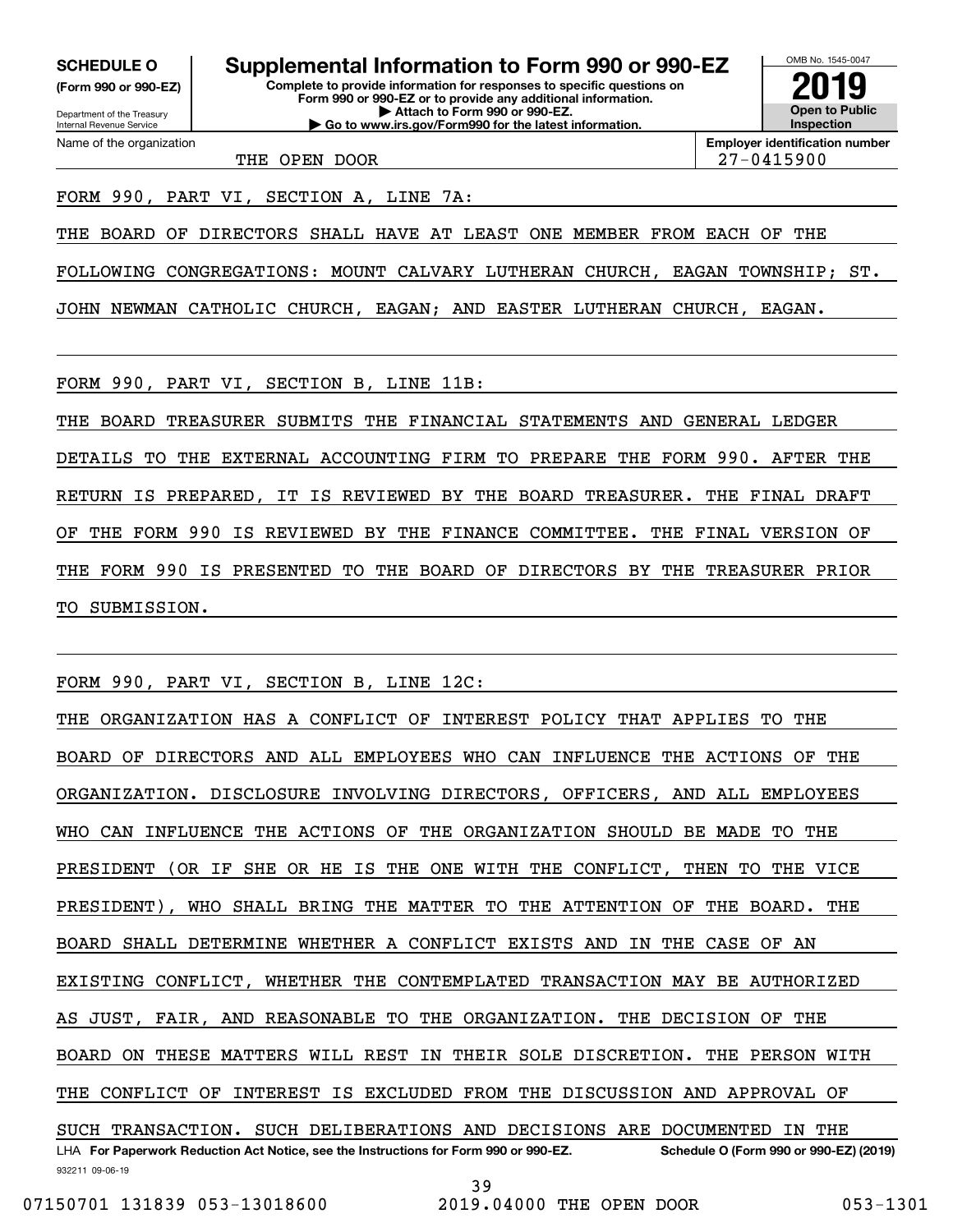| Schedule O (Form 990 or 990-EZ) (2019) | Paqe <b>∠</b>                         |
|----------------------------------------|---------------------------------------|
| Name of the organization               | <b>Employer identification number</b> |
| THE<br>OPEN DOOR                       | $27 - 0415900$                        |
|                                        |                                       |

MEETING MINUTES. THE CONFLICT OF INTEREST IS REVIEWED AND SIGNED BY THE BOARD MEMBERS AND EMPLOYEES ANNUALLY.

FORM 990, PART VI, SECTION B, LINE 15:

THE SALARY FOR THE EXECUTIVE DIRECTOR WAS DETERMINED ON THE BASIS OF RESEARCH OF COMPARABLE DATA FROM THE MINNESOTA COUNCIL OF NON PROFITS AND OTHER SOURCES REVIEWED BY THE PERSONNEL COMMITTEE. THE RECOMMENDED SALARY WAS PROVIDED TO THE BOARD OF DIRECTORS FOR REVIEW AND APPROVAL AS CONTEMPERANEOUSLY DOCUMENTED.

SALARIES FOR STAFF WERE DETERMINED ON THE BASIS OF RESEARCH OF COMPARABLE DATA FROM THE MINNESOTA COUNCIL OF NON PROFITS AND OTHER SOURCES REVIEWED BY THE PERSONNEL COMMITTEE. THE RECOMMENDED SALARIES WERE PROVIDED TO THE BOARD OF DIRECTORS FOR REVIEW AND APPROVAL AS CONTEMPERANEOUSLY DOCUMENTED.

FORM 990, PART VI, SECTION C, LINE 19:

THE ORGANIZATION MAKES ITS GOVERNING DOCUMENTS, CONFLICT OF INTEREST POLICY AND FINANCIAL STATEMENTS AVAILABLE UPON REQUEST.

932212 09-06-19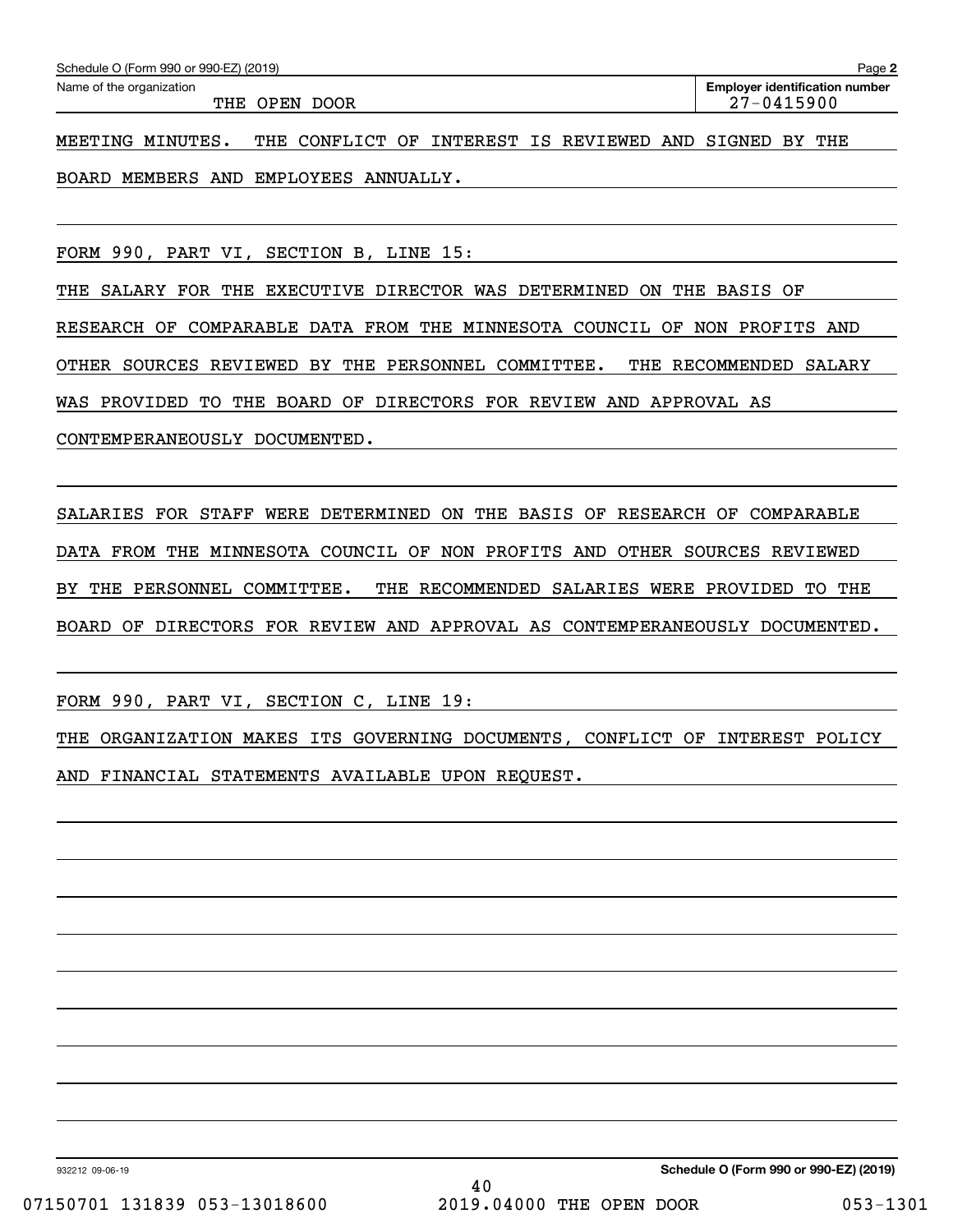# **THE OPEN DOOR**

# **FINANCIAL STATEMENTS**

# **YEARS ENDED DECEMBER 31, 2019 AND 2018**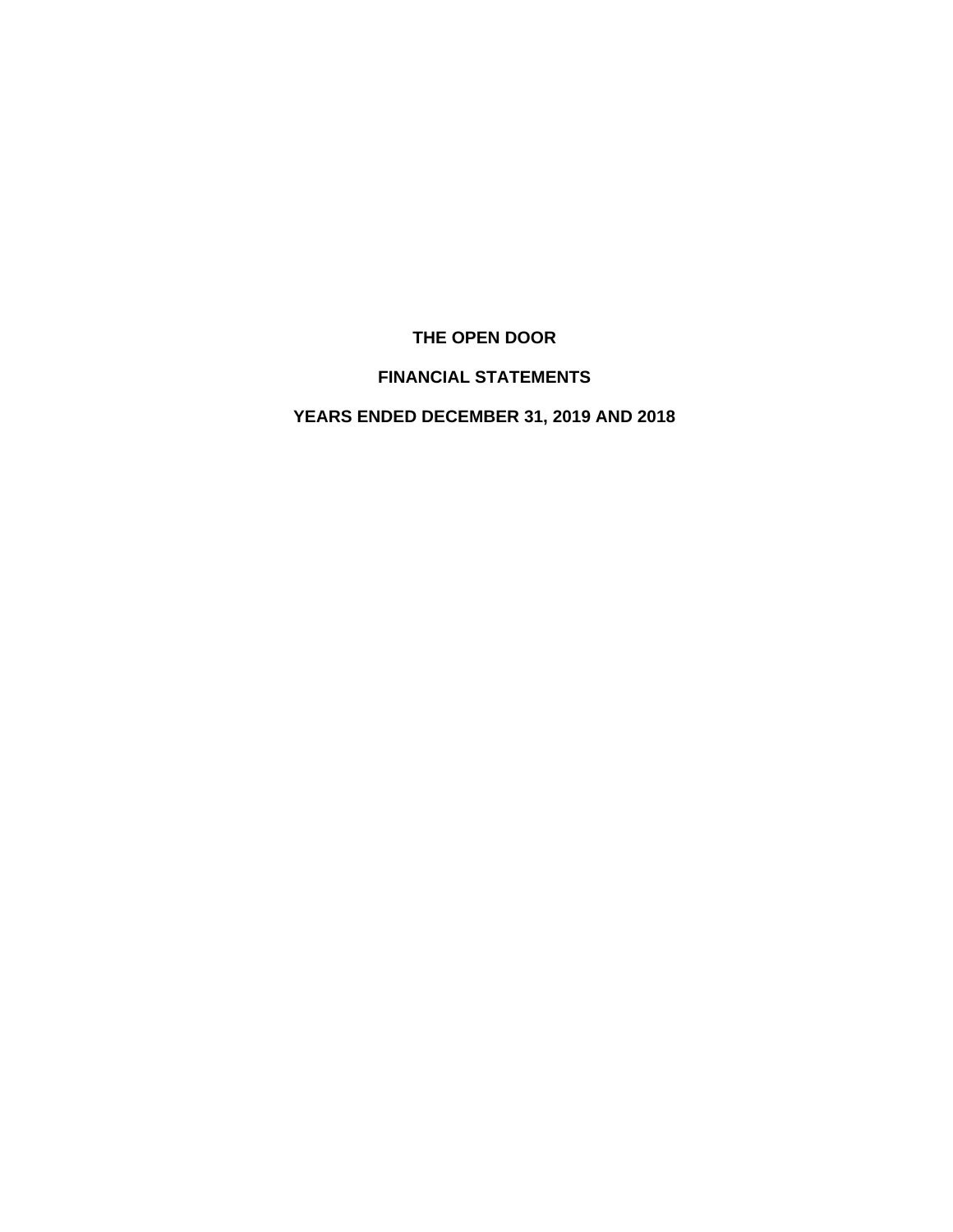## **THE OPEN DOOR TABLE OF CONTENTS YEARS ENDED DECEMBER 31, 2019 AND 2018**

| INDEPENDENT AUDITORS' REPORT         | 1 |
|--------------------------------------|---|
| <b>FINANCIAL STATEMENTS</b>          |   |
| <b>BALANCE SHEETS</b>                | 3 |
| <b>STATEMENTS OF ACTIVITIES</b>      | 4 |
| STATEMENTS OF FUNCTIONAL EXPENSES    | 5 |
| <b>STATEMENTS OF CASH FLOWS</b>      | 6 |
| <b>NOTES TO FINANCIAL STATEMENTS</b> |   |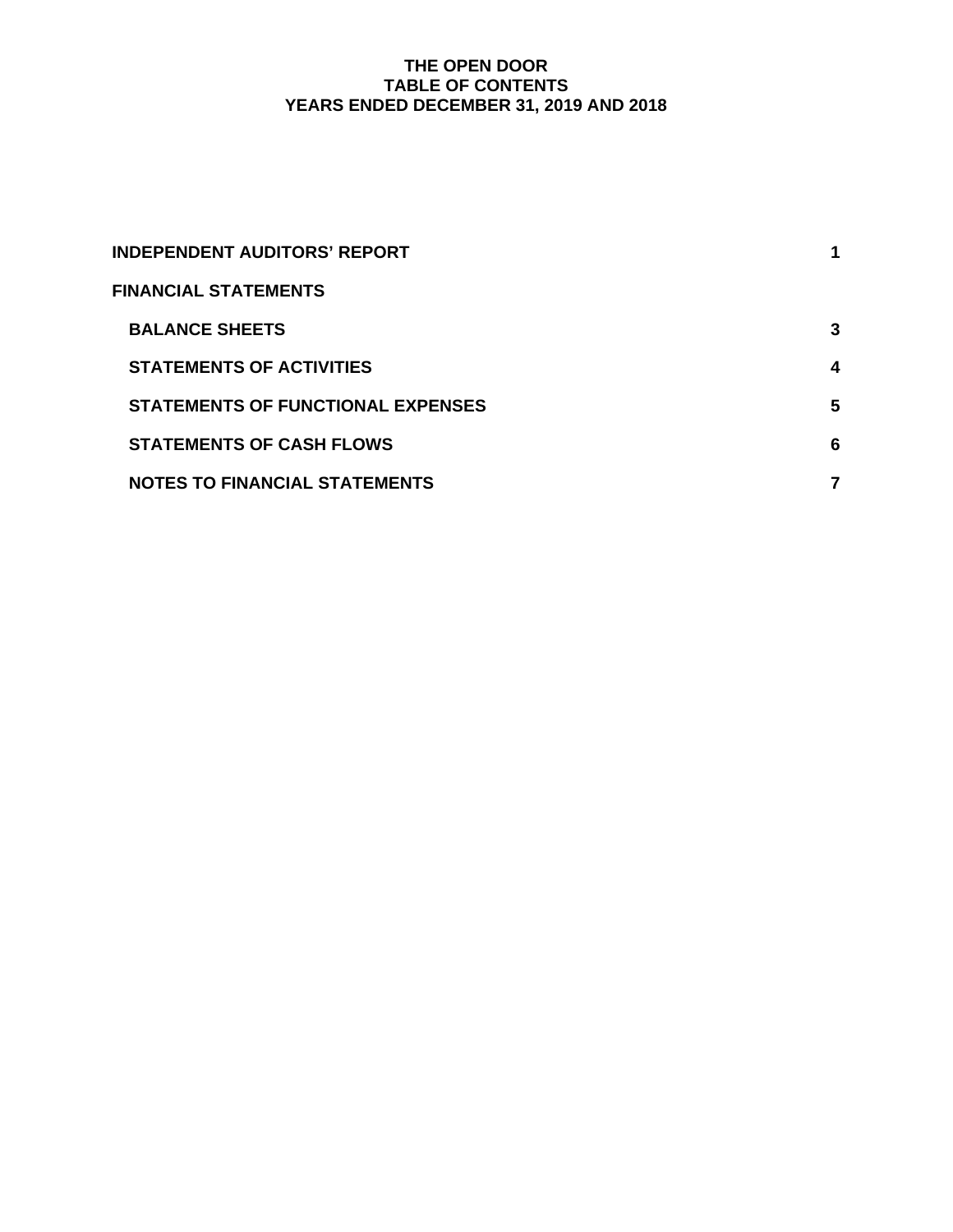

CliftonLarsonAllen LLP CLAconnect.com

## **INDEPENDENT AUDITORS' REPORT**

Board of Directors The Open Door Eagan, Minnesota

We have audited the accompanying financial statements of The Open Door (a nonprofit organization), which comprise the balance sheets as of December 31, 2019 and 2018, and the related statements of activities, functional expenses, and cash flows for the years then ended, and the related notes to the financial statements.

## *Management's Responsibility for the Financial Statements*

Management is responsible for the preparation and fair presentation of these financial statements in accordance with accounting principles generally accepted in the United States of America; this includes the design, implementation, and maintenance of internal control relevant to the preparation and fair presentation of financial statements that are free from material misstatement, whether due to fraud or error.

## *Auditors' Responsibility*

Our responsibility is to express an opinion on these financial statements based on our audits. We conducted our audits in accordance with auditing standards generally accepted in the United States of America. Those standards require that we plan and perform the audit to obtain reasonable assurance about whether the financial statements are free from material misstatement.

An audit involves performing procedures to obtain audit evidence about the amounts and disclosures in the financial statements. The procedures selected depend on the auditors' judgment, including the assessment of the risks of material misstatement of the financial statements, whether due to fraud or error. In making those risk assessments, the auditor considers internal control relevant to the entity's preparation and fair presentation of the financial statements in order to design audit procedures that are appropriate in the circumstances, but not for the purpose of expressing an opinion on the effectiveness of the entity's internal control. Accordingly, we express no such opinion. An audit also includes evaluating the appropriateness of accounting policies used and the reasonableness of significant accounting estimates made by management, as well as evaluating the overall presentation of the financial statements.

We believe that the audit evidence we have obtained is sufficient and appropriate to provide a basis for our audit opinion.

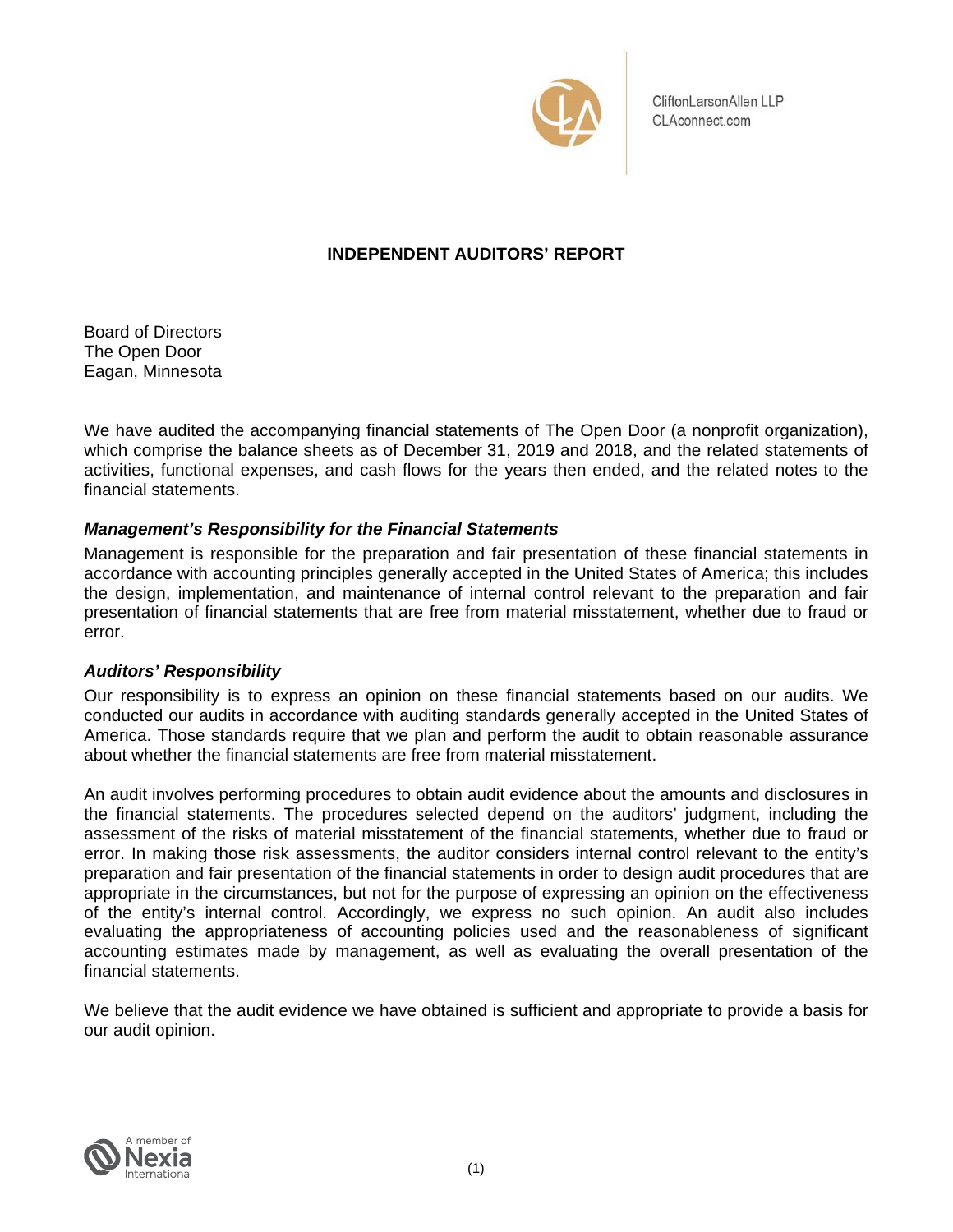Board of Directors The Open Door

### *Opinion*

In our opinion, the financial statements referred to above present fairly, in all material respects, the financial position of The Open Door as of December 31, 2019 and 2018, and the changes in its net assets and its cash flows for the years then ended in accordance with accounting principles generally accepted in the United States of America.

Viifton Larson Allen LLP

**CliftonLarsonAllen LLP** 

Minneapolis, Minnesota June 22, 2020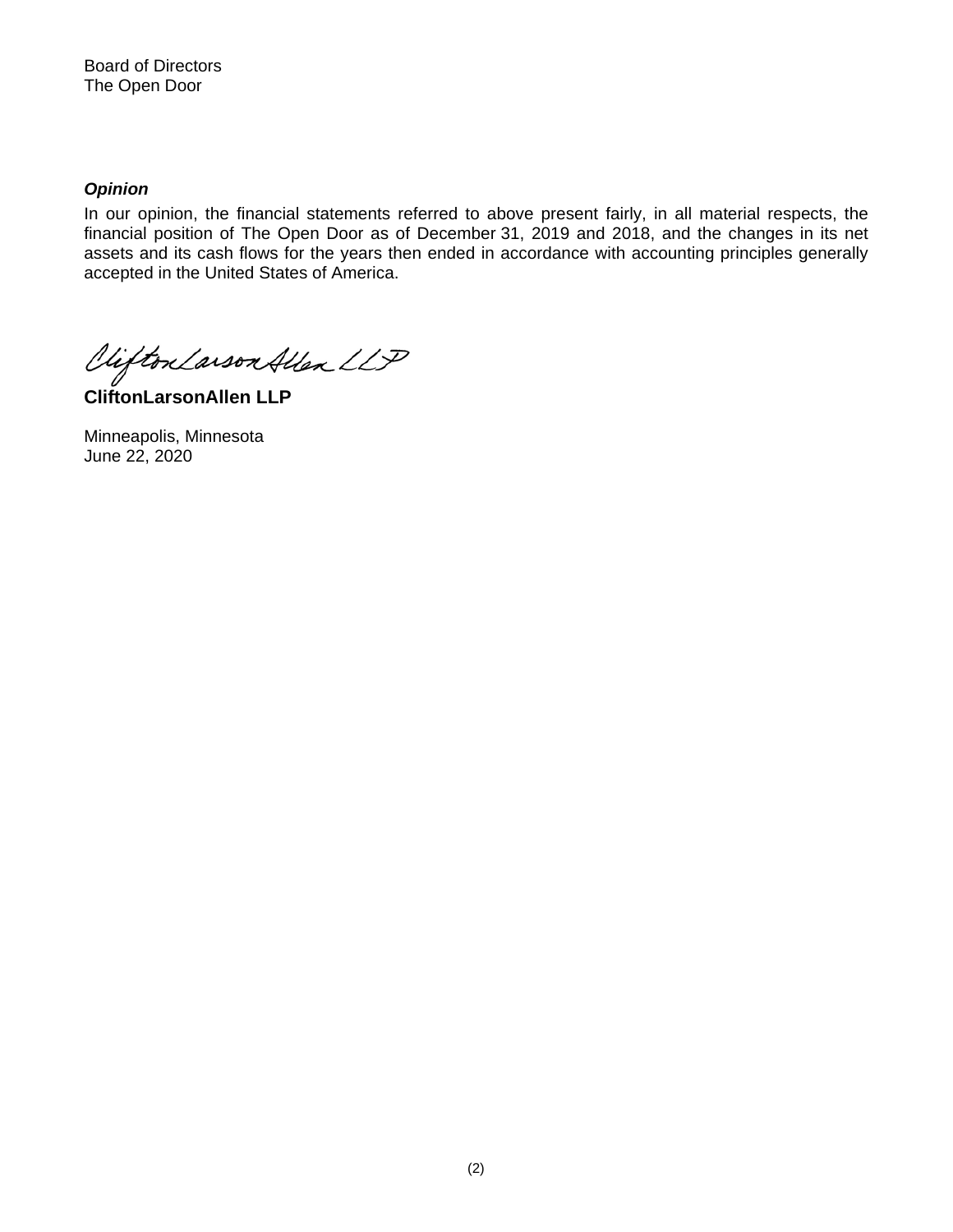## **THE OPEN DOOR BALANCE SHEETS DECEMBER 31, 2019 AND 2018**

|                                         |      |         | 2018          |         |
|-----------------------------------------|------|---------|---------------|---------|
| <b>ASSETS</b>                           |      |         |               |         |
| <b>CURRENT ASSETS</b>                   |      |         |               |         |
| Cash and Cash Equivalents               | \$   | 299,261 | \$            | 212,015 |
| <b>Accounts Receivable</b>              |      | 11,000  |               | 15,979  |
| Inventory                               |      | 99,156  |               | 68,570  |
| <b>Prepaid Expenses</b>                 |      | 8,707   |               | 15,782  |
| <b>Total Current Assets</b>             |      | 418,124 |               | 312,346 |
| <b>LONG-TERM ASSETS</b>                 |      |         |               |         |
| Property, Plant, and Equipment, Net     |      | 84,043  |               | 90,134  |
| Investments                             |      |         |               | 2,435   |
| <b>Total Long-Term Assets</b>           |      | 84,043  |               | 92,569  |
| <b>Total Assets</b>                     | - \$ | 502,167 | $\frac{1}{2}$ | 404,915 |
| <b>LIABILITIES AND NET ASSETS</b>       |      |         |               |         |
| <b>CURRENT LIABILITIES</b>              |      |         |               |         |
| <b>Accounts Payable</b>                 | \$   | 7,702   | \$            | 10,954  |
| <b>Accrued Liabilities</b>              |      | 37,418  |               | 26,651  |
| <b>Deferred Rent Current</b>            |      | 8,987   |               | 6,511   |
| <b>Total Current Liabilities</b>        |      | 54,107  |               | 44,116  |
| <b>LONG-TERM LIABILITIES</b>            |      |         |               |         |
| Deferred Rent Long-Term                 |      | 8,980   |               | 18,239  |
| <b>Total Liabilities</b>                |      | 63,087  |               | 62,355  |
| <b>NET ASSETS</b>                       |      |         |               |         |
| <b>Without Donor Restrictions</b>       |      | 439,080 |               | 341,617 |
| <b>With Donor Restrictions</b>          |      |         |               | 943     |
| <b>Total Net Assets</b>                 |      | 439,080 |               | 342,560 |
| <b>Total Liabilities and Net Assets</b> | \$   | 502,167 | \$            | 404,915 |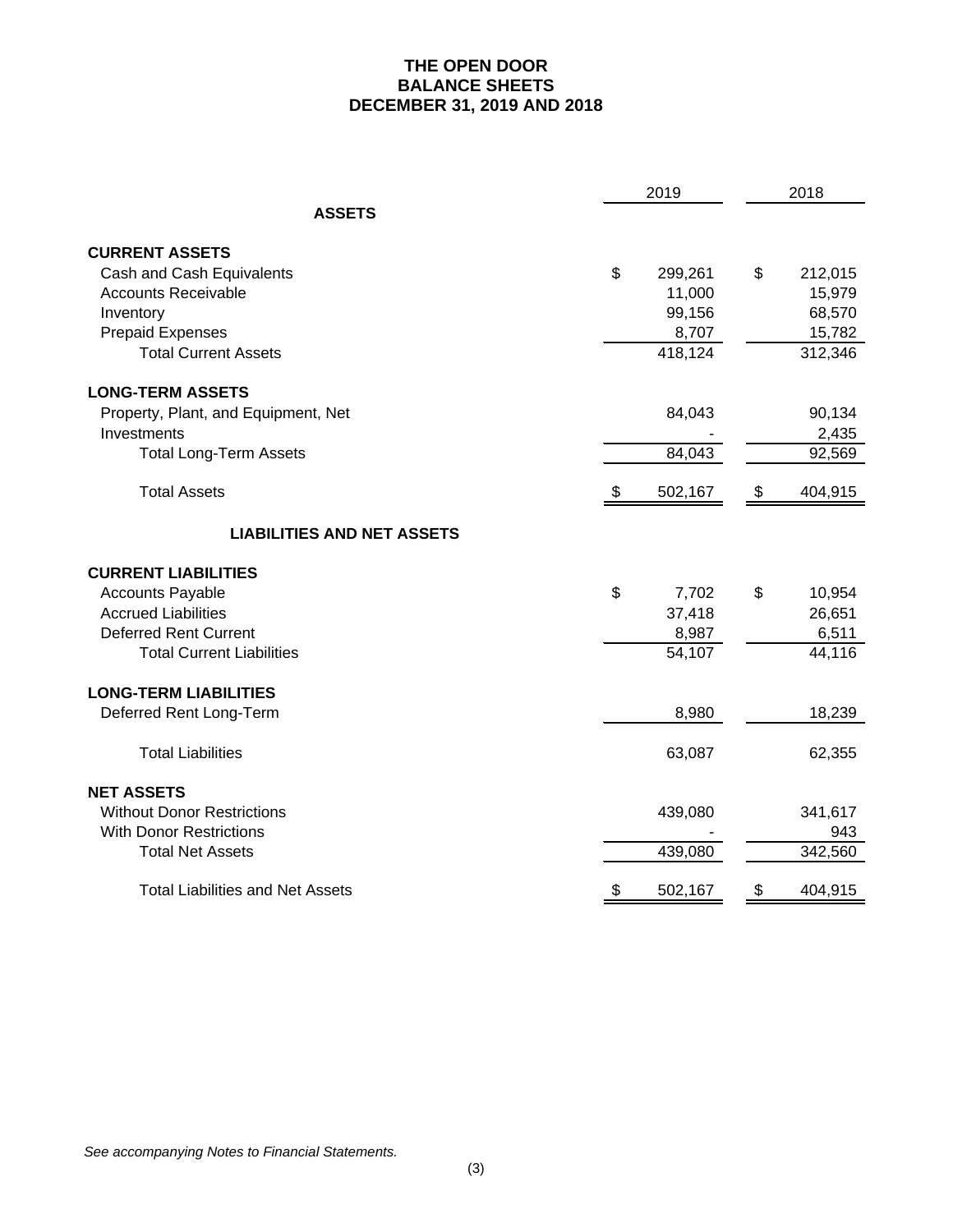#### **THE OPEN DOOR STATEMENTS OF ACTIVITIES YEARS ENDED DECEMBER 31, 2019 AND 2018**

|                                      |                      | 2019                |                |                      | 2018                |                |
|--------------------------------------|----------------------|---------------------|----------------|----------------------|---------------------|----------------|
|                                      | <b>Without Donor</b> | With Donor          |                | <b>Without Donor</b> | <b>With Donor</b>   |                |
|                                      | <b>Restrictions</b>  | <b>Restrictions</b> | Total          | <b>Restrictions</b>  | <b>Restrictions</b> | Total          |
| <b>SUPPORT AND REVENUE</b>           |                      |                     |                |                      |                     |                |
| Contributions                        | \$<br>962,713        | \$                  | 962,713<br>\$. | \$<br>962,020        | \$<br>2,048         | 964,068<br>\$. |
| In-Kind Contributions                | 2,024,220            |                     | 2,024,220      | 1,857,758            |                     | 1,857,758      |
| Program Income                       | 1,095                |                     | 1,095          |                      |                     |                |
| Investment Income                    | 816                  |                     | 816            | 581                  |                     | 581            |
| Loss on Sale of Fixed Assets         | (4, 166)             |                     | (4, 166)       |                      |                     |                |
| Net Assets Released from Restriction | 943                  | (943)               |                | 16,515               | (16, 515)           |                |
| <b>Total Support and Revenue</b>     | 2,985,621            | (943)               | 2,984,678      | 2,836,874            | (14, 467)           | 2,822,407      |
| <b>EXPENSES</b>                      |                      |                     |                |                      |                     |                |
| <b>Program Services</b>              | 2,571,105            |                     | 2,571,105      | 2,407,218            |                     | 2,407,218      |
| Management and General               | 174,279              |                     | 174,279        | 220,723              |                     | 220,723        |
| Fundraising                          | 142,774              |                     | 142,774        | 100,245              |                     | 100,245        |
| <b>Total Expenses</b>                | 2,888,158            |                     | 2,888,158      | 2,728,186            |                     | 2,728,186      |
| <b>CHANGE IN NET ASSETS</b>          | 97,463               | (943)               | 96,520         | 108,688              | (14, 467)           | 94,221         |
| Net Assets - Beginning of Year       | 341,617              | 943                 | 342,560        | 232,929              | 15,410              | 248,339        |
| <b>NET ASSETS - END OF YEAR</b>      | 439,080              |                     | 439,080        | 341,617              | 943                 | 342,560        |

*See accompanying Notes to Financial Statements.*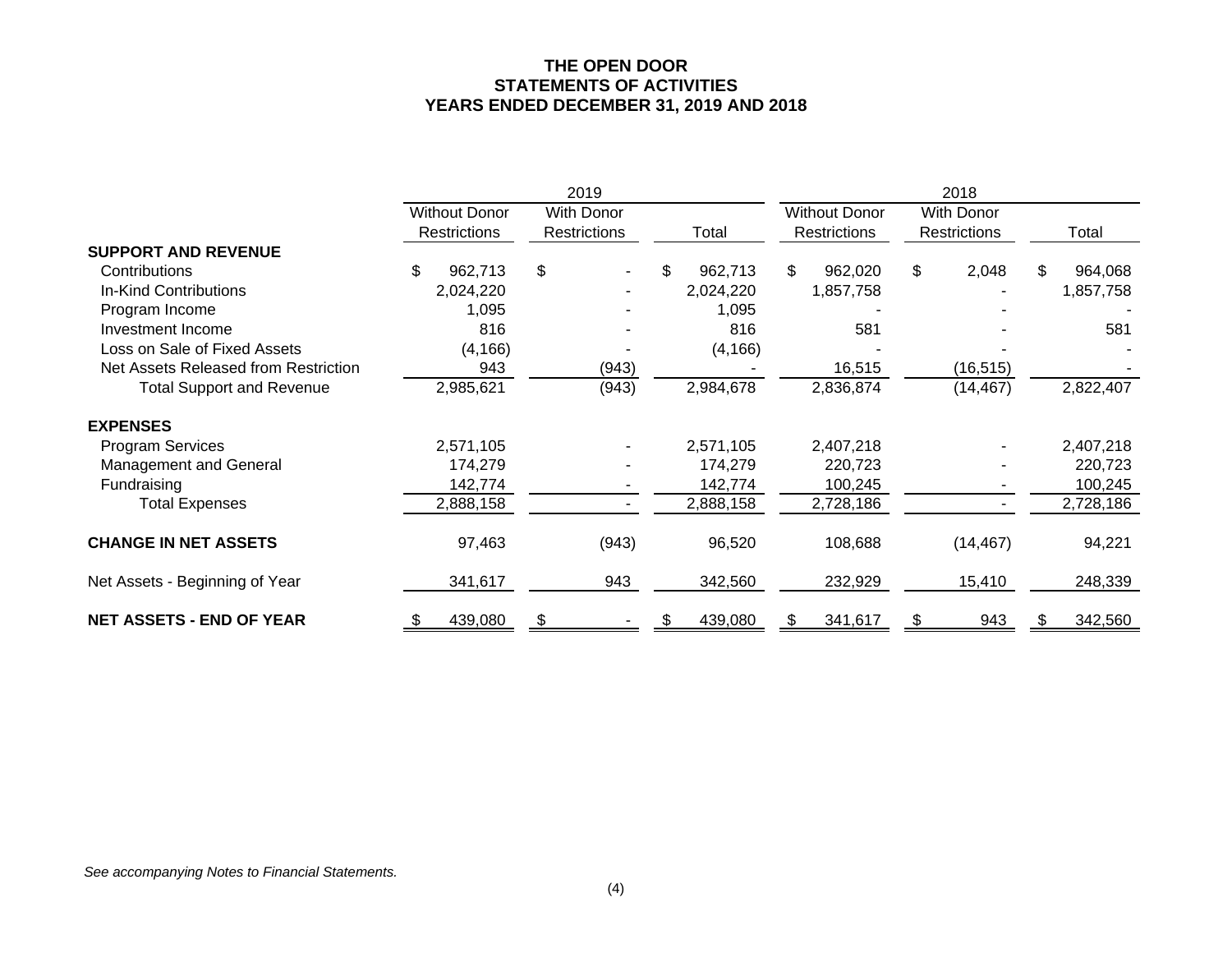#### **THE OPEN DOOR STATEMENTS OF FUNCTIONAL EXPENSES YEARS ENDED DECEMBER 31, 2019 AND 2018**

|                                | 2019 |                            |    |                           |    | 2018        |                                 |                     |    |                           |    |             |                                 |
|--------------------------------|------|----------------------------|----|---------------------------|----|-------------|---------------------------------|---------------------|----|---------------------------|----|-------------|---------------------------------|
|                                |      | Program<br><b>Services</b> |    | Management<br>and General |    | Fundraising | Total<br>Functional<br>Expenses | Program<br>Services |    | Management<br>and General |    | Fundraising | Total<br>Functional<br>Expenses |
| <b>EXPENSES</b>                |      |                            |    |                           |    |             |                                 |                     |    |                           |    |             |                                 |
| In-Kind Food Assistance        | S    | 2,072,776                  | \$ |                           | \$ |             | 2,072,776<br>\$                 | \$<br>1,913,801     | \$ |                           | \$ | 890         | \$<br>1,914,691                 |
| Compensation                   |      | 254,501                    |    | 63,126                    |    | 118,380     | 436,007                         | 252,482             |    | 106,363                   |    | 80,110      | 438,955                         |
| Payroll Taxes                  |      | 22,790                     |    | 5,336                     |    | 10,601      | 38,727                          | 23,217              |    | 10,080                    |    | 7,367       | 40,664                          |
| <b>IRA Plan Contributions</b>  |      | 4,517                      |    | 1,057                     |    | 2,101       | 7,675                           | 4,759               |    | 2,066                     |    | 1,510       | 8,335                           |
| Occupancy                      |      | 134,236                    |    | 19,953                    |    |             | 154,189                         | 134,910             |    | 20,506                    |    |             | 155,416                         |
| Office Expenses                |      | 29,182                     |    | 35,358                    |    | 5,874       | 70,414                          | 28,907              |    | 31,026                    |    | 6,654       | 66,587                          |
| Depreciation                   |      | 24,461                     |    | 1,927                     |    |             | 26,388                          | 22,978              |    | 3,177                     |    |             | 26,155                          |
| Insurance                      |      | 6,745                      |    | 11,180                    |    |             | 17,925                          | 2,093               |    | 16,578                    |    |             | 18,671                          |
| Travel                         |      | 7,942                      |    | 2,124                     |    |             | 10,066                          | 10,124              |    | 641                       |    |             | 10,765                          |
| Garden to Table                |      | 5,692                      |    |                           |    |             | 5,692                           | 5,230               |    |                           |    |             | 5,230                           |
| Technology                     |      | 4,342                      |    | 1,466                     |    |             | 5,808                           | 3,330               |    | 3,564                     |    |             | 6,894                           |
| Conferences, Conventions,      |      |                            |    |                           |    |             |                                 |                     |    |                           |    |             |                                 |
| and Meetings                   |      |                            |    | 858                       |    |             | 858                             | 285                 |    | 125                       |    |             | 410                             |
| Program Outreach/Recognition   |      | 876                        |    | 5,491                     |    | 3,798       | 10,165                          | 1,250               |    | 1,875                     |    | 250         | 3,375                           |
| <b>Accounting Fees</b>         |      |                            |    | 10,259                    |    |             | 10,259                          |                     |    | 9,796                     |    |             | 9,796                           |
| Legal Fees                     |      |                            |    |                           |    |             |                                 |                     |    | 2,075                     |    |             | 2,075                           |
| Advertising                    |      |                            |    | 268                       |    | 801         | 1,069                           |                     |    |                           |    |             |                                 |
| Miscellaneous                  |      | 1,337                      |    | 7,957                     |    | 12          | 9,306                           | 602                 |    | 9,038                     |    | 3,064       | 12,704                          |
| <b>Other Professional Fees</b> |      | 1,708                      |    | 7,919                     |    | 1,207       | 10,834                          | 3,250               |    | 3,813                     |    | 400         | 7,463                           |
| <b>Total Expenses</b>          |      | 2,571,105                  |    | 174,279                   |    | 142,774     | 2,888,158                       | \$<br>2,407,218     |    | 220,723                   |    | 100,245     | 2,728,186                       |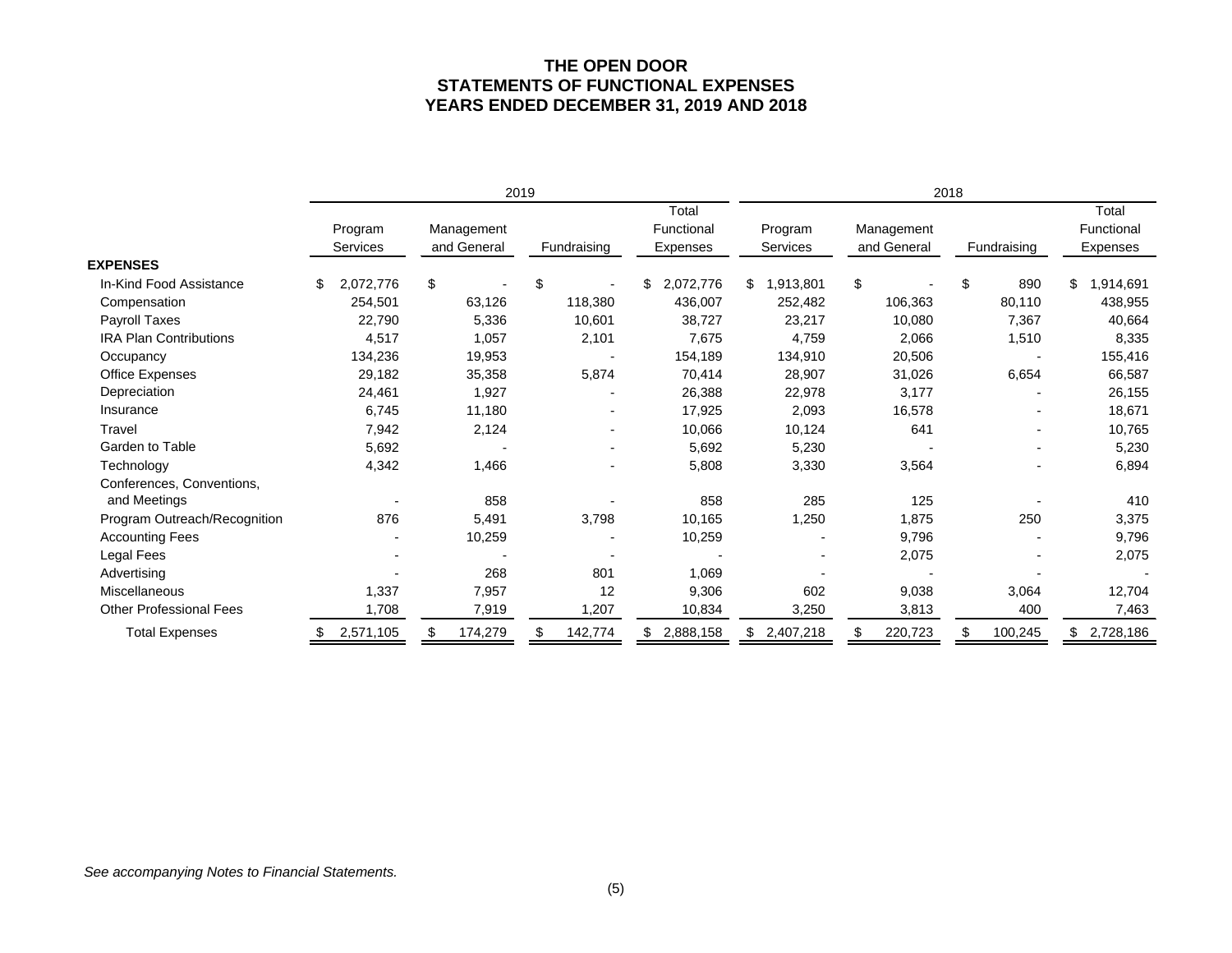## **THE OPEN DOOR STATEMENTS OF CASH FLOWS YEARS ENDED DECEMBER 31, 2019 AND 2018**

|                                                         | 2019          | 2018 |           |  |  |
|---------------------------------------------------------|---------------|------|-----------|--|--|
| <b>CASH FLOWS FROM OPERATING ACTIVITIES</b>             |               |      |           |  |  |
| Change in Net Assets                                    | \$<br>96,520  | \$   | 94,221    |  |  |
| Adjustments to Reconcile Change in Net Assets to Net    |               |      |           |  |  |
| Cash Provided by Operating Activities:                  |               |      |           |  |  |
| Depreciation and Amortization                           | 26,388        |      | 26,155    |  |  |
| Effects of Changes in Operating Assets and Liabilities: |               |      |           |  |  |
| <b>Accounts Receivable</b>                              | 4,979         |      | 9,693     |  |  |
| Inventory                                               | (30, 586)     |      | (17, 388) |  |  |
| Prepaid Expenses and Other Assets                       | 7,075         |      | (5,795)   |  |  |
| <b>Accounts Payable</b>                                 | (3,252)       |      | (3,489)   |  |  |
| Accrued Expenses and Other Liabilities                  | 10,767        |      | (4,696)   |  |  |
| <b>Deferred Rent</b>                                    | (6, 783)      |      | (3,874)   |  |  |
| Net Cash Provided by Operating Activities               | 109,274       |      | 94,827    |  |  |
| <b>CASH FLOWS FROM INVESTING ACTIVITIES</b>             |               |      |           |  |  |
| Purchase of Property and Equipment                      | (24, 964)     |      | (26, 280) |  |  |
| Proceeds from Sale of Property and Equipment            | 501           |      |           |  |  |
| Donated Investments                                     | 2,435         |      | 539       |  |  |
| Net Cash Used by Investing Activities                   | (22,028)      |      | (25, 741) |  |  |
| <b>NET INCREASE IN CASH AND CASH EQUIVALENTS</b>        | 87,246        |      | 69,086    |  |  |
| Cash and Cash Equivalents - Beginning of Year           | 212,015       |      | 142,929   |  |  |
| <b>CASH AND CASH EQUIVALENTS - END OF YEAR</b>          | \$<br>299,261 | \$   | 212,015   |  |  |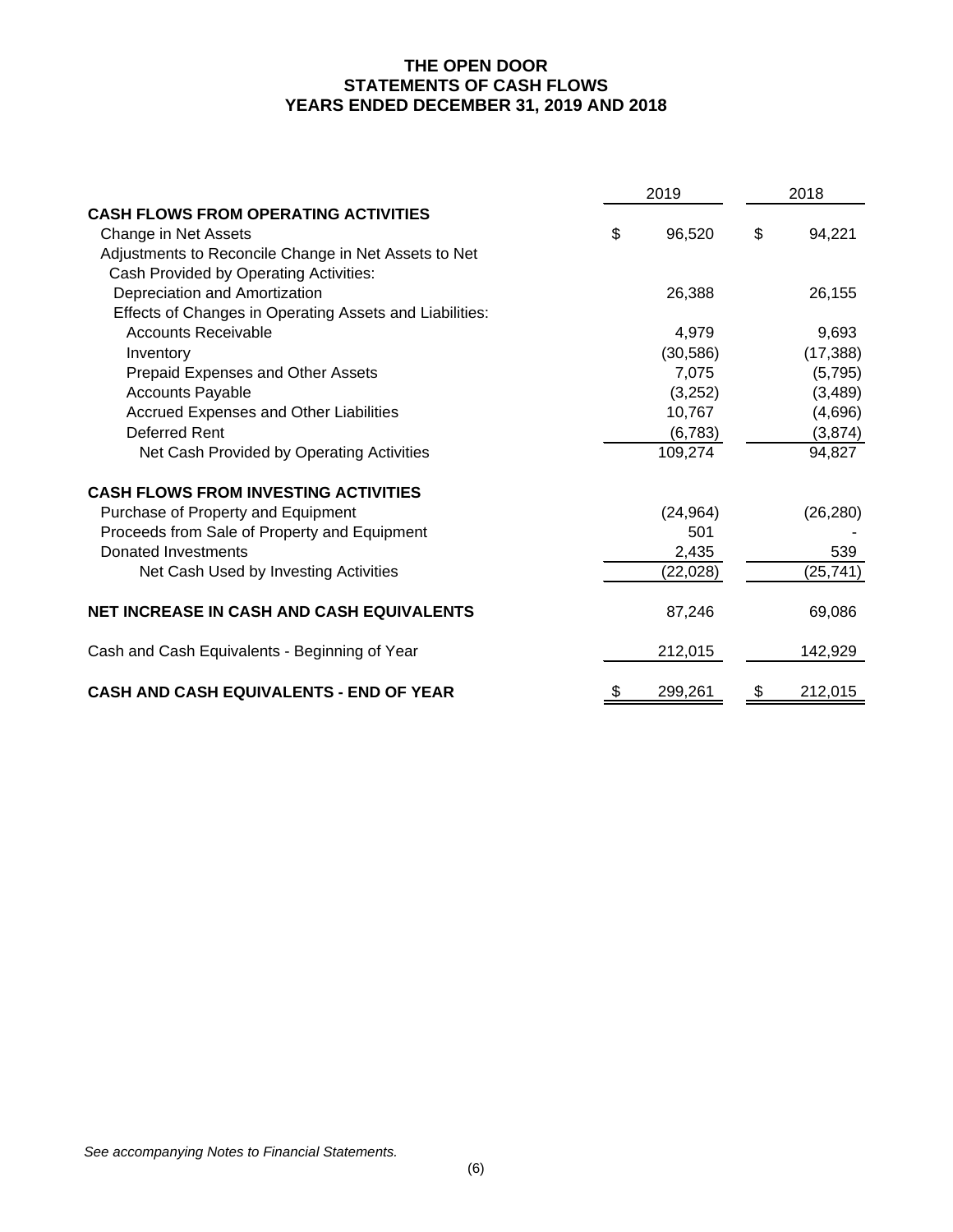## **NOTE 1 SUMMARY OF SIGNIFICANT ACCOUNTING POLICIES**

#### **Nature of Organization**

The Open Door (the Organization) is a hunger relief organization dedicated to ending local hunger through access to healthy food. Through its collective programs, The Open Door serves nearly 5,000 Dakota County residents each month, and distributes over one million pounds of food annually, more than half of which is fresh and/or perishable. Clients are able to access healthy food choices through a fixed-site food pantry in Eagan, multiple Mobile Pantry sites, the Mobile Lunchbox, and the Garden to Table program.

#### **Financial Statement Presentation**

Net assets, support, revenue, expenses, gains, and losses are classified based on donorimposed restrictions. Accordingly, net assets of the Organization and changes therein are classified and reported as follows:

*Net Assets Without Donor Restrictions* – Resources over which the board of directors has discretionary control.

*Net Assets With Donor Restrictions* – Net assets subject to donor restrictions that will be satisfied either by the passage of time or by actions of the Organization. Some donor restrictions are temporary in nature, such as those that will be met by the passage of time or other events specified by the donor. Other donor restrictions are perpetual in nature, where the donor stipulates that resources be maintained in perpetuity. The Organization has no perpetual restricted net assets as of December 31, 2019 and 2018.

#### **Cash and Cash Equivalents**

The Organization considers all highly liquid instruments with original maturities of three months or less to be cash equivalents.

#### **Accounts Receivables**

Accounts receivables that are expected to be collected within one year are recorded at their net realizable value. Receivables that are expected to be collected in future years are recorded at the present value of the amount expected to be collected. Accordingly, the Organization accounts for uncollectible accounts by the reserve method, which is based on management's judgment considering historical information. At December 31, 2019 and 2018, the allowance was \$-0-.

#### **Inventory**

Inventory consists of food shelf inventory. Food shelf inventory represents perishable and nonperishable food and other consumer products on hand at year-end. Items have either been purchased by The Open Door or donated. At December 31, 2019 and 2018, items are valued at an average cost per pound of \$1.01 and \$1.22, respectively.

Pounds of food distributed to clients from the food shelf for the years ended December 31, 2019 and 2018 totaled \$1,716,585 and \$1,451,058 and in-kind contributions of food totaled \$2,020,572 and \$1,854,253, respectively.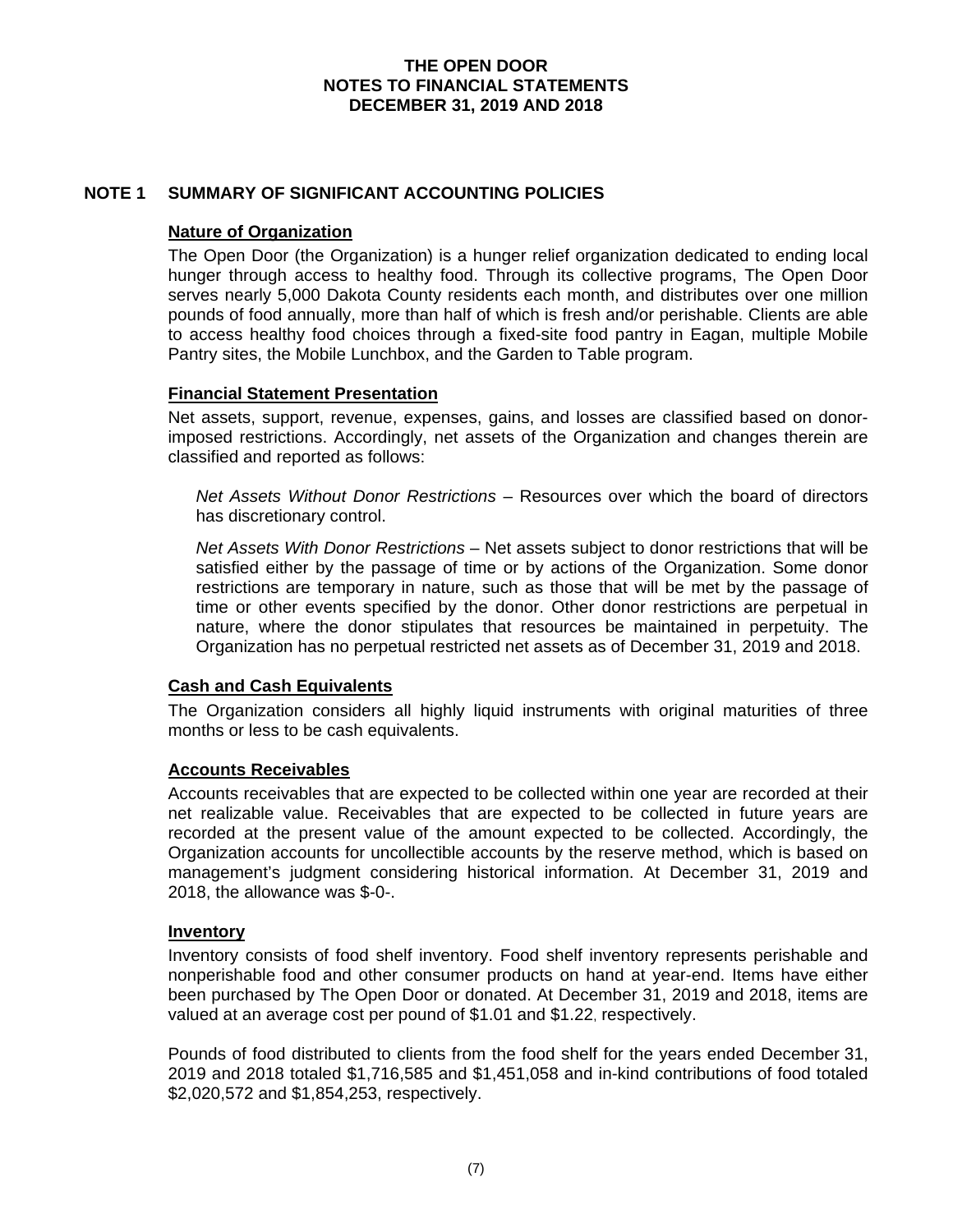## **NOTE 1 SUMMARY OF SIGNIFICANT ACCOUNTING POLICIES (CONTINUED)**

#### **Property and Equipment**

Property and equipment are stated at cost or fair value if contributed. Individual items costing more than \$1,500 are capitalized. Depreciation expense is computed using the straight-line method over estimated useful lives.

#### **Investments**

Investments consist of equity securities. Investment income or loss is reported as net assets without donor restrictions. The cost of securities sold is based on the specific identification method.

## **Contributions**

Grants and contributions received are recorded as without donor restrictions or with donor restrictions depending on the existence and/or nature of any donor restrictions. Contributions are recognized at fair value when the donor makes a promise to give to the Organization that is, in substance, unconditional. Conditional promises to give are recorded when the condition has been satisfied.

Grants and contributions that are restricted by the donor are reported as increases in net assets without donor restrictions only if the restrictions are satisfied during the year in which the contributions were recognized. All other donor-restricted contributions are reported as increases in net assets with donor restrictions. When a restriction is satisfied, net assets with donor restrictions are released to net assets without donor restrictions.

#### **Revenue Recognition**

Revenue related to special programs is recognized at the time the programs take place or the services are performed. Revenue that is received for future periods is recorded as deferred revenue and recognized in the periods to which the service relates.

#### **In-Kind Donations**

Contributions of noncash assets (materials, equipment, and services) are recorded at their fair values in the period received. During the years ended December 31, 2019 and 2018, the Organization received donated food inventory of \$2,020,572 and \$1,854,253, respectively.

#### **Allocation of Expenses**

The Organization's costs of providing its various services have been classified on a program basis in the statements of activities. Accordingly, certain costs have been allocated among the program and support services benefited. Expenses are charged directly to programs and support services where possible. Remaining expenses are allocated based on actual time spent on programs and support services.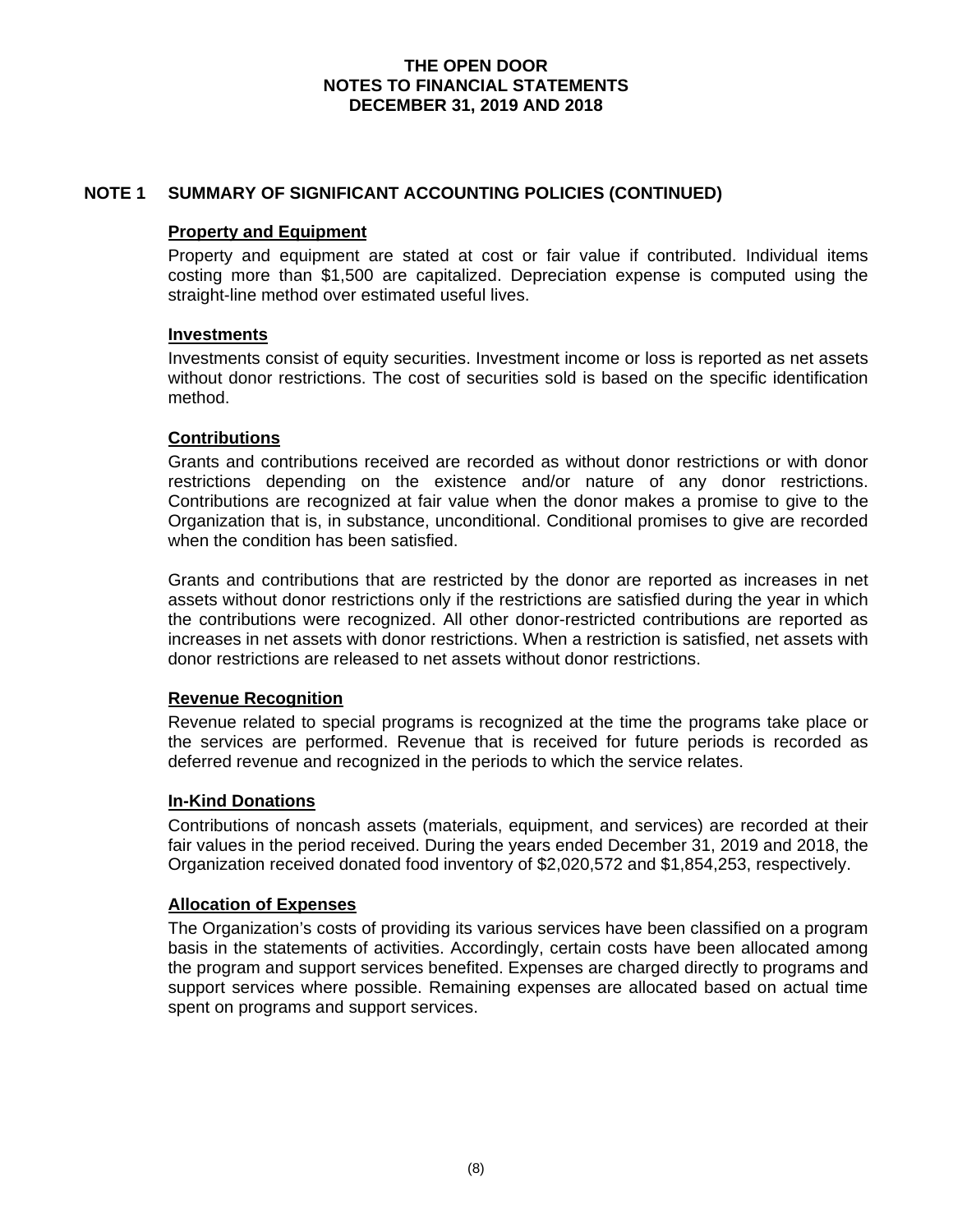## **NOTE 1 SUMMARY OF SIGNIFICANT ACCOUNTING POLICIES (CONTINUED)**

#### **Income Taxes**

The Organization is a tax-exempt organization under Section  $501(c)(3)$  of the Internal Revenue Code (IRC) and applicable state statutes and is generally not subject to income taxes. It has been classified as an organization that is not a private foundation under the IRC. Charitable contributions by donors are tax deductible.

The Organization follows the income tax standard regarding the recognition and measurement of uncertain tax positions. The Organization's tax returns are subject to review by federal and state authorities. The Organization is not aware of any activities that would jeopardize its tax-exempt status.

## **Use of Estimates**

The preparation of financial statements in conformity with accounting principles generally accepted in the United States of America requires management to make estimates and assumptions that affect the amounts reported in the financial statements and accompanying notes. Actual results could differ from those estimates.

#### **Adoption of Accounting Principle**

In June 2018 the FASB issued Accounting Standards Update (ASU) 2018-08, *Accounting Guidance for Contributions Received and Made.* These financial statements reflect the adoption of ASU 2018-08 beginning January 1, 2019 as allowed by the standard. The implementation of this standard had no impact on net assets as previously reported.

#### **Subsequent Events**

In preparing these financial statements, the Organization has evaluated events and transactions for potential recognition or disclosure through June 22, 2020, the date the financial statements were available to be issued.

## **NOTE 2 LIQUIDITY**

The Organization manages its cash available to meet general expenditures following three guiding principles:

- Operating within a prudent range of financial soundness and stability,
- Maintaining adequate liquid assets, and
- Maintaining sufficient reserves to provide reasonable assurance that mission fulfillment will continue to be met, ensuring the sustainability of the Organization.

The Organization's Board of Directors approve an annual budget and work in concert with the Finance Committee who monitors financial activities and cash flow on a monthly basis. The Organization strives to maintain financial assets available to meet general expenditures at a level that allows for a positive annual cash flow with the long-term goal of beginning each fiscal year with 120 days cash on hand, which is approximately \$350,000.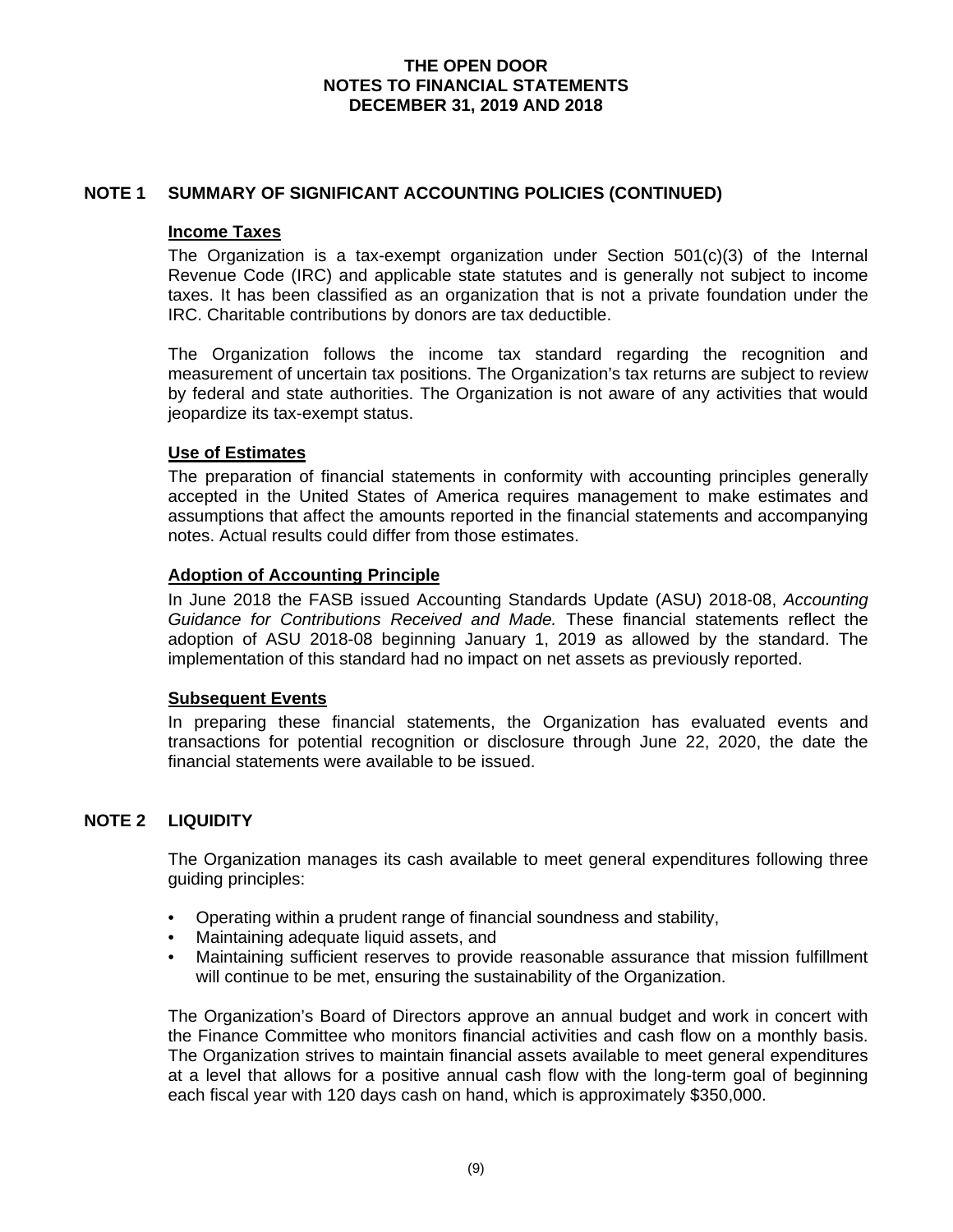#### **NOTE 2 LIQUIDITY (CONTINUED)**

The table below presents liquid financial assets available for general expenditures within one year at December 31:

|                                           |   | 2019    | 2018    |  |  |
|-------------------------------------------|---|---------|---------|--|--|
| Financial Assets At Year-End:             |   |         |         |  |  |
| Cash and Cash Equivalents                 | S | 299.261 | 212,015 |  |  |
| Accounts Receivable                       |   | 11.000  | 15.979  |  |  |
| Less: Assets with Donor Restrictions      |   |         | (943)   |  |  |
| Liquid Financial Assets Available To Meet |   |         |         |  |  |
| General Expenditures Within One Year      |   | 310,261 | 227.051 |  |  |

## **NOTE 3 ACCOUNTS RECEIVABLE**

As of December 31, 2019 and 2018, the Organization had accounts receivable balances of \$11,000 and \$15,979, respectively, and these were fully expected to be collected within the next 12 months. Accordingly, the Organization has an allowance for doubtful accounts of \$-0- as of December 31, 2019 and 2018, and has determined that no discount is necessary.

## **NOTE 4 NET ASSETS WITH DONOR RESTRICTIONS**

The Organization had no net assets with donor restrictions as of December 31, 2019. The Organization had \$943 of net assets with donor restrictions for the Financial Capability program as of December 31, 2018.

Net assets released from restriction for the years ended December 31 included the following:

|                                     |    | 2019 |  |        |  |
|-------------------------------------|----|------|--|--------|--|
| Mobile Lunch Box                    | ۰D | ۰    |  | 15.410 |  |
| <b>Financial Capability Program</b> |    | 943  |  | 1.105  |  |
| Total                               |    | 943  |  | 16,515 |  |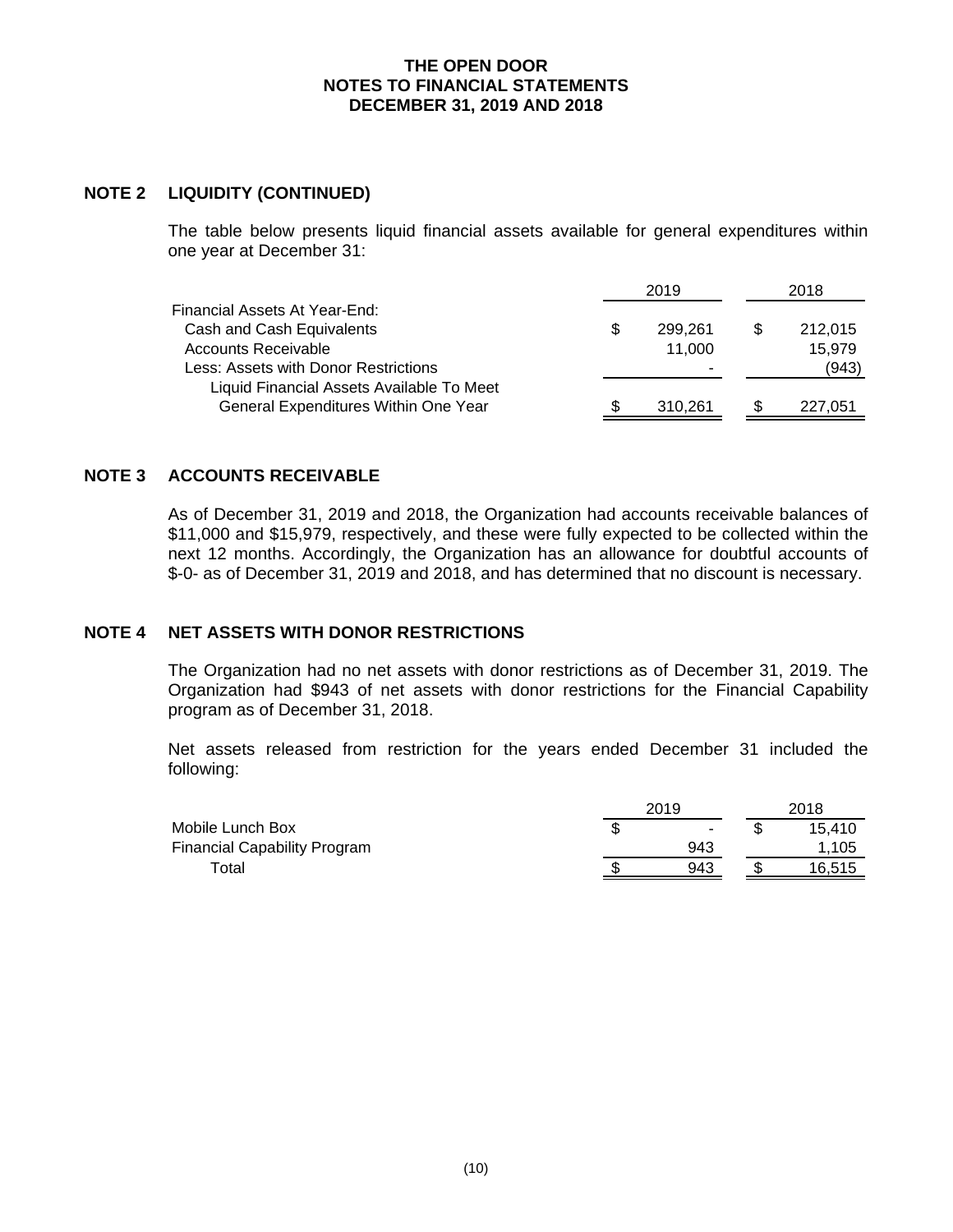## **NOTE 5 PROPERTY AND EQUIPMENT**

Property and equipment at December 31 consists of the following:

|                                     | 2019 |           | 2018       |  |
|-------------------------------------|------|-----------|------------|--|
| Leasehold Improvements              | \$   | 132,564   | 128,497    |  |
| <b>Vehicles</b>                     |      | 90,953    | 84,056     |  |
| Equipment                           |      | 63,520    | 63,520     |  |
| Software                            |      | 5,780     | 5,780      |  |
| <b>Total Property and Equipment</b> |      | 292.817   | 281,853    |  |
| Less: Accumulated Depreciation      |      | (208,774) | (191, 719) |  |
| Property and Equipment, Net         |      | 84,043    | 90,134     |  |

Depreciation expense was \$26,388 and \$26,155 for the years ended December 31, 2019 and 2018, respectively.

#### **NOTE 6 OPERATING LEASES**

The Organization leases space for their food pantries in Eagan and Apple Valley. The Eagan lease expires September 30, 2021, and the Apple Valley lease expires March 31, 2021. Subsequent to year, the Organization signed a lease amendment for the Apple Valley location to extend the term through September 30, 2021. The Eagan and Apple Valley leases include escalating monthly payments. Because of this, deferred rent of \$17,967 has been recorded as of December 31, 2019.

In addition, the Organization receives free administrative office rent in the amount of \$1,400 per month. In 2018, the Organization also entered into a 48-month operating lease for office equipment for \$99 per month. In 2019, an additional 48-month operating lease for office equipment was signed for \$82 per month.

Rent expense for the years ended December 31, 2019 and 2018 was \$124,325 and \$122,316, respectively, including charges for common area maintenance.

Future minimum lease commitments are as follows:

| <u>Year Ending December 31,</u> | Amount       |  |
|---------------------------------|--------------|--|
| 2020                            | \$<br>80,312 |  |
| 2021                            | 62,390       |  |
| 2022                            | 1,878        |  |
| 2023                            | 987          |  |
| 2024                            | 82           |  |
| Total                           | 145.649      |  |